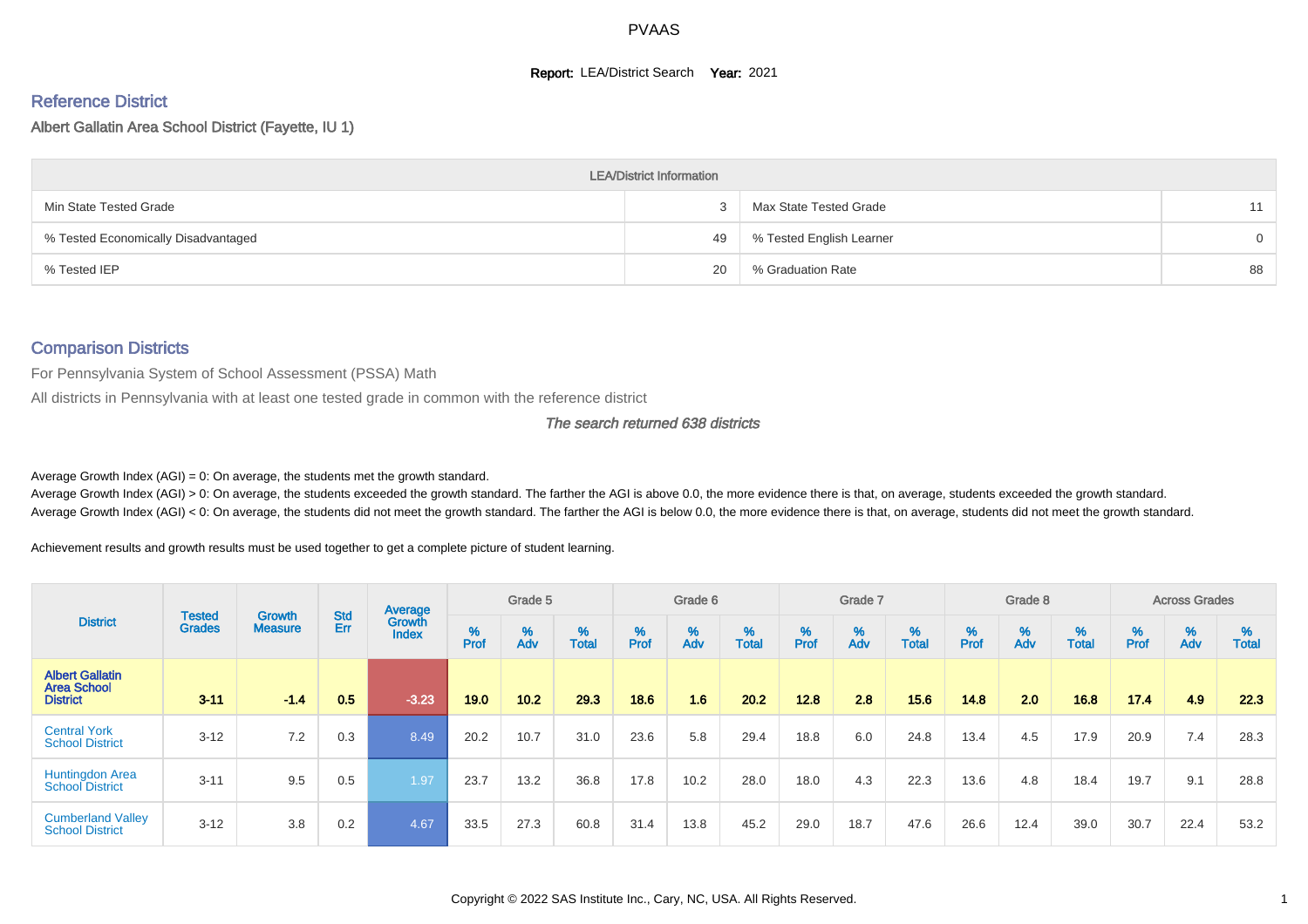|                                                                 | <b>Tested</b> | <b>Growth</b>  | <b>Std</b> |                                   |                     | Grade 5  |                   |              | Grade 6  |                   |              | Grade 7  |                   |              | Grade 8  |                   |                  | <b>Across Grades</b> |                   |
|-----------------------------------------------------------------|---------------|----------------|------------|-----------------------------------|---------------------|----------|-------------------|--------------|----------|-------------------|--------------|----------|-------------------|--------------|----------|-------------------|------------------|----------------------|-------------------|
| <b>District</b>                                                 | <b>Grades</b> | <b>Measure</b> | Err        | Average<br>Growth<br><b>Index</b> | $\%$<br><b>Prof</b> | %<br>Adv | %<br><b>Total</b> | $\%$<br>Prof | %<br>Adv | %<br><b>Total</b> | $\%$<br>Prof | %<br>Adv | %<br><b>Total</b> | $\%$<br>Prof | %<br>Adv | %<br><b>Total</b> | %<br><b>Prof</b> | %<br>Adv             | %<br><b>Total</b> |
| <b>Albert Gallatin</b><br><b>Area School</b><br><b>District</b> | $3 - 11$      | $-1.4$         | 0.5        | $-3.23$                           | 19.0                | 10.2     | 29.3              | 18.6         | 1.6      | 20.2              | 12.8         | 2.8      | 15.6              | 14.8         | 2.0      | 16.8              | 17.4             | 4.9                  | 22.3              |
| <b>Homer-Center</b><br><b>School District</b>                   | $3 - 11$      | 10.3           | 0.8        | 4.63                              | 31.8                | 17.5     | 49.2              | 36.4         | 4.6      | 40.9              | 20.3         | 0.0      | 20.3              | 26.9         | 13.4     | 40.3              | 27.6             | 7.4                  | 35.0              |
| <b>Conestoga Valley</b><br><b>School District</b>               | $3 - 11$      | 4.8            | 0.4        | 4.54                              | 21.3                | 12.6     | 33.8              | 24.9         | 7.7      | 32.7              | 20.4         | 14.0     | 34.4              | 23.0         | 13.5     | 36.5              | 24.2             | 13.5                 | 37.8              |
| <b>Lower Merion</b><br><b>School District</b>                   | $3 - 11$      | 3.3            | 0.3        | 4.77                              | 27.6                | 48.2     | 75.8              | 31.4         | 37.3     | 68.6              | 33.9         | 31.3     | 65.2              | 33.0         | 28.3     | 61.3              | 31.2             | 40.9                 | 72.2              |
| <b>Saucon Valley</b><br><b>School District</b>                  | $3 - 11$      | 6.7            | 0.5        | 3.06                              | 32.0                | 25.4     | 57.4              | 33.6         | 11.0     | 44.5              | 31.1         | 12.1     | 43.2              | 32.8         | 16.0     | 48.8              | 31.2             | 18.8                 | 50.0              |
| <b>Lewisburg Area</b><br><b>School District</b>                 | $3 - 11$      | 6.7            | 0.6        | 4.29                              | 33.6                | 28.3     | 62.0              | 40.0         | 24.2     | 64.2              | 33.1         | 29.4     | 62.5              | 17.9         | 31.3     | 49.2              | 31.0             | 30.1                 | 61.1              |
| <b>Brookville Area</b><br><b>School District</b>                | $3 - 11$      | 4.3            | 0.6        | $-1.34$                           | 16.8                | 13.9     | 30.7              | 28.1         | 16.8     | 44.9              | 13.8         | 2.4      | 16.3              | 19.4         | 9.3      | 28.7              | 21.6             | 9.4                  | 31.0              |
| <b>Hempfield School</b><br><b>District</b>                      | $3 - 11$      | 3.5            | 0.3        | 1.86                              | 32.6                | 14.9     | 47.5              | 27.8         | 18.0     | 45.8              | 22.6         | 18.5     | 41.1              | 24.4         | 18.7     | 43.1              | 27.9             | 18.3                 | 46.2              |
| <b>Armstrong School</b><br><b>District</b>                      | $3 - 11$      | 0.7            | 0.3        | $-6.34$                           | 25.3                | 10.5     | 35.8              | 26.6         | 13.3     | 39.9              | 21.4         | 4.3      | 25.7              | 20.5         | 3.8      | 24.3              | 25.7             | 9.4                  | 35.1              |
| <b>Radnor Township</b><br><b>School District</b>                | $3 - 12$      | 4.4            | 0.4        | $-0.56$                           | 34.0                | 41.4     | 75.4              | 41.7         | 25.4     | 67.1              | 34.3         | 31.8     | 66.2              | 35.0         | 21.5     | 56.5              | 36.8             | 31.8                 | 68.6              |
| <b>Selinsgrove Area</b><br><b>School</b> District               | $3 - 12$      | 4.7            | 0.5        | $-3.19$                           | 26.0                | 6.1      | 32.0              | 32.0         | 17.0     | 49.0              | 26.4         | 18.7     | 45.2              | 25.6         | 10.5     | 36.1              | 25.8             | 14.6                 | 40.4              |
| <b>Montour School</b><br><b>District</b>                        | $3 - 11$      | 5.0            | 0.4        | 1.85                              | 31.8                | 25.1     | 57.0              | 30.6         | 24.5     | 55.1              | 26.3         | 30.1     | 56.5              | 26.6         | 30.6     | 57.3              | 31.2             | 26.8                 | 58.1              |
| <b>Warwick School</b><br><b>District</b>                        | $3 - 11$      | 4.0            | 0.4        | 2.33                              | 35.6                | 9.6      | 45.2              | 30.7         | 6.4      | 37.0              | 22.5         | 7.2      | 29.7              | 13.2         | 3.6      | 16.8              | 25.6             | 9.8                  | 35.4              |
| <b>West Allegheny</b><br><b>School District</b>                 | $3 - 12$      | 1.0            | 0.4        | $-5.98$                           | 32.7                | 40.9     | 73.6              | 33.6         | 21.4     | 55.0              | 27.5         | 20.6     | 48.1              | 23.4         | 11.2     | 34.6              | 31.3             | 30.8                 | 62.1              |
| Elizabethtown<br>Area School<br><b>District</b>                 | $3 - 12$      | 0.2            | 0.4        | $-6.27$                           | 29.9                | 22.6     | 52.6              | 22.2         | 10.9     | 33.1              | 20.8         | 2.8      | 23.7              | 20.8         | 3.3      | 24.1              | 26.7             | 14.6                 | 41.2              |
| <b>Circle Of Seasons</b><br><b>Charter School</b>               | $3 - 8$       | 12.3           | 1.2        | 5.55                              | 20.0                | 5.7      | 25.7              | 16.7         | 6.7      | 23.3              | 25.0         | 11.1     | 36.1              |              |          |                   | 20.9             | 7.9                  | 28.8              |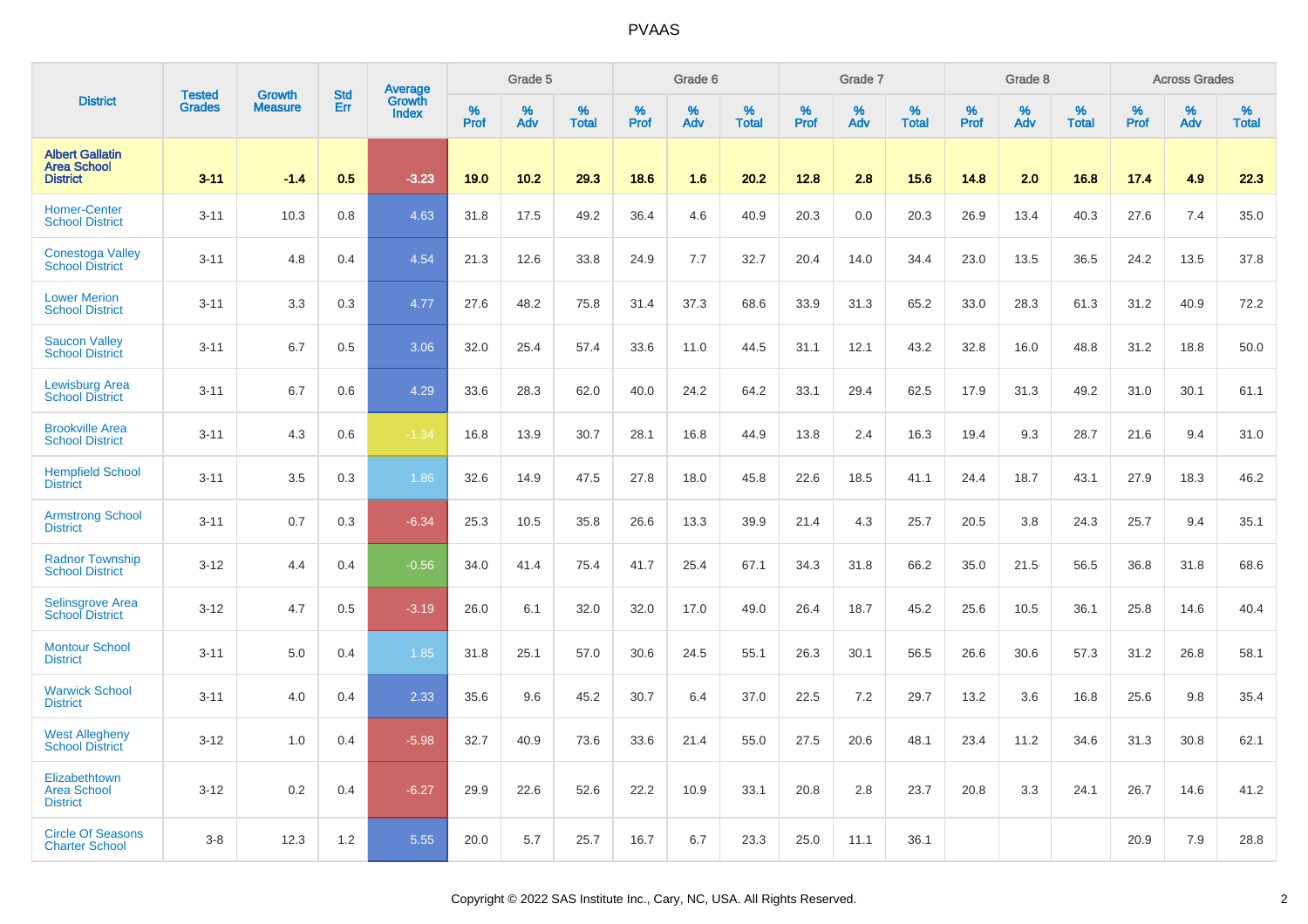|                                                                 | <b>Tested</b> | <b>Growth</b>  | <b>Std</b> | Average         |                     | Grade 5  |                   |                     | Grade 6  |                   |              | Grade 7  |                      |              | Grade 8  |                      |                     | <b>Across Grades</b> |                      |
|-----------------------------------------------------------------|---------------|----------------|------------|-----------------|---------------------|----------|-------------------|---------------------|----------|-------------------|--------------|----------|----------------------|--------------|----------|----------------------|---------------------|----------------------|----------------------|
| <b>District</b>                                                 | <b>Grades</b> | <b>Measure</b> | Err        | Growth<br>Index | $\%$<br><b>Prof</b> | %<br>Adv | %<br><b>Total</b> | $\%$<br><b>Prof</b> | %<br>Adv | %<br><b>Total</b> | $\%$<br>Prof | %<br>Adv | $\%$<br><b>Total</b> | $\%$<br>Prof | %<br>Adv | $\%$<br><b>Total</b> | $\%$<br><b>Prof</b> | $\%$<br>Adv          | $\%$<br><b>Total</b> |
| <b>Albert Gallatin</b><br><b>Area School</b><br><b>District</b> | $3 - 11$      | $-1.4$         | 0.5        | $-3.23$         | 19.0                | 10.2     | 29.3              | 18.6                | 1.6      | 20.2              | 12.8         | 2.8      | 15.6                 | 14.8         | 2.0      | 16.8                 | 17.4                | 4.9                  | 22.3                 |
| <b>Penns Valley Area</b><br><b>School District</b>              | $3-12$        | 5.2            | 0.6        | $-1.96$         | 43.9                | 18.4     | 62.2              | 38.8                | 17.5     | 56.3              | 25.7         | 9.5      | 35.2                 | 16.0         | 9.4      | 25.5                 | 32.5                | 14.3                 | 46.8                 |
| <b>Williamsport Area</b><br><b>School District</b>              | $3 - 11$      | 2.8            | 0.3        | $-4.44$         | 24.6                | 10.7     | 35.3              | 20.4                | 12.0     | 32.4              | 21.5         | 8.3      | 29.8                 | 16.1         | 5.1      | 21.2                 | 22.0                | 11.0                 | 33.1                 |
| <b>Oxford Area</b><br><b>School District</b>                    | $3 - 11$      | 2.0            | 0.4        | $-4.78$         | 24.0                | 8.0      | 32.0              | 28.3                | 7.3      | 35.6              | 20.2         | 9.9      | 30.0                 | 11.5         | 5.5      | 17.0                 | 21.8                | 8.2                  | 30.0                 |
| <b>Northern Tioga</b><br><b>School District</b>                 | $3 - 12$      | 3.4            | 0.5        | $-0.71$         | 22.7                | 5.2      | 27.9              | 32.2                | 4.2      | 36.4              | 16.8         | 2.6      | 19.4                 | 23.8         | 6.2      | 30.0                 | 25.9                | 7.0                  | 32.8                 |
| <b>Butler Area School</b><br><b>District</b>                    | $3 - 11$      | 0.7            | 0.3        | $-5.75$         | 36.3                | 13.7     | 50.0              | 23.1                | 5.4      | 28.5              | 15.2         | 9.0      | 24.2                 | 16.4         | 9.0      | 25.4                 | 25.4                | 11.6                 | 37.0                 |
| <b>Manheim Central</b><br><b>School District</b>                | $3 - 11$      | 2.8            | 0.4        | $-3.30$         | 25.4                | 7.6      | 33.0              | 23.6                | 5.8      | 29.3              | 15.0         | 5.2      | 20.2                 | 20.9         | 6.2      | 27.1                 | 22.8                | 9.4                  | 32.2                 |
| <b>North Penn School</b><br><b>District</b>                     | $3 - 11$      | 0.9            | 0.2        | $-9.01$         | 30.6                | 14.1     | 44.6              | 25.7                | 14.1     | 39.7              | 29.4         | 8.8      | 38.2                 | 25.4         | 7.7      | 33.2                 | 29.6                | 14.0                 | 43.7                 |
| Spring-Ford Area<br><b>School District</b>                      | $3 - 11$      | 1.6            | 0.3        | $-5.25$         | 36.6                | 13.0     | 49.6              | 33.2                | 16.5     | 49.7              | 34.3         | 16.3     | 50.6                 | 23.1         | 9.8      | 32.9                 | 34.2                | 19.2                 | 53.4                 |
| <b>Penn Manor</b><br><b>School District</b>                     | $3 - 11$      | 3.2            | 0.3        | $-1.05$         | 33.8                | 14.9     | 48.6              | 28.7                | 15.2     | 43.9              | 25.5         | 13.2     | 38.7                 | 30.2         | 11.0     | 41.2                 | 31.4                | 16.9                 | 48.2                 |
| <b>Palmerton Area</b><br><b>School District</b>                 | $3 - 11$      | 3.0            | 0.6        | $-1.85$         | 27.7                | 15.7     | 43.4              | 30.6                | 9.3      | 39.8              | 20.8         | 6.2      | 26.9                 | 17.9         | 4.7      | 22.6                 | 24.8                | 8.0                  | 32.8                 |
| <b>Bradford Area</b><br><b>School District</b>                  | $3 - 12$      | 4.4            | 0.5        | 0.69            | 33.5                | 10.2     | 43.7              | 23.4                | 8.8      | 32.2              | 18.9         | 13.9     | 32.8                 | 27.8         | 7.6      | 35.4                 | 26.9                | 11.3                 | 38.3                 |
| <b>Brockway Area</b><br><b>School District</b>                  | $3 - 11$      | 2.7            | 0.7        | $-2.42$         | 35.4                | 17.7     | 53.2              | 29.4                | 36.8     | 66.2              | 22.5         | 7.5      | 30.0                 | 20.8         | 5.6      | 26.4                 | 28.7                | 18.6                 | 47.4                 |
| <b>Mifflin County</b><br><b>School District</b>                 | $3 - 11$      | 1.8            | 0.3        | $-5.79$         | 26.6                | 10.4     | 37.0              | 13.8                | 4.6      | 18.4              | 10.3         | 3.8      | 14.1                 | 10.7         | 1.5      | 12.2                 | 17.7                | 5.5                  | 23.2                 |
| <b>Millcreek Township</b><br><b>School District</b>             | $3 - 11$      | 1.1            | 0.3        | $-0.99$         | 26.5                | 20.8     | 47.3              | 23.1                | 9.4      | 32.4              | 22.1         | 14.3     | 36.4                 | 21.6         | 13.0     | 34.7                 | 25.4                | 15.9                 | 41.3                 |
| <b>Smethport Area</b><br><b>School District</b>                 | $3 - 12$      | 7.1            | 0.8        | 1.88            | 29.2                | 8.3      | 37.5              | 24.6                | 8.8      | 33.3              | 16.9         | 6.2      | 23.1                 | 22.6         | 4.8      | 27.4                 | 22.1                | 9.4                  | 31.5                 |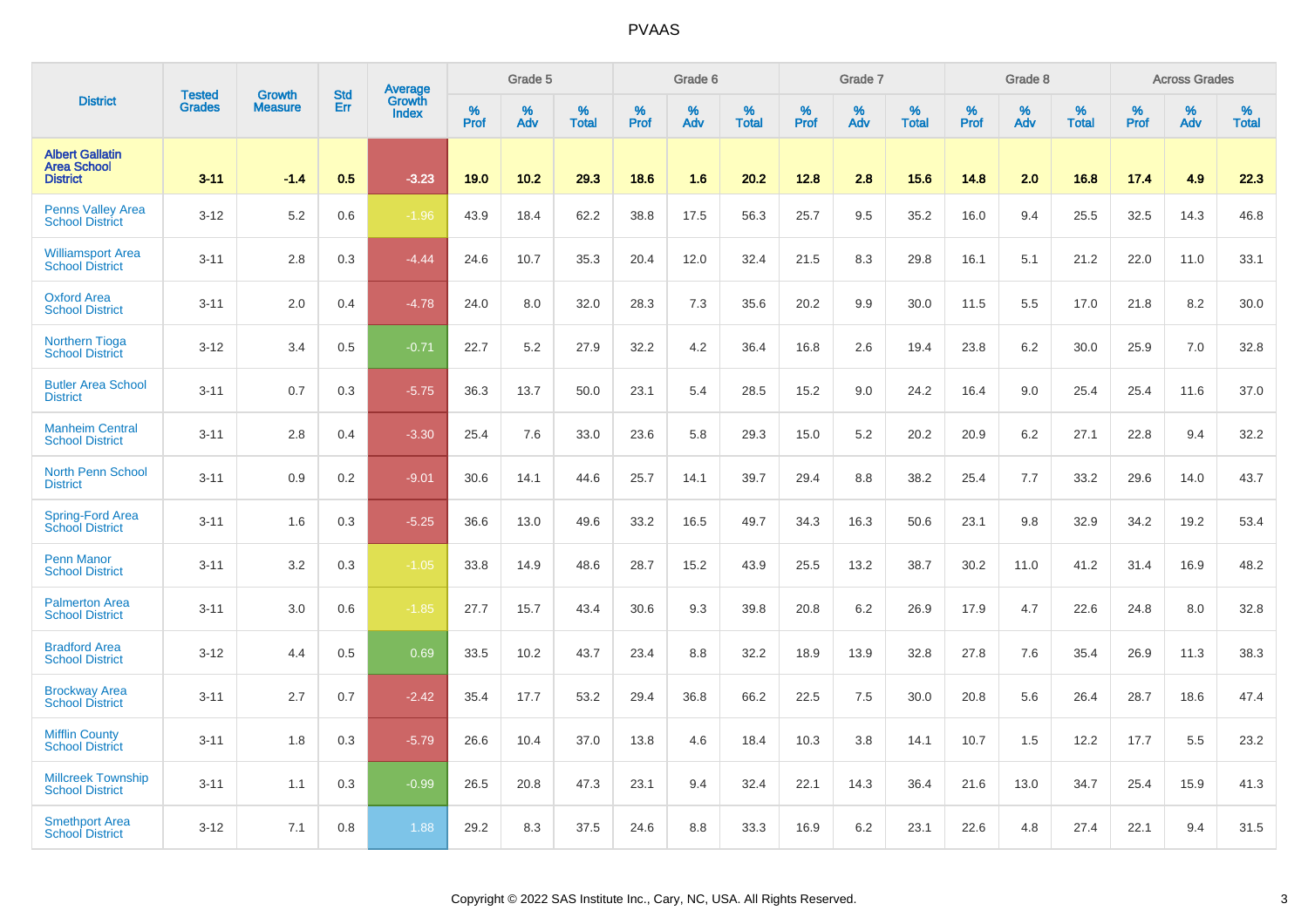|                                                                 | <b>Tested</b> | <b>Growth</b>  | <b>Std</b> | Average                       |           | Grade 5  |                   |           | Grade 6  |                   |           | Grade 7  |                   |           | Grade 8  |                   |           | <b>Across Grades</b> |                   |
|-----------------------------------------------------------------|---------------|----------------|------------|-------------------------------|-----------|----------|-------------------|-----------|----------|-------------------|-----------|----------|-------------------|-----------|----------|-------------------|-----------|----------------------|-------------------|
| <b>District</b>                                                 | <b>Grades</b> | <b>Measure</b> | Err        | <b>Growth</b><br><b>Index</b> | %<br>Prof | %<br>Adv | %<br><b>Total</b> | %<br>Prof | %<br>Adv | %<br><b>Total</b> | %<br>Prof | %<br>Adv | %<br><b>Total</b> | %<br>Prof | %<br>Adv | %<br><b>Total</b> | %<br>Prof | %<br>Adv             | %<br><b>Total</b> |
| <b>Albert Gallatin</b><br><b>Area School</b><br><b>District</b> | $3 - 11$      | $-1.4$         | 0.5        | $-3.23$                       | 19.0      | 10.2     | 29.3              | 18.6      | 1.6      | 20.2              | 12.8      | 2.8      | 15.6              | 14.8      | 2.0      | 16.8              | 17.4      | 4.9                  | 22.3              |
| <b>Greater Latrobe</b><br><b>School District</b>                | $3 - 11$      | 1.6            | 0.4        | $-3.70$                       | 36.4      | 15.5     | 51.9              | 37.0      | 5.3      | 42.3              | 32.2      | 18.5     | 50.7              | 23.4      | 8.0      | 31.4              | 34.1      | 15.0                 | 49.1              |
| <b>Bangor Area</b><br><b>School District</b>                    | $3 - 12$      | 4.2            | 0.5        | 2.53                          | 20.3      | 24.8     | 45.1              | 26.7      | 14.0     | 40.7              | 20.4      | 13.6     | 34.0              | 23.2      | 6.0      | 29.1              | 27.2      | 17.9                 | 45.2              |
| <b>Otto-Eldred School</b><br><b>District</b>                    | $3 - 11$      | 7.8            | 0.9        | 3.58                          | 23.8      | 28.6     | 52.4              | 45.0      | 12.5     | 57.5              | 20.0      | 15.6     | 35.6              | 25.0      | 6.2      | 31.2              | 28.3      | 13.9                 | 42.2              |
| <b>Hollidaysburg Area</b><br><b>School District</b>             | $3 - 11$      | 2.9            | 0.4        | $-3.84$                       | 33.2      | 16.0     | 49.2              | 26.4      | 12.8     | 39.2              | 27.3      | 14.7     | 42.0              | 23.2      | 8.0      | 31.2              | 28.7      | 12.7                 | 41.4              |
| Punxsutawney<br><b>Area School</b><br><b>District</b>           | $3 - 11$      | 4.6            | 0.6        | $-0.39$                       | 37.0      | 6.5      | 43.5              | 36.3      | 10.6     | 46.9              | 22.4      | 4.8      | 27.2              | 20.5      | 7.1      | 27.6              | 27.8      | 11.1                 | 38.8              |
| <b>Blacklick Valley</b><br><b>School District</b>               | $3 - 11$      | 8.2            | 1.0        | 3.01                          | 24.1      | 6.9      | 31.0              | 34.2      | 10.5     | 44.7              | 16.7      | 0.0      | 16.7              | 14.3      | 4.8      | 19.0              | 22.6      | 9.5                  | 32.1              |
| <b>Wallingford-</b><br>Swarthmore<br><b>School District</b>     | $3 - 10$      | 0.4            | 0.4        | $-4.76$                       | 38.3      | 33.9     | 72.2              | 29.9      | 20.5     | 50.4              | 27.6      | 17.6     | 45.3              | 29.4      | 14.7     | 44.2              | 33.9      | 27.8                 | 61.7              |
| <b>Midd-West School</b><br><b>District</b>                      | $3 - 11$      | 4.5            | 0.6        | 1.90                          | 29.8      | 11.2     | 41.0              | 35.1      | 9.9      | 45.0              | 18.2      | 14.1     | 32.3              | 21.6      | 8.0      | 29.6              | 27.0      | 9.8                  | 36.8              |
| <b>Upper Saint Clair</b><br><b>School District</b>              | $3 - 11$      | 3.0            | 0.4        | 2.43                          | 36.3      | 35.5     | 71.8              | 40.8      | 27.3     | 68.1              | 33.3      | 35.5     | 68.8              | 31.1      | 30.4     | 61.5              | 36.7      | 35.6                 | 72.3              |
| <b>Elk Lake School</b><br><b>District</b>                       | $3 - 11$      | 1.9            | 0.7        | $-2.93$                       | 17.5      | 3.8      | 21.2              | 35.8      | 12.6     | 48.4              | 11.4      | 3.4      | 14.8              | 8.5       | 4.9      | 13.4              | 21.4      | 7.2                  | 28.5              |
| <b>General Mclane</b><br><b>School District</b>                 | $3 - 11$      | 3.9            | 0.5        | $-0.34$                       | 36.9      | 15.4     | 52.4              | 27.3      | 12.4     | 39.8              | 25.8      | 23.1     | 49.0              | 26.9      | 7.7      | 34.6              | 30.2      | 16.6                 | 46.8              |
| <b>South Western</b><br><b>School District</b>                  | $3 - 12$      | 2.8            | 0.4        | 0.96                          | 23.7      | 5.4      | 29.2              | 15.7      | 11.7     | 27.4              | 17.8      | 6.0      | 23.8              | 19.1      | 10.1     | 29.2              | 21.6      | 8.9                  | 30.4              |
| <b>Exeter Township</b><br><b>School District</b>                | $3 - 11$      | 2.9            | 0.4        | $-1.78$                       | 28.6      | 10.1     | 38.7              | 26.9      | 9.0      | 35.9              | 23.5      | 6.7      | 30.2              | 19.9      | 8.5      | 28.4              | 25.7      | 9.5                  | 35.3              |
| <b>Wyalusing Area</b><br><b>School District</b>                 | $3 - 12$      | 1.6            | 0.6        | $-5.94$                       | 12.0      | 4.8      | 16.9              | 17.8      | 4.0      | 21.8              | 14.6      | 7.9      | 22.5              | 9.6       | 1.0      | 10.6              | 16.5      | 5.1                  | 21.5              |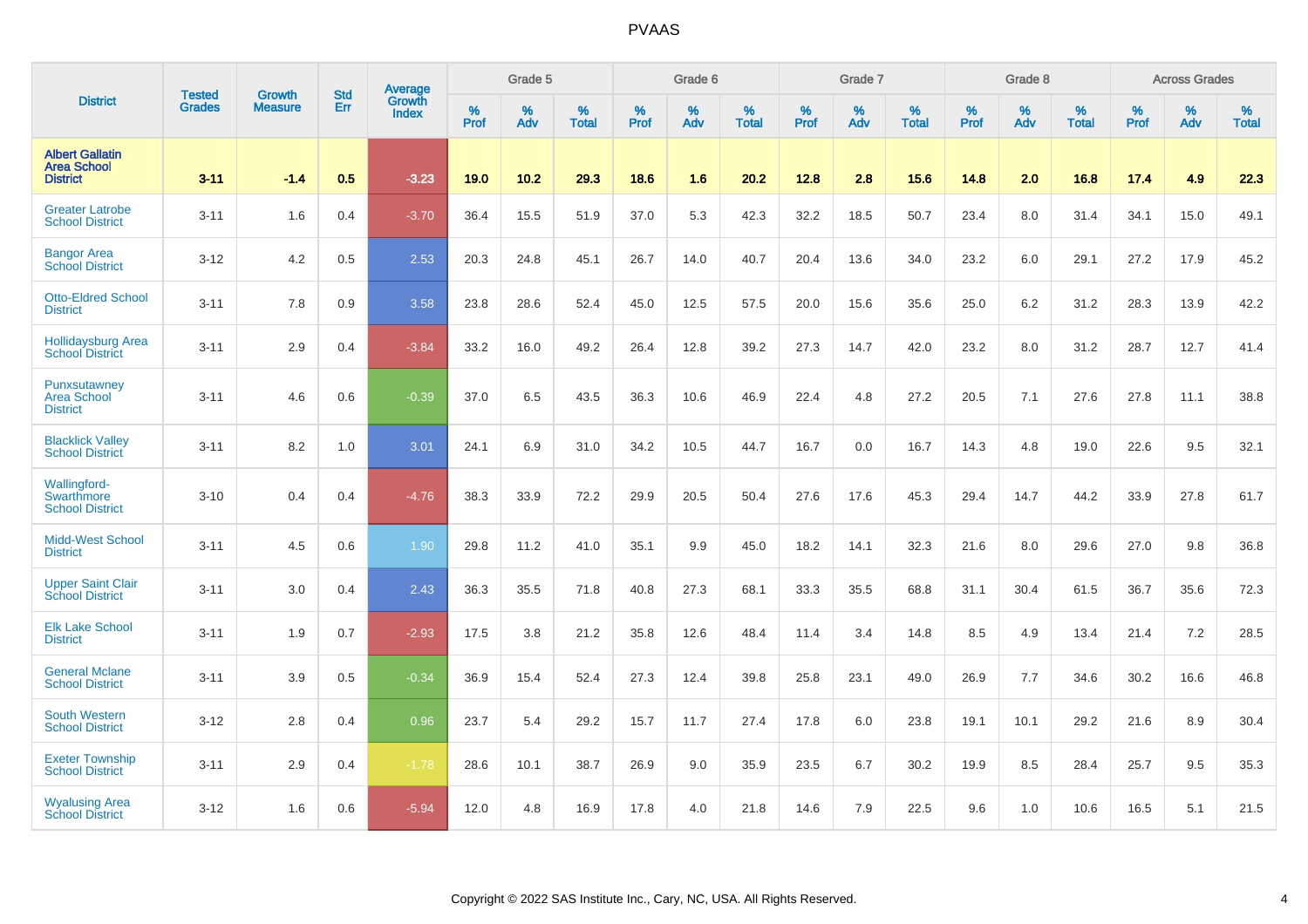|                                                                 | <b>Tested</b> | <b>Growth</b>  | <b>Std</b> | <b>Average</b>         |           | Grade 5  |                   |           | Grade 6  |                   |           | Grade 7  |                   |           | Grade 8  |                   |           | <b>Across Grades</b> |                   |
|-----------------------------------------------------------------|---------------|----------------|------------|------------------------|-----------|----------|-------------------|-----------|----------|-------------------|-----------|----------|-------------------|-----------|----------|-------------------|-----------|----------------------|-------------------|
| <b>District</b>                                                 | <b>Grades</b> | <b>Measure</b> | Err        | Growth<br><b>Index</b> | %<br>Prof | %<br>Adv | %<br><b>Total</b> | %<br>Prof | %<br>Adv | %<br><b>Total</b> | %<br>Prof | %<br>Adv | %<br><b>Total</b> | %<br>Prof | %<br>Adv | %<br><b>Total</b> | %<br>Prof | %<br>Adv             | %<br><b>Total</b> |
| <b>Albert Gallatin</b><br><b>Area School</b><br><b>District</b> | $3 - 11$      | $-1.4$         | 0.5        | $-3.23$                | 19.0      | 10.2     | 29.3              | 18.6      | 1.6      | 20.2              | 12.8      | 2.8      | 15.6              | 14.8      | 2.0      | 16.8              | 17.4      | 4.9                  | 22.3              |
| <b>Towanda Area</b><br><b>School District</b>                   | $3 - 11$      | 2.2            | 0.6        | $-4.62$                | 22.7      | 15.1     | 37.8              | 22.6      | 11.3     | 34.0              | 14.5      | 7.7      | 22.2              | 17.1      | 8.6      | 25.6              | 19.2      | 10.3                 | 29.5              |
| <b>Farrell Area School</b><br><b>District</b>                   | $3 - 11$      | 5.3            | 1.0        | 0.34                   | 15.6      | 0.0      | 15.6              | 17.1      | 0.0      | 17.1              | 2.3       | 0.0      | 2.3               | 5.1       | 0.0      | 5.1               | 12.3      | 1.5                  | 13.8              |
| <b>Hempfield Area</b><br><b>School District</b>                 | $3 - 12$      | 2.3            | 0.3        | $-1.46$                | 34.6      | 13.8     | 48.4              | 24.6      | 14.9     | 39.6              | 30.2      | 13.5     | 43.7              | 26.8      | 10.7     | 37.5              | 30.5      | 16.4                 | 46.9              |
| <b>Deer Lakes School</b><br><b>District</b>                     | $3 - 11$      | 1.8            | 0.6        | $-2.16$                | 21.1      | 6.5      | 27.6              | 24.4      | 10.6     | 35.0              | 25.4      | 19.2     | 44.6              | 24.5      | 3.9      | 28.4              | 26.2      | 10.7                 | 36.9              |
| <b>Chestnut Ridge</b><br><b>School District</b>                 | $3 - 12$      | 4.2            | 0.6        | $-0.73$                | 30.4      | 6.5      | 37.0              | 22.2      | 3.7      | 25.9              | 36.8      | 4.2      | 41.0              | 18.4      | 10.2     | 28.6              | 26.7      | 9.7                  | 36.4              |
| Wallenpaupack<br>Area School<br><b>District</b>                 | $3 - 11$      | 0.7            | 0.5        | $-3.73$                | 27.0      | 6.1      | 33.1              | 11.1      | 3.7      | 14.8              | 30.6      | 8.2      | 38.8              | 13.2      | 3.5      | 16.7              | 24.0      | 7.0                  | 31.1              |
| <b>Universal Daroff</b><br><b>Charter School</b>                | $3 - 8$       | 6.1            | 0.8        | 3.26                   | 1.6       | 1.6      | 3.2               | 0.0       | 0.0      | 0.0               | 2.2       | 0.0      | 2.2               | 3.6       | 0.0      | 3.6               | 2.2       | 0.3                  | 2.5               |
| <b>Lehighton Area</b><br><b>School District</b>                 | $3 - 11$      | 3.8            | 0.5        | 2.10                   | 23.0      | 5.9      | 29.0              | 26.0      | 4.1      | 30.1              | 12.0      | 5.7      | 17.7              | 14.7      | 1.8      | 16.6              | 23.4      | 5.4                  | 28.8              |
| <b>Bellefonte Area</b><br><b>School District</b>                | $3 - 11$      | 3.1            | 0.5        | $-0.07$                | 32.7      | 22.0     | 54.8              | 31.6      | 7.3      | 39.0              | 23.4      | 5.5      | 29.0              | 14.8      | 9.9      | 24.8              | 28.6      | 15.7                 | 44.3              |
| <b>East Lycoming</b><br><b>School District</b>                  | $3 - 11$      | 2.6            | 0.6        | $-1.08$                | 36.1      | 23.5     | 59.7              | 26.2      | 26.2     | 52.3              | 26.4      | 20.7     | 47.1              | 27.9      | 14.8     | 42.6              | 31.5      | 19.5                 | 51.0              |
| <b>Central Columbia</b><br><b>School District</b>               | $3 - 12$      | 3.8            | 0.5        | 2.14                   | 30.5      | 25.2     | 55.6              | 28.2      | 25.2     | 53.3              | 32.6      | 14.9     | 47.5              | 30.6      | 20.1     | 50.7              | 32.6      | 22.1                 | 54.7              |
| <b>Union School</b><br><b>District</b>                          | $3 - 12$      | 3.8            | 1.0        | $-1.53$                | 18.2      | 0.0      | 18.2              | 22.0      | 14.6     | 36.6              | 10.5      | 0.0      | 10.5              | 18.2      | 11.4     | 29.6              | 18.6      | 7.7                  | 26.3              |
| <b>Central Bucks</b><br><b>School District</b>                  | $3 - 11$      | 0.2            | 0.2        | $-11.39$               | 36.0      | 18.4     | 54.4              | 31.8      | 16.6     | 48.4              | 29.2      | 13.4     | 42.6              | 22.8      | 7.4      | 30.1              | 32.0      | 16.6                 | 48.6              |
| <b>Bedford Area</b><br><b>School District</b>                   | $3 - 11$      | 3.8            | 0.6        | 1.23                   | 34.4      | 4.2      | 38.7              | 32.2      | 7.8      | 40.0              | 25.4      | 8.8      | 34.2              | 24.2      | 7.8      | 32.0              | 31.3      | 10.5                 | 41.7              |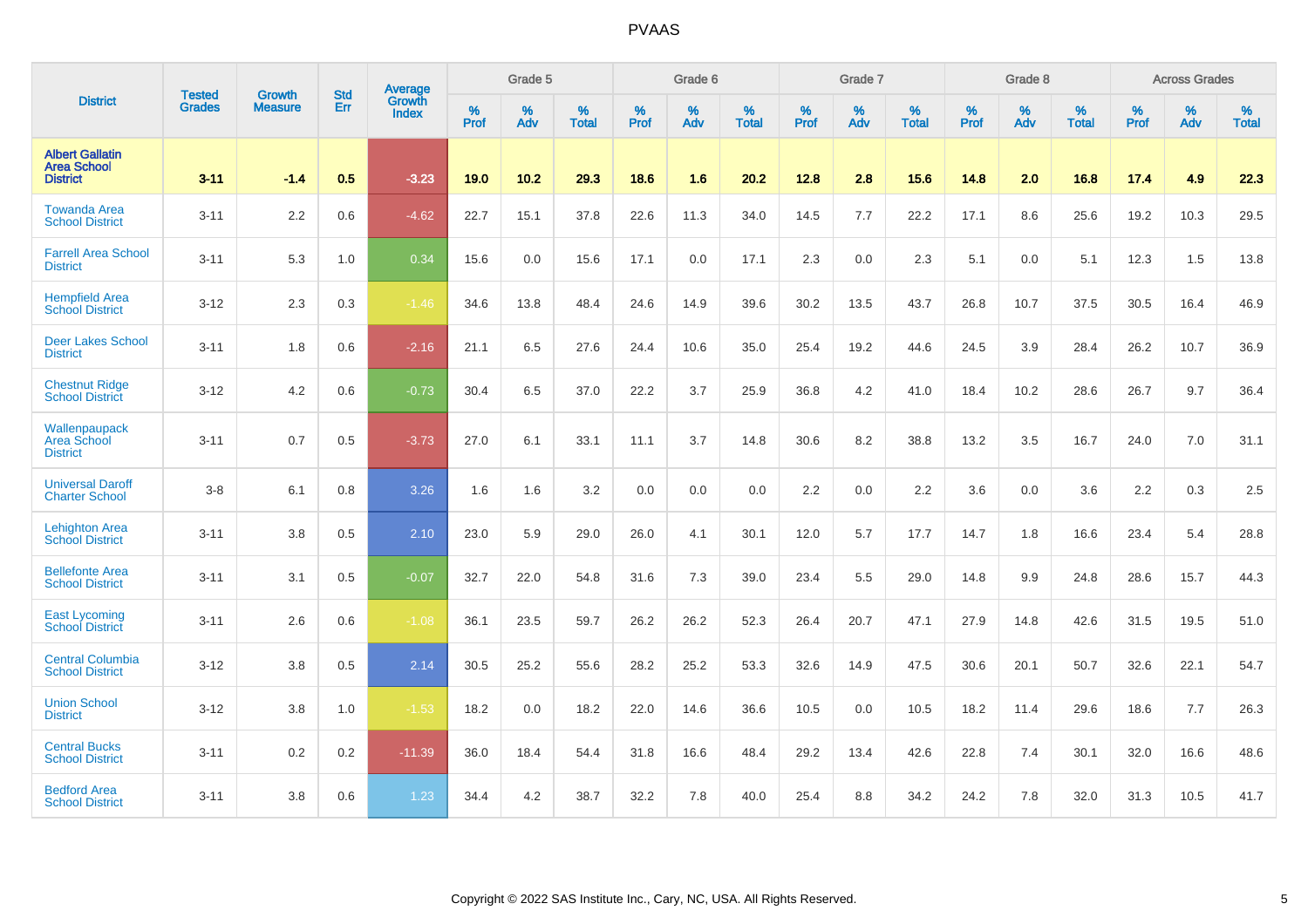|                                                                 | <b>Tested</b> |                                 | <b>Std</b> | Average                |              | Grade 5  |                   |           | Grade 6  |                   |           | Grade 7  |                   |           | Grade 8  |                   |           | <b>Across Grades</b> |                   |
|-----------------------------------------------------------------|---------------|---------------------------------|------------|------------------------|--------------|----------|-------------------|-----------|----------|-------------------|-----------|----------|-------------------|-----------|----------|-------------------|-----------|----------------------|-------------------|
| <b>District</b>                                                 | <b>Grades</b> | <b>Growth</b><br><b>Measure</b> | Err        | Growth<br><b>Index</b> | $\%$<br>Prof | %<br>Adv | %<br><b>Total</b> | %<br>Prof | %<br>Adv | %<br><b>Total</b> | %<br>Prof | %<br>Adv | %<br><b>Total</b> | %<br>Prof | %<br>Adv | %<br><b>Total</b> | %<br>Prof | %<br>Adv             | %<br><b>Total</b> |
| <b>Albert Gallatin</b><br><b>Area School</b><br><b>District</b> | $3 - 11$      | $-1.4$                          | 0.5        | $-3.23$                | 19.0         | 10.2     | 29.3              | 18.6      | 1.6      | 20.2              | 12.8      | 2.8      | 15.6              | 14.8      | 2.0      | 16.8              | 17.4      | 4.9                  | 22.3              |
| Southern Columbia<br><b>Area School</b><br><b>District</b>      | $3 - 11$      | 1.8                             | 0.7        | $-0.80$                | 34.7         | 9.7      | 44.4              | 18.8      | $5.2\,$  | 24.0              | 29.0      | 14.0     | 43.0              | 15.4      | 2.2      | 17.6              | 28.0      | 10.6                 | 38.6              |
| <b>Derry Township</b><br><b>School District</b>                 | $3 - 10$      | 4.3                             | 1.3        | $-0.76$                | 39.1         | 28.5     | 67.6              | 51.5      | 21.2     | 72.7              | 30.8      | 34.6     | 65.4              | 14.3      | 71.4     | 85.7              | 37.5      | 30.3                 | 67.8              |
| Loyalsock<br><b>Township School</b><br><b>District</b>          | $3 - 12$      | 3.7                             | 0.6        | $-1.60$                | 33.0         | 18.3     | 51.3              | 32.6      | 10.2     | 42.9              | 23.4      | 9.4      | 32.8              | 27.0      | 9.0      | 36.0              | 31.1      | 13.2                 | 44.4              |
| <b>Indiana Area</b><br><b>School District</b>                   | $3 - 11$      | 1.8                             | 0.4        | $-3.33$                | 29.3         | 17.7     | 47.0              | 23.9      | 11.7     | 35.5              | 36.0      | 10.3     | 46.3              | 23.2      | 14.2     | 37.4              | 30.1      | 15.1                 | 45.2              |
| <b>Perkiomen Valley</b><br><b>School District</b>               | $3 - 11$      | $-0.2$                          | 0.3        | $-3.91$                | 35.2         | 22.4     | 57.5              | 21.5      | 11.3     | 32.7              | 27.3      | 16.9     | 44.2              | 21.6      | 7.2      | 28.7              | 30.6      | 16.6                 | 47.1              |
| <b>Harrisburg City</b><br><b>School District</b>                | $3 - 11$      | 1.3                             | 0.3        | $-4.20$                | 2.0          | 0.8      | 2.8               | 2.0       | 1.0      | 3.0               | 2.9       | 0.8      | 3.7               | 2.7       | 0.3      | 3.0               | 2.7       | 0.7                  | 3.4               |
| <b>Southern York</b><br><b>County School</b><br><b>District</b> | $3 - 11$      | $-0.3$                          | 0.5        | $-5.63$                | 25.6         | 7.0      | 32.7              | 36.1      | 8.9      | 45.0              | 18.8      | 5.4      | 24.3              | 11.5      | 3.0      | 14.5              | 25.1      | 8.0                  | 33.0              |
| <b>Souderton Area</b><br><b>School District</b>                 | $3 - 11$      | 0.8                             | 0.3        | $-7.32$                | 35.8         | 26.1     | 61.9              | 29.8      | 8.6      | 38.4              | 30.6      | 10.4     | 41.0              | 24.3      | 4.2      | 28.5              | 30.8      | 18.3                 | 49.1              |
| <b>Warren County</b><br><b>School District</b>                  | $3 - 11$      | 2.7                             | 0.4        | 1.78                   | 21.0         | 7.4      | 28.4              | 15.7      | 3.7      | 19.3              | 12.0      | 0.7      | 12.6              | 13.8      | 2.9      | 16.7              | 17.7      | 4.3                  | 22.0              |
| <b>Riverside School</b><br><b>District</b>                      | $3 - 11$      | 4.3                             | 0.6        | 0.62                   | 18.6         | 7.8      | 26.5              | 13.1      | 7.1      | 20.2              | 16.5      | 13.6     | 30.1              | 16.4      | 4.6      | 20.9              | 19.2      | 7.7                  | 27.0              |
| <b>Mountain View</b><br><b>School District</b>                  | $3 - 11$      | 5.6                             | 0.8        | 1.20                   | 28.3         | 1.7      | 30.0              | 16.3      | 2.0      | 18.4              | 25.9      | 7.4      | 33.3              | 27.1      | 8.5      | 35.6              | 21.4      | 4.2                  | 25.6              |
| <b>Athens Area</b><br><b>School District</b>                    | $3 - 11$      | 3.8                             | 0.5        | 0.75                   | 31.2         | 6.2      | 37.5              | 28.2      | 5.9      | 34.1              | 22.2      | 5.2      | 27.4              | 19.3      | 10.7     | 30.0              | 26.5      | 8.2                  | 34.6              |
| <b>Danville Area</b><br><b>School District</b>                  | $3 - 11$      | 1.2                             | 0.5        | $-6.58$                | 33.8         | 25.6     | 59.4              | 26.4      | 8.3      | 34.7              | 24.5      | 14.6     | 39.1              | 19.6      | 9.8      | 29.4              | 27.8      | 17.7                 | 45.5              |
| <b>York Suburban</b><br><b>School District</b>                  | $3 - 11$      | $-1.0$                          | 0.5        | $-9.51$                | 28.6         | 23.2     | 51.7              | 17.1      | 6.5      | 23.6              | 23.6      | 15.3     | 38.9              | 20.6      | 9.2      | 29.9              | 27.3      | 17.9                 | 45.3              |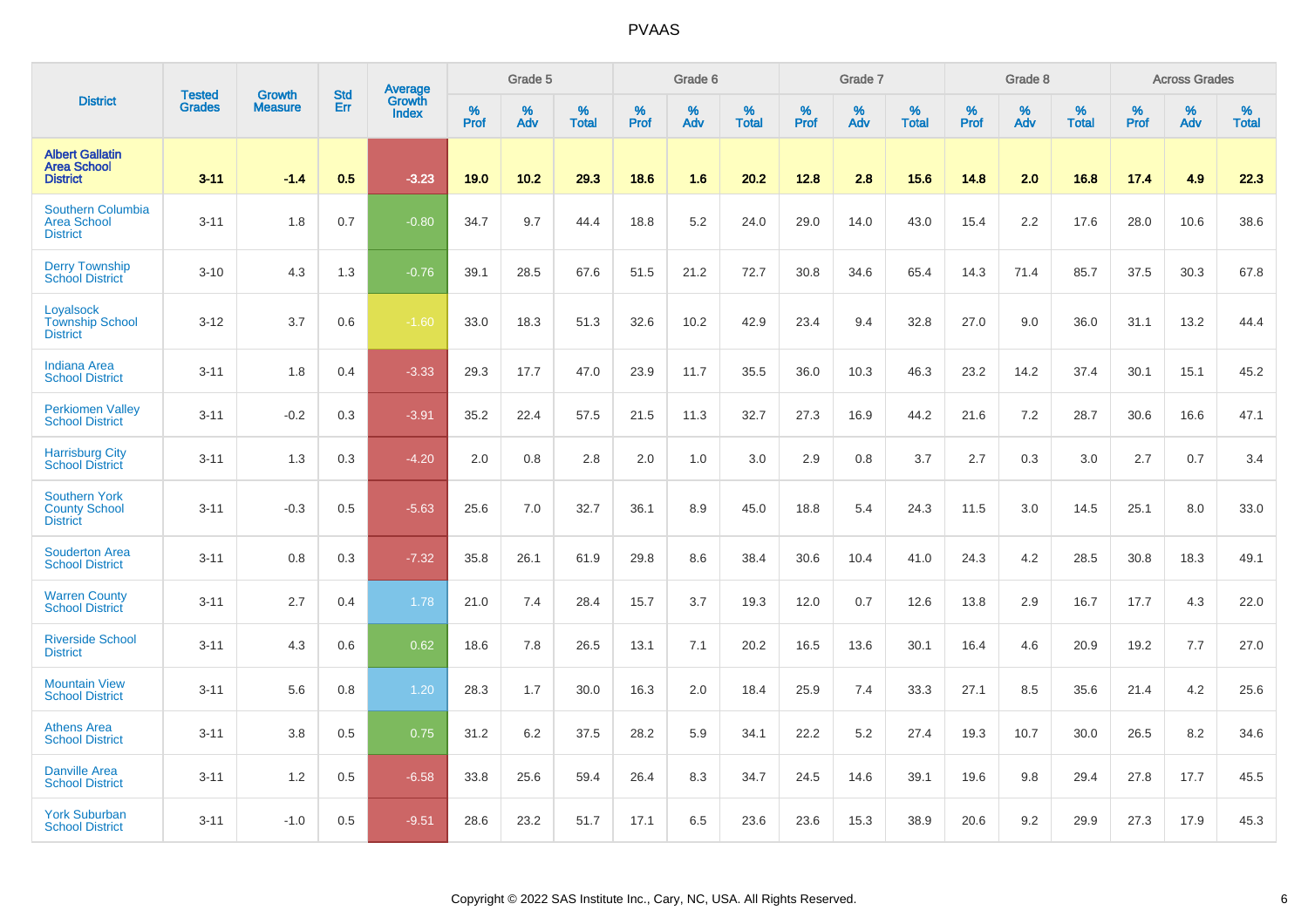|                                                                   | <b>Tested</b> | <b>Growth</b>  | <b>Std</b> | <b>Average</b><br>Growth |                     | Grade 5  |                   |           | Grade 6  |                   |                  | Grade 7  |                   |                  | Grade 8     |                   |           | <b>Across Grades</b> |                   |
|-------------------------------------------------------------------|---------------|----------------|------------|--------------------------|---------------------|----------|-------------------|-----------|----------|-------------------|------------------|----------|-------------------|------------------|-------------|-------------------|-----------|----------------------|-------------------|
| <b>District</b>                                                   | <b>Grades</b> | <b>Measure</b> | Err        | <b>Index</b>             | $\%$<br><b>Prof</b> | %<br>Adv | %<br><b>Total</b> | %<br>Prof | %<br>Adv | %<br><b>Total</b> | %<br><b>Prof</b> | %<br>Adv | %<br><b>Total</b> | %<br><b>Prof</b> | $\%$<br>Adv | %<br><b>Total</b> | %<br>Prof | %<br>Adv             | %<br><b>Total</b> |
| <b>Albert Gallatin</b><br><b>Area School</b><br><b>District</b>   | $3 - 11$      | $-1.4$         | 0.5        | $-3.23$                  | 19.0                | 10.2     | 29.3              | 18.6      | 1.6      | 20.2              | 12.8             | 2.8      | 15.6              | 14.8             | 2.0         | 16.8              | 17.4      | 4.9                  | 22.3              |
| <b>Conneaut School</b><br><b>District</b>                         | $3 - 12$      | 3.7            | 0.5        | 1.79                     | 21.8                | 7.5      | 29.3              | 23.8      | 9.8      | 33.6              | 19.4             | 6.7      | 26.1              | 17.9             | 3.4         | 21.4              | 24.4      | 10.4                 | 34.8              |
| <b>Conewago Valley</b><br><b>School District</b>                  | $3 - 12$      | 1.2            | 0.4        | $-5.15$                  | 26.3                | 8.6      | 35.0              | 29.9      | 10.6     | 40.5              | 19.9             | 3.8      | 23.6              | 17.4             | 1.1         | 18.4              | 25.3      | 8.6                  | 33.9              |
| State College Area<br><b>School District</b>                      | $3 - 11$      | 0.6            | 0.4        | $-3.51$                  | 29.6                | 33.7     | 63.3              | 27.4      | 15.3     | 42.7              | 28.9             | 16.3     | 45.2              | 20.8             | 8.9         | 29.7              | 29.0      | 27.0                 | 56.1              |
| <b>South Fayette</b><br><b>Township School</b><br><b>District</b> | $3 - 11$      | 0.2            | 0.4        | $-5.42$                  | 37.5                | 23.5     | 61.0              | 40.8      | 18.4     | 59.2              | 35.5             | 24.3     | 59.8              | 30.9             | 20.9        | 51.8              | 35.4      | 28.3                 | 63.7              |
| <b>Upper Perkiomen</b><br><b>School District</b>                  | $3 - 11$      | 2.0            | 0.4        | $-2.55$                  | 26.0                | 11.8     | 37.8              | 23.0      | 6.1      | 29.1              | 28.0             | 11.6     | 39.6              | 22.9             | 10.0        | 32.8              | 24.8      | 10.4                 | 35.1              |
| <b>Pennridge School</b><br><b>District</b>                        | $3 - 10$      | $-1.2$         | 0.3        | $-13.90$                 | 35.5                | 15.4     | 50.9              | 19.1      | 2.9      | 22.0              | 21.4             | 13.9     | 35.3              | 21.6             | 3.4         | 25.1              | 28.5      | 12.0                 | 40.5              |
| New Hope-<br><b>Solebury School</b><br><b>District</b>            | $3 - 11$      | 4.2            | 0.6        | 1.13                     | 40.4                | 25.5     | 66.0              | 41.2      | 11.8     | 52.9              | 25.5             | 17.0     | 42.6              | 37.6             | 19.3        | 56.9              | 36.8      | 21.0                 | 57.8              |
| <b>West Chester Area</b><br><b>School District</b>                | $3 - 11$      | $-1.3$         | 0.3        | $-8.57$                  | 35.0                | 18.9     | 53.9              | 29.1      | 9.5      | 38.7              | 26.7             | 11.1     | 37.8              | 22.1             | 13.0        | 35.1              | 32.0      | 17.9                 | 49.8              |
| <b>Wellsboro Area</b><br><b>School District</b>                   | $3 - 11$      | 3.0            | 0.6        | $-2.11$                  | 30.4                | 7.0      | 37.4              | 16.2      | 5.0      | 21.2              | 20.5             | 13.7     | 34.2              | 24.5             | 13.3        | 37.8              | 24.3      | 8.8                  | 33.1              |
| <b>Upper Dauphin</b><br>Area School<br><b>District</b>            | $3 - 11$      | 1.0            | 0.7        | $-4.17$                  | 9.7                 | 4.8      | 14.5              | 18.3      | 8.4      | 26.8              | 18.9             | 6.8      | 25.7              | 24.3             | 7.1         | 31.4              | 22.1      | 9.5                  | 31.6              |
| <b>Wattsburg Area</b><br><b>School District</b>                   | $3 - 11$      | 4.1            | 0.6        | 0.91                     | 25.0                | 18.2     | 43.2              | 27.2      | 17.4     | 44.6              | 19.6             | 7.6      | 27.2              | 31.7             | 12.9        | 44.6              | 26.7      | 12.5                 | 39.2              |
| <b>Donegal School</b><br><b>District</b>                          | $3 - 12$      | 3.0            | 0.5        | 1.08                     | 18.1                | 9.9      | 28.0              | 22.5      | 3.2      | 25.7              | 12.4             | 14.8     | 27.2              | 16.6             | 9.5         | 26.0              | 19.7      | 10.6                 | 30.3              |
| <b>Richland School</b><br><b>District</b>                         | $3 - 11$      | 3.8            | 0.6        | 1.39                     | 40.8                | 21.4     | 62.1              | 40.4      | 10.6     | 51.1              | 39.8             | 10.9     | 50.8              | 25.5             | 13.2        | 38.7              | 36.6      | 16.5                 | 53.1              |
| <b>Mars Area School</b><br><b>District</b>                        | $3 - 10$      | 0.5            | 0.4        | $-2.47$                  | 31.3                | 20.9     | 52.2              | 32.6      | 24.5     | 57.1              | 23.8             | 16.5     | 40.4              | 24.5             | 6.4         | 30.8              | 32.3      | 21.1                 | 53.4              |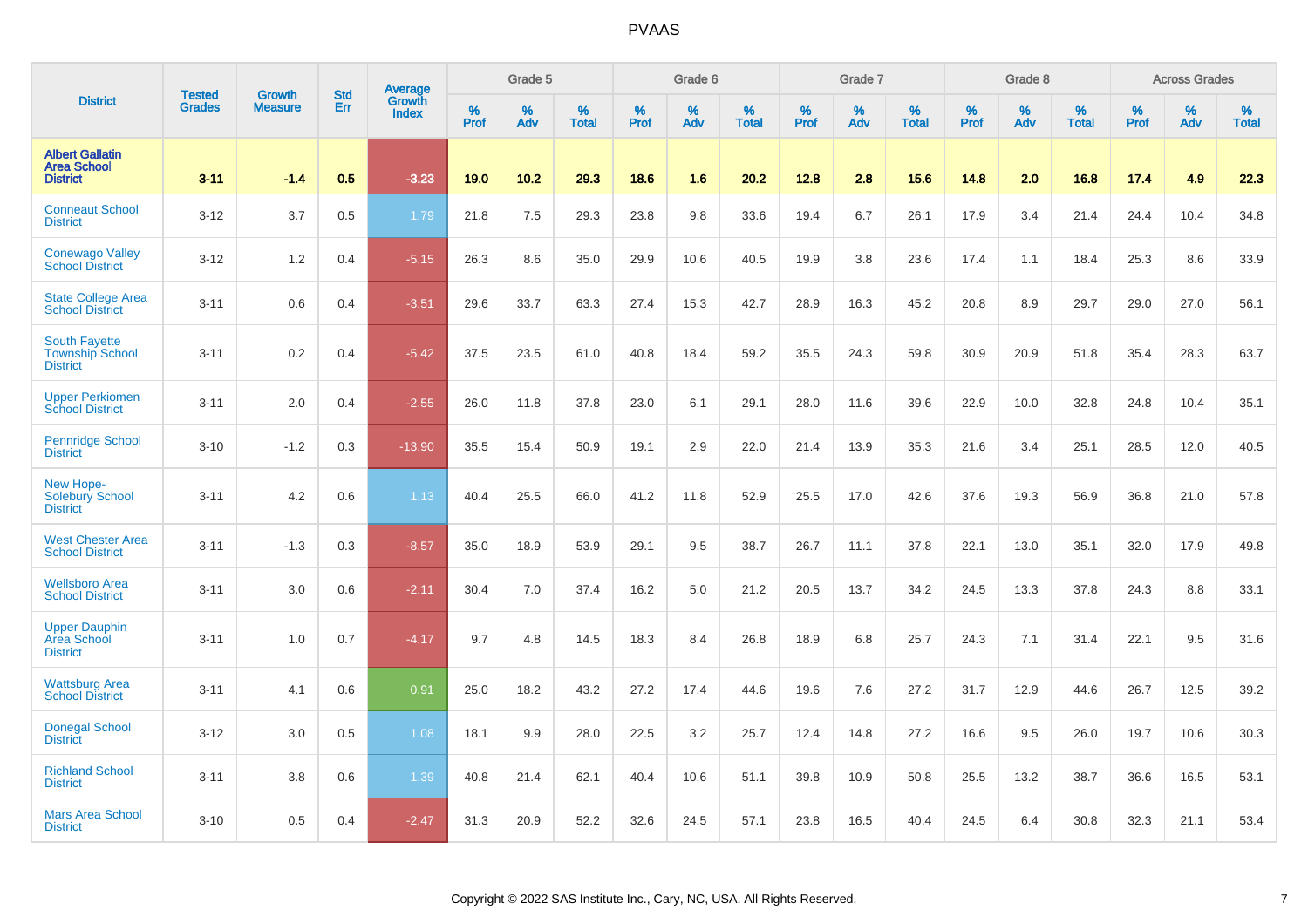|                                                                 | <b>Tested</b> | <b>Growth</b>  | <b>Std</b> | Average                |                     | Grade 5  |                   |              | Grade 6  |                   |                     | Grade 7  |                   |                     | Grade 8  |                   |                     | <b>Across Grades</b> |                   |
|-----------------------------------------------------------------|---------------|----------------|------------|------------------------|---------------------|----------|-------------------|--------------|----------|-------------------|---------------------|----------|-------------------|---------------------|----------|-------------------|---------------------|----------------------|-------------------|
| <b>District</b>                                                 | <b>Grades</b> | <b>Measure</b> | <b>Err</b> | Growth<br><b>Index</b> | $\%$<br><b>Prof</b> | %<br>Adv | %<br><b>Total</b> | $\%$<br>Prof | %<br>Adv | %<br><b>Total</b> | $\%$<br><b>Prof</b> | %<br>Adv | %<br><b>Total</b> | $\%$<br><b>Prof</b> | %<br>Adv | %<br><b>Total</b> | $\%$<br><b>Prof</b> | $\%$<br>Adv          | %<br><b>Total</b> |
| <b>Albert Gallatin</b><br><b>Area School</b><br><b>District</b> | $3 - 11$      | $-1.4$         | 0.5        | $-3.23$                | 19.0                | 10.2     | 29.3              | 18.6         | 1.6      | 20.2              | 12.8                | 2.8      | 15.6              | 14.8                | 2.0      | 16.8              | 17.4                | 4.9                  | 22.3              |
| <b>Shikellamy School</b><br><b>District</b>                     | $3 - 10$      | 2.8            | 0.4        | 1.98                   | 24.3                | 11.4     | 35.7              | 18.3         | 8.4      | 26.7              | 18.0                | 7.7      | 25.8              | 11.5                | 7.8      | 19.3              | 21.2                | 9.8                  | 31.0              |
| <b>Kane Area School</b><br><b>District</b>                      | $3 - 10$      | 3.7            | 0.7        | $-0.05$                | 21.1                | 19.7     | 40.8              | 14.1         | 3.1      | 17.2              | 29.8                | 17.9     | 47.8              | 6.1                 | 1.2      | 7.3               | 21.5                | 9.0                  | 30.4              |
| <b>Manheim</b><br><b>Township School</b><br><b>District</b>     | $3 - 12$      | $-0.7$         | 0.3        | $-8.92$                | 29.8                | 17.1     | 46.9              | 33.2         | 23.2     | 56.3              | 28.9                | 9.6      | 38.6              | 18.1                | 11.2     | 29.3              | 28.7                | 21.3                 | 49.9              |
| <b>Austin Area School</b><br><b>District</b>                    | $3 - 11$      | 10.1           | 1.6        | 1.94                   | 23.1                | 15.4     | 38.5              | 30.8         | 7.7      | 38.5              | 40.0                | 0.0      | 40.0              | 31.2                | 0.0      | 31.2              | 26.0                | 6.8                  | 32.9              |
| Williamsburg<br><b>Community School</b><br><b>District</b>      | $3 - 11$      | 4.8            | 1.0        | $-1.31$                | 25.0                | 12.5     | 37.5              | 34.3         | 8.6      | 42.9              | 26.2                | 4.8      | 31.0              | 40.6                | 0.0      | 40.6              | 28.1                | 8.4                  | 36.4              |
| <b>Freeport Area</b><br><b>School District</b>                  | $3 - 10$      | 0.9            | 0.5        | $-4.69$                | 30.5                | 9.9      | 40.5              | 26.6         | 15.3     | 41.9              | 34.3                | 12.7     | 47.0              | 19.1                | 9.9      | 29.0              | 29.3                | 13.4                 | 42.8              |
| <b>Sayre Area School</b><br><b>District</b>                     | $3 - 11$      | 1.9            | 0.7        | $-2.78$                | 21.3                | 6.6      | 27.9              | 36.2         | 5.0      | 41.2              | 21.4                | 3.6      | 25.0              | 13.4                | 0.0      | 13.4              | 25.9                | 6.1                  | 32.0              |
| <b>Northern York</b><br><b>County School</b><br><b>District</b> | $3 - 11$      | 1.3            | 0.4        | $-2.25$                | 26.3                | 11.1     | 37.4              | 24.5         | 8.2      | 32.7              | 20.4                | 5.3      | 25.7              | 10.9                | 0.9      | 11.8              | 23.2                | 8.9                  | 32.1              |
| <b>Pequea Valley</b><br><b>School District</b>                  | $3 - 11$      | 2.4            | 0.6        | $-0.67$                | 15.6                | 6.4      | 22.0              | 14.0         | 2.2      | 16.1              | 11.7                | 2.3      | 14.1              | 13.1                | 2.0      | 15.2              | 16.9                | 3.8                  | 20.7              |
| <b>Westmont Hilltop</b><br><b>School District</b>               | $3 - 11$      | 2.7            | 0.6        | $-0.90$                | 28.0                | 11.0     | 39.0              | 18.4         | 8.2      | 26.5              | 22.2                | $6.2\,$  | 28.4              | 26.1                | 8.7      | 34.8              | 24.1                | 11.7                 | 35.7              |
| <b>West Perry School</b><br><b>District</b>                     | $3 - 11$      | 2.7            | 0.5        | $-0.39$                | 22.5                | 15.9     | 38.4              | 20.9         | 5.7      | 26.6              | 14.0                | 6.7      | 20.7              | 15.2                | 8.5      | 23.6              | 21.6                | 10.7                 | 32.3              |
| New Kensington-<br><b>Arnold School</b><br><b>District</b>      | $3 - 11$      | $-1.9$         | 0.6        | $-5.92$                | 9.1                 | 0.9      | 10.0              | 12.5         | 5.8      | 18.3              | 4.4                 | 0.0      | 4.4               | 1.2                 | 0.0      | 1.2               | 11.4                | 2.6                  | 14.0              |
| <b>Tamaqua Area</b><br><b>School District</b>                   | $3 - 12$      | 2.4            | 0.5        | $-2.30$                | 28.7                | 9.3      | 38.0              | 18.6         | 1.6      | 20.2              | 19.7                | 7.2      | 27.0              | 11.4                | 2.1      | 13.5              | 22.6                | 5.9                  | 28.4              |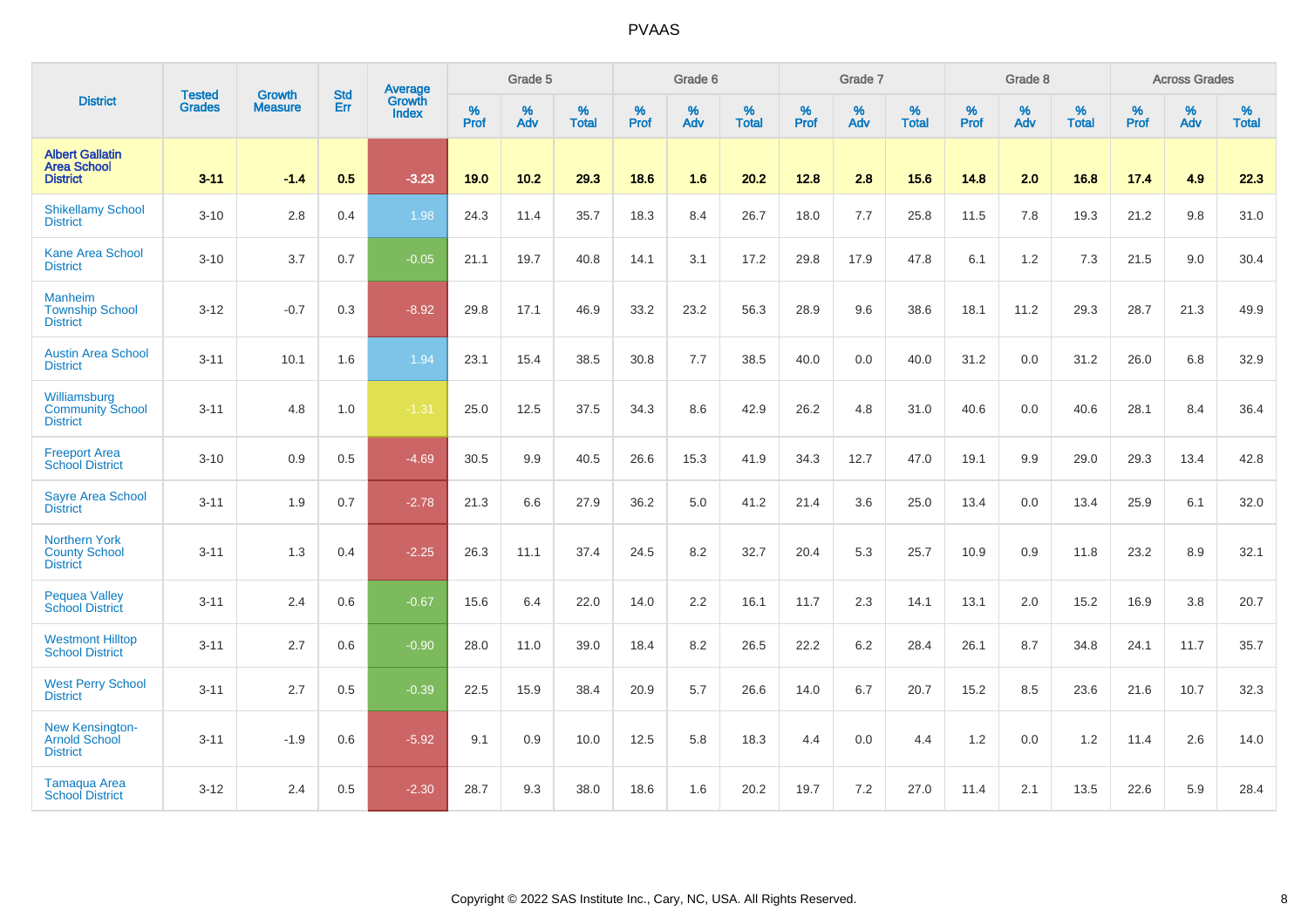|                                                                 | <b>Tested</b> | <b>Growth</b>  | <b>Std</b> | Average                |                     | Grade 5  |                   |                     | Grade 6  |                   |           | Grade 7  |                   |           | Grade 8  |                   |                  | <b>Across Grades</b> |                   |
|-----------------------------------------------------------------|---------------|----------------|------------|------------------------|---------------------|----------|-------------------|---------------------|----------|-------------------|-----------|----------|-------------------|-----------|----------|-------------------|------------------|----------------------|-------------------|
| <b>District</b>                                                 | <b>Grades</b> | <b>Measure</b> | Err        | Growth<br><b>Index</b> | $\%$<br><b>Prof</b> | %<br>Adv | %<br><b>Total</b> | $\%$<br><b>Prof</b> | %<br>Adv | %<br><b>Total</b> | %<br>Prof | %<br>Adv | %<br><b>Total</b> | %<br>Prof | %<br>Adv | %<br><b>Total</b> | %<br><b>Prof</b> | %<br>Adv             | %<br><b>Total</b> |
| <b>Albert Gallatin</b><br><b>Area School</b><br><b>District</b> | $3 - 11$      | $-1.4$         | 0.5        | $-3.23$                | 19.0                | 10.2     | 29.3              | 18.6                | 1.6      | 20.2              | 12.8      | 2.8      | 15.6              | 14.8      | 2.0      | 16.8              | 17.4             | 4.9                  | 22.3              |
| Pennsylvania<br><b>Virtual Charter</b><br><b>School</b>         | $3 - 11$      | 3.5            | 0.6        | $-1.62$                | 20.8                | 3.8      | 24.5              | 17.6                | 3.3      | 20.9              | 10.1      | 6.1      | 16.2              | 14.8      | 5.7      | 20.4              | 18.4             | 5.2                  | 23.5              |
| Kennett<br>Consolidated<br><b>School District</b>               | $3 - 11$      | 1.3            | 0.4        | $-0.64$                | 29.8                | 15.1     | 44.9              | 20.2                | 8.3      | 28.5              | 20.2      | 11.6     | 31.7              | 10.9      | 6.9      | 17.8              | 22.4             | 12.3                 | 34.7              |
| <b>Chester</b><br>Community<br><b>Charter School</b>            | $3 - 8$       | 3.5            | 0.6        | 2.79                   | 0.7                 | 0.7      | 1.5               | 3.6                 | 0.0      | 3.6               | 3.2       | 1.1      | 4.3               | 2.6       | 0.0      | 2.6               | 2.1              | 0.4                  | 2.5               |
| <b>Iroquois School</b><br><b>District</b>                       | $3 - 11$      | 2.5            | 0.7        | $-1.21$                | 36.7                | 10.1     | 46.8              | 20.7                | 17.1     | 37.8              | 11.5      | 9.4      | 20.8              | 21.0      | 6.0      | 27.0              | 23.5             | 11.1                 | 34.6              |
| <b>Karns City Area</b><br><b>School District</b>                | $3 - 11$      | 3.6            | 0.6        | 1.44                   | 23.6                | 9.0      | 32.6              | 29.6                | 1.1      | 30.7              | 22.4      | 3.4      | 25.9              | 16.8      | 3.7      | 20.6              | 24.0             | 3.2                  | 27.2              |
| <b>William Penn</b><br><b>School District</b>                   | $3 - 12$      | 1.5            | 0.5        | $-1.48$                | 7.8                 | 1.9      | 9.7               | 2.2                 | 0.0      | 2.2               | 3.0       | 0.6      | 3.6               | 5.6       | 1.2      | 6.9               | 6.3              | 1.6                  | 7.9               |
| <b>Spring Cove</b><br><b>School District</b>                    | $3 - 11$      | 0.9            | 0.5        | $-2.68$                | 18.5                | 8.4      | 26.9              | 15.1                | 4.8      | 19.8              | 11.0      | 3.9      | 15.0              | 12.7      | 4.0      | 16.7              | 20.0             | 7.4                  | 27.4              |
| <b>Twin Valley School</b><br><b>District</b>                    | $3 - 12$      | 1.9            | 0.4        | $-1.71$                | 37.8                | 14.0     | 51.9              | 28.6                | 8.2      | 36.9              | 29.5      | 15.0     | 44.5              | 24.9      | 11.2     | 36.1              | 32.2             | 17.8                 | 50.0              |
| <b>Gettysburg Area</b><br><b>School District</b>                | $3 - 11$      | 1.3            | 0.4        | $-2.86$                | 36.4                | 17.3     | 53.7              | 22.0                | 12.0     | 34.0              | 15.9      | 5.7      | 21.6              | 21.4      | 7.3      | 28.6              | 25.4             | 14.7                 | 40.1              |
| <b>Hampton Township</b><br><b>School District</b>               | $3 - 11$      | 0.5            | 0.4        | $-7.22$                | 33.5                | 35.2     | 68.7              | 30.6                | 12.9     | 43.6              | 33.3      | 26.9     | 60.2              | 33.0      | 21.4     | 54.3              | 33.4             | 29.9                 | 63.3              |
| <b>Carbondale Area</b><br><b>School District</b>                | $3 - 10$      | 1.1            | 0.6        | $-3.23$                | 10.3                | 1.2      | 11.5              | 4.2                 | 0.0      | 4.2               | 4.8       | 3.6      | 8.4               | 13.9      | 0.0      | 13.9              | 9.4              | 0.8                  | 10.1              |
| Independence<br><b>Charter School</b>                           | $3 - 8$       | 1.4            | 0.7        | $-5.14$                | 13.7                | 4.1      | 17.8              | 26.8                | 4.9      | 31.7              | 21.0      | 4.9      | 25.9              | 24.1      | 8.6      | 32.8              | 19.7             | 7.2                  | 26.9              |
| <b>Centennial School</b><br><b>District</b>                     | $3 - 10$      | 1.6            | 0.3        | $-0.65$                | 23.7                | 5.4      | 29.1              | 18.3                | 3.0      | 21.3              | 22.2      | 5.1      | 27.4              | 13.0      | 8.2      | 21.2              | 21.7             | 6.7                  | 28.4              |
| <b>Fox Chapel Area</b><br><b>School District</b>                | $3 - 11$      | 1.4            | 0.4        | $-1.87$                | 35.9                | 45.1     | 81.0              | 31.9                | 28.4     | 60.2              | 32.7      | 30.2     | 62.9              | 28.3      | 27.6     | 55.8              | 30.3             | 40.6                 | 70.9              |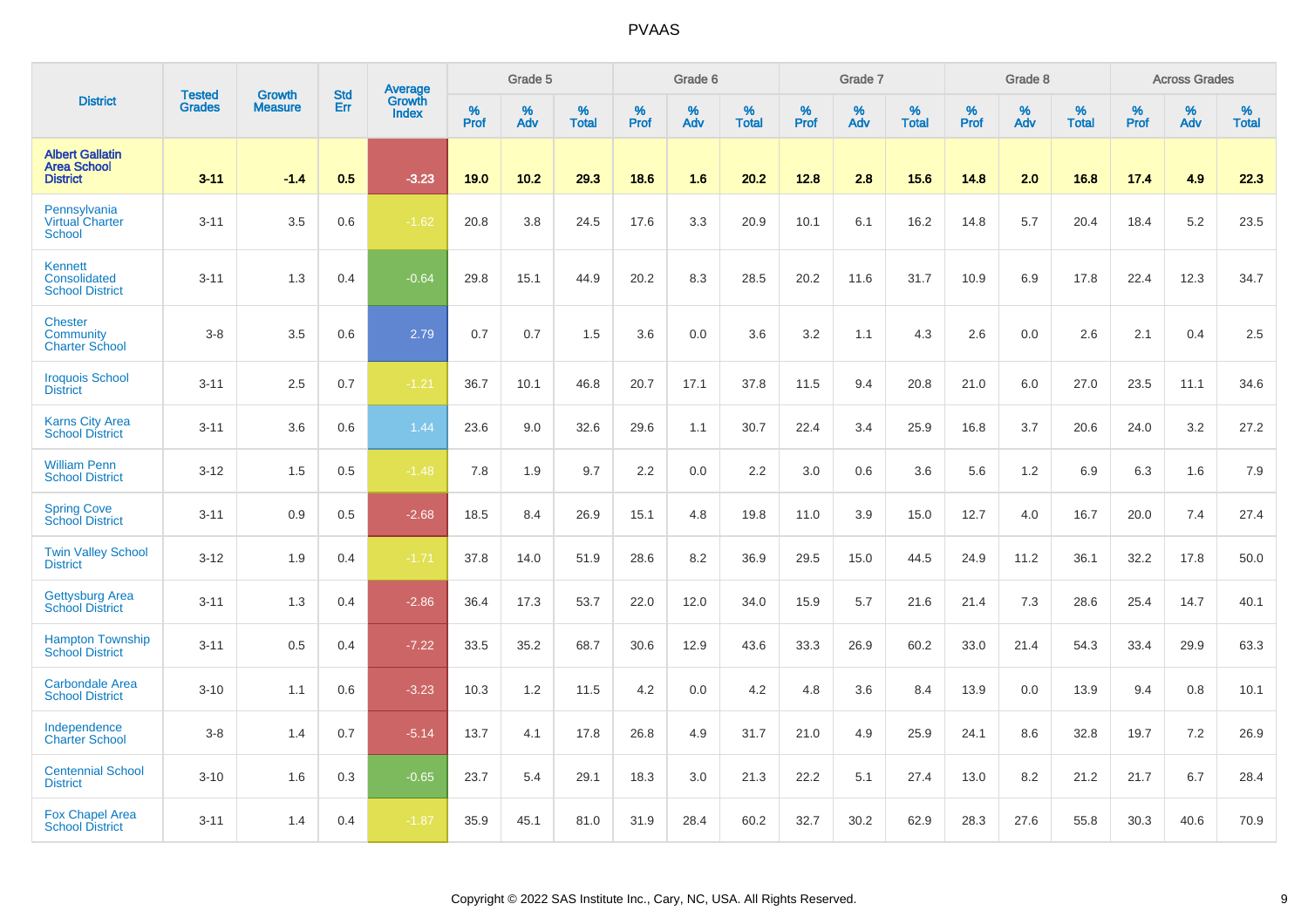|                                                                   | <b>Tested</b> | <b>Growth</b>  | <b>Std</b> |                                   |           | Grade 5  |                   |           | Grade 6  |                   |           | Grade 7  |                   |           | Grade 8  |                   |           | <b>Across Grades</b> |                   |
|-------------------------------------------------------------------|---------------|----------------|------------|-----------------------------------|-----------|----------|-------------------|-----------|----------|-------------------|-----------|----------|-------------------|-----------|----------|-------------------|-----------|----------------------|-------------------|
| <b>District</b>                                                   | <b>Grades</b> | <b>Measure</b> | Err        | Average<br>Growth<br><b>Index</b> | %<br>Prof | %<br>Adv | %<br><b>Total</b> | %<br>Prof | %<br>Adv | %<br><b>Total</b> | %<br>Prof | %<br>Adv | %<br><b>Total</b> | %<br>Prof | %<br>Adv | %<br><b>Total</b> | %<br>Prof | %<br>Adv             | %<br><b>Total</b> |
| <b>Albert Gallatin</b><br><b>Area School</b><br><b>District</b>   | $3 - 11$      | $-1.4$         | 0.5        | $-3.23$                           | 19.0      | 10.2     | 29.3              | 18.6      | 1.6      | 20.2              | 12.8      | 2.8      | 15.6              | 14.8      | 2.0      | 16.8              | 17.4      | 4.9                  | 22.3              |
| Esperanza<br><b>Academy Charter</b><br><b>School</b>              | $4 - 11$      | 2.8            | 0.5        | 2.75                              |           |          |                   | 1.5       | 0.0      | 1.5               | 4.2       | 0.0      | 4.2               | 0.5       | 0.0      | 0.5               | 1.8       | 0.0                  | 1.8               |
| <b>Peters Township</b><br><b>School District</b>                  | $3 - 11$      | 0.5            | 0.4        | $-6.29$                           | 37.8      | 32.6     | 70.4              | 35.7      | 24.9     | 60.6              | 33.1      | 29.1     | 62.2              | 35.1      | 13.0     | 48.2              | 35.8      | 30.6                 | 66.3              |
| <b>Franklin Area</b><br><b>School District</b>                    | $3 - 11$      | 0.9            | 0.5        | $-3.07$                           | 22.0      | 7.1      | 29.1              | 25.8      | 3.1      | 28.9              | 10.1      | 4.2      | 14.3              | 8.2       | 0.7      | 8.9               | 19.0      | 4.3                  | 23.2              |
| <b>Muncy School</b><br><b>District</b>                            | $3 - 11$      | 2.4            | 0.7        | $-1.73$                           | 36.7      | 8.3      | 45.0              | 32.5      | 14.3     | 46.8              | 29.0      | 15.9     | 44.9              | 23.3      | 6.7      | 30.0              | 31.5      | 13.1                 | 44.6              |
| Springfield<br><b>Township School</b><br><b>District</b>          | $3 - 11$      | 1.7            | 0.5        | $-0.72$                           | 31.3      | 12.3     | 43.6              | 26.9      | 11.1     | 38.0              | 28.4      | 21.9     | 50.3              | 31.7      | 17.2     | 49.0              | 33.1      | 15.4                 | 48.5              |
| <b>Marion Center</b><br><b>Area School</b><br><b>District</b>     | $3 - 10$      | 0.9            | 0.7        | $-3.10$                           | 24.4      | 7.7      | 32.0              | 37.2      | 11.8     | 49.0              | 19.0      | 10.7     | 29.8              | 22.6      | 8.6      | 31.2              | 27.9      | 10.6                 | 38.4              |
| <b>Innovative Arts</b><br><b>Academy Charter</b><br><b>School</b> | $6 - 11$      | $-1.5$         | 0.8        | $-4.99$                           |           |          |                   | 0.0       | 0.0      | 0.0               | 0.0       | 0.0      | 0.0               | 3.4       | 0.0      | 3.4               | 1.4       | 0.0                  | 1.4               |
| <b>Cocalico School</b><br><b>District</b>                         | $3 - 11$      | 2.0            | 0.4        | $-2.70$                           | 27.4      | 17.4     | 44.8              | 25.2      | 17.5     | 42.7              | 27.3      | 4.0      | 31.3              | 22.2      | 6.2      | 28.4              | 28.3      | 12.1                 | 40.4              |
| <b>South Eastern</b><br><b>School District</b>                    | $3 - 11$      | 1.8            | 0.5        | $-1.32$                           | 21.6      | 15.9     | 37.5              | 25.4      | 14.4     | 39.9              | 20.8      | 3.9      | 24.7              | 20.4      | 5.2      | 25.6              | 26.2      | 11.6                 | 37.7              |
| Lake-Lehman<br><b>School District</b>                             | $3 - 11$      | 2.9            | 0.6        | $-0.09$                           | 30.6      | 9.9      | 40.5              | 21.0      | 6.7      | 27.6              | 23.7      | 6.1      | 29.8              | 14.2      | 4.4      | 18.6              | 26.3      | 6.7                  | 33.1              |
| <b>Upper Adams</b><br><b>School District</b>                      | $3 - 11$      | 1.7            | 0.6        | $-0.96$                           | 30.0      | 9.2      | 39.2              | 18.0      | 7.7      | 25.6              | 18.1      | 1.9      | 20.0              | 11.4      | 3.8      | 15.3              | 22.6      | 6.3                  | 28.9              |
| <b>Bellwood-Antis</b><br><b>School District</b>                   | $3 - 10$      | 2.2            | 0.6        | $-2.51$                           | 18.9      | 4.4      | 23.3              | 12.4      | 9.0      | 21.4              | 29.4      | 15.3     | 44.7              | 14.1      | 6.5      | 20.6              | 21.6      | 9.9                  | 31.5              |
| <b>York City School</b><br><b>District</b>                        | $3 - 12$      | 1.6            | 0.3        | $-0.49$                           | 2.5       | 1.0      | 3.5               | 2.0       | 0.2      | 2.2               | 2.6       | 0.5      | 3.1               | 1.4       | 0.2      | 1.6               | 2.8       | 0.6                  | 3.4               |
| <b>Littlestown Area</b><br><b>School District</b>                 | $3 - 11$      | 1.5            | 0.6        | $-2.04$                           | 18.6      | 2.6      | 21.2              | 16.3      | 1.6      | 17.9              | 14.0      | 4.7      | 18.7              | 21.0      | 4.0      | 25.0              | 23.5      | 4.6                  | 28.1              |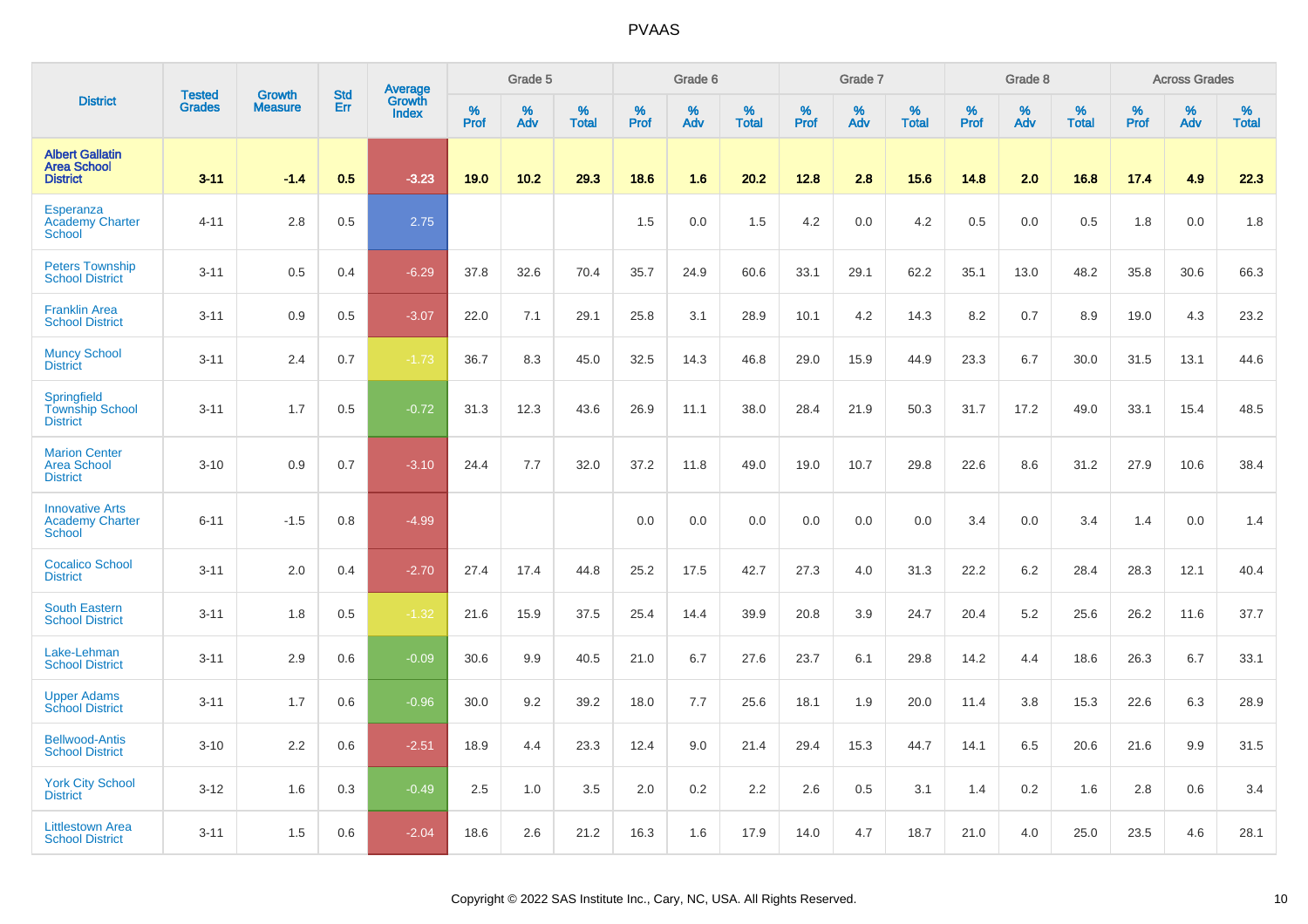|                                                                  |                         |                                 | <b>Std</b> | Average                |              | Grade 5  |                   |           | Grade 6  |                   |           | Grade 7  |                   |           | Grade 8  |                   |           | <b>Across Grades</b> |                   |
|------------------------------------------------------------------|-------------------------|---------------------------------|------------|------------------------|--------------|----------|-------------------|-----------|----------|-------------------|-----------|----------|-------------------|-----------|----------|-------------------|-----------|----------------------|-------------------|
| <b>District</b>                                                  | <b>Tested</b><br>Grades | <b>Growth</b><br><b>Measure</b> | Err        | Growth<br><b>Index</b> | $\%$<br>Prof | %<br>Adv | %<br><b>Total</b> | %<br>Prof | %<br>Adv | %<br><b>Total</b> | %<br>Prof | %<br>Adv | %<br><b>Total</b> | %<br>Prof | %<br>Adv | %<br><b>Total</b> | %<br>Prof | %<br>Adv             | %<br><b>Total</b> |
| <b>Albert Gallatin</b><br><b>Area School</b><br><b>District</b>  | $3 - 11$                | $-1.4$                          | 0.5        | $-3.23$                | 19.0         | 10.2     | 29.3              | 18.6      | 1.6      | 20.2              | 12.8      | 2.8      | 15.6              | 14.8      | 2.0      | 16.8              | 17.4      | 4.9                  | 22.3              |
| Palmyra Area<br><b>School District</b>                           | $3 - 11$                | 0.0                             | 0.4        | $-3.31$                | 36.2         | 17.5     | 53.8              | 27.2      | 8.3      | 35.4              | 25.5      | 12.2     | 37.6              | 29.8      | 12.2     | 42.0              | 31.5      | 15.7                 | 47.2              |
| <b>Vida Charter</b><br><b>School</b>                             | $3-6$                   | 10.1                            | 1.8        | 3.95                   | 23.1         | 19.2     | 42.3              | 16.7      | 11.1     | 27.8              |           |          |                   |           |          |                   | 20.4      | 7.8                  | 28.2              |
| <b>Bear Creek</b><br>Community<br><b>Charter School</b>          | $3-8$                   | 4.4                             | 0.8        | 0.17                   | 30.8         | 9.6      | 40.4              | 19.6      | 13.7     | 33.3              | 23.1      | 5.8      | 28.8              | 18.4      | 0.0      | 18.4              | 27.2      | 7.9                  | 35.1              |
| <b>North Clarion</b><br><b>County School</b><br><b>District</b>  | $3 - 12$                | 5.1                             | 0.9        | 0.68                   | 34.1         | 6.8      | 40.9              | 31.7      | 12.2     | 43.9              | 21.4      | 7.1      | 28.6              | 15.9      | 11.4     | 27.3              | 26.5      | 10.6                 | 37.1              |
| <b>Mifflinburg Area</b><br><b>School District</b>                | $3 - 11$                | 2.1                             | 0.6        | $-1.95$                | 32.0         | 12.0     | 44.0              | 29.7      | 4.5      | 34.2              | 17.4      | 8.3      | 25.6              | 25.2      | 7.8      | 33.0              | 29.9      | 8.8                  | 38.6              |
| <b>Downingtown Area</b><br><b>School District</b>                | $3 - 11$                | $-1.3$                          | 0.3        | $-8.96$                | 40.5         | 24.2     | 64.7              | 28.9      | 24.6     | 53.5              | 31.4      | 21.1     | 52.5              | 27.1      | 28.6     | 55.7              | 36.8      | 25.9                 | 62.7              |
| <b>Dallas School</b><br><b>District</b>                          | $3 - 11$                | $-5.7$                          | 0.5        | $-11.79$               | 43.8         | 15.6     | 59.4              | 24.3      | 2.8      | 27.1              | 18.1      | 6.3      | 24.4              | 17.9      | 0.0      | 17.9              | 30.9      | 12.9                 | 43.8              |
| <b>Ridgway Area</b><br><b>School District</b>                    | $3 - 11$                | 4.4                             | 0.8        | $-2.41$                | 36.7         | 20.0     | 56.7              | 42.6      | 18.0     | 60.7              | 25.0      | 13.3     | 38.3              | 28.3      | 5.0      | 33.3              | 30.2      | 18.4                 | 48.6              |
| <b>Dubois Area</b><br><b>School District</b>                     | $3 - 11$                | 2.1                             | 0.4        | 1.60                   | 22.4         | 11.0     | 33.3              | 21.6      | 8.3      | 29.9              | 18.7      | 5.9      | 24.5              | 14.1      | 5.2      | 19.4              | 22.6      | 11.7                 | 34.2              |
| <b>Western Beaver</b><br><b>County School</b><br><b>District</b> | $3 - 11$                | 3.4                             | 1.1        | $-1.90$                | 12.5         | 12.5     | 25.0              | 32.6      | 11.6     | 44.2              | 29.2      | 4.2      | 33.3              | 27.8      | 2.8      | 30.6              | 26.5      | 9.8                  | 36.3              |
| South Park School<br><b>District</b>                             | $3 - 11$                | 3.3                             | 0.6        | 0.05                   | 33.3         | 11.9     | 45.2              | 27.8      | 11.3     | 39.2              | 21.8      | 16.8     | 38.7              | 24.0      | 8.6      | 32.7              | 28.8      | 10.4                 | 39.2              |
| <b>Avonworth School</b><br><b>District</b>                       | $3 - 10$                | 2.8                             | 0.5        | 0.54                   | 33.8         | 25.5     | 59.3              | 37.7      | 12.3     | 50.0              | 31.5      | 13.8     | 45.4              | 35.8      | 14.2     | 50.0              | 35.2      | 20.0                 | 55.2              |
| <b>Mid Valley School</b><br><b>District</b>                      | $3 - 10$                | 1.5                             | 0.6        | $-5.36$                | 22.9         | 10.4     | 33.3              | 15.0      | 2.4      | 17.3              | 15.3      | 0.0      | 15.3              | 6.7       | 0.7      | 7.4               | 17.5      | 4.6                  | 22.0              |
| <b>Millville Area</b><br><b>School District</b>                  | $3 - 12$                | 3.8                             | 0.9        | $-0.51$                | 34.0         | 0.0      | 34.0              | 18.9      | 1.9      | 20.8              | 15.9      | 9.1      | 25.0              | 18.4      | 2.6      | 21.0              | 24.6      | 4.7                  | 29.3              |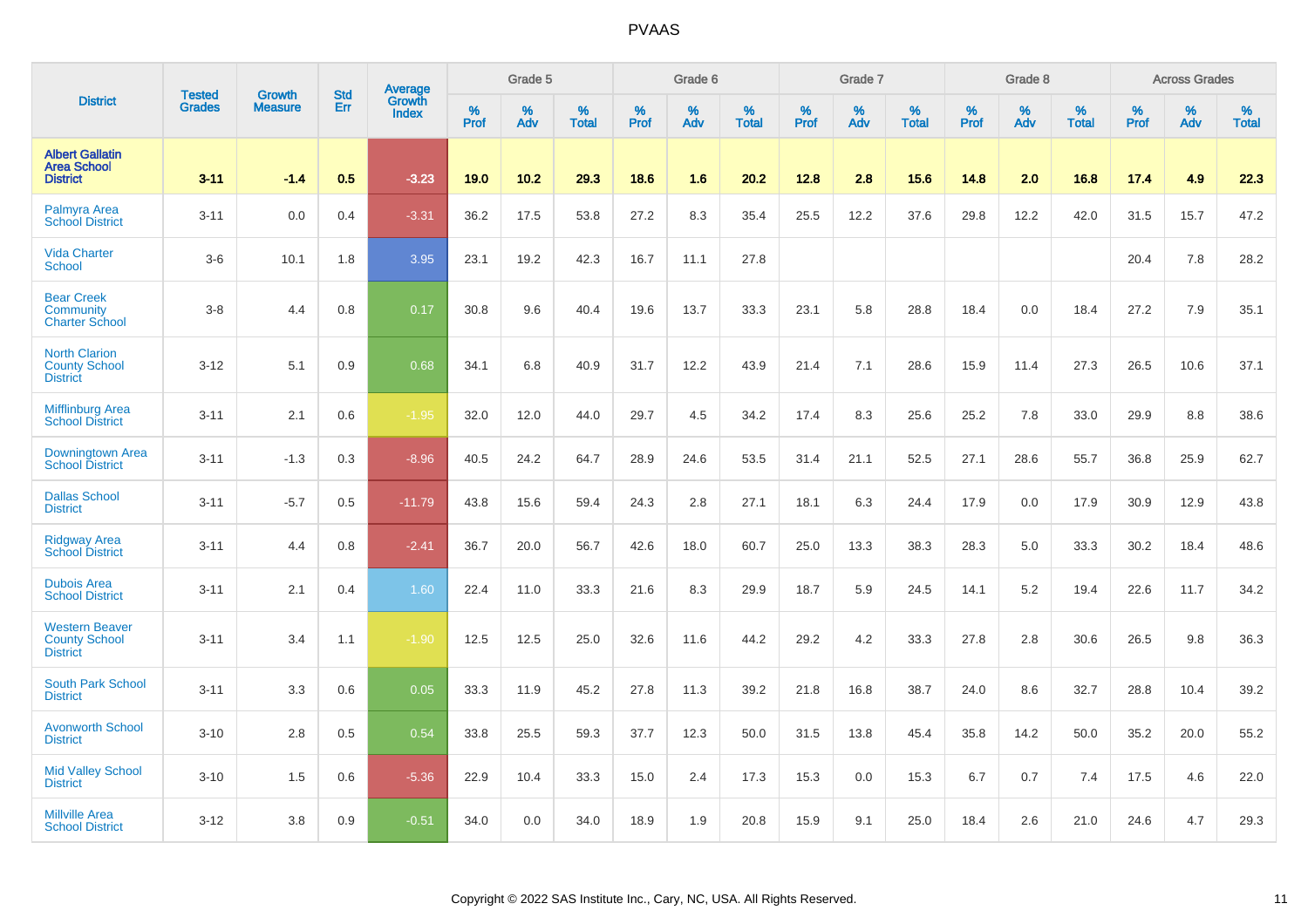|                                                                   |                                |                                 | <b>Std</b> | Average         |              | Grade 5  |                   |           | Grade 6  |                   |           | Grade 7  |                   |           | Grade 8  |                   |           | <b>Across Grades</b> |                   |
|-------------------------------------------------------------------|--------------------------------|---------------------------------|------------|-----------------|--------------|----------|-------------------|-----------|----------|-------------------|-----------|----------|-------------------|-----------|----------|-------------------|-----------|----------------------|-------------------|
| <b>District</b>                                                   | <b>Tested</b><br><b>Grades</b> | <b>Growth</b><br><b>Measure</b> | Err        | Growth<br>Index | $\%$<br>Prof | %<br>Adv | %<br><b>Total</b> | %<br>Prof | %<br>Adv | %<br><b>Total</b> | %<br>Prof | %<br>Adv | %<br><b>Total</b> | %<br>Prof | %<br>Adv | %<br><b>Total</b> | %<br>Prof | %<br>Adv             | %<br><b>Total</b> |
| <b>Albert Gallatin</b><br><b>Area School</b><br><b>District</b>   | $3 - 11$                       | $-1.4$                          | 0.5        | $-3.23$         | 19.0         | 10.2     | 29.3              | 18.6      | 1.6      | 20.2              | 12.8      | 2.8      | 15.6              | 14.8      | 2.0      | 16.8              | 17.4      | 4.9                  | 22.3              |
| <b>Upper Darby</b><br><b>School District</b>                      | $3 - 12$                       | $-0.4$                          | 0.3        | $-5.62$         | 12.6         | 3.0      | 15.6              | 6.9       | 0.7      | 7.6               | 5.4       | 2.9      | 8.3               | 7.5       | 1.4      | 8.8               | 10.5      | 2.2                  | 12.8              |
| <b>Mount Union Area</b><br><b>School District</b>                 | $3 - 10$                       | 3.0                             | 0.7        | $-0.21$         | 11.7         | 4.3      | 16.0              | 12.4      | 0.0      | 12.4              | 13.4      | 2.4      | 15.8              | 0.0       | 1.2      | 1.2               | 12.2      | 3.3                  | 15.5              |
| Ephrata Area<br><b>School District</b>                            | $3 - 11$                       | 0.9                             | 0.4        | $-2.46$         | 34.6         | 12.9     | 47.5              | 24.8      | 8.0      | 32.8              | 18.0      | 4.2      | 22.2              | 18.9      | 4.3      | 23.1              | 25.6      | 12.5                 | 38.1              |
| <b>Red Lion Area</b><br><b>School District</b>                    | $3 - 11$                       | 1.0                             | 0.4        | $-1.21$         | 24.8         | 8.9      | 33.7              | 20.6      | 5.3      | 25.9              | 16.7      | 9.1      | 25.8              | 14.5      | 6.6      | 21.0              | 23.3      | 8.6                  | 31.9              |
| <b>West York Area</b><br><b>School District</b>                   | $3 - 12$                       | 2.3                             | 0.4        | 1.16            | 19.9         | 5.6      | 25.5              | 14.8      | 4.8      | 19.6              | 15.0      | 5.8      | 20.9              | 16.3      | 4.2      | 20.5              | 19.8      | 5.9                  | 25.6              |
| <b>Bucks County</b><br><b>Montessori Charter</b><br><b>School</b> | $3-6$                          | 9.5                             | 1.8        | 3.32            | 16.1         | 25.8     | 41.9              | 42.9      | 28.6     | 71.4              |           |          |                   |           |          |                   | 33.0      | 29.8                 | 62.8              |
| <b>Avon Grove</b><br><b>School District</b>                       | $3 - 10$                       | 0.8                             | 0.4        | $-4.26$         | 28.6         | 23.2     | 51.8              | 30.5      | 19.3     | 49.8              | 35.4      | 20.3     | 55.7              | 27.6      | 14.2     | 41.8              | 30.8      | 18.2                 | 49.0              |
| <b>Unionville-Chadds</b><br><b>Ford School</b><br><b>District</b> | $3 - 11$                       | 0.5                             | 0.4        | $-3.85$         | 38.8         | 29.9     | 68.7              | 38.4      | 17.1     | 55.5              | 37.6      | 16.8     | 54.5              | 29.8      | 24.9     | 54.7              | 36.9      | 27.5                 | 64.4              |
| <b>Johnsonburg Area</b><br><b>School District</b>                 | $3 - 11$                       | 2.2                             | 1.0        | $-3.10$         | 17.5         | 7.5      | 25.0              | 21.2      | 12.1     | 33.3              | 18.6      | 7.0      | 25.6              | 15.6      | 2.2      | 17.8              | 25.5      | 10.2                 | 35.7              |
| <b>Russell Byers</b><br><b>Charter School</b>                     | $3-8$                          | 1.5                             | 0.8        | $-2.64$         | 3.6          | 0.0      | 3.6               | 0.0       | 0.0      | 0.0               | 0.0       | 0.0      | 0.0               | 0.0       | 0.0      | 0.0               | 3.2       | 1.9                  | 5.2               |
| Wilkinsburg<br><b>Borough School</b><br><b>District</b>           | $3-6$                          | 3.5                             | 1.4        | $-1.39$         | 22.5         | 0.0      | 22.5              | 0.0       | 2.4      | 2.4               |           |          |                   |           |          |                   | 12.1      | 2.0                  | 14.1              |
| <b>Panther Valley</b><br><b>School District</b>                   | $3 - 12$                       | 0.8                             | 0.6        | $-3.39$         | 11.5         | 1.9      | 13.5              | 10.2      | 1.7      | 11.9              | 11.1      | 1.8      | 13.0              | 4.7       | 0.0      | 4.7               | 12.1      | 1.6                  | 13.6              |
| Wissahickon<br><b>School District</b>                             | $3 - 10$                       | $-0.4$                          | 0.3        | $-5.68$         | 32.3         | 30.1     | 62.4              | 34.5      | 16.2     | 50.7              | 31.3      | 19.5     | 50.8              | 20.0      | 17.9     | 37.9              | 30.3      | 27.2                 | 57.4              |
| <b>Curwensville Area</b><br><b>School District</b>                | $3 - 11$                       | 1.8                             | 0.8        | $-2.17$         | 43.9         | 17.1     | 61.0              | 21.4      | 7.1      | 28.6              | 27.1      | 4.3      | 31.4              | 21.7      | 2.9      | 24.6              | 32.0      | 11.2                 | 43.3              |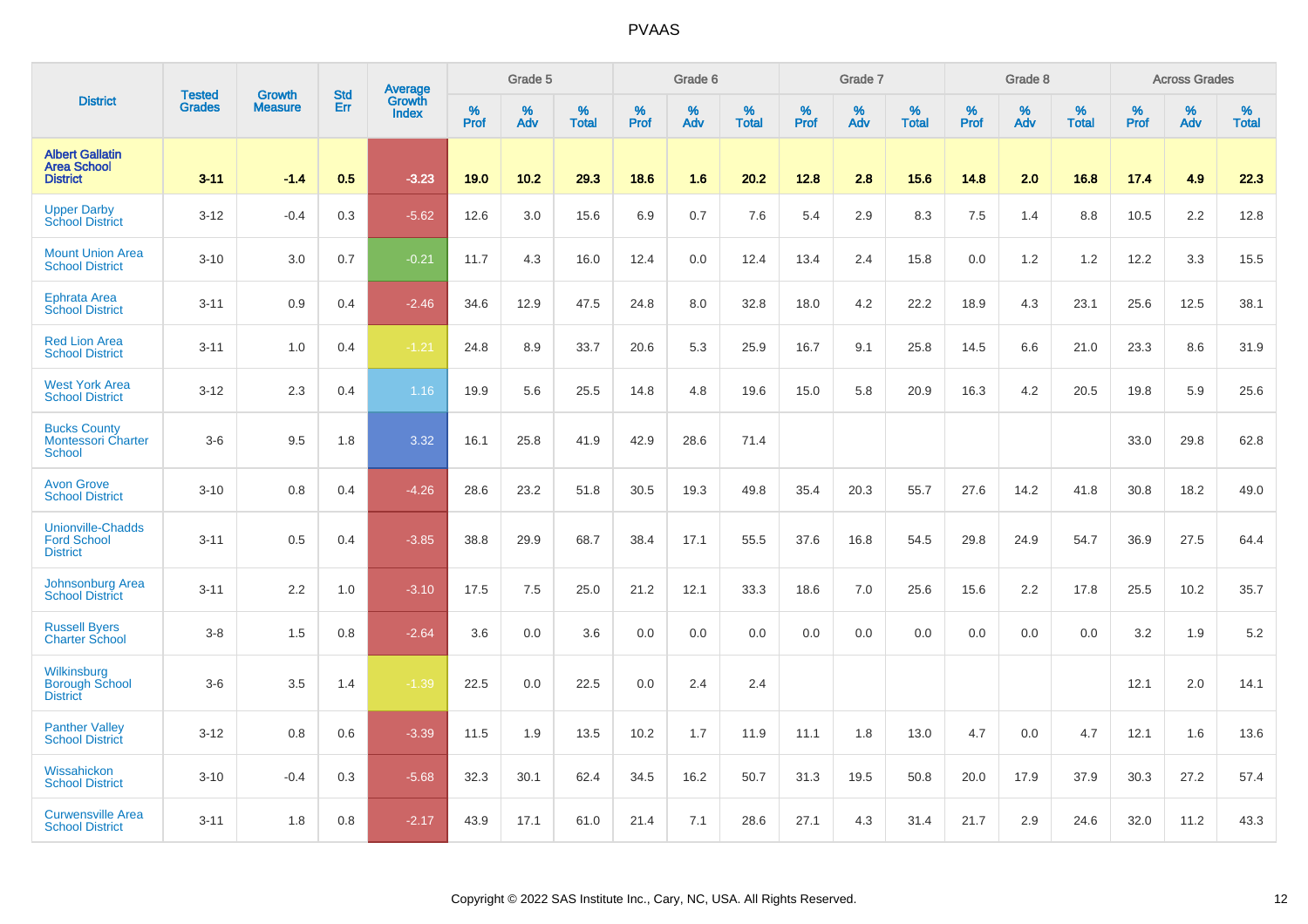|                                                                 | <b>Tested</b> | <b>Growth</b>  | <b>Std</b> | Average                       |           | Grade 5  |                   |           | Grade 6  |                   |           | Grade 7  |                   |           | Grade 8  |                   |           | <b>Across Grades</b> |                   |
|-----------------------------------------------------------------|---------------|----------------|------------|-------------------------------|-----------|----------|-------------------|-----------|----------|-------------------|-----------|----------|-------------------|-----------|----------|-------------------|-----------|----------------------|-------------------|
| <b>District</b>                                                 | <b>Grades</b> | <b>Measure</b> | Err        | <b>Growth</b><br><b>Index</b> | %<br>Prof | %<br>Adv | %<br><b>Total</b> | %<br>Prof | %<br>Adv | %<br><b>Total</b> | %<br>Prof | %<br>Adv | %<br><b>Total</b> | %<br>Prof | %<br>Adv | %<br><b>Total</b> | %<br>Prof | %<br>Adv             | %<br><b>Total</b> |
| <b>Albert Gallatin</b><br><b>Area School</b><br><b>District</b> | $3 - 11$      | $-1.4$         | 0.5        | $-3.23$                       | 19.0      | 10.2     | 29.3              | 18.6      | 1.6      | 20.2              | 12.8      | 2.8      | 15.6              | 14.8      | 2.0      | 16.8              | 17.4      | 4.9                  | 22.3              |
| <b>Minersville Area</b><br><b>School District</b>               | $3 - 11$      | $-0.9$         | 0.7        | $-4.30$                       | 9.6       | 4.1      | 13.7              | 20.8      | 2.6      | 23.4              | 10.4      | 0.0      | 10.4              | 2.7       | 1.3      | 4.0               | 15.1      | 3.2                  | 18.3              |
| Northeast Bradford<br><b>School District</b>                    | $3 - 10$      | 1.9            | 0.9        | $-2.04$                       | 40.0      | 12.5     | 52.5              | 34.8      | 2.2      | 37.0              | 24.0      | 2.0      | 26.0              | 13.8      | 5.2      | 19.0              | 29.7      | 6.0                  | 35.7              |
| <b>Infinity Charter</b><br>School                               | $3-8$         | 5.9            | 1.2        | 0.44                          | 40.9      | 31.8     | 72.7              | 46.2      | 11.5     | 57.7              | 41.7      | 45.8     | 87.5              | 38.1      | 19.0     | 57.1              | 38.7      | 29.6                 | 68.3              |
| John B. Stetson<br><b>Charter School</b>                        | $5-8$         | 0.5            | 0.6        | $-4.43$                       | 1.6       | 0.0      | 1.6               | 0.8       | 0.0      | 0.8               | 0.0       | 0.0      | 0.0               | 0.0       | 0.0      | 0.0               | 0.4       | 0.0                  | 0.4               |
| Pennsylvania<br><b>Cyber Charter</b><br>School                  | $3 - 11$      | 1.9            | 0.5        | $-0.55$                       | 14.1      | 4.9      | 19.0              | 10.8      | 3.4      | 14.2              | 11.7      | 3.5      | 15.2              | 6.5       | 1.6      | 8.1               | 12.6      | 4.4                  | 17.1              |
| <b>Greenwood School</b><br><b>District</b>                      | $3 - 11$      | 3.3            | 0.8        | $-0.52$                       | 30.3      | 13.6     | 43.9              | 32.1      | 7.6      | 39.6              | 9.1       | 1.8      | 10.9              | 25.9      | 14.8     | 40.7              | 28.8      | 15.4                 | 44.2              |
| <b>Galeton Area</b><br><b>School District</b>                   | $3 - 11$      | 2.7            | 1.3        | $-1.73$                       | 29.2      | 20.8     | 50.0              | 23.8      | 4.8      | 28.6              | 16.0      | 0.0      | 16.0              | 0.0       | 0.0      | 0.0               | 19.4      | 7.0                  | 26.4              |
| <b>Somerset Area</b><br><b>School District</b>                  | $3 - 11$      | 0.0            | 0.5        | $-3.78$                       | 27.4      | 11.1     | 38.5              | 28.2      | 9.2      | 37.4              | 20.4      | 9.5      | 29.9              | 24.5      | 4.9      | 29.4              | 26.3      | 10.2                 | 36.6              |
| <b>Crawford Central</b><br><b>School District</b>               | $3 - 11$      | 1.9            | 0.4        | $-0.64$                       | 24.2      | 7.9      | 32.1              | 15.7      | 3.8      | 19.6              | 16.7      | 3.7      | 20.4              | 9.0       | 2.6      | 11.6              | 18.4      | 5.5                  | 23.8              |
| <b>Forest City</b><br><b>Regional School</b><br><b>District</b> | $3 - 12$      | 1.5            | 0.9        | $-2.90$                       | 22.2      | 11.1     | 33.3              | 14.3      | 2.0      | 16.3              | 18.9      | 10.8     | 29.7              | 31.9      | 10.6     | 42.6              | 22.1      | 10.7                 | 32.8              |
| <b>Ad Prima Charter</b><br><b>School</b>                        | $3-8$         | 1.5            | 0.8        | $-4.74$                       | 8.3       | 0.0      | 8.3               | 15.7      | 0.0      | 15.7              | 8.2       | 1.6      | 9.8               | 9.8       | 1.6      | 11.5              | 10.9      | 0.7                  | 11.6              |
| <b>Cornell School</b><br><b>District</b>                        | $3 - 11$      | $-3.1$         | 1.1        | $-5.74$                       | 10.0      | 6.7      | 16.7              | 14.0      | 0.0      | 14.0              | 7.7       | 0.0      | 7.7               | 0.0       | 0.0      | 0.0               | 12.2      | 2.8                  | 15.0              |
| Mt Lebanon<br><b>School District</b>                            | $3 - 11$      | $-2.1$         | 0.4        | $-8.27$                       | 39.7      | 34.6     | 74.3              | 42.0      | 15.7     | 57.7              | 32.6      | 20.7     | 53.3              | 31.6      | 17.4     | 49.1              | 36.2      | 29.4                 | 65.5              |
| <b>Newport School</b><br><b>District</b>                        | $3 - 12$      | 2.2            | 0.8        | $-1.11$                       | 22.2      | 11.1     | 33.3              | 25.0      | 6.9      | 31.9              | 15.9      | 0.0      | 15.9              | 27.4      | 4.8      | 32.3              | 24.8      | 6.9                  | 31.7              |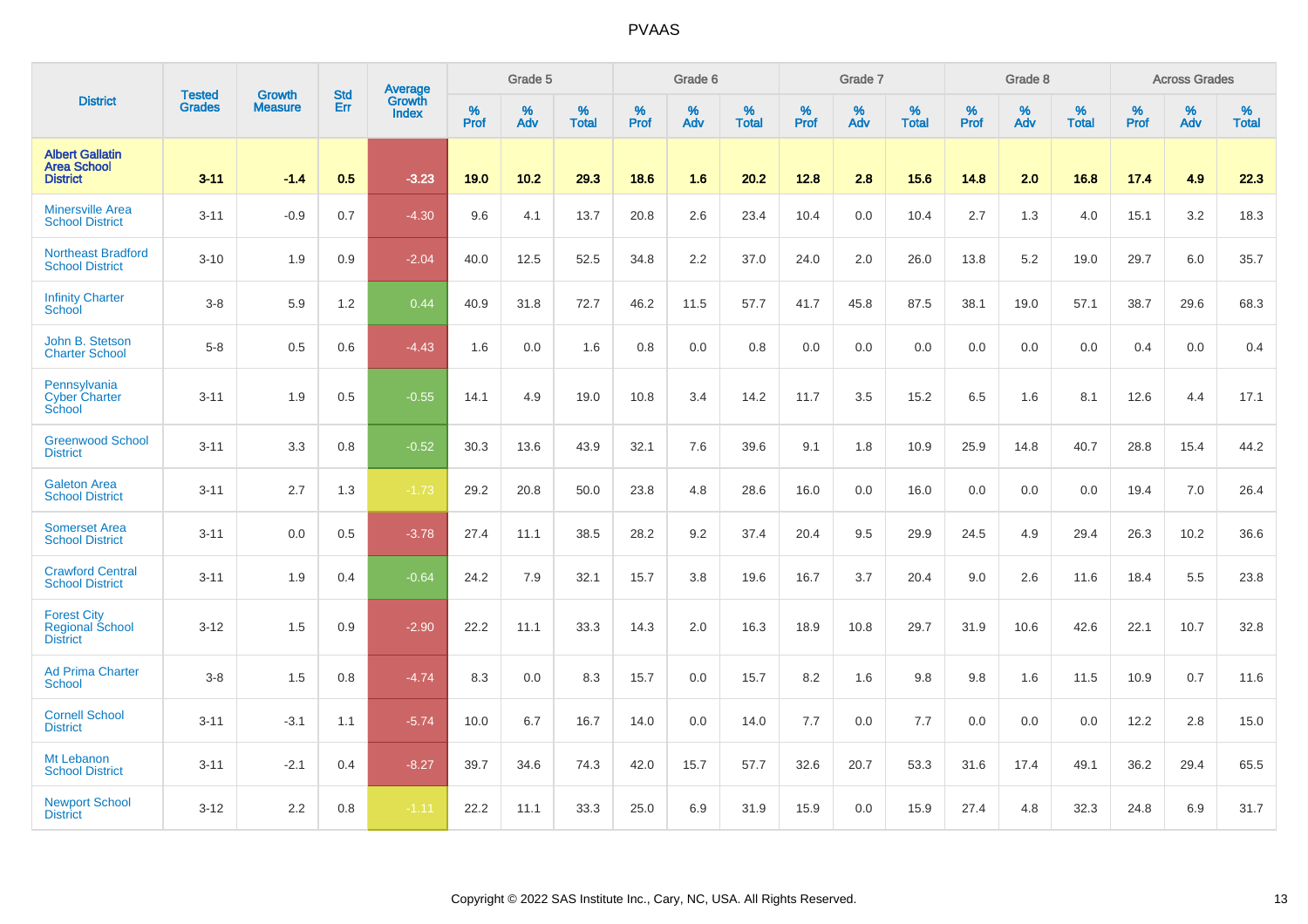|                                                                    |                                | <b>Growth</b>  | <b>Std</b> | Average                |              | Grade 5  |                   |           | Grade 6  |                   |           | Grade 7  |                   |           | Grade 8  |                   |           | <b>Across Grades</b> |                   |
|--------------------------------------------------------------------|--------------------------------|----------------|------------|------------------------|--------------|----------|-------------------|-----------|----------|-------------------|-----------|----------|-------------------|-----------|----------|-------------------|-----------|----------------------|-------------------|
| <b>District</b>                                                    | <b>Tested</b><br><b>Grades</b> | <b>Measure</b> | Err        | Growth<br><b>Index</b> | $\%$<br>Prof | %<br>Adv | %<br><b>Total</b> | %<br>Prof | %<br>Adv | %<br><b>Total</b> | %<br>Prof | %<br>Adv | %<br><b>Total</b> | %<br>Prof | %<br>Adv | %<br><b>Total</b> | %<br>Prof | $\%$<br>Adv          | %<br><b>Total</b> |
| <b>Albert Gallatin</b><br><b>Area School</b><br><b>District</b>    | $3 - 11$                       | $-1.4$         | 0.5        | $-3.23$                | 19.0         | 10.2     | 29.3              | 18.6      | 1.6      | 20.2              | 12.8      | 2.8      | 15.6              | 14.8      | 2.0      | 16.8              | 17.4      | 4.9                  | 22.3              |
| <b>Palisades School</b><br><b>District</b>                         | $3 - 11$                       | 1.0            | 0.6        | $-5.94$                | 33.3         | 16.7     | 50.0              | 27.6      | 4.1      | 31.6              | 32.4      | 6.9      | 39.2              | 19.3      | 1.1      | 20.4              | 31.4      | 13.6                 | 45.0              |
| South Side Area<br><b>School District</b>                          | $3 - 11$                       | 1.2            | 0.8        | $-3.41$                | 23.3         | 18.3     | 41.7              | 17.7      | 0.0      | 17.7              | 26.6      | 7.8      | 34.4              | 12.7      | 2.8      | 15.5              | 21.2      | 6.3                  | 27.6              |
| <b>Lower Moreland</b><br><b>Township School</b><br><b>District</b> | $3 - 11$                       | 2.2            | 0.5        | $-2.65$                | 27.3         | 27.3     | 54.6              | 38.8      | 19.4     | 58.2              | 30.7      | 17.2     | 47.8              | 25.1      | 15.0     | 40.1              | 32.4      | 17.7                 | 50.0              |
| <b>Juniata Valley</b><br><b>School District</b>                    | $3 - 11$                       | 2.4            | 0.9        | $-1.10$                | 23.3         | 4.6      | 27.9              | 5.4       | 3.6      | 8.9               | 21.0      | 5.3      | 26.3              | 12.5      | 2.1      | 14.6              | 18.7      | 5.0                  | 23.8              |
| Shanksville-<br><b>Stonycreek School</b><br><b>District</b>        | $3 - 10$                       | 6.4            | 1.4        | 1.51                   | 28.6         | 0.0      | 28.6              | 25.0      | 4.2      | 29.2              | 20.0      | 5.0      | 25.0              | 22.2      | 0.0      | 22.2              | 26.3      | 1.7                  | 28.0              |
| <b>Upper Moreland</b><br><b>Township School</b><br><b>District</b> | $3 - 11$                       | $-0.1$         | 0.4        | $-5.03$                | 28.5         | 10.6     | 39.1              | 16.1      | 10.8     | 26.9              | 21.7      | 10.6     | 32.3              | 18.9      | 12.1     | 31.1              | 23.9      | 11.6                 | 35.5              |
| <b>Delaware Valley</b><br><b>School District</b>                   | $3 - 11$                       | 0.1            | 0.4        | $-4.64$                | 26.1         | 11.6     | 37.8              | 19.0      | 8.6      | 27.6              | 21.8      | 8.2      | 30.0              | 17.9      | 3.4      | 21.3              | 25.0      | 9.4                  | 34.4              |
| <b>Blackhawk School</b><br><b>District</b>                         | $3 - 11$                       | $-1.6$         | 0.5        | $-8.75$                | 38.0         | 8.8      | 46.7              | 28.3      | 8.8      | 37.1              | 27.3      | 7.4      | 34.8              | 13.5      | 1.7      | 15.2              | 28.7      | 9.2                  | 37.8              |
| <b>Wayne Highlands</b><br><b>School District</b>                   | $3 - 11$                       | 2.2            | 0.5        | 0.65                   | 36.4         | 14.3     | 50.7              | 31.5      | 11.4     | 43.0              | 25.6      | 14.3     | 39.9              | 27.6      | 4.9      | 32.5              | 29.9      | 16.0                 | 46.0              |
| Wissahickon<br><b>Charter School</b>                               | $3 - 8$                        | $-0.8$         | 0.7        | $-11.08$               | 0.0          | 0.0      | 0.0               | 2.4       | 0.0      | 2.4               | 3.7       | 0.0      | 3.7               | 1.5       | 0.0      | 1.5               | 4.0       | 0.2                  | 4.2               |
| <b>Lebanon School</b><br><b>District</b>                           | $3 - 11$                       | 0.1            | 0.3        | $-3.13$                | 10.8         | 2.5      | 13.2              | 5.4       | 1.6      | 7.0               | 3.4       | 0.6      | 4.1               | 4.5       | 0.8      | 5.4               | 7.2       | 1.6                  | 8.8               |
| <b>Jersey Shore Area</b><br><b>School District</b>                 | $3 - 11$                       | 1.3            | 0.5        | $-1.94$                | 24.0         | 10.8     | 34.7              | 32.5      | 7.1      | 39.7              | 22.6      | 6.9      | 29.6              | 18.1      | 1.6      | 19.8              | 27.4      | 10.1                 | 37.6              |
| <b>North Allegheny</b><br><b>School District</b>                   | $3 - 11$                       | 0.3            | 0.3        | $-5.57$                | 38.5         | 35.1     | 73.5              | 35.2      | 13.4     | 48.6              | 31.8      | 23.8     | 55.6              | 25.9      | 16.5     | 42.4              | 34.1      | 26.8                 | 60.9              |
| <b>Steel Valley</b><br><b>School District</b>                      | $3 - 11$                       | $-2.8$         | 0.7        | $-5.89$                | 12.0         | 2.4      | 14.5              | 11.3      | 6.4      | 17.7              | 18.1      | 4.8      | 22.9              | 9.5       | 4.0      | 13.5              | 18.3      | 7.3                  | 25.6              |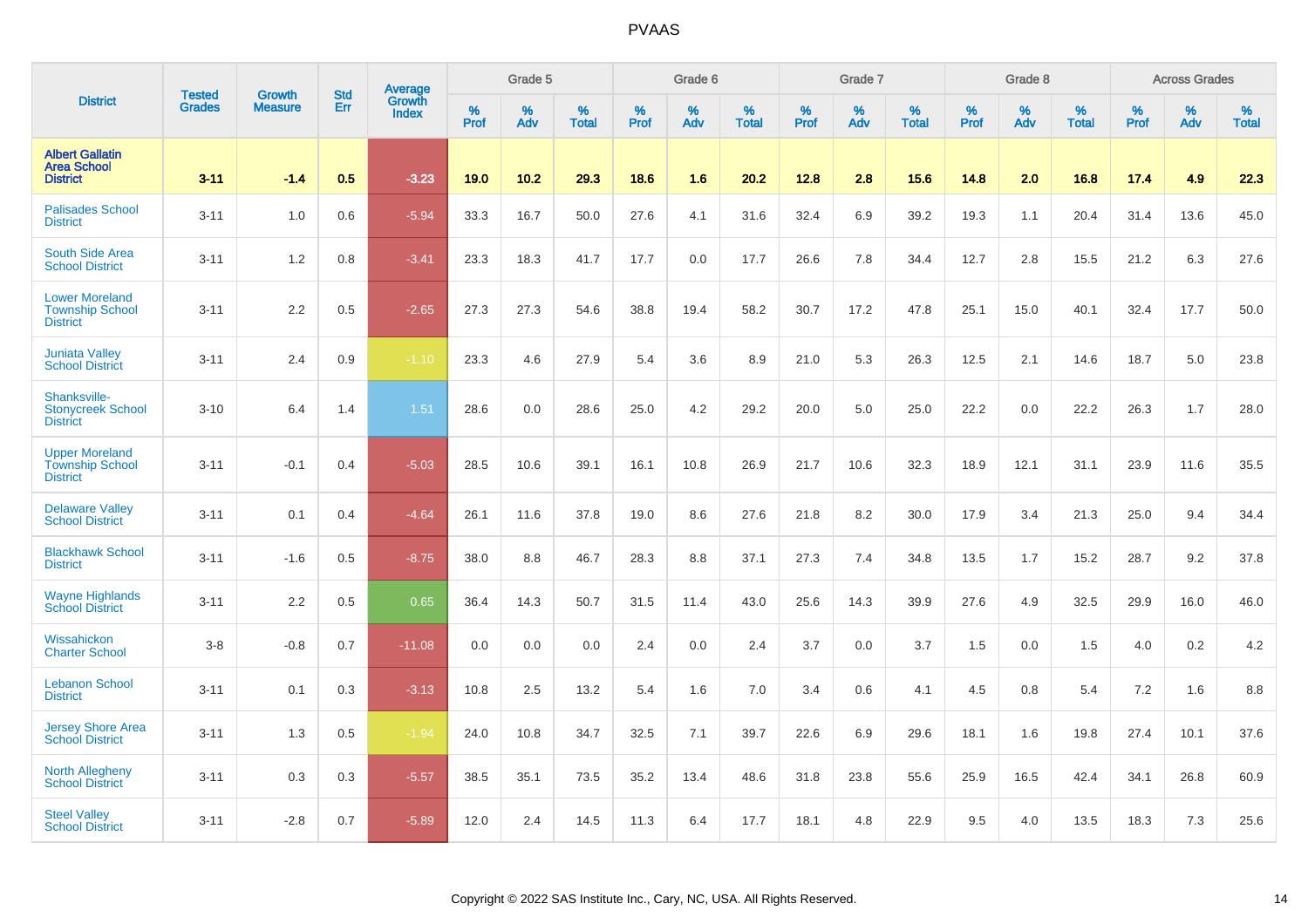|                                                                     |                                |                                 | <b>Std</b> | Average                |                     | Grade 5  |                   |           | Grade 6  |                   |              | Grade 7  |                   |           | Grade 8  |                   |           | <b>Across Grades</b> |                   |
|---------------------------------------------------------------------|--------------------------------|---------------------------------|------------|------------------------|---------------------|----------|-------------------|-----------|----------|-------------------|--------------|----------|-------------------|-----------|----------|-------------------|-----------|----------------------|-------------------|
| <b>District</b>                                                     | <b>Tested</b><br><b>Grades</b> | <b>Growth</b><br><b>Measure</b> | Err        | Growth<br><b>Index</b> | $\%$<br><b>Prof</b> | %<br>Adv | %<br><b>Total</b> | %<br>Prof | %<br>Adv | %<br><b>Total</b> | $\%$<br>Prof | %<br>Adv | %<br><b>Total</b> | %<br>Prof | %<br>Adv | %<br><b>Total</b> | %<br>Prof | %<br>Adv             | %<br><b>Total</b> |
| <b>Albert Gallatin</b><br><b>Area School</b><br><b>District</b>     | $3 - 11$                       | $-1.4$                          | 0.5        | $-3.23$                | 19.0                | 10.2     | 29.3              | 18.6      | 1.6      | 20.2              | 12.8         | 2.8      | 15.6              | 14.8      | 2.0      | 16.8              | 17.4      | 4.9                  | 22.3              |
| <b>Bald Eagle Area</b><br><b>School District</b>                    | $3 - 11$                       | 2.6                             | 0.6        | 0.57                   | 35.2                | 14.8     | 50.0              | 25.7      | 8.9      | 34.6              | 17.0         | 6.8      | 23.7              | 15.0      | 10.6     | 25.7              | 25.1      | 13.7                 | 38.8              |
| <b>East Penn School</b><br><b>District</b>                          | $3 - 11$                       | 0.8                             | 0.3        | $-2.11$                | 32.6                | 12.6     | 45.2              | 20.7      | 7.8      | 28.4              | 23.5         | 11.3     | 34.8              | 17.8      | 8.6      | 26.5              | 26.4      | 13.0                 | 39.4              |
| Steelton-Highspire<br><b>School District</b>                        | $3 - 11$                       | 2.5                             | 0.7        | $-1.15$                | 2.9                 | 0.0      | 2.9               | 0.0       | 0.0      | 0.0               | 0.0          | 0.0      | 0.0               | 0.0       | 0.0      | 0.0               | 0.8       | 0.4                  | 1.3               |
| <b>Saint Clair Area</b><br><b>School District</b>                   | $3-8$                          | 1.1                             | 0.9        | $-2.20$                | 28.3                | 13.2     | 41.5              | 24.0      | 4.0      | 28.0              | 19.2         | 7.7      | 26.9              | 12.5      | 2.5      | 15.0              | 24.2      | 7.2                  | 31.4              |
| <b>Forest Hills School</b><br><b>District</b>                       | $3 - 11$                       | 0.8                             | 0.5        | $-3.39$                | 34.1                | 21.2     | 55.3              | 20.8      | 3.3      | 24.2              | 18.6         | 5.6      | 24.2              | 10.6      | 3.2      | 13.8              | 24.0      | 11.0                 | 35.1              |
| <b>Central Cambria</b><br><b>School District</b>                    | $3 - 11$                       | 2.5                             | 0.6        | 0.28                   | 32.5                | 14.5     | 47.0              | 19.5      | 8.0      | 27.4              | 20.2         | 8.8      | 29.0              | 16.5      | 10.2     | 26.8              | 23.8      | 11.4                 | 35.1              |
| <b>Eastern Lancaster</b><br><b>County School</b><br><b>District</b> | $3 - 12$                       | 1.1                             | 0.4        | $-1.62$                | 23.8                | 8.3      | 32.0              | 14.7      | 3.1      | 17.8              | 15.7         | 3.6      | 19.3              | 16.7      | 5.9      | 22.6              | 21.1      | 6.7                  | 27.8              |
| <b>Quaker Vallev</b><br><b>School District</b>                      | $3 - 11$                       | 0.6                             | 0.5        | $-1.49$                | 36.4                | 23.6     | 60.0              | 32.5      | 20.8     | 53.3              | 36.4         | 11.2     | 47.6              | 26.5      | 7.6      | 34.1              | 34.0      | 24.3                 | 58.3              |
| Tredyffrin-<br><b>Easttown School</b><br><b>District</b>            | $3 - 10$                       | 1.9                             | 0.4        | 1.43                   | 36.2                | 36.2     | 72.4              | 36.8      | 28.2     | 65.0              | 32.6         | 33.0     | 65.7              | 26.4      | 40.3     | 66.7              | 33.6      | 38.6                 | 72.2              |
| <b>Greater Nanticoke</b><br><b>Area School</b><br><b>District</b>   | $3 - 12$                       | $-0.5$                          | 0.6        | $-3.18$                | 13.6                | 2.7      | 16.4              | 2.6       | 0.0      | 2.6               | 3.6          | 0.0      | 3.6               | 4.2       | 1.7      | 5.9               | 7.6       | 2.0                  | 9.6               |
| <b>Tyrone Area</b><br><b>School District</b>                        | $3 - 12$                       | $-0.7$                          | 0.5        | $-7.54$                | 18.0                | 3.8      | 21.8              | 12.4      | 4.6      | 17.0              | 18.0         | 2.5      | 20.5              | 12.4      | 5.3      | 17.7              | 20.5      | 8.1                  | 28.6              |
| <b>Avon Grove</b><br><b>Charter School</b>                          | $3 - 11$                       | 1.8                             | 0.6        | $-1.97$                | 22.1                | 6.6      | 28.7              | 29.9      | 11.7     | 41.6              | 27.2         | 9.8      | 37.0              | 13.9      | 2.0      | 15.8              | 24.3      | 10.2                 | 34.6              |
| <b>North Schuylkill</b><br><b>School District</b>                   | $3 - 11$                       | 0.5                             | 0.5        | $-3.20$                | 8.2                 | 3.0      | 11.2              | 4.8       | 0.8      | 5.6               | 5.8          | 3.9      | 9.7               | 11.8      | 6.7      | 18.5              | 12.1      | 4.1                  | 16.1              |
| <b>Purchase Line</b><br><b>School District</b>                      | $3 - 12$                       | 1.0                             | 0.8        | $-3.26$                | 28.8                | 7.7      | 36.5              | 6.1       | 3.0      | 9.1               | 7.5          | 3.0      | 10.4              | 5.3       | 0.0      | 5.3               | 16.1      | 3.3                  | 19.4              |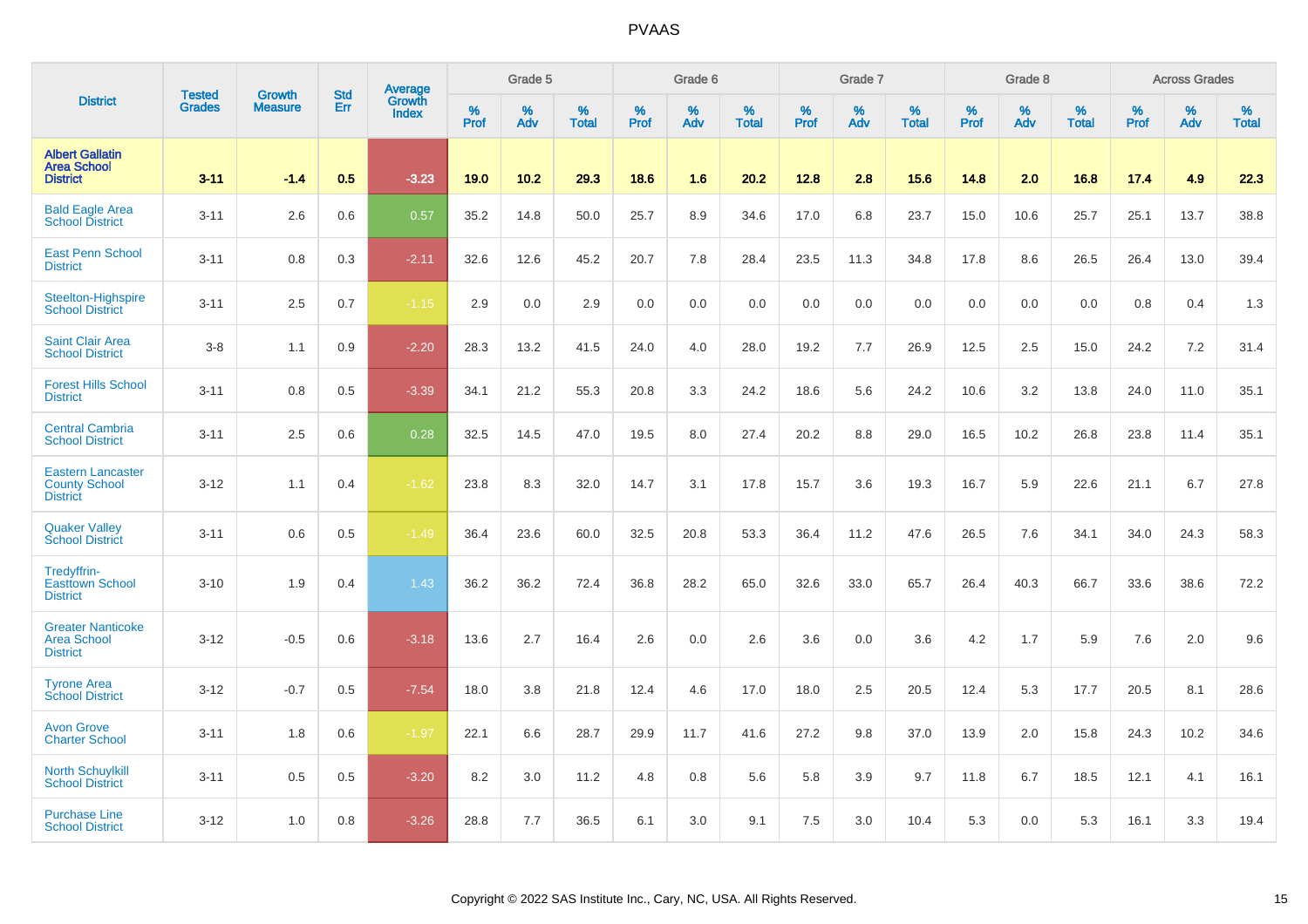|                                                                 | <b>Tested</b> | <b>Growth</b>  | <b>Std</b> | Average                |                     | Grade 5  |                   |                  | Grade 6  |                   |              | Grade 7  |                   |           | Grade 8  |                   |           | <b>Across Grades</b> |                   |
|-----------------------------------------------------------------|---------------|----------------|------------|------------------------|---------------------|----------|-------------------|------------------|----------|-------------------|--------------|----------|-------------------|-----------|----------|-------------------|-----------|----------------------|-------------------|
| <b>District</b>                                                 | <b>Grades</b> | <b>Measure</b> | Err        | Growth<br><b>Index</b> | $\%$<br><b>Prof</b> | %<br>Adv | %<br><b>Total</b> | %<br><b>Prof</b> | %<br>Adv | %<br><b>Total</b> | $\%$<br>Prof | %<br>Adv | %<br><b>Total</b> | %<br>Prof | %<br>Adv | %<br><b>Total</b> | %<br>Prof | $\%$<br>Adv          | %<br><b>Total</b> |
| <b>Albert Gallatin</b><br><b>Area School</b><br><b>District</b> | $3 - 11$      | $-1.4$         | 0.5        | $-3.23$                | 19.0                | 10.2     | 29.3              | 18.6             | 1.6      | 20.2              | 12.8         | 2.8      | 15.6              | 14.8      | 2.0      | 16.8              | 17.4      | 4.9                  | 22.3              |
| <b>Souderton Charter</b><br>School<br>Collaborative             | $3 - 8$       | 4.0            | 1.3        | 0.24                   | 51.8                | 22.2     | 74.1              | 44.0             | 24.0     | 68.0              | 28.6         | 38.1     | 66.7              | 41.2      | 11.8     | 52.9              | 40.1      | 26.8                 | 66.9              |
| Meyersdale Area<br><b>School District</b>                       | $3 - 11$      | 1.9            | 0.8        | $-3.56$                | 35.2                | 9.3      | 44.4              | 26.6             | 15.6     | 42.2              | 18.9         | 0.0      | 18.9              | 11.9      | 8.5      | 20.3              | 24.6      | 9.4                  | 34.0              |
| <b>Neshaminy School</b><br><b>District</b>                      | $3 - 11$      | $-0.6$         | 0.3        | $-9.31$                | 26.6                | 8.4      | 35.0              | 18.4             | 3.5      | 21.9              | 21.1         | 6.5      | 27.6              | 17.0      | 5.4      | 22.4              | 24.8      | 10.8                 | 35.6              |
| <b>Penncrest School</b><br><b>District</b>                      | $3 - 11$      | 1.8            | 0.4        | 0.48                   | 19.7                | 6.2      | 25.8              | 21.6             | 1.8      | 23.4              | 17.5         | 5.0      | 22.5              | 17.1      | 3.5      | 20.6              | 22.0      | 5.3                  | 27.3              |
| <b>Southeast Delco</b><br><b>School District</b>                | $3 - 10$      | $-0.4$         | 0.6        | $-3.66$                | 3.3                 | 1.7      | 5.0               | 1.8              | 0.0      | 1.8               | 3.0          | 0.8      | 3.8               | 6.9       | 0.8      | 7.7               | 5.7       | 0.7                  | 6.3               |
| <b>Montgomery Area</b><br><b>School District</b>                | $3 - 11$      | 0.8            | 0.8        | $-3.09$                | 25.7                | 10.8     | 36.5              | 29.0             | 30.6     | 59.7              | 33.3         | 6.9      | 40.3              | 17.2      | 1.7      | 19.0              | 28.4      | 13.2                 | 41.6              |
| Shenango Area<br><b>School District</b>                         | $3 - 11$      | 0.1            | 0.7        | $-3.40$                | 25.0                | 7.1      | 32.1              | 40.4             | 8.8      | 49.1              | 16.5         | 1.0      | 17.5              | 14.4      | 1.1      | 15.6              | 22.5      | 7.6                  | 30.1              |
| <b>Hermitage School</b><br><b>District</b>                      | $3 - 12$      | 1.0            | 0.5        | $-3.77$                | 39.7                | 7.8      | 47.5              | 34.3             | 21.7     | 55.9              | 30.8         | 19.6     | 50.4              | 26.2      | 4.1      | 30.3              | 33.8      | 16.8                 | 50.6              |
| <b>Derry Area School</b><br><b>District</b>                     | $3 - 11$      | $-0.6$         | 0.6        | $-6.84$                | 21.3                | 14.8     | 36.1              | 32.5             | 13.0     | 45.5              | 11.9         | 6.8      | 18.6              | 10.2      | 6.5      | 16.7              | 23.2      | 13.2                 | 36.4              |
| <b>Montrose Area</b><br><b>School District</b>                  | $3 - 10$      | 1.4            | 0.7        | $-0.85$                | 19.4                | 19.4     | 38.8              | 27.2             | 4.4      | 31.5              | 25.0         | 4.4      | 29.4              | 14.5      | 2.4      | 16.9              | 24.4      | 7.4                  | 31.8              |
| <b>Cameron County</b><br><b>School District</b>                 | $3 - 12$      | 1.0            | 1.0        | $-3.11$                | 48.4                | 0.0      | 48.4              | 29.0             | 2.6      | 31.6              | 7.3          | 2.4      | 9.8               | 13.5      | 0.0      | 13.5              | 30.3      | 6.8                  | 37.2              |
| <b>Mastery Charter</b><br>School-Mann<br>Campus                 | $3-6$         | 1.8            | 1.6        | $-1.82$                | 4.0                 | 4.0      | 8.0               | 5.4              | 2.7      | 8.1               |              |          |                   |           |          |                   | 2.2       | 1.4                  | 3.6               |
| <b>Mastery Charter</b><br>School - Thomas<br>Campus             | $3 - 10$      | 1.5            | 0.9        | $-1.26$                | 10.8                | 0.0      | 10.8              | 7.1              | 2.4      | 9.5               | 7.0          | 0.0      | 7.0               | 2.2       | 0.0      | 2.2               | 8.6       | 0.8                  | 9.4               |
| <b>Universal Bluford</b><br><b>Charter School</b>               | $3-6$         | 4.8            | 1.4        | 1.60                   | 4.4                 | 0.0      | 4.4               | 2.7              | 0.0      | 2.7               |              |          |                   |           |          |                   | 4.3       | 0.0                  | 4.3               |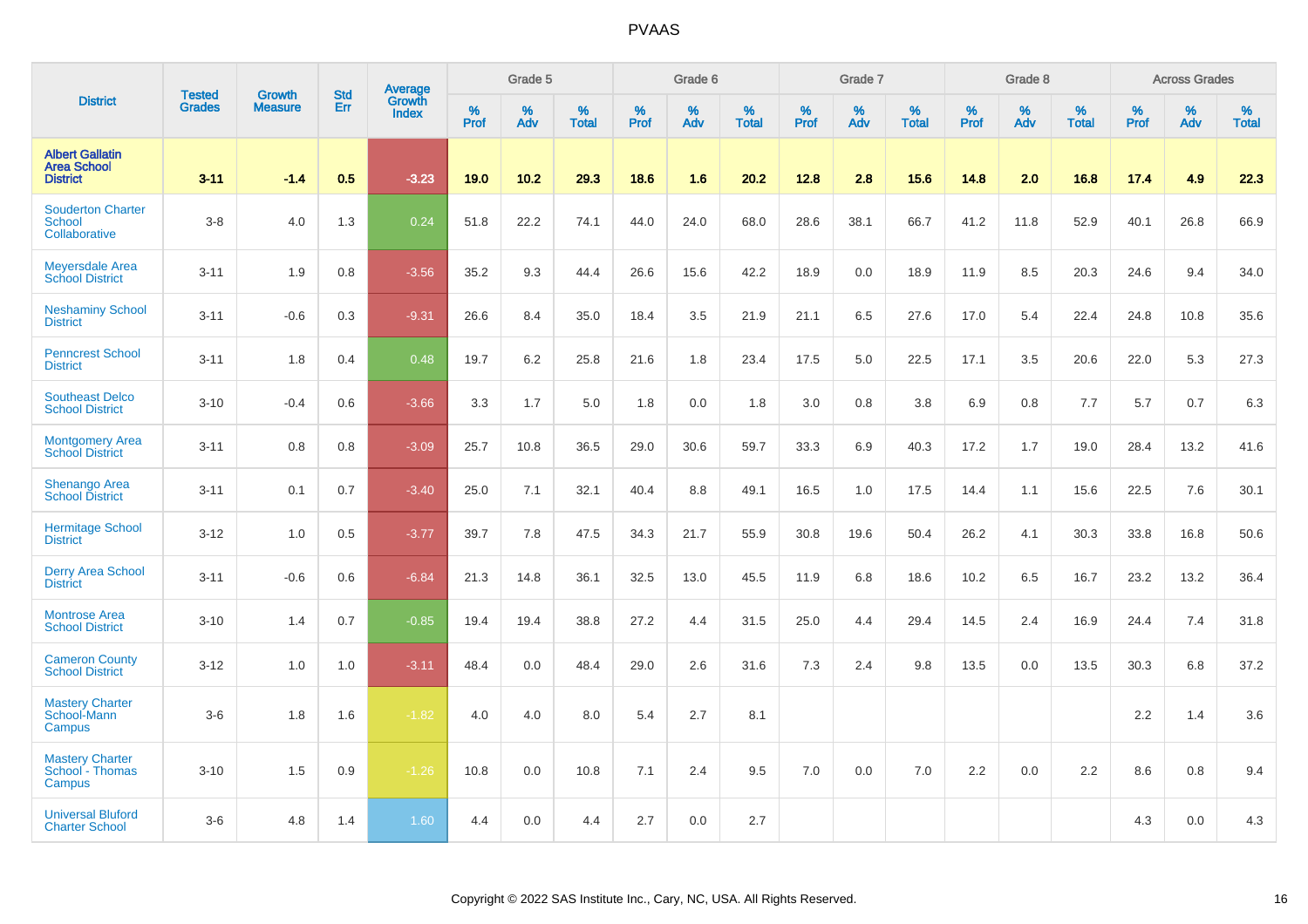|                                                                                            |                                |                                 | <b>Std</b> | Average                |                  | Grade 5  |                   |           | Grade 6  |                   |           | Grade 7  |                   |           | Grade 8  |                   |           | <b>Across Grades</b> |                   |
|--------------------------------------------------------------------------------------------|--------------------------------|---------------------------------|------------|------------------------|------------------|----------|-------------------|-----------|----------|-------------------|-----------|----------|-------------------|-----------|----------|-------------------|-----------|----------------------|-------------------|
| <b>District</b>                                                                            | <b>Tested</b><br><b>Grades</b> | <b>Growth</b><br><b>Measure</b> | Err        | Growth<br><b>Index</b> | %<br><b>Prof</b> | %<br>Adv | %<br><b>Total</b> | %<br>Prof | %<br>Adv | %<br><b>Total</b> | %<br>Prof | %<br>Adv | %<br><b>Total</b> | %<br>Prof | %<br>Adv | %<br><b>Total</b> | %<br>Prof | %<br>Adv             | %<br><b>Total</b> |
| <b>Albert Gallatin</b><br><b>Area School</b><br><b>District</b>                            | $3 - 11$                       | $-1.4$                          | 0.5        | $-3.23$                | 19.0             | 10.2     | 29.3              | 18.6      | 1.6      | 20.2              | 12.8      | 2.8      | 15.6              | 14.8      | 2.0      | 16.8              | 17.4      | 4.9                  | 22.3              |
| <b>Reading School</b><br><b>District</b>                                                   | $3 - 11$                       | 0.0                             | 0.4        | $-3.46$                | 3.8              | 1.2      | 5.0               | 1.5       | 0.2      | 1.8               | 1.9       | 0.0      | 1.9               | 1.5       | 0.4      | 1.9               | 3.6       | 1.1                  | 4.7               |
| <b>Phoenixville Area</b><br><b>School District</b>                                         | $3 - 11$                       | $-3.6$                          | 0.4        | $-8.80$                | 37.1             | 16.7     | 53.8              | 17.6      | 8.6      | 26.1              | 18.6      | 3.8      | 22.5              | 13.4      | 3.6      | 17.0              | 25.5      | 11.8                 | 37.3              |
| Jefferson-Morgan<br><b>School District</b>                                                 | $3 - 10$                       | $-0.4$                          | 0.8        | $-9.21$                | 7.1              | 1.4      | 8.6               | 23.6      | 0.0      | 23.6              | 10.9      | 3.6      | 14.6              | 24.4      | 2.2      | 26.7              | 17.1      | 4.8                  | 21.9              |
| <b>West Middlesex</b><br><b>Area School</b><br><b>District</b>                             | $3 - 10$                       | 0.9                             | 0.9        | $-3.00$                | 21.7             | 21.7     | 43.5              | 39.3      | 4.9      | 44.3              | 30.0      | 2.0      | 32.0              | 7.1       | 0.0      | 7.1               | 30.3      | 7.4                  | 37.7              |
| <b>Central Dauphin</b><br><b>School District</b>                                           | $3 - 11$                       | $-0.5$                          | 0.2        | $-8.54$                | 22.0             | 11.6     | 33.6              | 14.9      | 2.6      | 17.4              | 14.8      | 7.0      | 21.8              | 12.5      | 4.2      | 16.7              | 19.3      | 7.8                  | 27.1              |
| The Philadelphia<br><b>Charter School for</b><br><b>Arts and Sciences</b><br>at HR Edmunds | $3-8$                          | 1.7                             | 0.6        | $-3.09$                | 6.4              | 0.0      | 6.4               | 0.0       | 0.0      | 0.0               | 2.1       | 0.0      | 2.1               | 2.2       | 0.0      | 2.2               | 2.1       | 0.2                  | 2.3               |
| <b>Council Rock</b><br><b>School District</b>                                              | $3 - 11$                       | $-0.6$                          | 0.2        | $-8.11$                | 30.5             | 16.8     | 47.3              | 33.6      | 14.1     | 47.6              | 27.3      | 16.1     | 43.4              | 21.3      | 13.1     | 34.4              | 31.0      | 18.6                 | 49.7              |
| <b>Riverside Beaver</b><br><b>County School</b><br><b>District</b>                         | $3 - 11$                       | 1.0                             | 0.6        | $-1.56$                | 21.9             | 12.5     | 34.4              | 23.8      | 4.0      | 27.7              | 22.8      | 10.1     | 32.9              | 25.5      | 3.2      | 28.7              | 28.3      | 10.4                 | 38.7              |
| <b>Hopewell Area</b><br><b>School District</b>                                             | $3 - 11$                       | $-1.6$                          | 0.5        | $-8.65$                | 31.1             | 8.2      | 39.3              | 28.6      | 11.8     | 40.3              | 18.7      | 4.5      | 23.1              | 12.5      | 2.5      | 15.0              | 23.5      | 8.4                  | 32.0              |
| <b>Penns Manor Area</b><br><b>School District</b>                                          | $3 - 12$                       | 1.5                             | 0.8        | $-3.66$                | 12.7             | 4.8      | 17.5              | 14.6      | 0.0      | 14.6              | 18.5      | 1.8      | 20.4              | 16.7      | 8.3      | 25.0              | 19.0      | 3.6                  | 22.6              |
| Philadelphia<br><b>Performing Arts</b><br><b>Charter School</b>                            | $3-9$                          | $-0.4$                          | 0.7        | $-4.79$                | 19.2             | 9.0      | 28.2              | 19.6      | 3.6      | 23.2              | 23.0      | 14.9     | 37.9              | 18.0      | 8.0      | 26.0              | 25.2      | 9.7                  | 34.9              |
| <b>Clarion-Limestone</b><br><b>Area School</b><br><b>District</b>                          | $3 - 12$                       | $-1.1$                          | 0.9        | $-4.72$                | 40.0             | 27.3     | 67.3              | 36.5      | 5.8      | 42.3              | 27.9      | 11.6     | 39.5              | 7.8       | 3.9      | 11.8              | 28.4      | 13.2                 | 41.6              |
| Northeastern York<br><b>School District</b>                                                | $3 - 11$                       | 1.4                             | 0.4        | $-0.40$                | 32.1             | 13.8     | 46.0              | 21.2      | 8.1      | 29.3              | 21.9      | 6.0      | 27.9              | 29.2      | 15.0     | 44.1              | 27.8      | 13.2                 | 41.0              |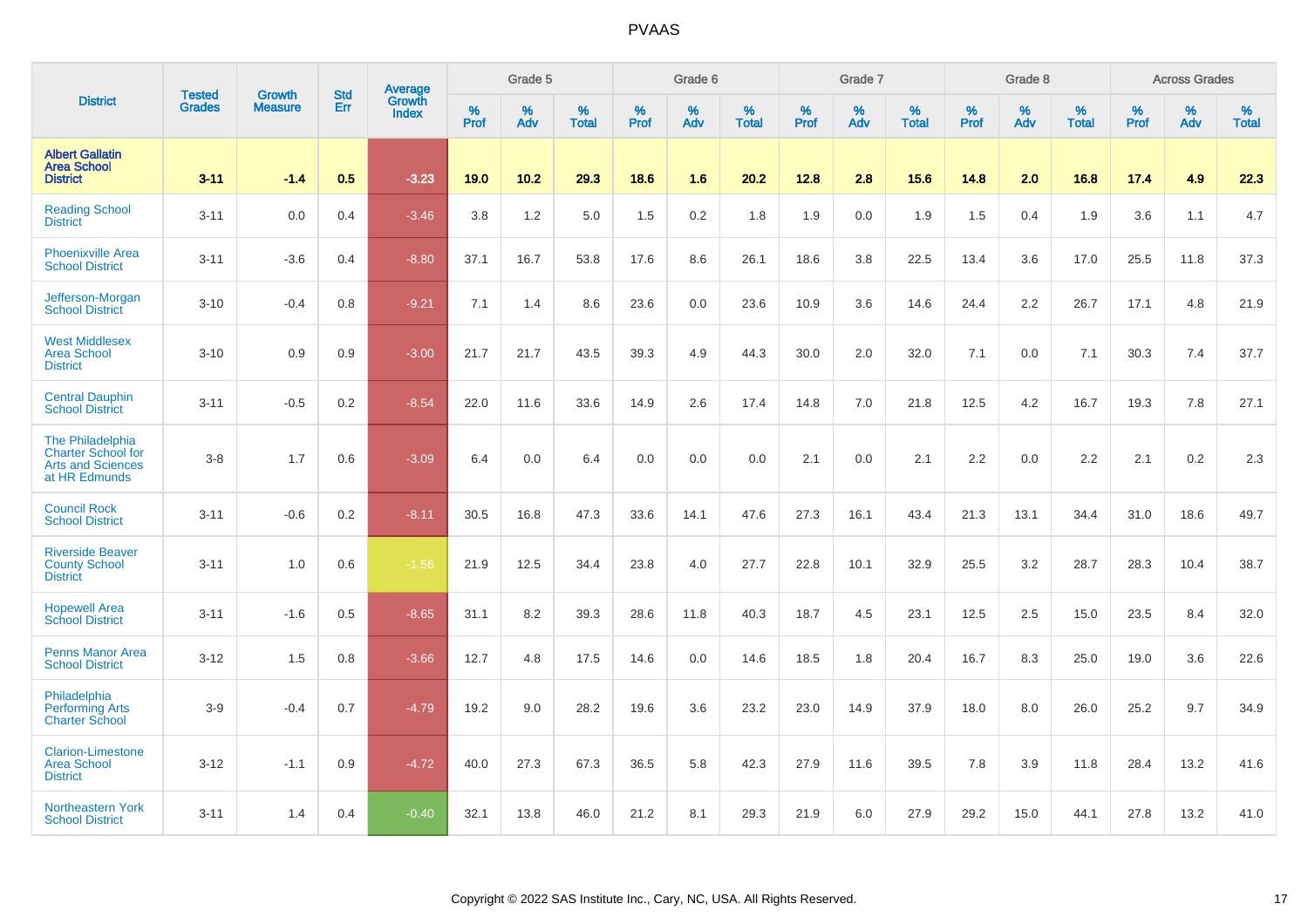|                                                                           | <b>Tested</b> | <b>Growth</b>  | <b>Std</b> | Average                |                     | Grade 5  |                   |              | Grade 6  |                   |                     | Grade 7  |                   |                     | Grade 8  |                   |                     | <b>Across Grades</b> |                   |
|---------------------------------------------------------------------------|---------------|----------------|------------|------------------------|---------------------|----------|-------------------|--------------|----------|-------------------|---------------------|----------|-------------------|---------------------|----------|-------------------|---------------------|----------------------|-------------------|
| <b>District</b>                                                           | <b>Grades</b> | <b>Measure</b> | <b>Err</b> | Growth<br><b>Index</b> | $\%$<br><b>Prof</b> | %<br>Adv | %<br><b>Total</b> | $\%$<br>Prof | %<br>Adv | %<br><b>Total</b> | $\%$<br><b>Prof</b> | %<br>Adv | %<br><b>Total</b> | $\%$<br><b>Prof</b> | %<br>Adv | %<br><b>Total</b> | $\%$<br><b>Prof</b> | %<br>Adv             | %<br><b>Total</b> |
| <b>Albert Gallatin</b><br><b>Area School</b><br><b>District</b>           | $3 - 11$      | $-1.4$         | 0.5        | $-3.23$                | 19.0                | 10.2     | 29.3              | 18.6         | 1.6      | 20.2              | 12.8                | 2.8      | 15.6              | 14.8                | 2.0      | 16.8              | 17.4                | 4.9                  | 22.3              |
| <b>Keystone Central</b><br><b>School District</b>                         | $3 - 11$      | 1.5            | 0.4        | $-0.32$                | 18.6                | 8.5      | 27.1              | 20.9         | 8.6      | 29.5              | 10.9                | 3.3      | 14.1              | 10.5                | 2.2      | 12.6              | 19.2                | 8.0                  | 27.2              |
| <b>Mohawk Area</b><br><b>School District</b>                              | $3 - 11$      | 1.9            | 0.6        | $-2.13$                | 26.2                | 4.8      | 31.1              | 19.2         | 13.8     | 33.0              | 27.4                | 11.8     | 39.2              | 22.8                | 8.7      | 31.5              | 27.0                | 10.4                 | 37.4              |
| <b>Provident Charter</b><br><b>School</b>                                 | $3-8$         | 3.6            | 1.0        | 0.77                   | 4.4                 | 2.2      | 6.5               | 10.5         | 0.0      | 10.5              | 9.1                 | 0.0      | 9.1               | 0.0                 | 3.3      | 3.3               | 9.2                 | 2.5                  | 11.7              |
| Lackawanna Trail<br><b>School District</b>                                | $3 - 10$      | 1.4            | 0.7        | $-0.68$                | 21.8                | 9.1      | 30.9              | 34.3         | 10.4     | 44.8              | 12.7                | 11.3     | 23.9              | 11.8                | 6.6      | 18.4              | 24.2                | 11.5                 | 35.8              |
| <b>United School</b><br><b>District</b>                                   | $3 - 11$      | 0.3            | 0.8        | $-2.89$                | 27.0                | 1.6      | 28.6              | 31.8         | 12.7     | 44.4              | 29.2                | 10.8     | 40.0              | 20.9                | 9.0      | 29.8              | 28.1                | 9.4                  | 37.5              |
| <b>Stroudsburg Area</b><br><b>School District</b>                         | $3 - 11$      | $-0.2$         | 0.4        | $-2.45$                | 17.5                | 9.2      | 26.8              | 18.8         | 4.9      | 23.8              | 21.6                | 2.7      | 24.3              | 15.4                | 1.8      | 17.1              | 20.2                | 6.4                  | 26.6              |
| <b>Brentwood</b><br><b>Borough School</b><br><b>District</b>              | $3 - 11$      | $-2.3$         | 0.7        | $-7.13$                | 25.6                | 4.6      | 30.2              | 8.5          | 2.4      | 11.0              | 9.2                 | 0.0      | 9.2               | 19.4                | 1.4      | 20.8              | 19.6                | 5.3                  | 24.9              |
| <b>Robert Benjamin</b><br><b>Wiley Community</b><br><b>Charter School</b> | $3-8$         | 2.8            | 0.8        | $-0.20$                | 7.0                 | 2.3      | 9.3               | 0.0          | 0.0      | 0.0               | 7.3                 | 0.0      | 7.3               | 4.4                 | 0.0      | 4.4               | 5.7                 | 1.7                  | 7.4               |
| <b>Mount Carmel</b><br><b>Area School</b><br><b>District</b>              | $3 - 11$      | 0.2            | 0.6        | $-3.16$                | 10.8                | 2.7      | 13.5              | 12.5         | 7.1      | 19.6              | 13.6                | 3.6      | 17.3              | 8.8                 | 2.6      | 11.5              | 12.2                | 4.5                  | 16.7              |
| <b>Berlin</b><br><b>Brothersvalley</b><br><b>School District</b>          | $3 - 11$      | 2.2            | 0.8        | $-0.74$                | 34.0                | 15.1     | 49.1              | 21.2         | 3.0      | 24.2              | 30.8                | 3.8      | 34.6              | 18.8                | 8.3      | 27.1              | 25.8                | 10.8                 | 36.6              |
| <b>Williams Valley</b><br><b>School District</b>                          | $3 - 11$      | 0.1            | 0.8        | $-5.13$                | 31.8                | 6.8      | 38.6              | 5.2          | 0.0      | 5.2               | 8.0                 | 1.3      | 9.3               | 9.4                 | 1.6      | 10.9              | 12.8                | 1.6                  | 14.4              |
| <b>Tuscarora School</b><br><b>District</b>                                | $3 - 11$      | $-2.4$         | 0.5        | $-10.61$               | 16.5                | 7.4      | 23.9              | 11.3         | 2.7      | 14.0              | 13.4                | 4.5      | 17.9              | 11.0                | 2.1      | 13.1              | 17.7                | 6.0                  | 23.6              |
| <b>Norwin School</b><br><b>District</b>                                   | $3 - 11$      | $-0.5$         | 0.3        | $-5.18$                | 31.7                | 25.2     | 56.9              | 37.2         | 20.7     | 58.0              | 42.6                | 14.9     | 57.4              | 32.4                | 5.4      | 37.7              | 36.5                | 21.0                 | 57.4              |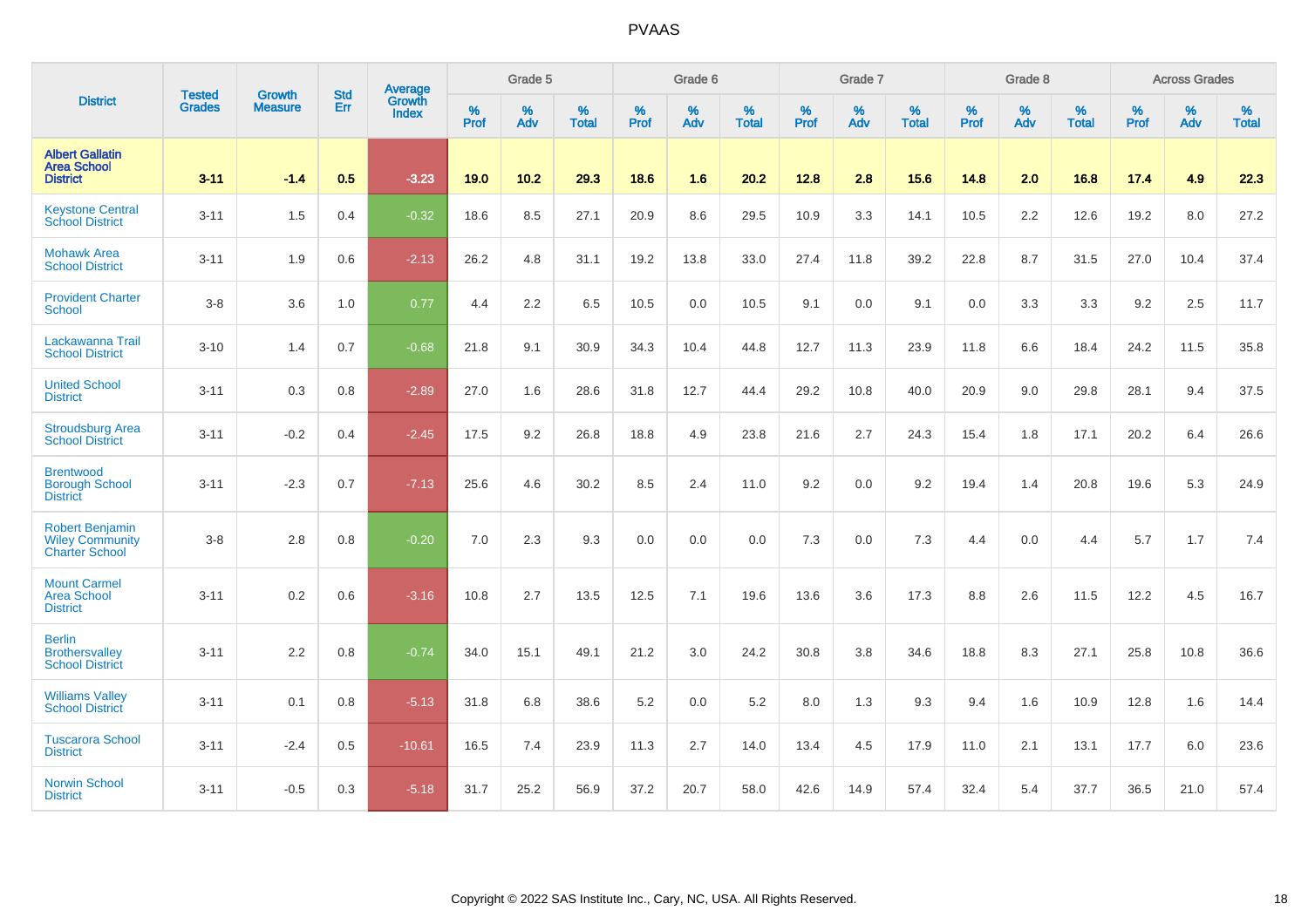|                                                                 | <b>Tested</b> | <b>Growth</b>  | <b>Std</b> | Average         |              | Grade 5  |                   |           | Grade 6  |                   |           | Grade 7  |                   |           | Grade 8  |                   |           | <b>Across Grades</b> |                   |
|-----------------------------------------------------------------|---------------|----------------|------------|-----------------|--------------|----------|-------------------|-----------|----------|-------------------|-----------|----------|-------------------|-----------|----------|-------------------|-----------|----------------------|-------------------|
| <b>District</b>                                                 | <b>Grades</b> | <b>Measure</b> | Err        | Growth<br>Index | $\%$<br>Prof | %<br>Adv | %<br><b>Total</b> | %<br>Prof | %<br>Adv | %<br><b>Total</b> | %<br>Prof | %<br>Adv | %<br><b>Total</b> | %<br>Prof | %<br>Adv | %<br><b>Total</b> | %<br>Prof | %<br>Adv             | %<br><b>Total</b> |
| <b>Albert Gallatin</b><br><b>Area School</b><br><b>District</b> | $3 - 11$      | $-1.4$         | 0.5        | $-3.23$         | 19.0         | 10.2     | 29.3              | 18.6      | 1.6      | 20.2              | 12.8      | 2.8      | 15.6              | 14.8      | 2.0      | 16.8              | 17.4      | 4.9                  | 22.3              |
| <b>Aspira Bilingual</b><br><b>Cyber Charter</b><br>School       | $3 - 11$      | 4.2            | 1.5        | 0.16            |              |          |                   | 0.0       | 0.0      | 0.0               | 0.0       | 0.0      | 0.0               | 0.0       | 0.0      | 0.0               | 1.6       | 0.0                  | 1.6               |
| Annville-Cleona<br><b>School District</b>                       | $3 - 12$      | 0.4            | 0.6        | $-1.17$         | 33.8         | 12.5     | 46.2              | 16.7      | 2.1      | 18.8              | 29.1      | 11.8     | 40.9              | 27.8      | 9.3      | 37.0              | 27.5      | 9.4                  | 36.9              |
| <b>Tacony Academy</b><br><b>Charter School</b>                  | $3 - 11$      | $-3.3$         | 0.8        | $-9.10$         | 4.1          | 1.4      | 5.5               | 2.9       | 0.0      | 2.9               | 6.8       | 0.0      | 6.8               | 5.7       | 2.9      | 8.6               | 5.0       | 1.0                  | 6.0               |
| <b>Southern Tioga</b><br><b>School District</b>                 | $3 - 11$      | 0.3            | 0.6        | $-1.63$         | 23.7         | 1.0      | 24.7              | 17.9      | 1.9      | 19.8              | 8.0       | 2.2      | 10.2              | 10.8      | 2.5      | 13.3              | 18.0      | 4.1                  | 22.1              |
| <b>Daniel Boone Area</b><br><b>School District</b>              | $3 - 12$      | $-1.1$         | 0.5        | $-6.60$         | 27.2         | 11.1     | 38.3              | 28.7      | 6.6      | 35.4              | 18.6      | 7.8      | 26.4              | 13.8      | 2.4      | 16.2              | 25.4      | 7.1                  | 32.4              |
| <b>Trinity Area School</b><br><b>District</b>                   | $3 - 11$      | $-4.0$         | 0.4        | $-10.66$        | 35.4         | 13.4     | 48.9              | 20.9      | 3.2      | 24.1              | 21.5      | 8.0      | 29.5              | 15.3      | 3.2      | 18.6              | 25.6      | 9.6                  | 35.2              |
| <b>KIPP Philadelphia</b><br><b>Charter School</b>               | $3 - 8$       | 0.0            | 0.9        | $-1.89$         | 2.0          | 0.0      | 2.0               | 0.0       | 0.0      | 0.0               | 2.6       | 0.0      | 2.6               | 6.8       | 0.0      | 6.8               | 3.6       | 0.0                  | 3.6               |
| Penn-Trafford<br><b>School District</b>                         | $3 - 11$      | $-3.6$         | 0.4        | $-10.63$        | 40.3         | 24.6     | 64.9              | 36.1      | 20.9     | 57.0              | 33.3      | 18.7     | 52.0              | 19.3      | 3.7      | 23.0              | 34.4      | 21.1                 | 55.5              |
| <b>Upper Merion Area</b><br><b>School District</b>              | $3 - 11$      | $-1.3$         | 0.4        | $-5.62$         | 34.4         | 16.7     | 51.1              | 27.9      | 11.7     | 39.6              | 26.4      | 7.1      | 33.5              | 11.7      | 7.8      | 19.4              | 26.8      | 17.0                 | 43.8              |
| <b>Vision Academy</b><br><b>Charter School</b>                  | $3 - 8$       | 1.7            | 1.1        | $-2.66$         | 11.1         | 0.0      | 11.1              | 0.0       | 0.0      | 0.0               | 2.9       | 2.9      | 5.9               | 9.5       | 4.8      | 14.3              | 6.4       | 1.6                  | 8.0               |
| Environmental<br><b>Charter School At</b><br><b>Frick Park</b>  | $3-9$         | $-0.2$         | 0.7        | $-4.61$         | 18.2         | 10.4     | 28.6              | 17.0      | 4.3      | 21.3              | 16.3      | 10.9     | 27.2              | 10.0      | 4.3      | 14.3              | 22.6      | 13.4                 | 36.0              |
| <b>Jeannette City</b><br><b>School District</b>                 | $3 - 11$      | 3.0            | 0.8        | $-1.30$         | 12.5         | 0.0      | 12.5              | 22.6      | 1.9      | 24.5              | 12.9      | 4.8      | 17.7              | 15.4      | 3.8      | 19.2              | 16.1      | 3.6                  | 19.7              |
| Claysburg-Kimmel<br><b>School District</b>                      | $3 - 11$      | 3.0            | 0.8        | $-1.56$         | 29.7         | 6.2      | 35.9              | 30.0      | 2.0      | 32.0              | 21.8      | 1.8      | 23.6              | 10.5      | 1.8      | 12.3              | 24.4      | 5.7                  | 30.1              |
| Philadelphia City<br><b>School District</b>                     | $3 - 12$      | $-0.5$         | 0.2        | $-9.02$         | 8.4          | 4.9      | 13.3              | 9.6       | 3.1      | 12.7              | 10.6      | 4.5      | 15.1              | 5.0       | 4.4      | 9.4               | 9.8       | 5.2                  | 15.0              |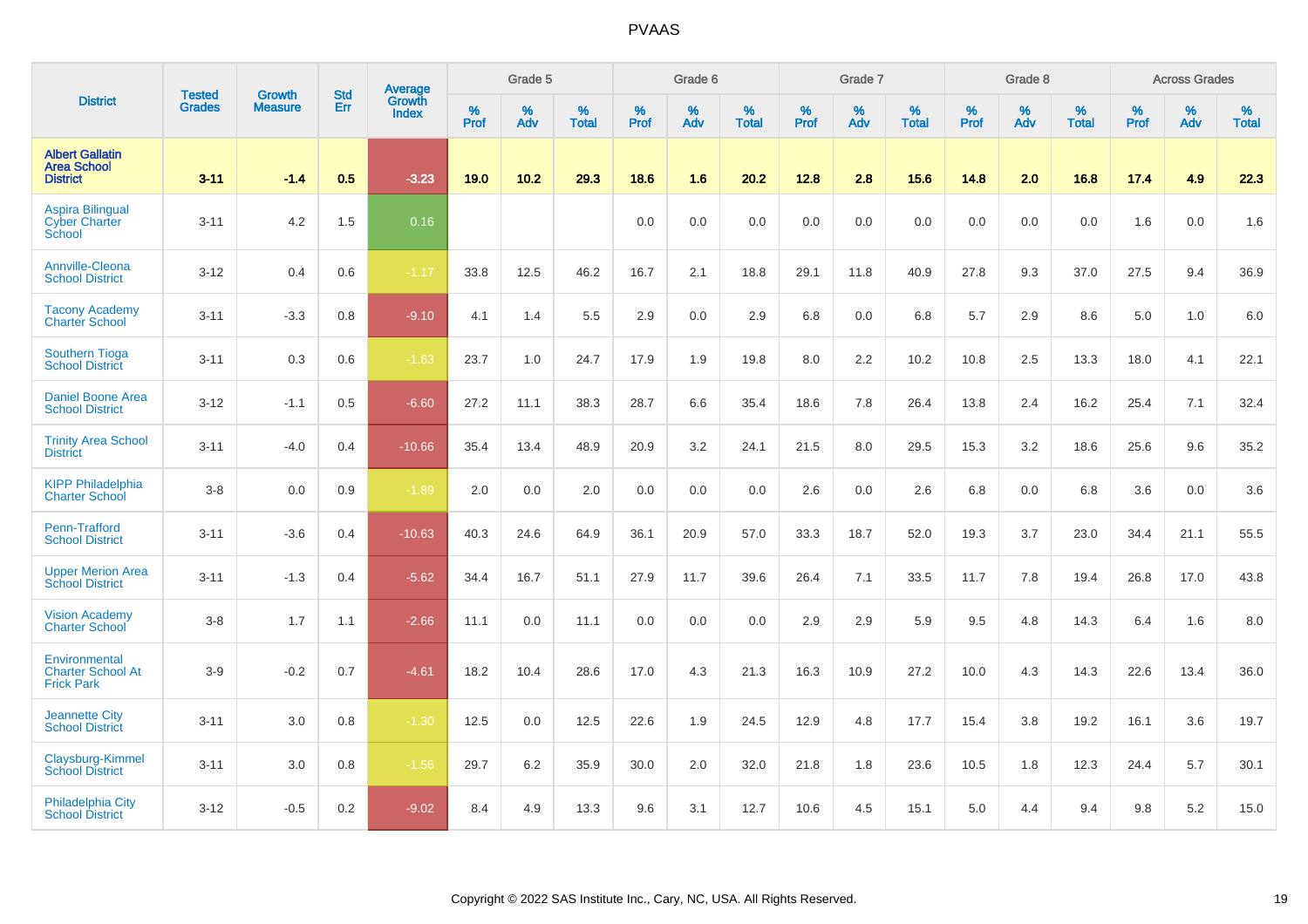|                                                                 | <b>Tested</b> | <b>Growth</b>  | <b>Std</b> | Average                |           | Grade 5  |                   |           | Grade 6  |                   |           | Grade 7  |                   |           | Grade 8  |                   |           | <b>Across Grades</b> |                   |
|-----------------------------------------------------------------|---------------|----------------|------------|------------------------|-----------|----------|-------------------|-----------|----------|-------------------|-----------|----------|-------------------|-----------|----------|-------------------|-----------|----------------------|-------------------|
| <b>District</b>                                                 | <b>Grades</b> | <b>Measure</b> | Err        | Growth<br><b>Index</b> | %<br>Prof | %<br>Adv | %<br><b>Total</b> | %<br>Prof | %<br>Adv | %<br><b>Total</b> | %<br>Prof | %<br>Adv | %<br><b>Total</b> | %<br>Prof | %<br>Adv | %<br><b>Total</b> | %<br>Prof | %<br>Adv             | %<br><b>Total</b> |
| <b>Albert Gallatin</b><br><b>Area School</b><br><b>District</b> | $3 - 11$      | $-1.4$         | 0.5        | $-3.23$                | 19.0      | 10.2     | 29.3              | 18.6      | 1.6      | 20.2              | 12.8      | 2.8      | 15.6              | 14.8      | 2.0      | 16.8              | 17.4      | 4.9                  | 22.3              |
| <b>Canton Area</b><br><b>School District</b>                    | $3 - 11$      | $-0.5$         | 0.8        | $-3.78$                | 34.6      | 11.5     | 46.2              | 32.3      | 3.2      | 35.5              | 9.1       | 1.8      | 10.9              | 4.8       | 0.0      | 4.8               | 23.4      | 6.2                  | 29.6              |
| Quakertown<br><b>Community School</b><br><b>District</b>        | $3 - 12$      | $-0.7$         | 0.3        | $-4.36$                | 31.8      | 16.7     | 48.5              | 31.0      | 7.5      | 38.4              | 17.8      | 8.4      | 26.2              | 21.0      | 9.1      | 30.1              | 26.2      | 12.7                 | 38.9              |
| <b>Dallastown Area</b><br><b>School District</b>                | $3 - 11$      | 0.6            | 0.3        | $-1.13$                | 25.8      | 13.0     | 38.8              | 31.1      | 11.5     | 42.6              | 23.7      | 7.8      | 31.6              | 19.0      | 9.4      | 28.4              | 27.7      | 14.8                 | 42.4              |
| <b>Agora Cyber</b><br><b>Charter School</b>                     | $3 - 11$      | $-0.3$         | 0.6        | $-3.35$                | 9.8       | 2.0      | 11.8              | 7.8       | 0.7      | 8.5               | 6.2       | 2.1      | 8.3               | 3.3       | 1.3      | 4.6               | 9.7       | 2.4                  | 12.1              |
| <b>Young Scholars</b><br><b>Charter School</b>                  | $6 - 8$       | 2.6            | 0.8        | 0.61                   |           |          |                   | 1.8       | 0.0      | 1.8               | 4.6       | 0.0      | 4.6               | 0.0       | 0.0      | 0.0               | 2.0       | 0.0                  | $2.0\,$           |
| <b>Fairview School</b><br><b>District</b>                       | $3 - 11$      | $-0.6$         | 0.5        | $-5.85$                | 31.8      | 12.7     | 44.4              | 24.8      | 11.3     | 36.1              | 29.4      | 11.6     | 41.1              | 30.8      | 12.0     | 42.9              | 32.4      | 15.4                 | 47.7              |
| <b>Carlisle Area</b><br><b>School District</b>                  | $3 - 11$      | 0.5            | 0.4        | $-2.01$                | 22.0      | 8.3      | 30.3              | 20.5      | 3.3      | 23.8              | 18.9      | 7.6      | 26.5              | 11.6      | 5.6      | 17.1              | 21.3      | 7.2                  | 28.5              |
| <b>Freire Charter</b><br><b>School</b>                          | $5 - 11$      | 1.2            | 0.6        | $-3.49$                | 0.0       | 0.0      | 0.0               | 1.5       | 0.0      | 1.5               | 3.0       | 0.0      | 3.0               | 7.6       | 0.0      | 7.6               | 3.3       | 0.0                  | 3.3               |
| <b>Bethlehem Area</b><br><b>School District</b>                 | $3 - 11$      | 0.4            | 0.4        | $-2.32$                | 16.6      | 11.7     | 28.3              | 13.0      | 2.9      | 15.9              | 14.3      | 5.3      | 19.6              | 9.9       | 3.9      | 13.8              | 18.1      | 8.8                  | 26.8              |
| <b>Slippery Rock Area</b><br><b>School District</b>             | $3 - 11$      | 1.4            | 0.5        | $-1.31$                | 37.0      | 20.5     | 57.5              | 28.6      | 26.3     | 54.9              | 26.4      | 13.2     | 39.7              | 26.2      | 10.3     | 36.5              | 32.4      | 20.5                 | 53.0              |
| <b>Halifax Area</b><br><b>School District</b>                   | $3 - 11$      | 0.1            | 0.7        | $-1.68$                | 26.8      | 14.1     | 40.8              | 18.5      | 3.7      | 22.2              | 9.1       | 3.9      | 13.0              | 5.3       | 1.3      | 6.6               | 17.3      | 7.4                  | 24.8              |
| <b>Millersburg Area</b><br><b>School District</b>               | $3 - 11$      | $-2.3$         | 0.8        | $-6.01$                | 37.2      | 19.6     | 56.9              | 15.1      | 3.8      | 18.9              | 18.8      | 1.6      | 20.3              | 8.1       | 1.6      | 9.7               | 23.6      | 9.2                  | 32.8              |
| <b>Central Fulton</b><br><b>School District</b>                 | $3 - 11$      | $-0.7$         | 0.8        | $-3.78$                | 30.3      | 6.6      | 36.8              | 15.9      | 1.4      | 17.4              | 13.0      | 14.5     | 27.5              | 12.7      | 14.6     | 27.3              | 24.6      | 8.3                  | 32.8              |
| <b>Bloomsburg Area</b><br><b>School District</b>                | $3 - 10$      | 1.2            | 0.6        | $-0.92$                | 25.0      | 13.0     | 38.0              | 16.7      | 3.3      | 20.0              | 14.7      | 3.9      | 18.6              | 16.8      | 9.9      | 26.7              | 21.5      | 8.7                  | 30.2              |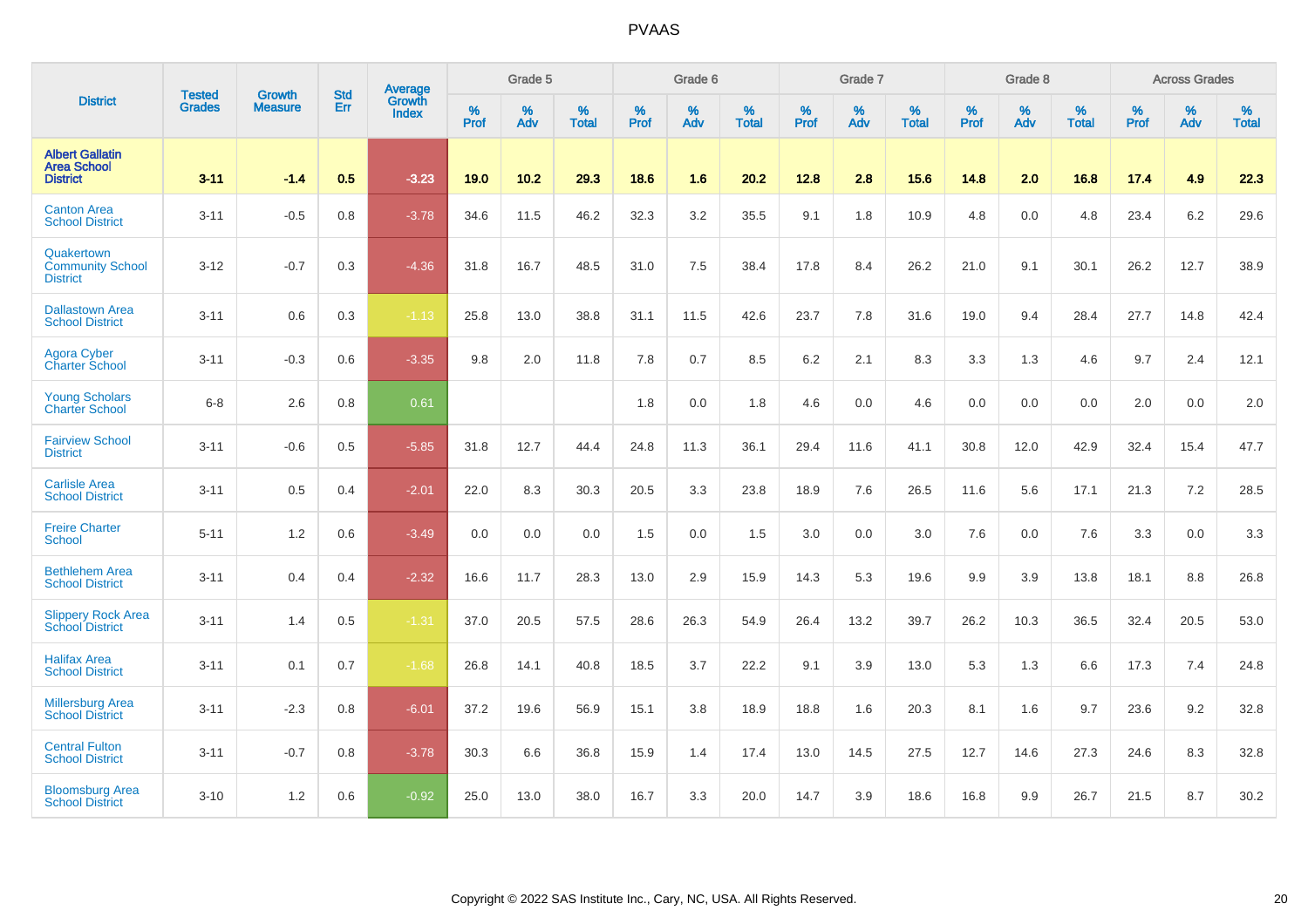|                                                                 |                                |                                 | <b>Std</b> | Average                |           | Grade 5  |                      |           | Grade 6  |                   |           | Grade 7  |                   |           | Grade 8  |                   |           | <b>Across Grades</b> |                   |
|-----------------------------------------------------------------|--------------------------------|---------------------------------|------------|------------------------|-----------|----------|----------------------|-----------|----------|-------------------|-----------|----------|-------------------|-----------|----------|-------------------|-----------|----------------------|-------------------|
| <b>District</b>                                                 | <b>Tested</b><br><b>Grades</b> | <b>Growth</b><br><b>Measure</b> | Err        | Growth<br><b>Index</b> | %<br>Prof | %<br>Adv | $\%$<br><b>Total</b> | %<br>Prof | %<br>Adv | %<br><b>Total</b> | %<br>Prof | %<br>Adv | %<br><b>Total</b> | %<br>Prof | %<br>Adv | %<br><b>Total</b> | %<br>Prof | %<br>Adv             | %<br><b>Total</b> |
| <b>Albert Gallatin</b><br><b>Area School</b><br><b>District</b> | $3 - 11$                       | $-1.4$                          | 0.5        | $-3.23$                | 19.0      | 10.2     | 29.3                 | 18.6      | 1.6      | 20.2              | 12.8      | 2.8      | 15.6              | 14.8      | 2.0      | 16.8              | 17.4      | 4.9                  | 22.3              |
| Chambersburg<br>Area School<br><b>District</b>                  | $3 - 11$                       | $-1.4$                          | 0.3        | $-6.53$                | 20.2      | 6.3      | 26.5                 | 14.1      | 3.8      | 17.9              | 15.1      | 4.9      | 20.0              | 11.2      | 4.5      | 15.7              | 16.9      | 5.3                  | 22.3              |
| Southmoreland<br><b>School District</b>                         | $3 - 11$                       | $-3.6$                          | 0.6        | $-6.70$                | 12.6      | 4.2      | 16.8                 | 15.6      | 3.7      | 19.3              | 11.1      | 2.8      | 13.9              | 10.5      | 1.0      | 11.4              | 17.8      | 4.1                  | 21.9              |
| Lampeter-<br><b>Strasburg School</b><br><b>District</b>         | $3 - 12$                       | $-0.2$                          | 0.4        | $-5.76$                | 38.6      | 13.5     | 52.2                 | 32.4      | 4.9      | 37.2              | 36.0      | 7.1      | 43.2              | 22.6      | 10.6     | 33.2              | 34.5      | 12.8                 | 47.4              |
| Manchester<br><b>Academic Charter</b><br><b>School</b>          | $3-8$                          | 0.6                             | 1.1        | $-3.55$                | 3.6       | 0.0      | 3.6                  | 3.4       | 0.0      | 3.4               | 3.6       | 0.0      | 3.6               | 0.0       | 0.0      | 0.0               | 4.9       | 0.5                  | 5.4               |
| <b>Kutztown Area</b><br><b>School District</b>                  | $3-12$                         | $-1.4$                          | 0.8        | $-4.19$                | 40.3      | 11.9     | 52.2                 | 24.2      | 3.2      | 27.4              | 25.6      | 10.3     | 35.9              | 10.8      | 10.8     | 21.5              | 30.0      | 13.3                 | 43.3              |
| <b>South Butler</b><br><b>County School</b><br><b>District</b>  | $3 - 10$                       | 0.6                             | 0.5        | $-1.47$                | 35.1      | 12.8     | 48.0                 | 22.9      | 5.0      | 27.9              | 21.2      | 11.4     | 32.6              | 13.3      | 1.6      | 14.8              | 27.0      | 11.2                 | 38.3              |
| <b>West Jefferson</b><br><b>Hills School District</b>           | $3 - 11$                       | $-1.1$                          | 0.4        | $-6.09$                | 35.0      | 17.5     | 52.5                 | 24.8      | 3.3      | 28.0              | 22.8      | 6.3      | 29.1              | 21.7      | 4.4      | 26.1              | 30.8      | 13.4                 | 44.3              |
| <b>Mahanoy Area</b><br><b>School District</b>                   | $3 - 10$                       | $-0.3$                          | 0.8        | $-2.23$                | 7.3       | 0.0      | 7.3                  | 4.0       | 0.0      | 4.0               | 7.7       | 0.0      | 7.7               | 4.6       | 0.0      | 4.6               | 10.4      | 0.8                  | 11.1              |
| <b>Richard Allen</b><br>Preparatory<br><b>Charter School</b>    | $5 - 8$                        | 0.8                             | 0.7        | $-3.21$                | 0.0       | 0.0      | 0.0                  | 1.0       | 0.0      | 1.0               | 1.8       | 0.9      | 2.7               | 0.9       | 0.0      | 0.9               | 1.1       | 0.3                  | 1.4               |
| <b>Universal Vare</b><br><b>Charter School</b>                  | $6-8$                          | 1.8                             | 1.3        | $-0.56$                |           |          |                      | 0.0       | 6.2      | 6.2               | 3.6       | 0.0      | 3.6               | 6.4       | 0.0      | 6.4               | 4.7       | 0.9                  | 5.7               |
| <b>Mastery Charter</b><br>School - Gratz<br>Campus              | $7 - 10$                       | 1.0                             | 1.4        | $-1.85$                |           |          |                      |           |          |                   | 6.2       | 0.0      | 6.2               | 2.4       | 0.0      | 2.4               | 4.1       | 0.0                  | 4.1               |
| <b>People For People</b><br><b>Charter School</b>               | $3 - 12$                       | $-1.1$                          | 1.0        | $-6.30$                | 0.0       | 0.0      | 0.0                  | 0.0       | 0.0      | 0.0               | 2.4       | 0.0      | 2.4               | 0.0       | 0.0      | 0.0               | 1.3       | 0.0                  | 1.3               |
| <b>Susquenita School</b><br><b>District</b>                     | $3 - 11$                       | 1.6                             | 0.6        | $-2.29$                | 23.8      | 15.6     | 39.3                 | 15.4      | 5.8      | 21.2              | 19.2      | 5.0      | 24.2              | 12.3      | 5.7      | 17.9              | 23.0      | 9.7                  | 32.7              |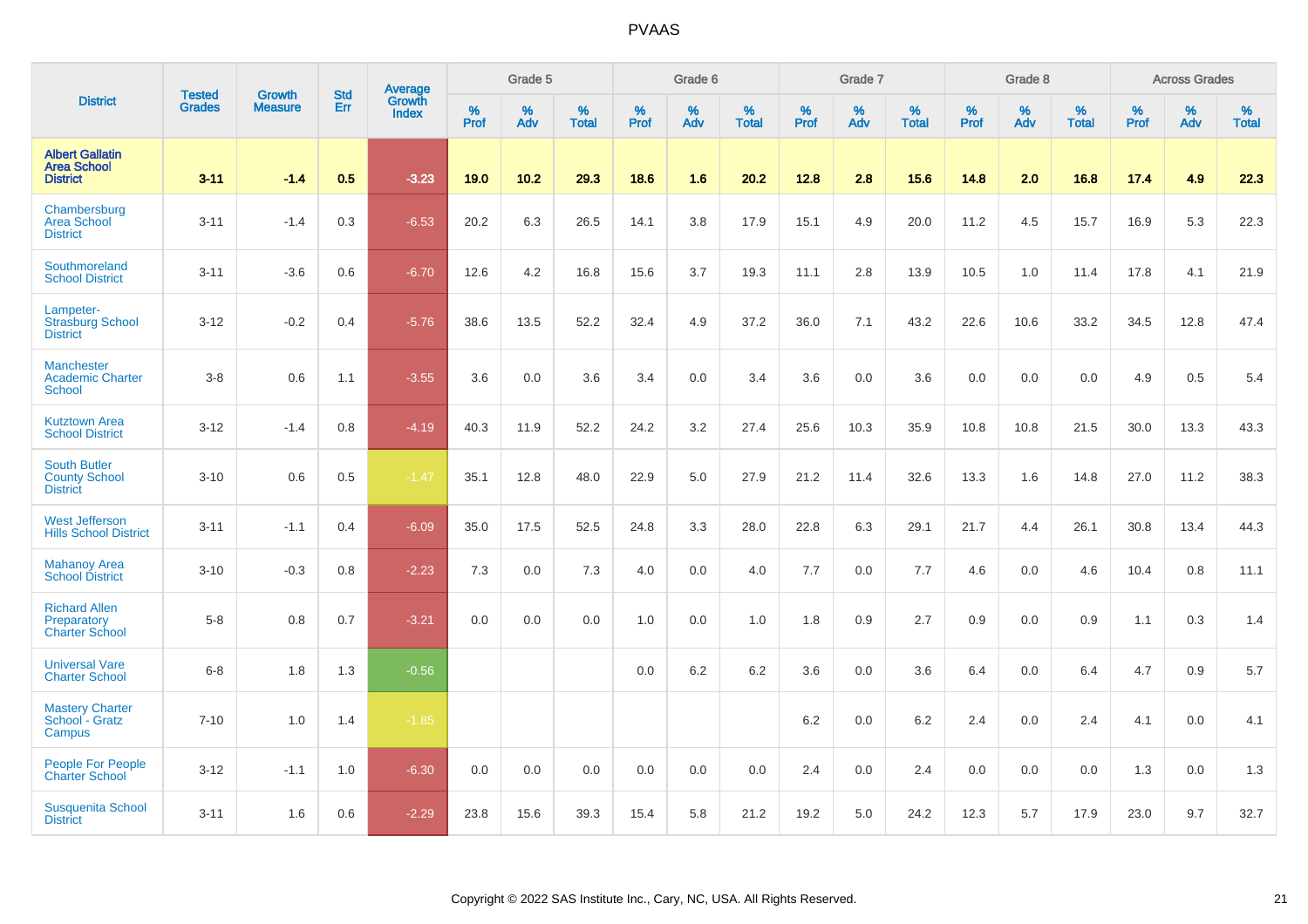|                                                                 |                         |                                 | <b>Std</b> | Average                |              | Grade 5  |                   |           | Grade 6  |                   |           | Grade 7  |                   |           | Grade 8  |                   |           | <b>Across Grades</b> |                   |
|-----------------------------------------------------------------|-------------------------|---------------------------------|------------|------------------------|--------------|----------|-------------------|-----------|----------|-------------------|-----------|----------|-------------------|-----------|----------|-------------------|-----------|----------------------|-------------------|
| <b>District</b>                                                 | <b>Tested</b><br>Grades | <b>Growth</b><br><b>Measure</b> | Err        | Growth<br><b>Index</b> | $\%$<br>Prof | %<br>Adv | %<br><b>Total</b> | %<br>Prof | %<br>Adv | %<br><b>Total</b> | %<br>Prof | %<br>Adv | %<br><b>Total</b> | %<br>Prof | %<br>Adv | %<br><b>Total</b> | %<br>Prof | %<br>Adv             | %<br><b>Total</b> |
| <b>Albert Gallatin</b><br><b>Area School</b><br><b>District</b> | $3 - 11$                | $-1.4$                          | 0.5        | $-3.23$                | 19.0         | 10.2     | 29.3              | 18.6      | 1.6      | 20.2              | 12.8      | 2.8      | 15.6              | 14.8      | 2.0      | 16.8              | 17.4      | 4.9                  | 22.3              |
| <b>Blue Mountain</b><br><b>School District</b>                  | $3 - 10$                | 0.1                             | 0.5        | $-3.38$                | 33.3         | 19.2     | 52.6              | 24.3      | 0.6      | 24.8              | 16.3      | 10.1     | 26.4              | 20.3      | 6.1      | 26.4              | 27.5      | 11.1                 | 38.6              |
| <b>Schuylkill Valley</b><br><b>School District</b>              | $3 - 11$                | $-1.0$                          | 0.5        | $-4.21$                | 24.8         | 8.5      | 33.3              | 25.6      | 5.8      | 31.4              | 15.3      | 9.9      | 25.2              | 8.2       | 2.7      | 10.9              | 21.3      | 7.6                  | 29.0              |
| <b>Northern Cambria</b><br><b>School District</b>               | $3 - 11$                | $-0.4$                          | 0.8        | $-1.60$                | 16.4         | 3.6      | 20.0              | 3.8       | 0.0      | 3.8               | 19.6      | 1.8      | 21.4              | 18.2      | 1.5      | 19.7              | 17.9      | 3.6                  | 21.4              |
| <b>Glendale School</b><br><b>District</b>                       | $3 - 10$                | 1.2                             | 0.8        | $-4.52$                | 42.9         | 4.8      | 47.6              | 26.4      | 5.7      | 32.1              | 22.7      | 15.2     | 37.9              | 7.8       | 2.0      | 9.8               | 27.0      | 7.8                  | 34.8              |
| <b>Rochester Area</b><br><b>School District</b>                 | $3 - 11$                | $-1.6$                          | 0.9        | $-4.05$                | 27.1         | 6.2      | 33.3              | 24.5      | 3.8      | 28.3              | 2.0       | 0.0      | 2.0               | 15.4      | 0.0      | 15.4              | 20.6      | 7.5                  | 28.1              |
| <b>South Williamsport</b><br>Area School<br><b>District</b>     | $3 - 10$                | $-0.6$                          | 0.6        | $-3.07$                | 20.4         | 1.1      | 21.5              | 25.8      | 4.5      | 30.3              | 15.5      | 2.4      | 17.9              | 15.1      | 0.0      | 15.1              | 20.2      | 2.8                  | 23.0              |
| <b>Tunkhannock Area</b><br><b>School District</b>               | $3 - 11$                | 1.2                             | 0.5        | $-1.44$                | 19.8         | 8.8      | 28.7              | 22.7      | 2.3      | 25.0              | 12.6      | 5.5      | 18.1              | 14.7      | 1.4      | 16.1              | 18.1      | 5.2                  | 23.3              |
| <b>Clairton City</b><br><b>School District</b>                  | $3 - 11$                | 0.5                             | 0.8        | $-4.10$                | 6.1          | 2.0      | 8.2               | 1.5       | 0.0      | 1.5               | 1.6       | 0.0      | 1.6               | 0.0       | 0.0      | 0.0               | 3.5       | 0.3                  | 3.8               |
| <b>Hope For</b><br><b>Hyndman Charter</b><br>School             | $3 - 11$                | 4.1                             | 1.8        | $-0.16$                |              |          |                   | 6.2       | 0.0      | 6.2               | 8.3       | 8.3      | 16.7              | 0.0       | 0.0      | 0.0               | 9.9       | $1.2$                | 11.1              |
| <b>Plum Borough</b><br><b>School District</b>                   | $3 - 11$                | $-3.1$                          | 0.4        | $-9.26$                | 34.5         | 8.4      | 42.9              | 32.3      | 19.5     | 51.8              | 22.5      | 13.0     | 35.5              | 17.6      | 4.3      | 21.9              | 28.8      | 15.8                 | 44.6              |
| Penn Cambria<br><b>School District</b>                          | $3 - 11$                | $-1.7$                          | 0.6        | $-6.06$                | 23.8         | 1.8      | 25.7              | 20.6      | 2.0      | 22.6              | 12.3      | 0.0      | 12.3              | 11.8      | 1.6      | 13.4              | 18.9      | 3.5                  | 22.5              |
| <b>Propel Charter</b><br>School - Braddock<br><b>Hills</b>      | $3 - 11$                | $-2.4$                          | 0.8        | $-3.69$                | 1.8          | 1.8      | 3.5               | 1.7       | 0.0      | 1.7               | 0.0       | 0.0      | 0.0               | 2.9       | 0.0      | 2.9               | 1.9       | 0.6                  | 2.5               |
| <b>Crestwood School</b><br><b>District</b>                      | $3 - 11$                | $-2.8$                          | 0.5        | $-9.42$                | 19.1         | 5.6      | 24.7              | 24.3      | 7.7      | 32.0              | 21.0      | 8.7      | 29.7              | 19.0      | 6.6      | 25.6              | 23.4      | 8.3                  | 31.7              |
| California Area<br><b>School District</b>                       | $3 - 10$                | $-1.0$                          | 0.8        | $-2.10$                | 27.3         | 5.4      | 32.7              | 13.8      | 0.0      | 13.8              | 24.6      | 1.8      | 26.3              | 20.4      | 5.6      | 25.9              | 22.4      | 4.3                  | 26.6              |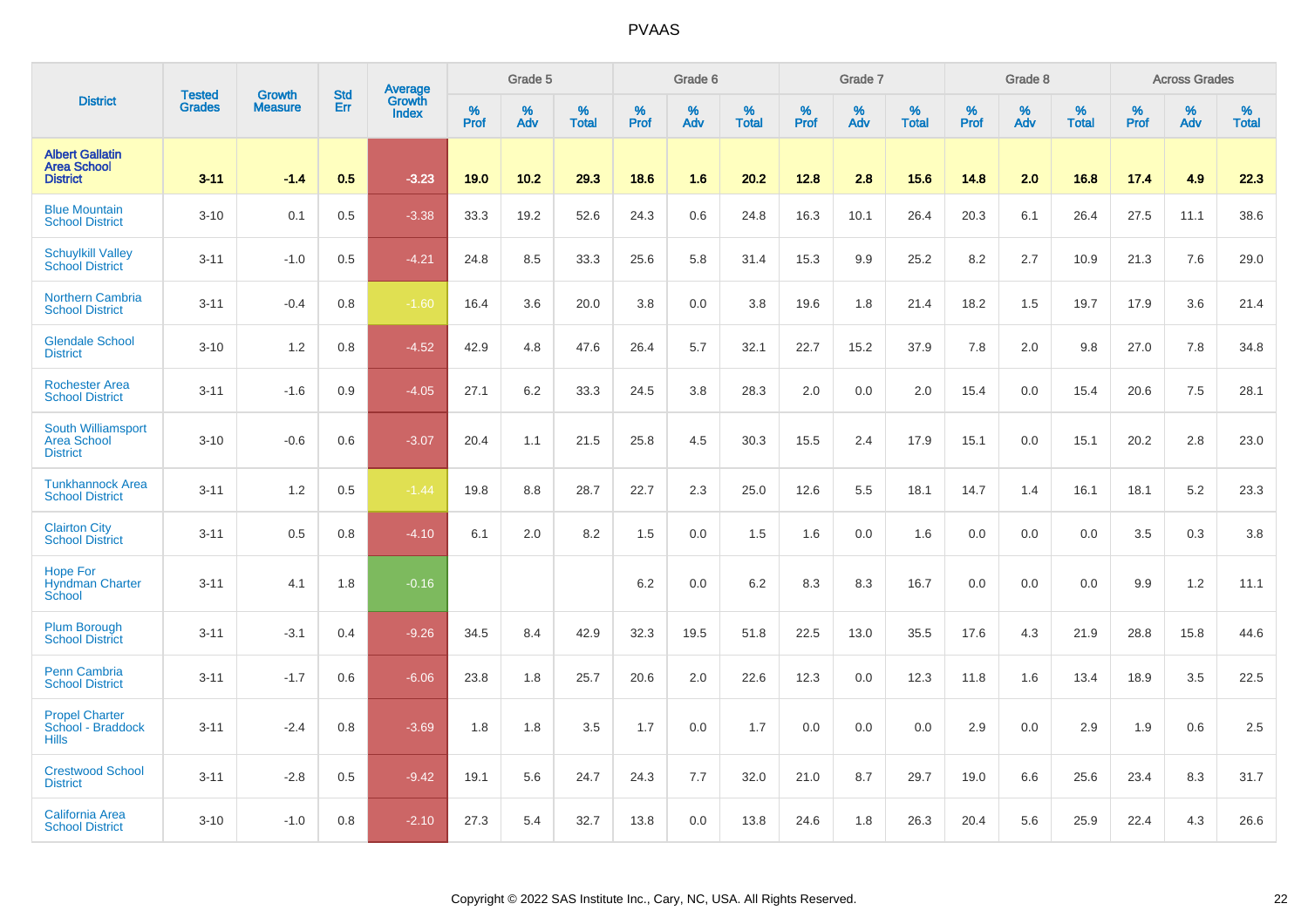|                                                                 | <b>Tested</b> | <b>Growth</b>  | <b>Std</b> | Average                       |           | Grade 5  |                   |           | Grade 6  |                   |           | Grade 7  |                   |           | Grade 8  |                   |           | <b>Across Grades</b> |                   |
|-----------------------------------------------------------------|---------------|----------------|------------|-------------------------------|-----------|----------|-------------------|-----------|----------|-------------------|-----------|----------|-------------------|-----------|----------|-------------------|-----------|----------------------|-------------------|
| <b>District</b>                                                 | <b>Grades</b> | <b>Measure</b> | Err        | <b>Growth</b><br><b>Index</b> | %<br>Prof | %<br>Adv | %<br><b>Total</b> | %<br>Prof | %<br>Adv | %<br><b>Total</b> | %<br>Prof | %<br>Adv | %<br><b>Total</b> | %<br>Prof | %<br>Adv | %<br><b>Total</b> | %<br>Prof | %<br>Adv             | %<br><b>Total</b> |
| <b>Albert Gallatin</b><br><b>Area School</b><br><b>District</b> | $3 - 11$      | $-1.4$         | 0.5        | $-3.23$                       | 19.0      | $10.2$   | 29.3              | 18.6      | 1.6      | 20.2              | 12.8      | 2.8      | 15.6              | 14.8      | 2.0      | 16.8              | 17.4      | 4.9                  | 22.3              |
| <b>Nazareth Area</b><br><b>School District</b>                  | $3 - 11$      | $-2.2$         | 0.4        | $-10.27$                      | 30.3      | 13.0     | 43.3              | 27.3      | 13.5     | 40.8              | 27.8      | 6.8      | 34.6              | 17.3      | 3.5      | 20.9              | 28.9      | 10.3                 | 39.2              |
| <b>Northwestern</b><br><b>Lehigh School</b><br><b>District</b>  | $3 - 11$      | 0.6            | 0.5        | $-1.73$                       | 26.0      | 11.0     | 37.0              | 28.7      | 9.3      | 38.0              | 25.2      | 8.4      | 33.6              | 20.4      | 15.9     | 36.3              | 26.4      | 10.7                 | 37.2              |
| <b>Girard School</b><br><b>District</b>                         | $3 - 11$      | 0.0            | 0.6        | $-3.67$                       | 33.9      | 15.2     | 49.1              | 27.4      | 13.7     | 41.0              | 22.7      | 20.9     | 43.6              | 15.6      | 5.5      | 21.1              | 25.6      | 18.0                 | 43.6              |
| <b>Discovery Charter</b><br>School                              | $3 - 8$       | 2.6            | 0.9        | $-0.94$                       | 8.5       | 2.1      | 10.6              | 0.0       | 0.0      | 0.0               | 6.6       | 1.6      | 8.2               | 5.4       | 0.0      | 5.4               | 5.2       | 1.1                  | 6.2               |
| <b>Shade-Central City</b><br><b>School District</b>             | $3 - 11$      | 1.4            | 1.4        | $-0.76$                       | 18.8      | 0.0      | 18.8              | 26.9      | 0.0      | 26.9              | 20.0      | 10.0     | 30.0              | 34.8      | 0.0      | 34.8              | 29.0      | 3.0                  | 32.1              |
| <b>North East School</b><br><b>District</b>                     | $3 - 11$      | 1.4            | 0.5        | $-0.19$                       | 33.3      | 9.4      | 42.7              | 23.1      | 9.7      | 32.8              | 26.4      | 9.3      | 35.7              | 31.4      | 13.1     | 44.5              | 29.8      | 12.1                 | 41.8              |
| Catasauqua Area<br><b>School District</b>                       | $3 - 12$      | 1.1            | 0.6        | $-0.56$                       | 12.0      | 5.4      | 17.4              | 22.7      | 4.0      | 26.7              | 9.8       | 4.9      | 14.7              | 8.9       | 3.3      | 12.2              | 15.4      | 4.4                  | 19.8              |
| Conemaugh<br><b>Township Area</b><br><b>School District</b>     | $3 - 12$      | $-1.5$         | 0.8        | $-2.45$                       | 51.6      | 22.6     | 74.2              | 23.0      | 16.4     | 39.3              | 29.2      | 20.8     | 50.0              | 28.8      | 5.5      | 34.2              | 34.8      | 23.6                 | 58.4              |
| <b>Moshannon Valley</b><br><b>School District</b>               | $3 - 10$      | 2.3            | 0.8        | $-0.10$                       | 19.6      | 13.0     | 32.6              | 14.8      | 18.5     | 33.3              | 21.0      | 4.8      | 25.8              | 16.9      | 6.2      | 23.1              | 19.9      | 8.5                  | 28.4              |
| Aliquippa School<br><b>District</b>                             | $3 - 11$      | 0.1            | 0.8        | $-2.35$                       | 1.5       | 0.0      | 1.5               | 0.0       | 1.6      | 1.6               | 6.9       | 0.0      | 6.9               | 0.0       | 0.0      | 0.0               | 2.0       | 0.5                  | 2.6               |
| <b>Windber Area</b><br><b>School District</b>                   | $3 - 11$      | $-1.8$         | 0.7        | $-3.60$                       | 28.8      | 20.0     | 48.8              | 20.9      | 9.0      | 29.8              | 14.7      | 9.3      | 24.0              | 28.6      | 13.1     | 41.7              | 24.4      | 15.1                 | 39.6              |
| <b>Harmony Area</b><br><b>School District</b>                   | $3 - 10$      | 0.9            | 1.7        | $-2.77$                       | 31.2      | 6.2      | 37.5              | 41.7      | 4.2      | 45.8              | 0.0       | 0.0      | 0.0               |           |          |                   | 27.4      | 7.4                  | 34.7              |
| <b>Bermudian Springs</b><br><b>School District</b>              | $3 - 11$      | 0.4            | 0.6        | $-1.69$                       | 22.1      | 12.4     | 34.5              | 17.5      | 3.9      | 21.4              | 20.5      | 5.1      | 25.6              | 11.1      | 4.3      | 15.4              | 19.0      | 9.1                  | 28.1              |
| <b>Laboratory Charter</b><br>School                             | $3 - 8$       | $-0.7$         | 1.1        | $-3.42$                       | 3.2       | 0.0      | 3.2               | 2.3       | 0.0      | 2.3               | 6.4       | 0.0      | 6.4               | 5.0       | 0.0      | 5.0               | 5.3       | 0.0                  | 5.3               |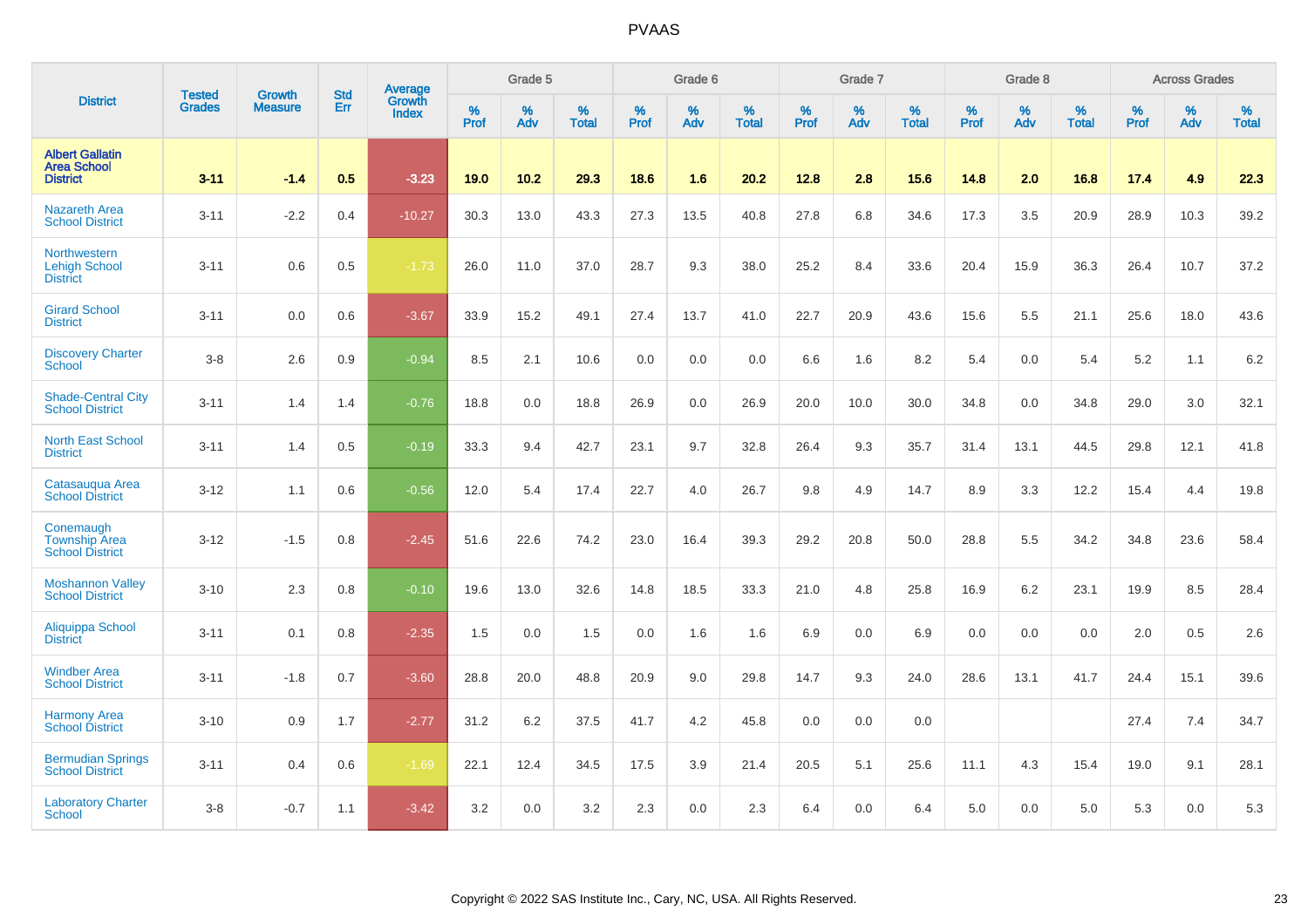|                                                                                |                                |                                 | <b>Std</b> | Average                |           | Grade 5  |                   |           | Grade 6  |                   |           | Grade 7  |                   |           | Grade 8  |                   |           | <b>Across Grades</b> |                   |
|--------------------------------------------------------------------------------|--------------------------------|---------------------------------|------------|------------------------|-----------|----------|-------------------|-----------|----------|-------------------|-----------|----------|-------------------|-----------|----------|-------------------|-----------|----------------------|-------------------|
| <b>District</b>                                                                | <b>Tested</b><br><b>Grades</b> | <b>Growth</b><br><b>Measure</b> | Err        | Growth<br><b>Index</b> | %<br>Prof | %<br>Adv | %<br><b>Total</b> | %<br>Prof | %<br>Adv | %<br><b>Total</b> | %<br>Prof | %<br>Adv | %<br><b>Total</b> | %<br>Prof | %<br>Adv | %<br><b>Total</b> | %<br>Prof | %<br>Adv             | %<br><b>Total</b> |
| <b>Albert Gallatin</b><br><b>Area School</b><br><b>District</b>                | $3 - 11$                       | $-1.4$                          | 0.5        | $-3.23$                | 19.0      | 10.2     | 29.3              | 18.6      | 1.6      | 20.2              | 12.8      | 2.8      | 15.6              | 14.8      | 2.0      | 16.8              | 17.4      | 4.9                  | 22.3              |
| <b>Pleasant Valley</b><br><b>School District</b>                               | $3 - 11$                       | $-2.3$                          | 0.4        | $-9.44$                | 20.4      | 6.2      | 26.6              | 17.4      | 2.3      | 19.7              | 23.2      | 3.5      | 26.8              | 8.3       | 3.2      | 11.5              | 20.4      | 5.0                  | 25.4              |
| Gettysburg<br><b>Montessori Charter</b><br>School                              | $3-6$                          | 5.4                             | 1.9        | 1.71                   | 19.0      | 19.0     | 38.1              | 11.1      | 0.0      | 11.1              |           |          |                   |           |          |                   | 19.2      | 9.6                  | 28.7              |
| <b>South Middleton</b><br><b>School District</b>                               | $3 - 11$                       | $-1.1$                          | 0.5        | $-5.70$                | 28.8      | 22.7     | 51.5              | 23.8      | 4.0      | 27.8              | 20.7      | 7.1      | 27.8              | 16.8      | 9.2      | 26.0              | 25.9      | 15.1                 | 41.0              |
| <b>Northwest Area</b><br><b>School District</b>                                | $3 - 10$                       | 0.9                             | 0.8        | $-2.36$                | 17.3      | 1.9      | 19.2              | 19.3      | 3.5      | 22.8              | 7.3       | 1.8      | 9.1               | 5.4       | 0.0      | 5.4               | 13.2      | 1.5                  | 14.8              |
| <b>Central Valley</b><br><b>School District</b>                                | $3 - 10$                       | $-3.2$                          | 0.5        | $-8.54$                | 24.6      | 4.9      | 29.6              | 22.1      | $2.2\,$  | 24.3              | 20.3      | 7.2      | 27.4              | 20.4      | 8.0      | 28.5              | 26.6      | 9.0                  | 35.6              |
| <b>Alliance For</b><br><b>Progress Charter</b><br>School                       | $3-8$                          | $-5.0$                          | 1.1        | $-6.69$                | 0.0       | 0.0      | 0.0               | $0.0\,$   | $0.0\,$  | 0.0               | 0.0       | 0.0      | 0.0               | 0.0       | 0.0      | 0.0               | 0.6       | 0.0                  | 0.6               |
| <b>Chester-Upland</b><br><b>School District</b>                                | $3 - 11$                       | 0.1                             | 0.7        | $-1.90$                | 3.7       | 0.0      | 3.7               | 2.6       | 1.3      | 3.9               | 0.0       | 0.0      | 0.0               | 0.0       | 0.0      | 0.0               | 3.1       | 0.4                  | 3.4               |
| <b>Elizabeth Forward</b><br><b>School District</b>                             | $3 - 11$                       | $-1.6$                          | 0.5        | $-4.30$                | 29.4      | 11.4     | 40.8              | 29.6      | 10.5     | 40.1              | 21.6      | 5.2      | 26.8              | 16.8      | 2.9      | 19.6              | 27.0      | 11.3                 | 38.3              |
| <b>Conrad Weiser</b><br><b>Area School</b><br><b>District</b>                  | $3 - 11$                       | $-1.9$                          | 0.5        | $-10.80$               | 15.3      | 1.8      | 17.2              | 18.5      | 2.6      | 21.2              | 15.6      | 1.6      | 17.2              | 9.4       | 3.0      | 12.3              | 17.9      | 5.0                  | 23.0              |
| <b>Fannett-Metal</b><br><b>School District</b>                                 | $3 - 11$                       | $-2.4$                          | 1.0        | $-3.22$                | 17.2      | 6.9      | 24.1              | 10.3      | 0.0      | 10.3              | 9.4       | 0.0      | 9.4               | 8.9       | 2.2      | 11.1              | 15.5      | 5.8                  | 21.3              |
| Widener<br>Partnership<br><b>Charter School</b>                                | $3 - 7$                        | 2.8                             | 1.0        | $-0.33$                | 0.0       | 0.0      | 0.0               | 2.5       | 0.0      | 2.5               | 0.0       | 2.3      | 2.3               |           |          |                   | 1.4       | 0.5                  | 1.9               |
| <b>Midland Borough</b><br><b>School District</b>                               | $3-8$                          | 2.3                             | 1.3        | $-0.49$                | 10.3      | 6.9      | 17.2              | 13.6      | 0.0      | 13.6              | 14.3      | 0.0      | 14.3              | 9.5       | 4.8      | 14.3              | 15.7      | 2.9                  | 18.6              |
| <b>West Philadelphia</b><br>Achievement<br>Charter<br><b>Elementary School</b> | $3 - 5$                        | 4.2                             | 1.6        | 2.63                   | 6.7       | 0.0      | 6.7               |           |          |                   |           |          |                   |           |          |                   | 2.8       | 0.5                  | $3.2\,$           |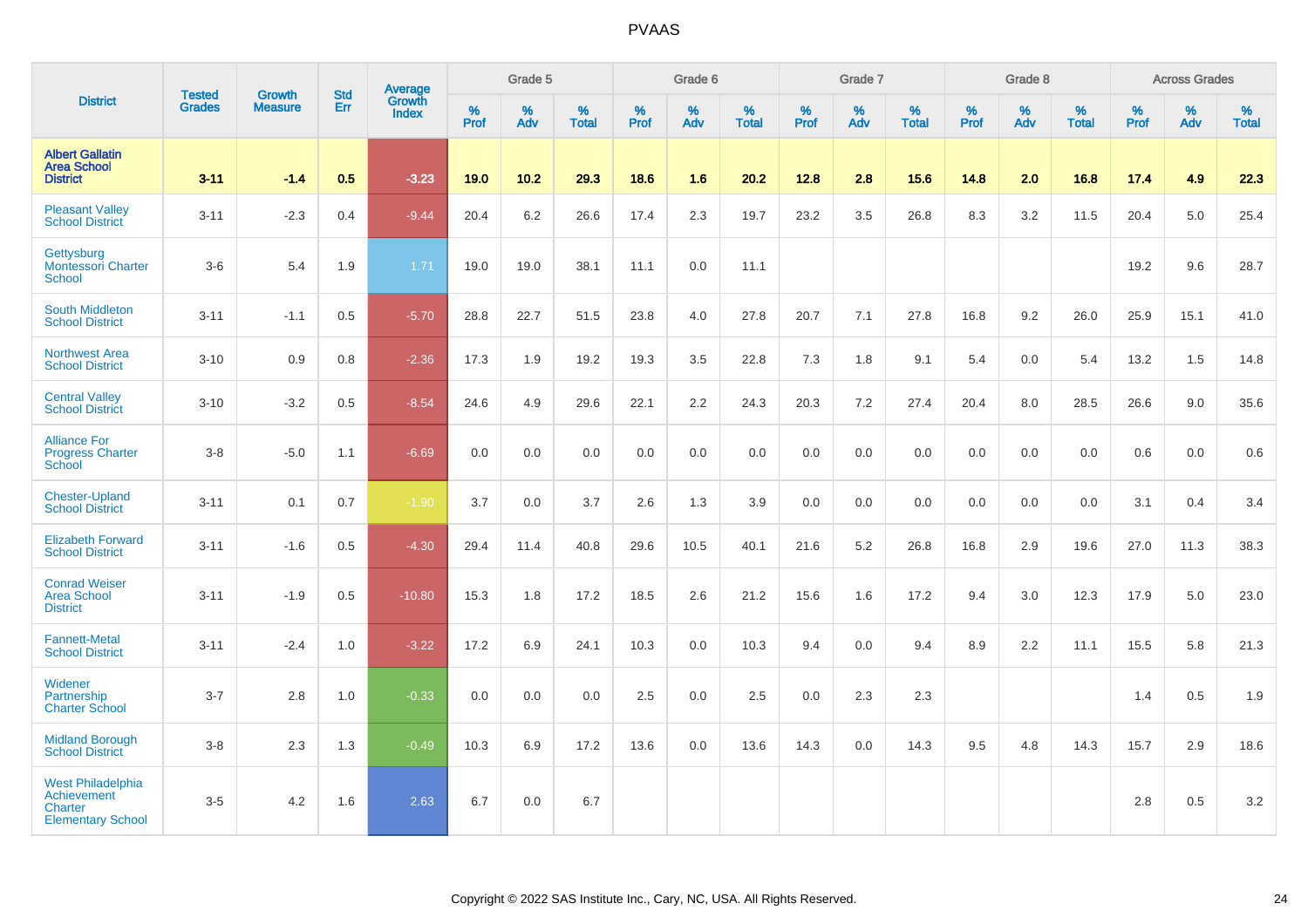|                                                                 |                                | <b>Growth</b>  | <b>Std</b> | Average                |              | Grade 5  |                   |           | Grade 6  |                   |           | Grade 7  |                   |           | Grade 8  |                   |           | <b>Across Grades</b> |                   |
|-----------------------------------------------------------------|--------------------------------|----------------|------------|------------------------|--------------|----------|-------------------|-----------|----------|-------------------|-----------|----------|-------------------|-----------|----------|-------------------|-----------|----------------------|-------------------|
| <b>District</b>                                                 | <b>Tested</b><br><b>Grades</b> | <b>Measure</b> | Err        | Growth<br><b>Index</b> | $\%$<br>Prof | %<br>Adv | %<br><b>Total</b> | %<br>Prof | %<br>Adv | %<br><b>Total</b> | %<br>Prof | %<br>Adv | %<br><b>Total</b> | %<br>Prof | %<br>Adv | %<br><b>Total</b> | %<br>Prof | $\%$<br>Adv          | %<br><b>Total</b> |
| <b>Albert Gallatin</b><br><b>Area School</b><br><b>District</b> | $3 - 11$                       | $-1.4$         | 0.5        | $-3.23$                | 19.0         | 10.2     | 29.3              | 18.6      | 1.6      | 20.2              | 12.8      | 2.8      | 15.6              | 14.8      | 2.0      | 16.8              | 17.4      | 4.9                  | 22.3              |
| <b>New Castle Area</b><br><b>School District</b>                | $3 - 12$                       | $-0.5$         | 0.4        | $-2.66$                | 4.3          | 0.5      | 4.8               | 3.3       | 1.9      | 5.2               | 7.7       | 1.4      | 9.1               | 3.3       | 0.9      | 4.2               | 4.4       | 1.1                  | 5.5               |
| <b>Methacton School</b><br><b>District</b>                      | $3 - 11$                       | $-1.5$         | 0.3        | $-4.40$                | 30.5         | 14.2     | 44.7              | 28.2      | 9.9      | 38.1              | 27.0      | 11.2     | 38.2              | 20.1      | 12.5     | 32.6              | 30.9      | 13.6                 | 44.5              |
| <b>Schuylkill Haven</b><br>Area School<br><b>District</b>       | $3 - 11$                       | $-3.0$         | 0.7        | $-5.89$                | 11.9         | 1.2      | 13.1              | 4.9       | 1.2      | 6.2               | 20.0      | 4.2      | 24.2              | 5.8       | 0.0      | 5.8               | 17.6      | 5.5                  | 23.1              |
| <b>Greater Johnstown</b><br><b>School District</b>              | $3 - 11$                       | $-1.7$         | 0.5        | $-3.81$                | 5.9          | 0.7      | 6.6               | 4.8       | 0.0      | 4.8               | 7.4       | 0.0      | 7.4               | 0.6       | 0.6      | 1.3               | 6.8       | 1.2                  | 8.0               |
| <b>Upper Dublin</b><br><b>School District</b>                   | $3 - 12$                       | 0.6            | 0.4        | $-2.62$                | 41.8         | 29.3     | 71.1              | 38.5      | 24.8     | 63.3              | 30.8      | 29.7     | 60.5              | 24.1      | 14.8     | 38.9              | 35.7      | 29.8                 | 65.5              |
| <b>Mcguffey School</b><br><b>District</b>                       | $3 - 11$                       | $-2.0$         | 0.6        | $-5.05$                | 25.9         | 2.8      | 28.7              | 13.7      | 2.0      | 15.7              | 4.7       | 0.0      | 4.7               | 5.6       | 3.2      | 8.9               | 17.6      | 5.0                  | 22.6              |
| <b>Keystone</b><br><b>Academy Charter</b><br>School             | $3 - 8$                        | 0.8            | 0.8        | $-0.44$                | 12.3         | 5.3      | 17.5              | 9.7       | 4.8      | 14.5              | 12.3      | 1.8      | 14.0              | 6.8       | 1.7      | 8.5               | 12.4      | 2.8                  | 15.1              |
| Cornwall-Lebanon<br><b>School District</b>                      | $3 - 11$                       | $-0.5$         | 0.3        | $-4.20$                | 31.1         | 9.0      | 40.1              | 18.2      | 6.2      | 24.4              | 16.1      | 4.9      | 21.0              | 16.4      | 9.4      | 25.8              | 23.1      | 8.6                  | 31.8              |
| <b>Solanco School</b><br><b>District</b>                        | $3 - 11$                       | 0.3            | 0.4        | $-1.18$                | 21.5         | 5.0      | 26.5              | 12.6      | 5.6      | 18.1              | 17.0      | 7.4      | 24.4              | 11.9      | 2.9      | 14.8              | 20.0      | 7.2                  | 27.1              |
| <b>Central Greene</b><br><b>School District</b>                 | $3 - 11$                       | $-1.8$         | 0.6        | $-5.63$                | 16.5         | 2.9      | 19.4              | 17.1      | 0.0      | 17.1              | 11.7      | 5.8      | 17.5              | 9.3       | 0.9      | 10.2              | 14.7      | 3.7                  | 18.4              |
| <b>Frederick Douglass</b><br><b>Mastery Charter</b><br>School   | $3 - 8$                        | $-1.0$         | 1.2        | $-1.85$                | 4.8          | 0.0      | 4.8               | 0.0       | 0.0      | 0.0               | 0.0       | 0.0      | 0.0               | 3.4       | 3.4      | 6.9               | 1.5       | 0.8                  | 2.3               |
| <b>Frazier School</b><br><b>District</b>                        | $3 - 11$                       | $-2.4$         | 0.8        | $-4.08$                | 7.8          | 0.0      | 7.8               | 17.5      | 2.5      | 20.0              | 15.1      | 10.5     | 25.6              | 3.9       | 0.0      | 3.9               | 16.1      | 4.2                  | 20.3              |
| <b>Oswayo Valley</b><br><b>School District</b>                  | $3 - 12$                       | 0.2            | 1.1        | $-1.32$                | 27.6         | 20.7     | 48.3              | 25.9      | 7.4      | 33.3              | 25.9      | 11.1     | 37.0              | 25.8      | 16.1     | 41.9              | 30.6      | 20.6                 | 51.2              |
| <b>Rockwood Area</b><br><b>School District</b>                  | $3 - 11$                       | $-2.1$         | 0.9        | $-5.10$                | 34.2         | 12.2     | 46.3              | 16.7      | 21.4     | 38.1              | 15.6      | 2.2      | 17.8              | 12.7      | 7.9      | 20.6              | 19.1      | 9.4                  | 28.5              |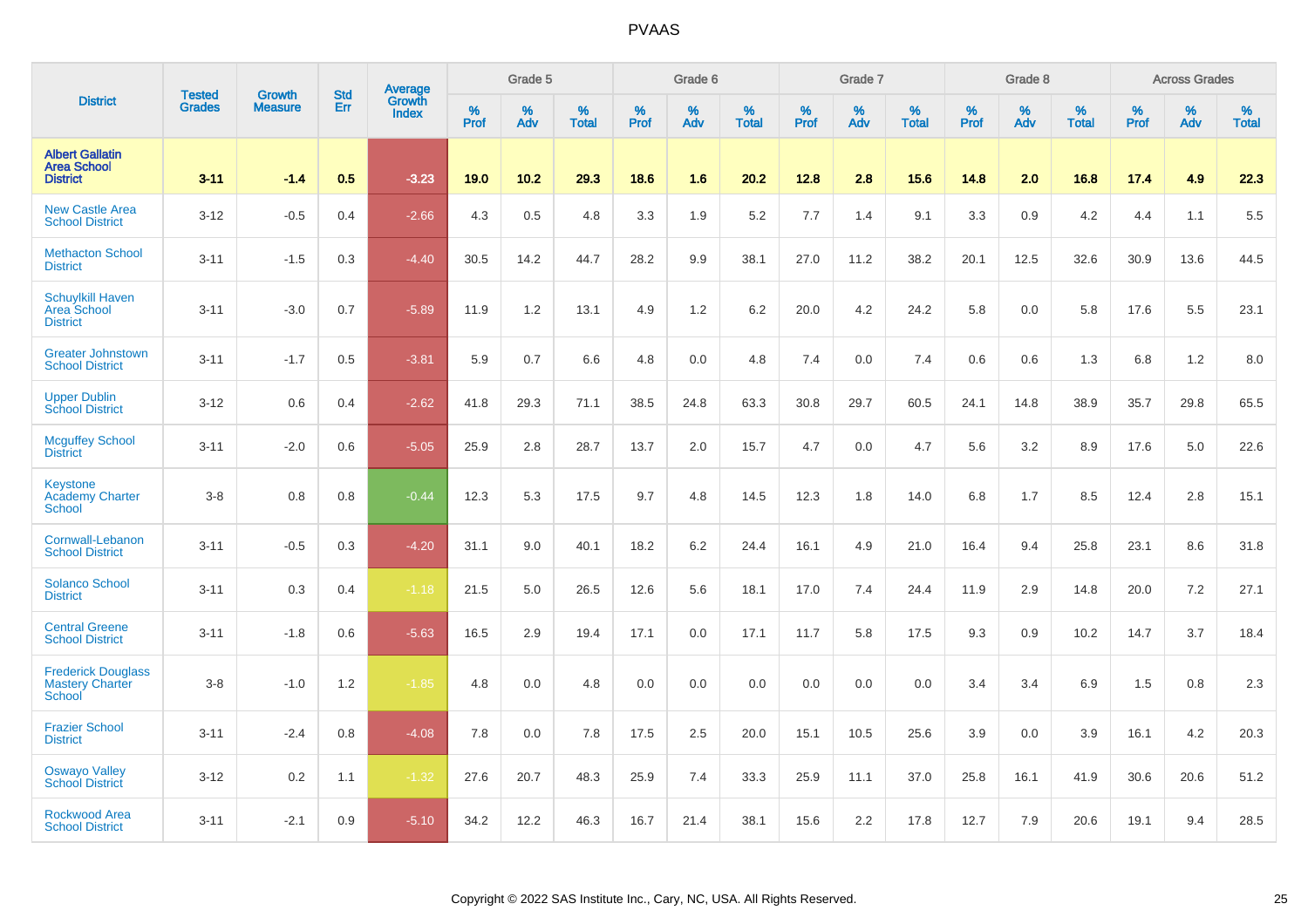|                                                                           | <b>Tested</b> | <b>Growth</b>  | <b>Std</b> | Average                |           | Grade 5  |                   |           | Grade 6  |                   |           | Grade 7  |                   |           | Grade 8  |                   |           | <b>Across Grades</b> |                   |
|---------------------------------------------------------------------------|---------------|----------------|------------|------------------------|-----------|----------|-------------------|-----------|----------|-------------------|-----------|----------|-------------------|-----------|----------|-------------------|-----------|----------------------|-------------------|
| <b>District</b>                                                           | <b>Grades</b> | <b>Measure</b> | Err        | Growth<br><b>Index</b> | %<br>Prof | %<br>Adv | %<br><b>Total</b> | %<br>Prof | %<br>Adv | %<br><b>Total</b> | %<br>Prof | %<br>Adv | %<br><b>Total</b> | %<br>Prof | %<br>Adv | %<br><b>Total</b> | %<br>Prof | %<br>Adv             | %<br><b>Total</b> |
| <b>Albert Gallatin</b><br><b>Area School</b><br><b>District</b>           | $3 - 11$      | $-1.4$         | 0.5        | $-3.23$                | 19.0      | 10.2     | 29.3              | 18.6      | 1.6      | 20.2              | 12.8      | 2.8      | 15.6              | 14.8      | 2.0      | 16.8              | 17.4      | 4.9                  | 22.3              |
| <b>Southwest</b><br>Leadership<br><b>Academy Charter</b><br><b>School</b> | $3-8$         | 0.7            | 1.0        | $-1.34$                | 2.2       | 0.0      | $2.2\,$           | 2.9       | 0.0      | 2.9               | 5.1       | 0.0      | 5.1               | 0.0       | 0.0      | 0.0               | 5.7       | 1.5                  | 7.2               |
| <b>Colonial School</b><br><b>District</b>                                 | $3 - 11$      | $-0.9$         | 0.3        | $-7.11$                | 32.7      | 27.3     | 60.0              | 35.6      | 15.3     | 50.9              | 29.4      | 16.8     | 46.2              | 21.2      | 15.0     | 36.2              | 31.5      | 21.3                 | 52.8              |
| <b>Avella Area School</b><br><b>District</b>                              | $3 - 12$      | 1.2            | 1.0        | $-1.95$                | 17.1      | 2.4      | 19.5              | 36.4      | 6.1      | 42.4              | 17.1      | 2.9      | 20.0              | 21.4      | 10.7     | 32.1              | 22.4      | 9.4                  | 31.8              |
| <b>Great Valley</b><br><b>School District</b>                             | $3 - 11$      | 0.1            | 0.4        | $-3.68$                | 31.0      | 24.2     | 55.2              | 38.1      | 8.6      | 46.6              | 26.8      | 17.2     | 44.1              | 26.4      | 17.4     | 43.8              | 31.1      | 20.1                 | 51.2              |
| <b>Centre Learning</b><br><b>Community</b><br><b>Charter School</b>       | $5-8$         | 4.9            | 2.0        | 1.22                   |           |          |                   |           |          |                   | 25.0      | 12.5     | 37.5              | 0.0       | 17.6     | 17.6              | 24.1      | 18.5                 | 42.6              |
| <b>Charleroi School</b><br><b>District</b>                                | $3 - 11$      | $-4.8$         | 0.6        | $-7.70$                | 10.8      | 1.0      | 11.8              | 13.1      | 0.0      | 13.1              | 8.5       | 3.8      | 12.3              | 11.6      | 1.0      | 12.6              | 12.5      | 2.4                  | 14.9              |
| Allegheny-Clarion<br><b>Valley School</b><br><b>District</b>              | $3 - 10$      | 0.1            | 0.9        | $-1.36$                | 19.5      | 7.3      | 26.8              | 14.6      | 1.8      | 16.4              | 4.8       | 0.0      | 4.8               | 8.6       | 0.0      | 8.6               | 14.2      | 8.1                  | 22.3              |
| <b>Mercer Area</b><br><b>School District</b>                              | $3 - 11$      | $-1.2$         | 0.7        | $-3.92$                | 32.8      | 15.5     | 48.3              | 35.3      | 8.8      | 44.1              | 25.0      | 11.8     | 36.8              | 18.7      | 4.0      | 22.7              | 29.0      | 12.7                 | 41.7              |
| <b>Mastery Charter</b><br>School - Harrity<br>Campus                      | $3-8$         | $-0.7$         | 1.1        | $-3.24$                | 4.6       | 4.6      | 9.1               | 2.3       | 0.0      | 2.3               | $0.0\,$   | 0.0      | 0.0               | 3.1       | 0.0      | 3.1               | 5.5       | 1.0                  | 6.5               |
| <b>Tussey Mountain</b><br><b>School District</b>                          | $3 - 12$      | 0.2            | 0.7        | $-4.06$                | 20.7      | 1.7      | 22.4              | 12.4      | 0.0      | 12.4              | 11.3      | 3.2      | 14.5              | 12.5      | 1.4      | 13.9              | 16.3      | 5.5                  | 21.8              |
| <b>Highlands School</b><br><b>District</b>                                | $3 - 11$      | 0.4            | 0.5        | $-3.29$                | 20.4      | 4.6      | 25.0              | 16.6      | 1.4      | 17.9              | 28.5      | 4.9      | 33.3              | 13.2      | 8.6      | 21.8              | 20.4      | 5.9                  | 26.3              |
| <b>Young Scholars Of</b><br><b>Central PA Charter</b><br><b>School</b>    | $3-8$         | 1.7            | 1.2        | $-0.29$                | 31.8      | 9.1      | 40.9              | 8.0       | 4.0      | 12.0              | 28.6      | 14.3     | 42.9              | 0.0       | 0.0      | 0.0               | 21.7      | 11.1                 | 32.8              |
| <b>Sharpsville Area</b><br><b>School District</b>                         | $3 - 11$      | $-2.3$         | 0.8        | $-4.59$                | 29.0      | 9.7      | 38.7              | 16.4      | 1.5      | 17.9              | 21.9      | 3.1      | 25.0              | 20.0      | 7.1      | 27.1              | 27.3      | 8.8                  | 36.1              |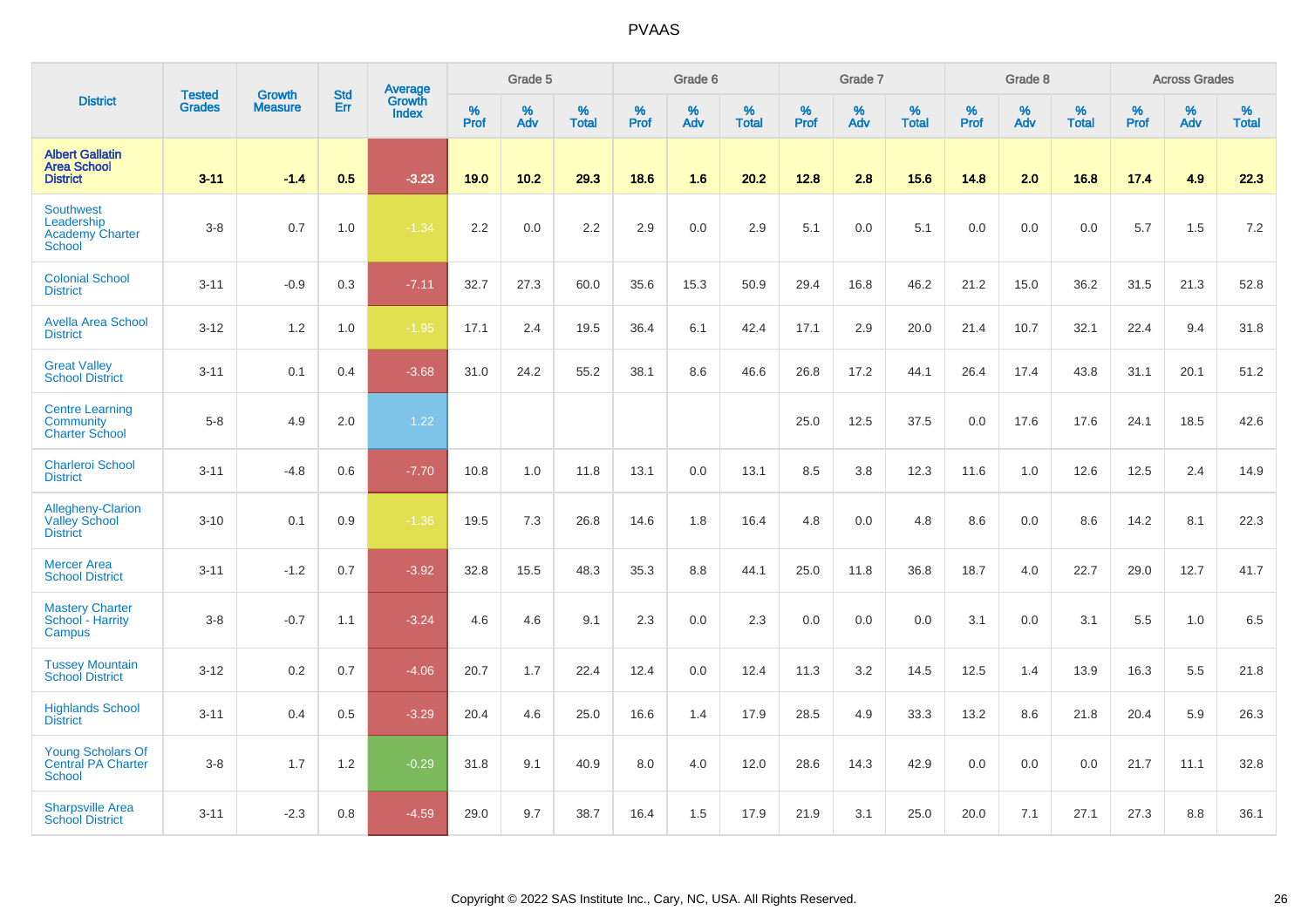|                                                                 |                                | <b>Growth</b>  | <b>Std</b> | Average                |              | Grade 5  |                   |           | Grade 6  |                   |              | Grade 7  |                   |           | Grade 8  |                   |           | <b>Across Grades</b> |                   |
|-----------------------------------------------------------------|--------------------------------|----------------|------------|------------------------|--------------|----------|-------------------|-----------|----------|-------------------|--------------|----------|-------------------|-----------|----------|-------------------|-----------|----------------------|-------------------|
| <b>District</b>                                                 | <b>Tested</b><br><b>Grades</b> | <b>Measure</b> | Err        | Growth<br><b>Index</b> | $\%$<br>Prof | %<br>Adv | %<br><b>Total</b> | %<br>Prof | %<br>Adv | %<br><b>Total</b> | $\%$<br>Prof | %<br>Adv | %<br><b>Total</b> | %<br>Prof | %<br>Adv | %<br><b>Total</b> | %<br>Prof | %<br>Adv             | %<br><b>Total</b> |
| <b>Albert Gallatin</b><br><b>Area School</b><br><b>District</b> | $3 - 11$                       | $-1.4$         | 0.5        | $-3.23$                | 19.0         | 10.2     | 29.3              | 18.6      | 1.6      | 20.2              | 12.8         | 2.8      | 15.6              | 14.8      | 2.0      | 16.8              | 17.4      | 4.9                  | 22.3              |
| <b>Oley Valley School</b><br><b>District</b>                    | $3 - 11$                       | 0.7            | 0.6        | $-0.24$                | 19.8         | 5.0      | 24.8              | 30.8      | 11.2     | 42.1              | 19.0         | 7.8      | 26.7              | 12.8      | 2.3      | 15.1              | 25.2      | 6.6                  | 31.8              |
| <b>Green Woods</b><br><b>Charter School</b>                     | $3-8$                          | $-0.3$         | 0.8        | $-5.05$                | 16.7         | 3.3      | 20.0              | 27.1      | 11.9     | 39.0              | 16.1         | 5.4      | 21.4              | 17.3      | 3.8      | 21.2              | 21.3      | 8.3                  | 29.6              |
| <b>New Foundations</b><br><b>Charter School</b>                 | $3 - 11$                       | $-1.5$         | 0.7        | $-4.08$                | 18.5         | 5.6      | 24.1              | 6.4       | 0.0      | 6.4               | 21.3         | 3.3      | 24.6              | 13.1      | 2.4      | 15.5              | 17.1      | 2.9                  | 20.0              |
| <b>Northern Potter</b><br><b>School District</b>                | $3 - 12$                       | 2.0            | 1.1        | $-0.53$                | 26.7         | 3.3      | 30.0              | 9.3       | 2.3      | 11.6              | 29.0         | 12.9     | 41.9              | 11.1      | 0.0      | 11.1              | 18.7      | 7.4                  | 26.1              |
| <b>Mastery Charter</b><br>School - Pickett<br>Campus            | $6 - 10$                       | 1.2            | 1.1        | $-2.96$                |              |          |                   | 0.0       | 0.0      | 0.0               | 0.0          | 0.0      | 0.0               | 2.8       | 0.0      | 2.8               | 0.9       | 0.0                  | 0.9               |
| <b>Port Allegany</b><br><b>School District</b>                  | $3 - 11$                       | 1.7            | 0.7        | 0.74                   | 20.0         | 5.7      | 25.7              | 7.4       | 1.5      | 8.8               | 17.4         | 2.9      | 20.3              | 13.1      | 9.8      | 23.0              | 16.8      | 5.7                  | 22.5              |
| <b>Waynesboro Area</b><br><b>School District</b>                | $3 - 12$                       | $-0.5$         | 0.4        | $-2.69$                | 25.0         | 9.2      | 34.2              | 20.4      | 10.5     | 31.0              | 19.2         | 6.0      | 25.2              | 20.1      | 4.8      | 24.8              | 22.3      | 9.3                  | 31.6              |
| <b>Collegium Charter</b><br>School                              | $3 - 10$                       | $-1.0$         | 0.4        | $-6.04$                | 15.6         | 3.0      | 18.6              | 10.6      | 1.1      | 11.6              | 8.0          | 2.3      | 10.3              | 7.6       | 2.8      | 10.3              | 14.4      | 3.4                  | 17.8              |
| <b>Boys Latin Of</b><br>Philadelphia<br><b>Charter School</b>   | $6 - 12$                       | 0.1            | 0.8        | $-1.69$                |              |          |                   | 0.0       | 0.0      | 0.0               | 3.3          | 0.0      | 3.3               | 1.0       | 0.0      | 1.0               | 1.5       | 0.0                  | 1.5               |
| <b>Deep Roots</b><br><b>Charter School</b>                      | $3-6$                          | $-0.9$         | 1.3        | $-3.05$                | 0.0          | 0.0      | 0.0               | 0.0       | 0.0      | 0.0               |              |          |                   |           |          |                   | 1.3       | 0.0                  | 1.3               |
| <b>Greencastle-Antrim</b><br><b>School District</b>             | $3 - 11$                       | $-0.1$         | 0.4        | $-2.40$                | 28.2         | 15.8     | 44.1              | 31.2      | 8.1      | 39.3              | 24.8         | 7.8      | 32.6              | 18.7      | 5.6      | 24.4              | 26.8      | 11.4                 | 38.2              |
| <b>West Greene</b><br><b>School District</b>                    | $3 - 11$                       | $-1.6$         | 0.9        | $-3.48$                | 20.5         | 7.7      | 28.2              | 7.7       | 7.7      | 15.4              | 9.3          | 11.1     | 20.4              | 11.8      | 0.0      | 11.8              | 19.6      | 10.7                 | 30.2              |
| <b>Pan American</b><br><b>Academy Charter</b><br><b>School</b>  | $3 - 8$                        | 0.3            | 0.8        | $-5.09$                | 1.7          | 0.0      | 1.7               | 2.3       | 0.0      | 2.3               | 3.4          | 0.0      | 3.4               | 0.0       | 0.0      | 0.0               | 2.4       | 0.3                  | 2.7               |
| <b>Milton Area School</b><br><b>District</b>                    | $3 - 11$                       | 0.2            | 0.5        | $-1.65$                | 24.4         | 11.8     | 36.1              | 17.3      | 3.2      | 20.5              | 20.2         | 7.5      | 27.6              | 19.8      | 12.7     | 32.5              | 22.0      | 8.8                  | 30.9              |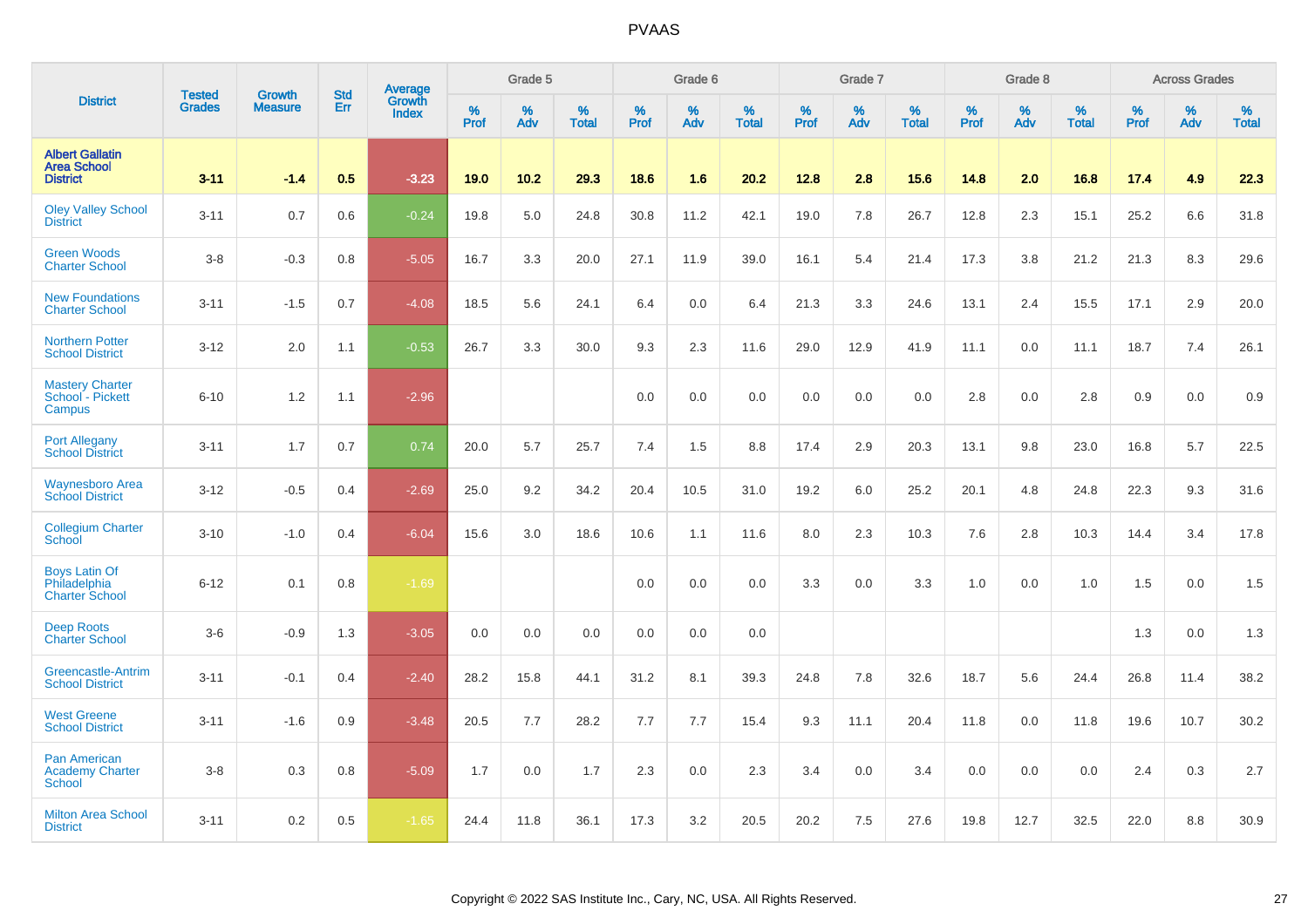|                                                                    |                                | <b>Growth</b>  | <b>Std</b> | Average                |                     | Grade 5  |                   |              | Grade 6  |                   |           | Grade 7  |                   |           | Grade 8  |                   |                  | <b>Across Grades</b> |                   |
|--------------------------------------------------------------------|--------------------------------|----------------|------------|------------------------|---------------------|----------|-------------------|--------------|----------|-------------------|-----------|----------|-------------------|-----------|----------|-------------------|------------------|----------------------|-------------------|
| <b>District</b>                                                    | <b>Tested</b><br><b>Grades</b> | <b>Measure</b> | Err        | Growth<br><b>Index</b> | $\%$<br><b>Prof</b> | %<br>Adv | %<br><b>Total</b> | $\%$<br>Prof | %<br>Adv | %<br><b>Total</b> | %<br>Prof | %<br>Adv | %<br><b>Total</b> | %<br>Prof | %<br>Adv | %<br><b>Total</b> | %<br><b>Prof</b> | %<br>Adv             | %<br><b>Total</b> |
| <b>Albert Gallatin</b><br><b>Area School</b><br><b>District</b>    | $3 - 11$                       | $-1.4$         | 0.5        | $-3.23$                | 19.0                | 10.2     | 29.3              | 18.6         | 1.6      | 20.2              | 12.8      | 2.8      | 15.6              | 14.8      | 2.0      | 16.8              | 17.4             | 4.9                  | 22.3              |
| <b>Governor Mifflin</b><br><b>School District</b>                  | $3 - 11$                       | $-1.6$         | 0.4        | $-8.64$                | 20.4                | 9.3      | 29.6              | 18.8         | 4.8      | 23.6              | 20.6      | 3.2      | 23.7              | 11.2      | 2.2      | 13.4              | 20.0             | 7.5                  | 27.4              |
| <b>Jamestown Area</b><br><b>School District</b>                    | $3 - 11$                       | 0.7            | 1.2        | $-0.98$                | 18.4                | 10.5     | 29.0              | 16.7         | 0.0      | 16.7              | 24.1      | 3.4      | 27.6              | 19.0      | 0.0      | 19.0              | 18.3             | 6.1                  | 24.4              |
| <b>Tidioute</b><br>Community<br><b>Charter School</b>              | $3 - 11$                       | $-0.3$         | 1.4        | $-2.20$                | 15.4                | 0.0      | 15.4              | 27.8         | 0.0      | 27.8              | 10.5      | 0.0      | 10.5              | 7.4       | 0.0      | 7.4               | 16.0             | 1.6                  | 17.6              |
| <b>Mariana Bracetti</b><br><b>Academy Charter</b><br><b>School</b> | $3 - 10$                       | $-3.1$         | 0.9        | $-4.53$                | 8.6                 | 0.0      | 8.6               | 2.2          | 0.0      | 2.2               | 7.3       | 0.0      | 7.3               | $0.0\,$   | 0.0      | 0.0               | 4.4              | $0.0\,$              | 4.4               |
| <b>Blue Ridge School</b><br><b>District</b>                        | $3 - 11$                       | $-1.1$         | 0.7        | $-3.62$                | 23.3                | 5.5      | 28.8              | 14.9         | 0.0      | 14.9              | 25.8      | 3.2      | 29.0              | 12.9      | 4.3      | 17.1              | 23.5             | 4.1                  | 27.7              |
| <b>Clarion Area</b><br><b>School District</b>                      | $3 - 11$                       | $-0.1$         | 0.8        | $-2.42$                | 31.2                | 8.3      | 39.6              | 32.1         | 7.1      | 39.3              | 17.9      | 10.4     | 28.4              | 28.1      | 3.5      | 31.6              | 26.5             | 10.2                 | 36.8              |
| Canon-Mcmillan<br><b>School District</b>                           | $3 - 11$                       | $-1.3$         | 0.3        | $-4.52$                | 29.4                | 22.3     | 51.7              | 28.2         | 9.8      | 38.0              | 26.1      | 10.4     | 36.5              | 27.7      | 10.6     | 38.4              | 30.0             | 14.6                 | 44.6              |
| <b>Blairsville-</b><br><b>Saltsburg School</b><br><b>District</b>  | $3 - 11$                       | $-2.7$         | 0.6        | $-5.62$                | 28.9                | 20.6     | 49.5              | 15.4         | 9.9      | 25.3              | 19.4      | 8.2      | 27.6              | 18.8      | 8.2      | 27.1              | 22.2             | 12.6                 | 34.8              |
| <b>Greenville Area</b><br><b>School District</b>                   | $3 - 11$                       | 0.3            | 0.7        | $-2.01$                | 34.4                | 4.4      | 38.9              | 19.2         | 5.1      | 24.4              | 16.7      | 5.9      | 22.6              | 10.0      | 2.5      | 12.5              | 23.6             | 5.4                  | 29.1              |
| <b>Belmont Charter</b><br><b>School</b>                            | $3 - 10$                       | $-0.8$         | 0.8        | $-5.00$                | 1.6                 | 0.0      | 1.6               | 4.0          | 0.0      | 4.0               | 0.0       | 0.0      | 0.0               | 5.6       | 0.0      | 5.6               | 2.8              | 0.6                  | 3.4               |
| <b>Universal</b><br><b>Creighton Charter</b><br>School             | $3-8$                          | 1.1            | 0.7        | $-0.80$                | 11.9                | 1.2      | 13.1              | 3.5          | 1.2      | 4.7               | 7.7       | $6.2\,$  | 13.8              | 4.7       | 4.7      | 9.4               | 8.6              | 4.4                  | 13.1              |
| Pennsylvania<br><b>Leadership Charter</b><br><b>School</b>         | $3 - 11$                       | $-1.4$         | 0.5        | $-4.74$                | 24.7                | 11.5     | 36.2              | 24.9         | 6.4      | 31.2              | 13.4      | 19.6     | 33.0              | 16.7      | $6.2\,$  | 22.9              | 23.9             | 12.4                 | 36.4              |
| <b>Sto-Rox School</b><br><b>District</b>                           | $3 - 10$                       | $-0.5$         | 0.9        | $-2.31$                | 4.4                 | 1.1      | 5.4               | 1.2          | 0.0      | 1.2               | 0.0       | 0.0      | 0.0               | 0.0       | 0.0      | 0.0               | 2.8              | 0.5                  | 3.3               |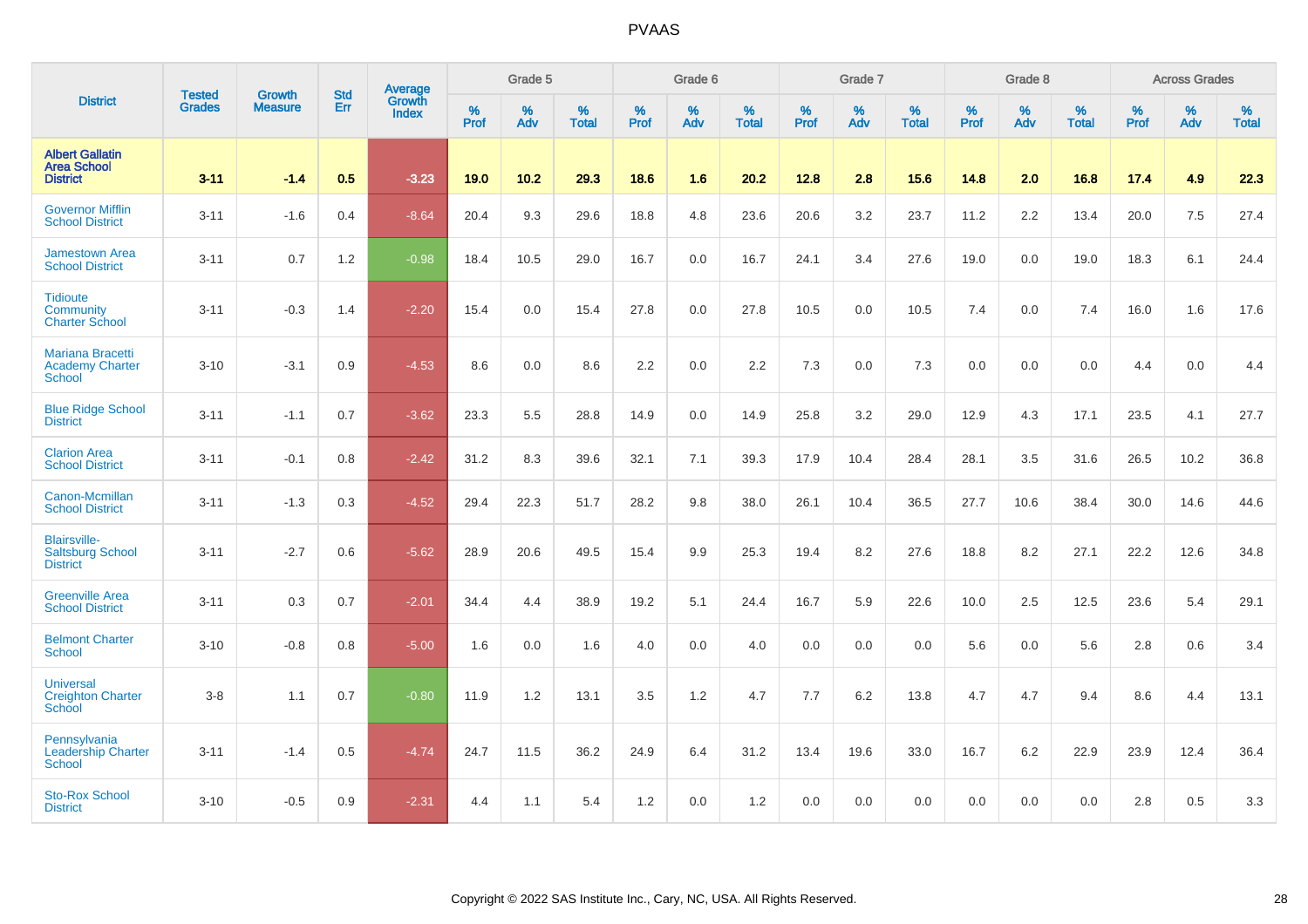|                                                                            |                                |                                 | <b>Std</b> | <b>Average</b>         |              | Grade 5  |                   |           | Grade 6  |                   |           | Grade 7  |                   |           | Grade 8  |                   |           | <b>Across Grades</b> |                   |
|----------------------------------------------------------------------------|--------------------------------|---------------------------------|------------|------------------------|--------------|----------|-------------------|-----------|----------|-------------------|-----------|----------|-------------------|-----------|----------|-------------------|-----------|----------------------|-------------------|
| <b>District</b>                                                            | <b>Tested</b><br><b>Grades</b> | <b>Growth</b><br><b>Measure</b> | Err        | Growth<br><b>Index</b> | $\%$<br>Prof | %<br>Adv | %<br><b>Total</b> | %<br>Prof | %<br>Adv | %<br><b>Total</b> | %<br>Prof | %<br>Adv | %<br><b>Total</b> | %<br>Prof | %<br>Adv | %<br><b>Total</b> | %<br>Prof | %<br>Adv             | %<br><b>Total</b> |
| <b>Albert Gallatin</b><br><b>Area School</b><br><b>District</b>            | $3 - 11$                       | $-1.4$                          | 0.5        | $-3.23$                | 19.0         | $10.2$   | 29.3              | 18.6      | 1.6      | 20.2              | 12.8      | 2.8      | 15.6              | 14.8      | 2.0      | 16.8              | 17.4      | 4.9                  | 22.3              |
| <b>Southern Lehigh</b><br><b>School District</b>                           | $3 - 11$                       | $-1.1$                          | 0.4        | $-4.53$                | 33.9         | 21.0     | 54.8              | 28.3      | 16.8     | 45.1              | 40.2      | 13.1     | 53.3              | 32.0      | 12.7     | 44.8              | 35.0      | 20.7                 | 55.8              |
| <b>Lincoln Leadership</b><br><b>Academy Charter</b><br><b>School</b>       | $3 - 12$                       | $-1.2$                          | 0.9        | $-4.06$                | 0.0          | 0.0      | 0.0               | 2.0       | 0.0      | 2.0               | 4.0       | 2.0      | 6.0               | 0.0       | 0.0      | 0.0               | 3.8       | 0.7                  | 4.4               |
| <b>Eastern Lebanon</b><br><b>County School</b><br><b>District</b>          | $3 - 11$                       | $-3.3$                          | 0.5        | $-9.87$                | 19.8         | 7.9      | 27.7              | 9.1       | 0.6      | 9.7               | 13.1      | 3.1      | 16.2              | 8.9       | 1.8      | 10.6              | 17.0      | 5.0                  | 22.0              |
| <b>Erie Rise</b><br>Leadership<br><b>Academy Charter</b><br>School         | $3-8$                          | $-0.6$                          | 1.1        | $-1.89$                | 6.9          | 0.0      | 6.9               | 0.0       | 0.0      | 0.0               | 0.0       | 0.0      | 0.0               | 0.0       | 0.0      | 0.0               | 1.6       | 1.0                  | 2.6               |
| <b>Portage Area</b><br><b>School District</b>                              | $3 - 10$                       | 0.3                             | 0.8        | $-3.18$                | 28.6         | 7.1      | 35.7              | 30.0      | 10.0     | 40.0              | 25.4      | 9.5      | 34.9              | 17.0      | 7.6      | 24.5              | 29.8      | 12.9                 | 42.6              |
| <b>Cranberry Area</b><br><b>School District</b>                            | $3 - 12$                       | 0.9                             | 0.7        | $-1.97$                | 27.3         | 10.4     | 37.7              | 26.0      | 2.1      | 28.1              | 14.7      | 3.2      | 17.9              | 18.7      | 2.7      | 21.3              | 22.6      | 3.9                  | 26.5              |
| <b>Lower Dauphin</b><br><b>School District</b>                             | $3 - 11$                       | $-1.8$                          | 0.4        | $-6.99$                | 29.8         | 22.8     | 52.6              | 23.7      | 4.8      | 28.5              | 22.0      | 6.4      | 28.4              | 18.6      | 9.5      | 28.0              | 25.6      | 14.4                 | 39.9              |
| <b>Chester Charter</b><br><b>Scholars Academy</b><br><b>Charter School</b> | $3 - 12$                       | $-3.3$                          | 0.8        | $-7.29$                | 0.0          | 0.0      | 0.0               | 2.1       | 0.0      | 2.1               | 6.2       | 0.0      | 6.2               | 0.0       | 0.0      | 0.0               | 1.8       | 0.4                  | 2.2               |
| <b>Fairfield Area</b><br><b>School District</b>                            | $3 - 11$                       | $-1.2$                          | 0.8        | $-2.65$                | 32.3         | 1.6      | 33.9              | 19.7      | 1.6      | 21.3              | 18.5      | 0.0      | 18.5              | 16.7      | 3.7      | 20.4              | 25.3      | 6.7                  | 32.0              |
| <b>Franklin Regional</b><br><b>School District</b>                         | $3 - 11$                       | 0.3                             | 0.4        | $-1.41$                | 39.6         | 22.0     | 61.7              | 33.2      | 19.3     | 52.5              | 27.9      | 18.3     | 46.2              | 25.8      | 8.1      | 33.9              | 31.7      | 25.0                 | 56.7              |
| <b>Penn Hills Charter</b><br>School of<br>Entrepreneurship                 | $3-8$                          | $-0.2$                          | 0.9        | $-3.58$                | 11.6         | 2.3      | 14.0              | 13.5      | 10.8     | 24.3              | 15.4      | 2.6      | 18.0              | 5.3       | 0.0      | 5.3               | 17.0      | 3.8                  | 20.8              |
| <b>Penn Hills School</b><br><b>District</b>                                | $3 - 11$                       | $-4.0$                          | 0.5        | $-10.28$               | 4.7          | 1.8      | 6.4               | 2.7       | 0.7      | 3.4               | 2.1       | 1.6      | 3.7               | 3.4       | 0.0      | 3.4               | 6.8       | 2.1                  | 8.9               |
| <b>Coudersport Area</b><br><b>School District</b>                          | $3 - 11$                       | 1.4                             | 0.9        | $-0.48$                | 35.7         | 3.6      | 39.3              | 16.7      | 4.8      | 21.4              | 18.9      | 5.7      | 24.5              | 15.1      | 3.8      | 18.9              | 22.0      | 5.7                  | 27.7              |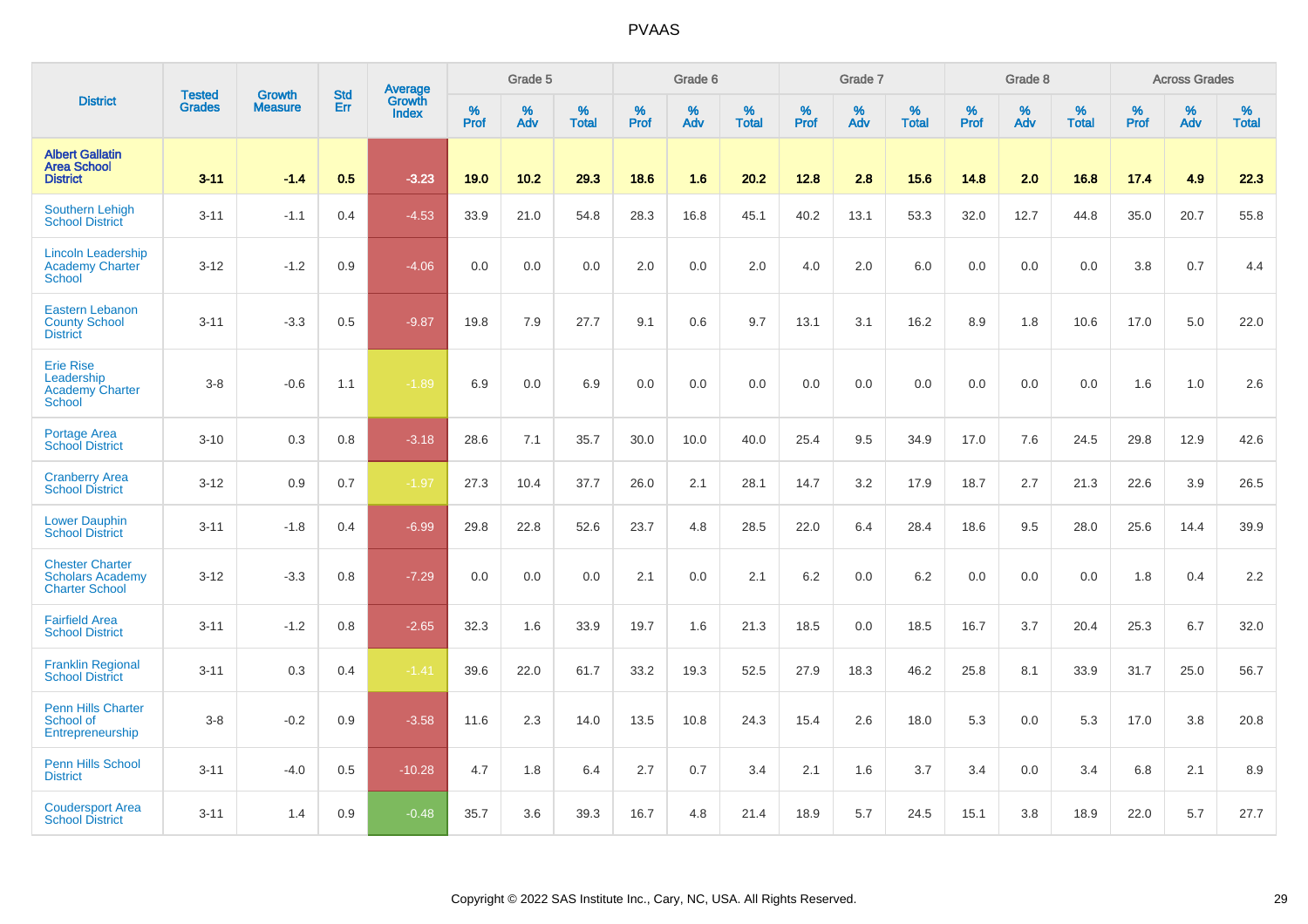|                                                                      |                                |                                 | <b>Std</b> | Average         |                     | Grade 5  |                   |           | Grade 6  |                   |              | Grade 7  |                   |              | Grade 8  |                   |              | <b>Across Grades</b> |                   |
|----------------------------------------------------------------------|--------------------------------|---------------------------------|------------|-----------------|---------------------|----------|-------------------|-----------|----------|-------------------|--------------|----------|-------------------|--------------|----------|-------------------|--------------|----------------------|-------------------|
| <b>District</b>                                                      | <b>Tested</b><br><b>Grades</b> | <b>Growth</b><br><b>Measure</b> | Err        | Growth<br>Index | $\%$<br><b>Prof</b> | %<br>Adv | %<br><b>Total</b> | %<br>Prof | %<br>Adv | %<br><b>Total</b> | $\%$<br>Prof | %<br>Adv | %<br><b>Total</b> | $\%$<br>Prof | %<br>Adv | %<br><b>Total</b> | $\%$<br>Prof | %<br>Adv             | %<br><b>Total</b> |
| <b>Albert Gallatin</b><br><b>Area School</b><br><b>District</b>      | $3 - 11$                       | $-1.4$                          | 0.5        | $-3.23$         | 19.0                | 10.2     | 29.3              | 18.6      | 1.6      | 20.2              | 12.8         | 2.8      | 15.6              | 14.8         | 2.0      | 16.8              | 17.4         | 4.9                  | 22.3              |
| <b>Duquesne City</b><br><b>School District</b>                       | $3-8$                          | 1.2                             | 1.3        | $-0.48$         | 6.0                 | 2.0      | 8.0               | 5.6       | 0.0      | 5.6               |              |          |                   |              |          |                   | 3.4          | 1.7                  | 5.0               |
| <b>Mckeesport Area</b><br><b>School District</b>                     | $3 - 12$                       | $-0.2$                          | 0.5        | $-3.52$         | 8.9                 | 3.0      | 11.9              | 3.9       | 0.0      | 3.9               | 1.0          | 0.0      | 1.0               | 1.0          | 0.0      | 1.0               | 7.7          | 2.1                  | 9.7               |
| <b>Redbank Valley</b><br><b>School District</b>                      | $3 - 11$                       | $-2.5$                          | 0.7        | $-3.53$         | 34.3                | 20.0     | 54.3              | 12.7      | 0.0      | 12.7              | 19.5         | 9.2      | 28.7              | 9.5          | 0.0      | 9.5               | 21.8         | 10.1                 | 31.9              |
| Mechanicsburg<br><b>Area School</b><br><b>District</b>               | $3 - 11$                       | $-1.3$                          | 0.4        | $-6.37$         | 27.0                | 14.7     | 41.8              | 16.3      | 2.8      | 19.1              | 20.3         | 5.4      | 25.8              | 14.5         | 4.6      | 19.1              | 24.3         | 10.0                 | 34.2              |
| <b>Easton Arts</b><br>Academy<br>Elementary<br><b>Charter School</b> | $3-5$                          | 4.8                             | 2.4        | 1.94            | 4.2                 | 16.7     | 20.8              |           |          |                   |              |          |                   |              |          |                   | 12.6         | 3.9                  | 16.5              |
| <b>Grove City Area</b><br><b>School District</b>                     | $3 - 12$                       | $-0.0$                          | 0.6        | $-2.64$         | 21.8                | 16.8     | 38.6              | 29.0      | 12.1     | 41.1              | 28.1         | 13.2     | 41.2              | 19.5         | 8.5      | 28.0              | 27.6         | 16.8                 | 44.3              |
| <b>Beaver Area</b><br><b>School District</b>                         | $3 - 10$                       | $-4.4$                          | 0.6        | $-9.65$         | 36.2                | 23.8     | 60.0              | 37.3      | 28.8     | 66.1              | 22.6         | 13.0     | 35.6              | 17.1         | 7.2      | 24.3              | 29.2         | 25.6                 | 54.8              |
| <b>Everett Area</b><br><b>School District</b>                        | $3 - 11$                       | $-1.4$                          | 0.7        | $-2.60$         | 27.6                | 6.9      | 34.5              | 19.8      | 2.3      | 22.1              | 13.9         | 1.0      | 14.8              | 10.7         | 6.7      | 17.3              | 19.7         | 5.5                  | 25.2              |
| <b>Carmichaels Area</b><br><b>School District</b>                    | $3 - 10$                       | $-5.5$                          | 0.7        | $-7.62$         | 13.8                | 1.2      | 15.0              | 1.5       | 0.0      | 1.5               | 3.0          | 3.0      | 6.0               | 6.8          | 0.0      | 6.8               | 11.3         | 2.2                  | 13.4              |
| <b>Union City Area</b><br><b>School District</b>                     | $3 - 12$                       | 0.2                             | 0.7        | $-2.07$         | 18.8                | 8.7      | 27.5              | 19.4      | 11.3     | 30.6              | 23.4         | 3.9      | 27.3              | 10.1         | 5.6      | 15.7              | 21.6         | 9.8                  | 31.4              |
| <b>Coatesville Area</b><br><b>School District</b>                    | $3 - 11$                       | $-0.5$                          | 0.4        | $-4.75$         | 14.8                | 4.8      | 19.6              | 8.5       | 0.0      | 8.5               | 8.9          | 1.3      | 10.1              | 6.9          | 0.5      | 7.4               | 10.9         | 3.9                  | 14.8              |
| <b>Chichester School</b><br><b>District</b>                          | $3 - 11$                       | $-3.7$                          | 0.7        | $-5.42$         | 6.7                 | 1.1      | 7.9               | 6.8       | 2.7      | 9.5               | 5.0          | 6.2      | 11.2              | 4.2          | 0.0      | 4.2               | 9.0          | 3.2                  | 12.2              |
| <b>Wyoming Valley</b><br><b>West School</b><br><b>District</b>       | $3 - 11$                       | $-0.6$                          | 0.5        | $-6.02$         | 9.2                 | 2.7      | 11.9              | 13.8      | 2.1      | 15.9              | 10.8         | 0.0      | 10.8              | 10.5         | 2.9      | 13.4              | 11.8         | 2.4                  | 14.3              |
| <b>Wilmington Area</b><br><b>School District</b>                     | $3 - 11$                       | $-0.8$                          | 0.8        | $-1.83$         | 36.8                | 10.5     | 47.4              | 12.7      | 1.6      | 14.3              | 29.4         | 3.9      | 33.3              | 13.6         | 3.4      | 17.0              | 26.8         | 7.9                  | 34.7              |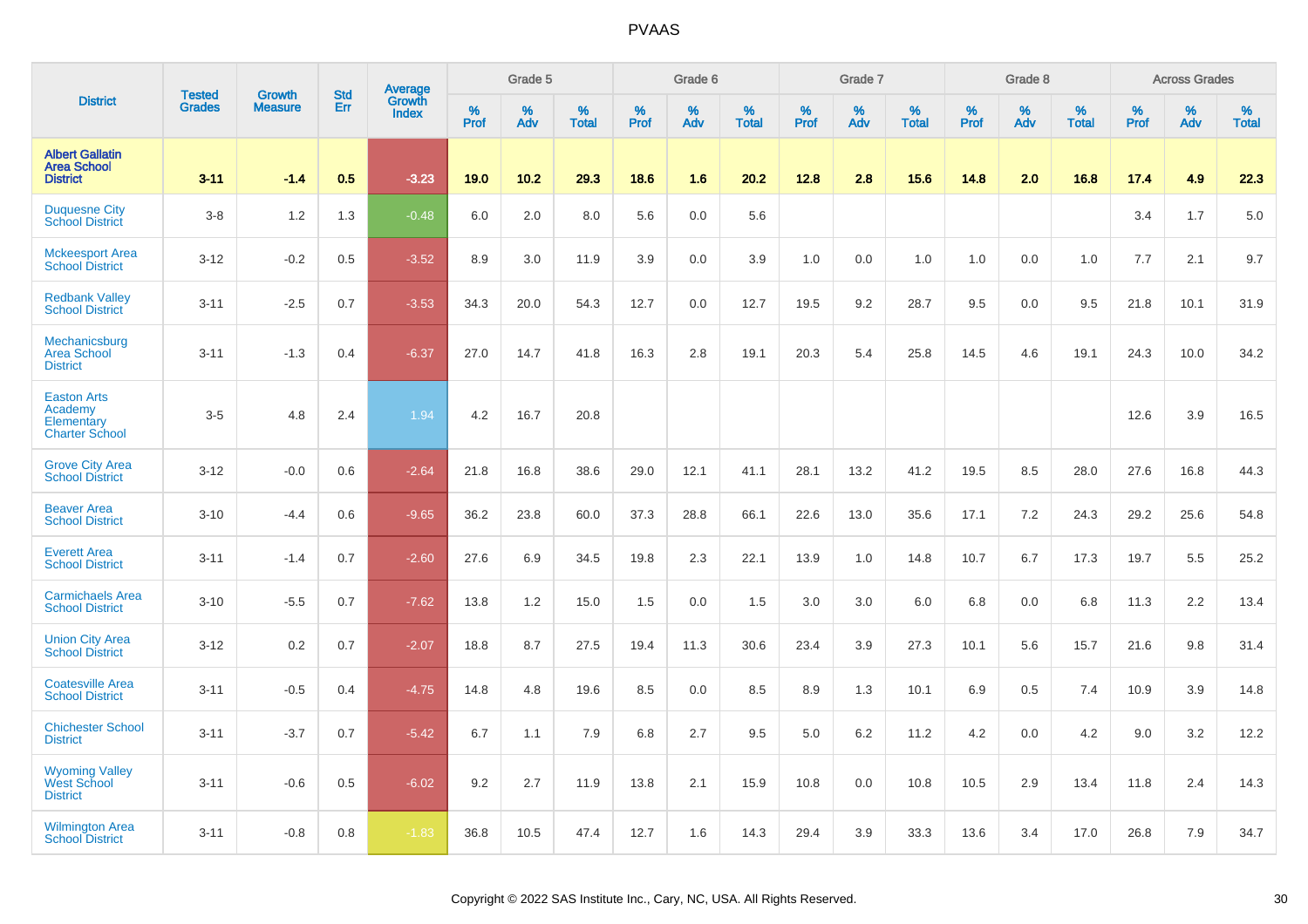|                                                                   |                                |                                 | <b>Std</b> | <b>Average</b>         |           | Grade 5  |                   |           | Grade 6  |                   |           | Grade 7  |                   |           | Grade 8  |                   |           | <b>Across Grades</b> |                   |
|-------------------------------------------------------------------|--------------------------------|---------------------------------|------------|------------------------|-----------|----------|-------------------|-----------|----------|-------------------|-----------|----------|-------------------|-----------|----------|-------------------|-----------|----------------------|-------------------|
| <b>District</b>                                                   | <b>Tested</b><br><b>Grades</b> | <b>Growth</b><br><b>Measure</b> | Err        | Growth<br><b>Index</b> | %<br>Prof | %<br>Adv | %<br><b>Total</b> | %<br>Prof | %<br>Adv | %<br><b>Total</b> | %<br>Prof | %<br>Adv | %<br><b>Total</b> | %<br>Prof | %<br>Adv | %<br><b>Total</b> | %<br>Prof | %<br>Adv             | %<br><b>Total</b> |
| <b>Albert Gallatin</b><br><b>Area School</b><br><b>District</b>   | $3 - 11$                       | $-1.4$                          | 0.5        | $-3.23$                | 19.0      | 10.2     | 29.3              | 18.6      | 1.6      | 20.2              | 12.8      | 2.8      | 15.6              | 14.8      | 2.0      | 16.8              | 17.4      | 4.9                  | 22.3              |
| <b>West Branch Area</b><br><b>School District</b>                 | $3 - 11$                       | 0.5                             | 0.8        | $-2.09$                | 16.1      | 3.2      | 19.4              | 7.8       | 4.7      | 12.5              | 19.7      | 14.5     | 34.2              | 18.8      | 6.2      | 25.0              | 18.7      | 7.8                  | 26.5              |
| <b>Hamburg Area</b><br><b>School District</b>                     | $3 - 11$                       | $-0.0$                          | 0.5        | $-2.90$                | 29.1      | 6.4      | 35.5              | 28.4      | 2.4      | 30.7              | 10.1      | 3.8      | 13.8              | 9.9       | 2.1      | 12.1              | 20.9      | 6.6                  | 27.5              |
| <b>Roberto Clemente</b><br><b>Charter School</b>                  | $3 - 12$                       | $-4.0$                          | 0.9        | $-5.78$                | 5.6       | 0.0      | 5.6               | 0.0       | 0.0      | 0.0               | 0.0       | 0.0      | 0.0               | 0.0       | 0.0      | 0.0               | 3.0       | 0.0                  | 3.0               |
| <b>Hazleton Area</b><br><b>School District</b>                    | $3 - 11$                       | $-0.5$                          | 0.4        | $-4.76$                | 5.8       | 1.7      | 7.5               | 5.2       | 1.1      | 6.3               | 2.8       | 0.5      | 3.3               | 6.6       | 0.6      | 7.1               | 6.4       | 1.2                  | 7.7               |
| <b>Mastery Charter</b><br>School -<br>Shoemaker<br>Campus         | $7 - 10$                       | 1.9                             | 1.6        | 0.13                   |           |          |                   |           |          |                   | 9.4       | 0.0      | 9.4               | 4.2       | 0.0      | 4.2               | 7.1       | 0.0                  | 7.1               |
| Hatboro-Horsham<br><b>School District</b>                         | $3 - 11$                       | 0.6                             | 0.4        | $-0.45$                | 26.2      | 8.5      | 34.7              | 30.0      | 11.1     | 41.1              | 20.8      | 5.2      | 26.0              | 19.7      | 5.7      | 25.4              | 25.9      | 8.7                  | 34.6              |
| <b>Tulpehocken Area</b><br><b>School District</b>                 | $3 - 12$                       | $-1.2$                          | 0.6        | $-6.27$                | 29.9      | 18.4     | 48.3              | 15.7      | 11.8     | 27.4              | 18.4      | 5.8      | 24.3              | 14.3      | 2.7      | 17.0              | 21.6      | 11.0                 | 32.6              |
| <b>First Philadelphia</b><br>Preparatory<br><b>Charter School</b> | $3 - 8$                        | $-2.3$                          | 0.6        | $-4.91$                | 1.2       | 0.0      | 1.2               | 1.1       | 0.0      | 1.1               | 1.3       | 0.0      | 1.3               | 4.0       | 0.0      | 4.0               | 2.4       | 0.0                  | 2.4               |
| <b>Belle Vernon Area</b><br><b>School District</b>                | $3 - 11$                       | $-1.7$                          | 0.6        | $-3.90$                | 22.5      | 6.3      | 28.8              | 27.6      | 7.8      | 35.3              | 11.0      | 0.9      | 11.9              | 10.6      | 2.4      | 12.9              | 22.3      | 6.8                  | 29.0              |
| <b>Executive</b><br>Education<br><b>Academy Charter</b><br>School | $3 - 10$                       | $-2.5$                          | 1.7        | $-4.30$                | 0.0       | 0.0      | 0.0               |           |          |                   | 18.2      | 0.0      | 18.2              | 4.8       | 0.0      | 4.8               | 9.1       | 1.7                  | 10.9              |
| <b>Propel Charter</b><br>School - East                            | $3 - 8$                        | $-4.2$                          | 1.0        | $-5.99$                | 2.5       | 0.0      | 2.5               | 11.4      | 0.0      | 11.4              | 9.4       | 3.1      | 12.5              | 0.0       | 0.0      | 0.0               | 9.4       | 0.5                  | 9.9               |
| <b>Boyertown Area</b><br><b>School District</b>                   | $3 - 11$                       | $-2.5$                          | 0.3        | $-7.16$                | 29.0      | 8.5      | 37.4              | 24.6      | 4.6      | 29.2              | 28.2      | 14.4     | 42.6              | 24.8      | 6.0      | 30.8              | 29.1      | 9.0                  | 38.2              |
| <b>Laurel School</b><br><b>District</b>                           | $3 - 11$                       | $-0.4$                          | 0.7        | $-2.76$                | 25.7      | 5.4      | 31.1              | 23.9      | 12.7     | 36.6              | 29.5      | 5.1      | 34.6              | 18.8      | 8.7      | 27.5              | 28.6      | 13.6                 | 42.2              |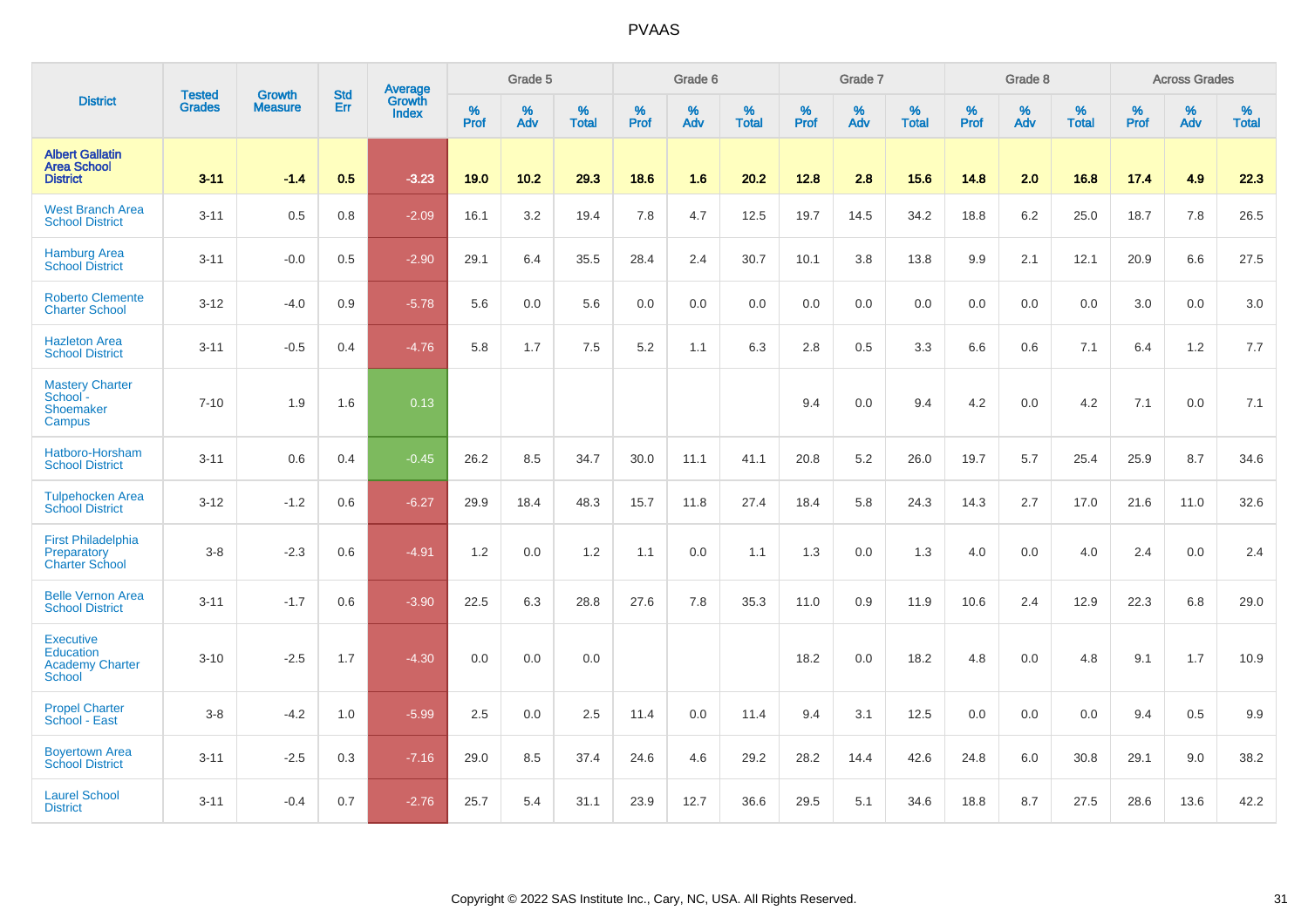|                                                                 | <b>Tested</b> | <b>Growth</b>  | <b>Std</b> | Average                       |              | Grade 5  |                   |           | Grade 6  |                   |           | Grade 7  |                   |           | Grade 8  |                   |           | <b>Across Grades</b> |                   |
|-----------------------------------------------------------------|---------------|----------------|------------|-------------------------------|--------------|----------|-------------------|-----------|----------|-------------------|-----------|----------|-------------------|-----------|----------|-------------------|-----------|----------------------|-------------------|
| <b>District</b>                                                 | <b>Grades</b> | <b>Measure</b> | <b>Err</b> | <b>Growth</b><br><b>Index</b> | $\%$<br>Prof | %<br>Adv | %<br><b>Total</b> | %<br>Prof | %<br>Adv | %<br><b>Total</b> | %<br>Prof | %<br>Adv | %<br><b>Total</b> | %<br>Prof | %<br>Adv | %<br><b>Total</b> | %<br>Prof | %<br>Adv             | %<br><b>Total</b> |
| <b>Albert Gallatin</b><br><b>Area School</b><br><b>District</b> | $3 - 11$      | $-1.4$         | 0.5        | $-3.23$                       | 19.0         | $10.2$   | 29.3              | 18.6      | 1.6      | 20.2              | 12.8      | 2.8      | 15.6              | 14.8      | 2.0      | 16.8              | 17.4      | 4.9                  | 22.3              |
| <b>Freedom Area</b><br><b>School District</b>                   | $3 - 11$      | $-0.8$         | 0.7        | $-3.22$                       | 13.6         | 3.7      | 17.3              | 21.4      | 2.4      | 23.8              | 18.6      | 2.9      | 21.6              | 10.7      | 1.3      | 12.0              | 17.8      | 3.7                  | 21.6              |
| <b>West Oak Lane</b><br><b>Charter School</b>                   | $3-8$         | 0.7            | 0.7        | $-2.07$                       | 2.6          | 1.3      | 3.8               | 6.1       | 0.0      | 6.1               | 6.9       | 1.4      | 8.3               | 0.0       | 1.9      | 1.9               | 6.1       | 0.7                  | 6.8               |
| <b>Brownsville Area</b><br><b>School District</b>               | $3 - 12$      | $-0.6$         | 0.7        | $-1.66$                       | 17.3         | 4.0      | 21.3              | 7.2       | 1.2      | 8.4               | 6.4       | 1.3      | 7.7               | 4.2       | 1.4      | 5.6               | 10.2      | 1.5                  | 11.7              |
| <b>Mastery Charter</b><br>School John Wister<br>Elementary      | $3-5$         | 3.9            | 2.6        | 1.52                          | 5.0          | 0.0      | 5.0               |           |          |                   |           |          |                   |           |          |                   | 2.9       | 0.0                  | 2.9               |
| <b>Chartiers Valley</b><br><b>School District</b>               | $3 - 11$      | $-2.3$         | 0.4        | $-8.21$                       | 33.8         | 14.7     | 48.5              | 16.8      | 5.3      | 22.1              | 15.6      | 7.4      | 22.9              | 10.8      | 4.2      | 15.1              | 23.4      | 11.6                 | 35.0              |
| <b>Juniata County</b><br><b>School District</b>                 | $3 - 12$      | $-0.1$         | 0.5        | $-1.65$                       | 19.4         | 5.3      | 24.7              | 11.1      | 3.7      | 14.8              | 13.1      | 2.2      | 15.3              | 11.9      | 1.8      | 13.7              | 16.9      | 4.3                  | 21.2              |
| Altoona Area<br><b>School District</b>                          | $3 - 12$      | $-0.5$         | 0.3        | $-4.85$                       | 24.7         | 8.0      | 32.7              | 17.8      | 5.2      | 23.0              | 14.6      | 4.9      | 19.5              | 15.8      | 4.3      | 20.1              | 19.6      | 6.6                  | 26.2              |
| <b>Fort Leboeuf</b><br><b>School District</b>                   | $3 - 11$      | $-0.7$         | 0.5        | $-4.30$                       | 33.8         | 31.2     | 64.9              | 25.7      | 18.8     | 44.4              | 21.6      | 14.4     | 35.9              | 22.6      | 11.6     | 34.2              | 28.5      | 22.7                 | 51.2              |
| Commonwealth<br><b>Charter Academy</b><br><b>Charter School</b> | $3 - 10$      | $-2.6$         | 0.8        | $-4.07$                       | 25.4         | 3.4      | 28.8              | 26.0      | 4.0      | 30.0              | 17.2      | 3.4      | 20.7              | 14.6      | 2.1      | 16.7              | 23.9      | 5.7                  | 29.6              |
| <b>Dunmore School</b><br><b>District</b>                        | $3 - 11$      | $-0.4$         | 0.7        | $-2.59$                       | 26.4         | 9.7      | 36.1              | 20.9      | 2.2      | 23.1              | 10.4      | 0.9      | 11.3              | 9.5       | 3.6      | 13.1              | 18.9      | 6.1                  | 25.0              |
| Pen Argyl Area<br><b>School District</b>                        | $3-12$        | 0.7            | 0.6        | $-0.31$                       | 27.3         | 12.5     | 39.8              | 26.8      | 0.0      | 26.8              | 17.1      | 5.4      | 22.5              | 14.8      | 5.9      | 20.8              | 23.5      | 8.4                  | 32.0              |
| <b>Spring Grove Area</b><br><b>School District</b>              | $3 - 11$      | $-1.9$         | 0.4        | $-5.78$                       | 30.9         | 11.5     | 42.4              | 31.2      | 15.8     | 47.0              | 23.2      | 11.2     | 34.4              | 5.2       | 3.2      | 8.4               | 26.1      | 15.4                 | 41.5              |
| <b>Bethel Park School</b><br><b>District</b>                    | $3 - 11$      | $-0.2$         | 0.4        | $-2.46$                       | 31.6         | 17.7     | 49.3              | 27.0      | 17.1     | 44.1              | 29.6      | 13.0     | 42.6              | 27.1      | 8.9      | 36.0              | 30.4      | 17.5                 | 48.0              |
| <b>Seneca Valley</b><br><b>School District</b>                  | $3 - 11$      | $-2.1$         | 0.3        | $-11.97$                      | 28.8         | 15.8     | 44.6              | 33.8      | 9.8      | 43.6              | 26.6      | 12.0     | 38.5              | 18.6      | 6.0      | 24.6              | 30.0      | 14.4                 | 44.4              |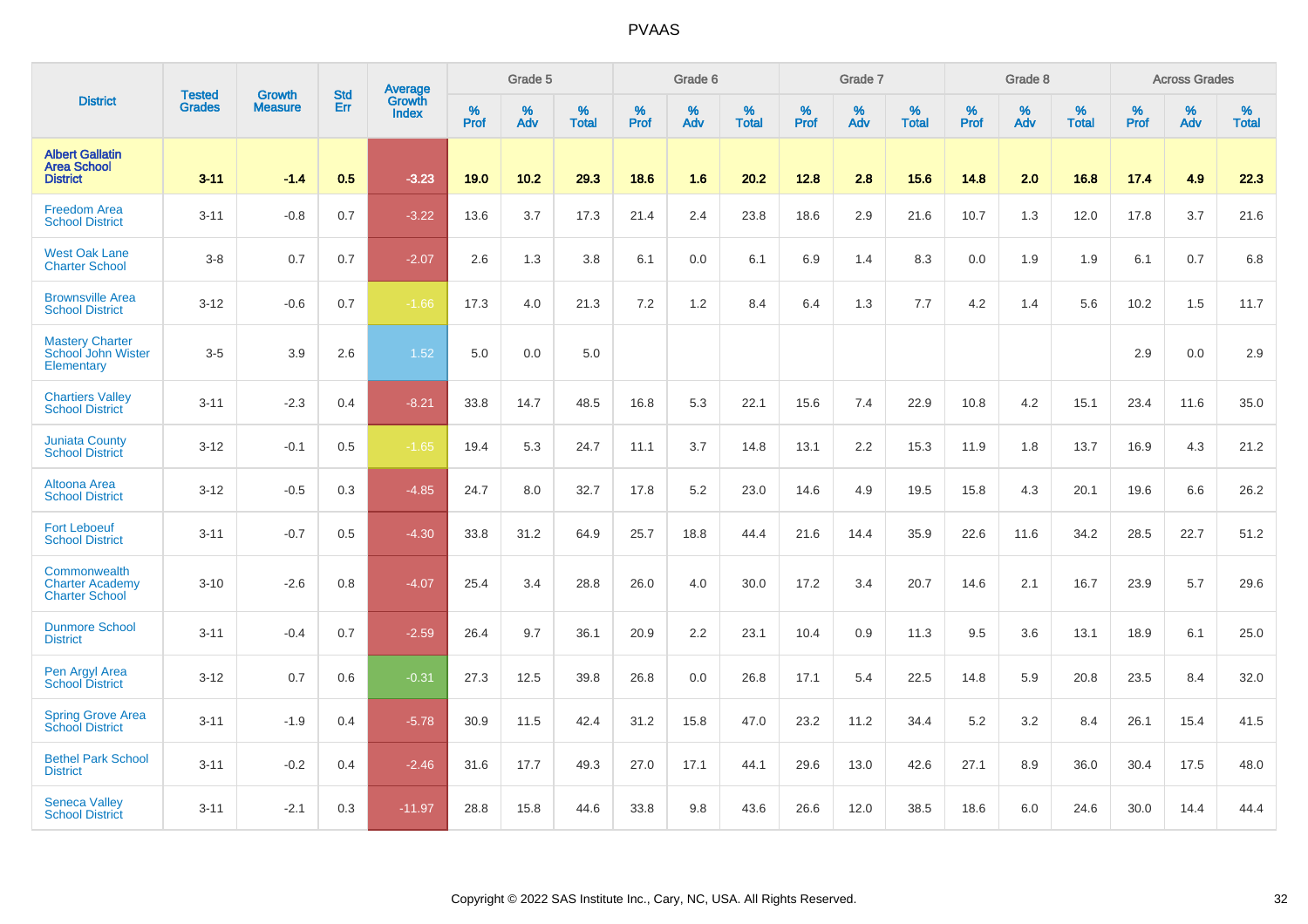|                                                                                   | <b>Tested</b> | <b>Growth</b>  | <b>Std</b> | Average                |                     | Grade 5     |                   |           | Grade 6  |                   |              | Grade 7  |                   |              | Grade 8  |                      |              | <b>Across Grades</b> |                      |
|-----------------------------------------------------------------------------------|---------------|----------------|------------|------------------------|---------------------|-------------|-------------------|-----------|----------|-------------------|--------------|----------|-------------------|--------------|----------|----------------------|--------------|----------------------|----------------------|
| <b>District</b>                                                                   | <b>Grades</b> | <b>Measure</b> | Err        | Growth<br><b>Index</b> | $\%$<br><b>Prof</b> | $\%$<br>Adv | %<br><b>Total</b> | %<br>Prof | %<br>Adv | %<br><b>Total</b> | $\%$<br>Prof | %<br>Adv | %<br><b>Total</b> | $\%$<br>Prof | %<br>Adv | $\%$<br><b>Total</b> | $\%$<br>Prof | $\%$<br>Adv          | $\%$<br><b>Total</b> |
| <b>Albert Gallatin</b><br><b>Area School</b><br><b>District</b>                   | $3 - 11$      | $-1.4$         | 0.5        | $-3.23$                | 19.0                | 10.2        | 29.3              | 18.6      | 1.6      | 20.2              | 12.8         | 2.8      | 15.6              | 14.8         | 2.0      | 16.8                 | 17.4         | 4.9                  | 22.3                 |
| <b>Big Beaver Falls</b><br><b>Area School</b><br><b>District</b>                  | $3 - 11$      | $-1.7$         | 0.6        | $-4.99$                | 19.6                | 2.0         | 21.6              | 5.4       | 0.9      | 6.4               | 8.3          | 1.0      | 9.4               | 1.0          | 1.0      | 2.1                  | 12.5         | 1.1                  | 13.6                 |
| <b>Memphis Street</b><br><b>Academy Charter</b><br>School @ JP<br><b>Jones</b>    | $5 - 8$       | 0.7            | 0.7        | $-0.62$                | 0.0                 | 3.2         | 3.2               | 0.0       | 0.0      | 0.0               | 0.0          | 0.0      | 0.0               | 0.0          | 0.0      | 0.0                  | 0.0          | 0.6                  | 0.6                  |
| <b>Global Leadership</b><br>Academy Charter<br><b>School Southwest</b><br>at Huey | $3 - 8$       | 1.0            | 1.7        | $-0.18$                | 0.0                 | 0.0         | 0.0               | 0.0       | 0.0      | 0.0               |              |          |                   | 0.0          | 0.0      | 0.0                  | 0.0          | 0.0                  | 0.0                  |
| <b>East Pennsboro</b><br><b>Area School</b><br><b>District</b>                    | $3 - 11$      | $-2.6$         | 0.5        | $-6.44$                | 24.8                | 3.0         | 27.8              | 9.9       | 3.7      | 13.7              | 11.8         | 2.4      | 14.1              | 10.3         | 4.2      | 14.6                 | 18.3         | 6.2                  | 24.5                 |
| <b>Bentworth School</b><br><b>District</b>                                        | $3 - 11$      | $-1.7$         | 0.7        | $-4.02$                | 29.9                | 7.8         | 37.7              | 9.6       | 0.0      | 9.6               | 16.9         | 7.8      | 24.7              | 21.2         | 1.5      | 22.7                 | 22.6         | 9.6                  | 32.3                 |
| <b>Fell Charter School</b>                                                        | $3 - 8$       | 1.1            | 2.2        | $-0.51$                | 25.0                | 0.0         | 25.0              | 6.7       | 0.0      | 6.7               |              |          |                   |              |          |                      | 17.1         | 4.0                  | 21.0                 |
| <b>Propel Charter</b><br>School-Hazelwood                                         | $3-8$         | $-1.6$         | 1.2        | $-2.32$                | 3.4                 | 0.0         | 3.4               | 0.0       | 0.0      | 0.0               | 0.0          | 4.8      | 4.8               | 0.0          | 0.0      | 0.0                  | 0.6          | 0.6                  | 1.3                  |
| <b>Lehigh Valley Dual</b><br>Language Charter<br>School                           | $3 - 8$       | 3.1            | 2.3        | 0.53                   | 0.0                 | 0.0         | 0.0               | 7.7       | 0.0      | 7.7               |              |          |                   |              |          |                      | 4.2          | 0.0                  | 4.2                  |
| Independence<br><b>Charter School</b><br>West                                     | $3 - 7$       | $-1.0$         | 1.7        | $-2.25$                | 0.0                 | 0.0         | 0.0               | 16.7      | 0.0      | 16.7              | 5.6          | 0.0      | 5.6               |              |          |                      | 6.2          | 1.8                  | 8.0                  |
| <b>Ligonier Valley</b><br><b>School District</b>                                  | $3 - 11$      | $-3.6$         | 0.7        | $-7.04$                | 14.6                | 3.7         | 18.3              | 16.5      | 0.0      | 16.5              | 12.3         | 0.0      | 12.3              | 6.9          | 0.0      | 6.9                  | 17.2         | 2.9                  | 20.0                 |
| <b>Union Area School</b><br><b>District</b>                                       | $3 - 11$      | $-0.6$         | 0.9        | $-1.31$                | 40.0                | 12.5        | 52.5              | 32.8      | 5.2      | 37.9              | 26.3         | 3.5      | 29.8              | 17.8         | 0.0      | 17.8                 | 30.2         | 7.4                  | 37.6                 |
| <b>Northgate School</b><br><b>District</b>                                        | $3 - 11$      | $-1.8$         | 0.8        | $-3.98$                | 19.6                | 7.8         | 27.4              | 15.2      | 1.7      | 17.0              | 10.2         | 0.0      | 10.2              | 12.5         | 4.2      | 16.7                 | 15.8         | 4.3                  | 20.1                 |
| <b>Wilkes-Barre Area</b><br><b>School District</b>                                | $3 - 11$      | $-0.9$         | 0.5        | $-3.44$                | 8.1                 | 1.7         | 9.8               | 10.1      | 4.4      | 14.5              | 6.0          | 1.8      | 7.8               | 3.1          | 1.3      | 4.4                  | 9.8          | 3.0                  | 12.7                 |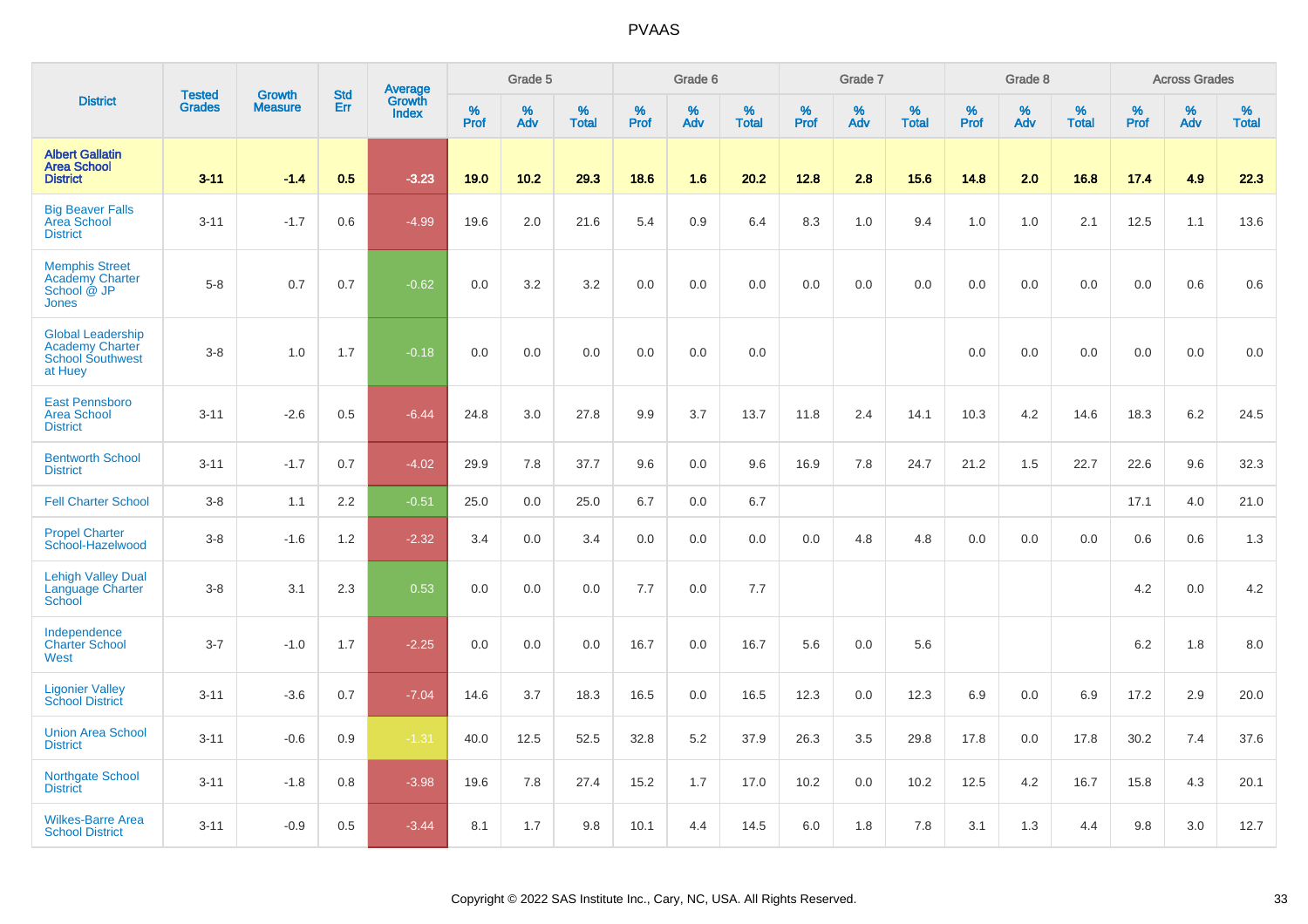|                                                                               | <b>Tested</b> | <b>Growth</b>  | <b>Std</b> | Average                |           | Grade 5  |                   |           | Grade 6  |                   |           | Grade 7  |                   |           | Grade 8  |                   |           | <b>Across Grades</b> |                   |
|-------------------------------------------------------------------------------|---------------|----------------|------------|------------------------|-----------|----------|-------------------|-----------|----------|-------------------|-----------|----------|-------------------|-----------|----------|-------------------|-----------|----------------------|-------------------|
| <b>District</b>                                                               | <b>Grades</b> | <b>Measure</b> | Err        | Growth<br><b>Index</b> | %<br>Prof | %<br>Adv | %<br><b>Total</b> | %<br>Prof | %<br>Adv | %<br><b>Total</b> | %<br>Prof | %<br>Adv | %<br><b>Total</b> | %<br>Prof | %<br>Adv | %<br><b>Total</b> | %<br>Prof | %<br>Adv             | %<br><b>Total</b> |
| <b>Albert Gallatin</b><br><b>Area School</b><br><b>District</b>               | $3 - 11$      | $-1.4$         | 0.5        | $-3.23$                | 19.0      | 10.2     | 29.3              | 18.6      | 1.6      | 20.2              | 12.8      | 2.8      | 15.6              | 14.8      | 2.0      | 16.8              | 17.4      | 4.9                  | 22.3              |
| <b>Sharon City School</b><br><b>District</b>                                  | $3 - 11$      | $-0.3$         | 0.5        | $-3.34$                | 14.1      | 2.1      | 16.2              | 13.9      | 4.1      | 18.0              | 6.0       | 1.7      | 7.8               | 5.9       | 1.5      | 7.4               | 12.0      | 2.8                  | 14.8              |
| <b>Young Scholars of</b><br><b>Greater Allegheny</b><br><b>Charter School</b> | $3-8$         | $-1.4$         | 1.6        | $-3.51$                | 10.0      | 0.0      | 10.0              | 6.2       | 0.0      | 6.2               | 10.0      | 0.0      | 10.0              |           |          |                   | 6.6       | 0.0                  | 6.6               |
| <b>New Brighton Area</b><br><b>School District</b>                            | $3 - 11$      | $-2.4$         | 0.6        | $-4.84$                | 18.0      | 1.1      | 19.1              | 7.9       | 0.0      | 7.9               | 8.9       | 3.0      | 11.9              | 4.8       | 1.0      | 5.8               | 11.1      | 1.9                  | 13.0              |
| <b>Octorara Area</b><br><b>School District</b>                                | $3 - 11$      | $-2.8$         | 0.6        | $-7.84$                | 25.9      | 6.5      | 32.4              | 17.5      | 4.2      | 21.7              | 13.9      | 0.0      | 13.9              | 10.2      | 0.0      | 10.2              | 21.2      | 4.1                  | 25.4              |
| <b>Mastery Charter</b><br>School - Hardy<br><b>Williams</b>                   | $3 - 11$      | $-0.1$         | 1.2        | $-3.12$                | 4.9       | 0.0      | 4.9               | 11.4      | 2.9      | 14.3              | 5.6       | 0.0      | 5.6               |           |          |                   | 6.9       | 0.6                  | 7.5               |
| <b>Seven Generations</b><br><b>Charter School</b>                             | $3-5$         | 2.5            | 2.0        | 1.26                   | 24.3      | 5.4      | 29.7              |           |          |                   |           |          |                   |           |          |                   | 25.6      | 5.6                  | 31.2              |
| <b>Young Scholars Of</b><br>Western<br>Pennsylvania<br><b>Charter School</b>  | $3-8$         | $-0.4$         | 1.1        | $-2.68$                | 6.7       | 6.7      | 13.3              | 5.9       | 5.9      | 11.8              | 20.7      | 3.4      | 24.1              | 8.7       | 0.0      | 8.7               | 12.3      | 4.8                  | 17.1              |
| <b>Pottsville Area</b><br><b>School District</b>                              | $3 - 12$      | $-0.7$         | 0.5        | $-3.75$                | 21.4      | 12.2     | 33.6              | 17.6      | 4.7      | 22.3              | 14.2      | 4.3      | 18.5              | 16.1      | 2.4      | 18.4              | 18.0      | 6.0                  | 23.9              |
| <b>Mastery Charter</b><br>School - Clymer<br>Elementary                       | $3-6$         | 1.9            | 1.5        | 0.86                   | 0.0       | 0.0      | 0.0               | 3.8       | 0.0      | 3.8               |           |          |                   |           |          |                   | 2.6       | 0.8                  | 3.4               |
| <b>Turkeyfoot Valley</b><br>Area School<br><b>District</b>                    | $3 - 12$      | $-0.8$         | 1.3        | $-2.20$                | 18.2      | 0.0      | 18.2              | 14.3      | 0.0      | 14.3              | 30.0      | 0.0      | 30.0              | 12.5      | 4.2      | 16.7              | 20.0      | 2.6                  | 22.6              |
| <b>Wyomissing Area</b><br><b>School District</b>                              | $3 - 12$      | $-3.5$         | 0.6        | $-6.78$                | 32.2      | 13.6     | 45.8              | 30.0      | 7.3      | 37.3              | 12.3      | 6.6      | 18.8              | 13.6      | 6.4      | 20.0              | 25.7      | 12.9                 | 38.6              |
| <b>Warrior Run</b><br><b>School District</b>                                  | $3 - 11$      | $-0.7$         | 0.6        | $-3.84$                | 29.0      | 17.1     | 46.0              | 25.7      | 1.8      | 27.5              | 16.8      | 11.2     | 28.0              | 15.6      | 12.2     | 27.8              | 23.2      | 10.7                 | 34.0              |
| <b>Sugar Valley Rural</b><br><b>Charter School</b>                            | $3 - 11$      | $-0.5$         | 1.0        | $-2.23$                | 26.3      | 5.3      | 31.6              | 8.3       | 0.0      | 8.3               | 5.1       | 2.6      | 7.7               | 2.8       | 0.0      | 2.8               | 16.0      | 2.8                  | 18.9              |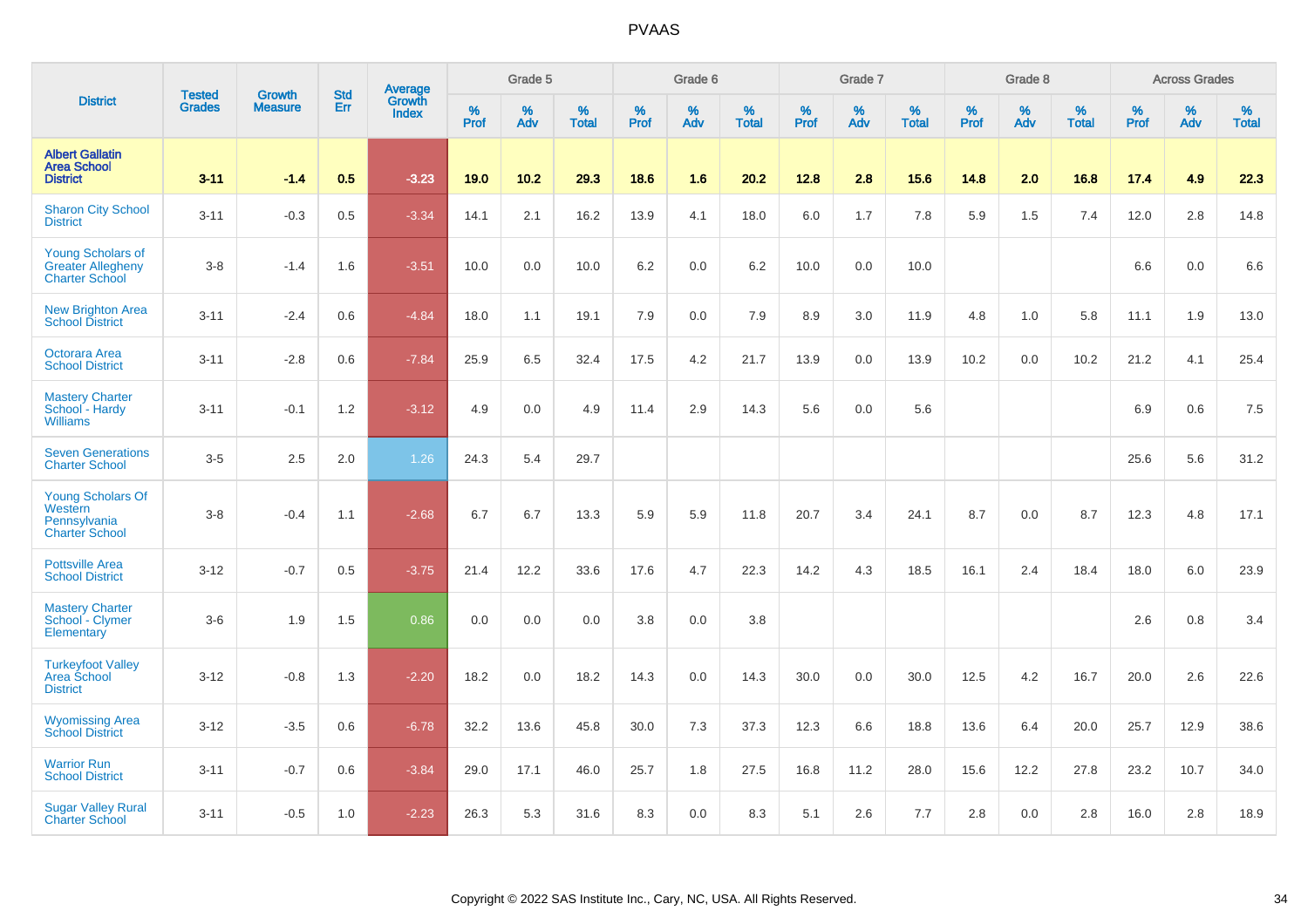|                                                                        | <b>Tested</b> | <b>Growth</b>  | <b>Std</b> | Average                       |           | Grade 5  |                   |           | Grade 6  |                   |           | Grade 7  |                   |           | Grade 8  |                   |           | <b>Across Grades</b> |                   |
|------------------------------------------------------------------------|---------------|----------------|------------|-------------------------------|-----------|----------|-------------------|-----------|----------|-------------------|-----------|----------|-------------------|-----------|----------|-------------------|-----------|----------------------|-------------------|
| <b>District</b>                                                        | <b>Grades</b> | <b>Measure</b> | Err        | <b>Growth</b><br><b>Index</b> | %<br>Prof | %<br>Adv | %<br><b>Total</b> | %<br>Prof | %<br>Adv | %<br><b>Total</b> | %<br>Prof | %<br>Adv | %<br><b>Total</b> | %<br>Prof | %<br>Adv | %<br><b>Total</b> | %<br>Prof | %<br>Adv             | %<br><b>Total</b> |
| <b>Albert Gallatin</b><br><b>Area School</b><br><b>District</b>        | $3 - 11$      | $-1.4$         | 0.5        | $-3.23$                       | 19.0      | 10.2     | 29.3              | 18.6      | 1.6      | 20.2              | 12.8      | 2.8      | 15.6              | 14.8      | 2.0      | 16.8              | 17.4      | 4.9                  | 22.3              |
| <b>Burrell School</b><br><b>District</b>                               | $3 - 11$      | $-3.1$         | 0.7        | $-4.49$                       | 22.5      | 1.8      | 24.3              | 15.4      | 3.8      | 19.2              | 21.5      | 7.6      | 29.1              | 17.2      | 0.0      | 17.2              | 25.3      | 6.1                  | 31.4              |
| <b>Chartiers-Houston</b><br><b>School District</b>                     | $3 - 10$      | $-2.5$         | 0.7        | $-4.95$                       | 25.6      | 12.2     | 37.8              | 35.1      | 2.6      | 37.7              | 20.5      | 1.3      | 21.8              | 18.3      | 5.6      | 23.9              | 28.7      | 8.2                  | 36.9              |
| <b>Allegheny Valley</b><br><b>School District</b>                      | $3 - 11$      | $-1.2$         | 0.8        | $-1.81$                       | 26.3      | 12.3     | 38.6              | 11.1      | 5.6      | 16.7              | 16.2      | 7.4      | 23.5              | 13.1      | 8.2      | 21.3              | 18.0      | 6.9                  | 24.9              |
| <b>Valley View School</b><br><b>District</b>                           | $3 - 11$      | $-2.3$         | 0.8        | $-5.39$                       | 26.2      | 0.9      | 27.1              | 5.8       | 1.2      | 6.9               | 9.8       | 2.4      | 12.2              | 7.9       | 0.0      | 7.9               | 18.2      | 2.7                  | 20.9              |
| <b>Folk Arts-Cultural</b><br><b>Treasures Charter</b><br><b>School</b> | $3 - 7$       | $-1.8$         | 1.0        | $-2.80$                       | 22.7      | 6.8      | 29.6              | 28.9      | 4.4      | 33.3              | 20.4      | 2.3      | 22.7              |           |          |                   | 28.1      | $6.2\,$              | 34.4              |
| <b>Ferndale Area</b><br><b>School District</b>                         | $3 - 10$      | $-0.9$         | 0.9        | $-2.99$                       | 27.3      | 0.0      | 27.3              | 19.5      | 7.3      | 26.8              | 31.6      | 2.6      | 34.2              | 11.1      | 8.9      | 20.0              | 21.3      | 7.9                  | 29.1              |
| <b>Keystone School</b><br><b>District</b>                              | $3 - 11$      | $-1.0$         | 0.8        | $-2.67$                       | 28.4      | 19.4     | 47.8              | 32.1      | 1.9      | 34.0              | 12.3      | 1.4      | 13.7              | 6.4       | 0.0      | 6.4               | 24.1      | 7.6                  | 31.6              |
| <b>Maritime Academy</b><br><b>Charter School</b>                       | $3 - 10$      | $-3.7$         | 0.6        | $-7.33$                       | 3.5       | 1.2      | 4.7               | 1.2       | 3.6      | 4.8               | 7.9       | 5.6      | 13.5              | 3.3       | 0.0      | 3.3               | 4.6       | 2.1                  | 6.7               |
| <b>Shippensburg Area</b><br><b>School District</b>                     | $3 - 11$      | $-3.6$         | 0.4        | $-8.90$                       | 18.3      | 13.7     | 32.0              | 12.9      | 4.2      | 17.0              | 13.4      | 2.4      | 15.8              | 13.6      | 4.0      | 17.7              | 17.3      | 7.6                  | 24.9              |
| <b>Ellwood City Area</b><br><b>School District</b>                     | $3 - 11$      | $-1.7$         | 0.6        | $-3.02$                       | 20.6      | 7.8      | 28.4              | 19.0      | 2.6      | 21.6              | 21.7      | 2.5      | 24.2              | 5.5       | 2.8      | 8.3               | 17.5      | 4.7                  | 22.2              |
| <b>York Academy</b><br><b>Regional Charter</b><br>School               | $3 - 11$      | $-4.4$         | 0.8        | $-5.58$                       | 10.0      | 11.7     | 21.7              | 13.6      | 6.8      | 20.3              | 7.3       | 5.4      | 12.7              | 19.3      | 0.0      | 19.3              | 18.4      | 9.5                  | 27.9              |
| <b>Propel Charter</b><br>School-Montour                                | $3 - 10$      | $-2.8$         | 0.7        | $-5.57$                       | 4.9       | 1.6      | 6.6               | 4.6       | 0.0      | 4.6               | 3.1       | 0.0      | 3.1               | 3.2       | 0.0      | 3.2               | 4.8       | 1.6                  | 6.4               |
| <b>Conemaugh Valley</b><br><b>School District</b>                      | $3 - 12$      | $-2.6$         | 0.8        | $-4.29$                       | 13.7      | 3.9      | 17.6              | 22.0      | 4.0      | 26.0              | 18.9      | 7.6      | 26.4              | 9.4       | 1.9      | 11.3              | 20.1      | 6.4                  | 26.5              |
| <b>Baden Academy</b><br><b>Charter School</b>                          | $3-6$         | 0.1            | 1.1        | $-1.00$                       | 20.6      | 4.8      | 25.4              | 22.4      | 8.6      | 31.0              |           |          |                   |           |          |                   | 20.8      | 6.4                  | 27.2              |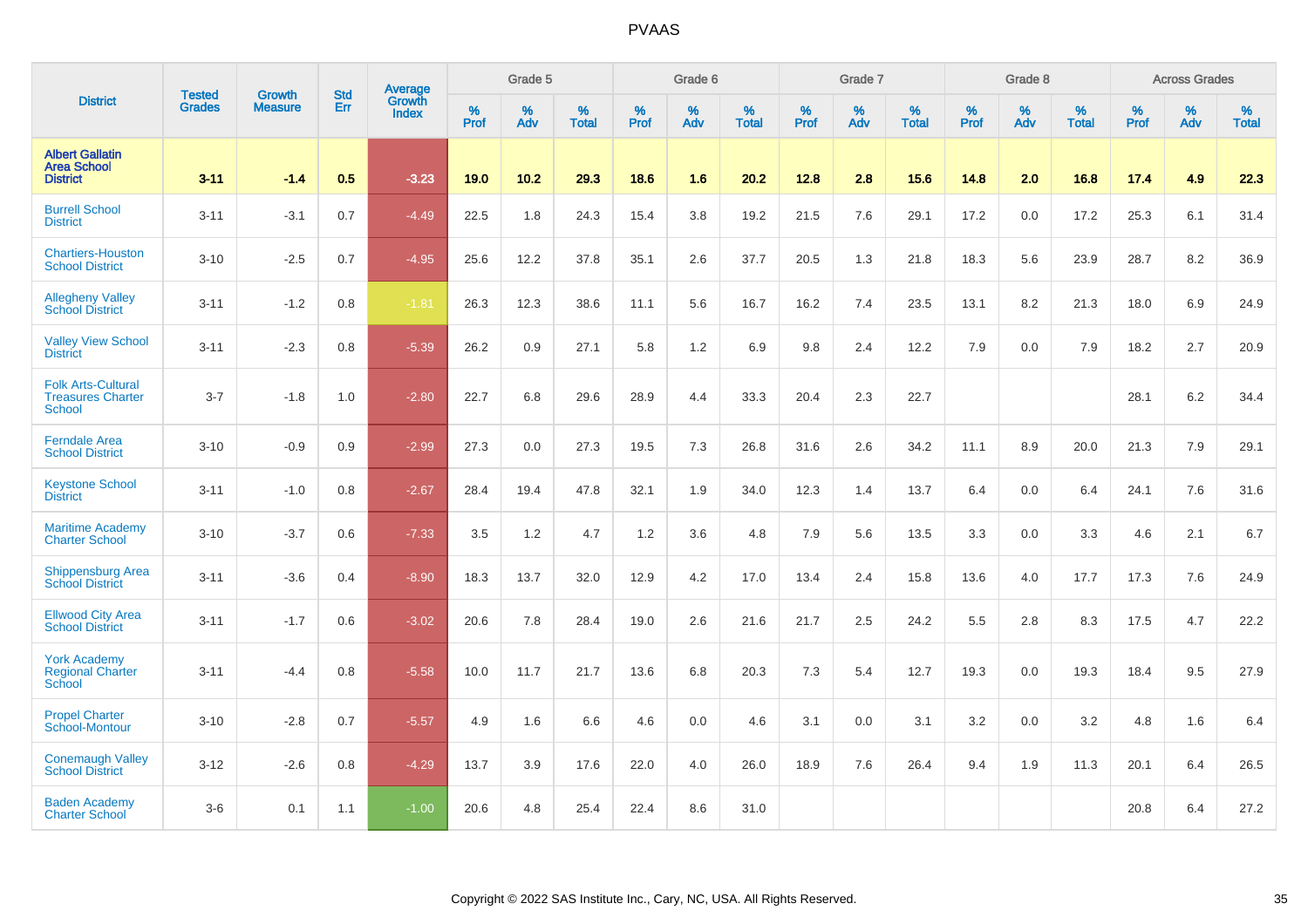|                                                                    | <b>Tested</b> | <b>Growth</b>  | <b>Std</b> | <b>Average</b><br>Growth |              | Grade 5  |                   |           | Grade 6  |                   |           | Grade 7  |                   |                  | Grade 8  |                   |           | <b>Across Grades</b> |                   |
|--------------------------------------------------------------------|---------------|----------------|------------|--------------------------|--------------|----------|-------------------|-----------|----------|-------------------|-----------|----------|-------------------|------------------|----------|-------------------|-----------|----------------------|-------------------|
| <b>District</b>                                                    | <b>Grades</b> | <b>Measure</b> | Err        | <b>Index</b>             | $\%$<br>Prof | %<br>Adv | %<br><b>Total</b> | %<br>Prof | %<br>Adv | %<br><b>Total</b> | %<br>Prof | %<br>Adv | %<br><b>Total</b> | %<br><b>Prof</b> | %<br>Adv | %<br><b>Total</b> | %<br>Prof | %<br>Adv             | %<br><b>Total</b> |
| <b>Albert Gallatin</b><br><b>Area School</b><br><b>District</b>    | $3 - 11$      | $-1.4$         | 0.5        | $-3.23$                  | 19.0         | 10.2     | 29.3              | 18.6      | 1.6      | 20.2              | 12.8      | 2.8      | 15.6              | 14.8             | 2.0      | 16.8              | 17.4      | 4.9                  | 22.3              |
| Cheltenham<br><b>School District</b>                               | $3 - 11$      | $-1.7$         | 0.6        | $-3.38$                  | 19.8         | 16.7     | 36.5              | 21.7      | 4.7      | 26.4              | 26.7      | 11.0     | 37.7              | 12.1             | 3.3      | 15.4              | 23.0      | 11.2                 | 34.2              |
| <b>Erie City School</b><br><b>District</b>                         | $3 - 12$      | $-1.7$         | 0.3        | $-7.30$                  | 7.6          | 2.4      | 10.0              | 2.9       | 0.5      | 3.4               | 5.9       | 1.6      | 7.4               | 5.2              | 0.3      | 5.5               | 6.4       | 1.4                  | 7.8               |
| <b>Forest Area School</b><br><b>District</b>                       | $3 - 11$      | $-0.4$         | 1.2        | $-1.43$                  | 43.5         | 4.4      | 47.8              | 19.0      | 0.0      | 19.0              | 13.8      | 0.0      | 13.8              | 3.1              | 0.0      | 3.1               | 23.4      | 5.5                  | 29.0              |
| <b>Propel Charter</b><br>School-Mckeesport                         | $3-8$         | $-3.2$         | 1.0        | $-4.03$                  | 5.6          | 0.0      | 5.6               | 2.7       | 0.0      | 2.7               | 5.3       | 7.9      | 13.2              | 2.7              | 2.7      | 5.4               | 5.4       | 2.3                  | 7.7               |
| <b>Esperanza Cyber</b><br><b>Charter School</b>                    | $3 - 11$      | 0.4            | 1.3        | $-0.72$                  | 0.0          | 0.0      | 0.0               | 0.0       | 0.0      | 0.0               | 2.6       | 0.0      | 2.6               | 0.0              | 0.0      | 0.0               | 1.6       | 0.0                  | 1.6               |
| <b>Northern Bedford</b><br><b>County School</b><br><b>District</b> | $3 - 11$      | $-1.5$         | 0.8        | $-3.58$                  | 24.5         | 8.2      | 32.6              | 30.5      | 1.7      | 32.2              | 19.0      | 1.7      | 20.7              | 9.4              | 3.1      | 12.5              | 24.6      | 5.2                  | 29.8              |
| <b>Shaler Area</b><br><b>School District</b>                       | $3 - 11$      | $-6.1$         | 0.4        | $-18.80$                 | 26.2         | 5.8      | 32.0              | 12.6      | 1.9      | 14.5              | 22.1      | 5.5      | 27.7              | 19.6             | 5.2      | 24.8              | 23.3      | 7.8                  | 31.2              |
| <b>Western Wayne</b><br><b>School District</b>                     | $3 - 11$      | $-2.5$         | 0.6        | $-4.89$                  | 28.3         | 9.4      | 37.7              | 18.7      | 0.9      | 19.6              | 21.6      | 2.9      | 24.5              | 14.1             | 5.4      | 19.6              | 23.6      | 9.6                  | 33.2              |
| <b>Albert Gallatin</b><br><b>Area School</b><br><b>District</b>    | 3.11          | $-1.4$         | 0.5        | $-3.23$                  | 19.0         | 10.2     | 29.3              | 18.6      | 1.6      | 20.2              | 12.8      | 2.8      | 15.6              | 14.8             | 2.0      | 16.8              | 17.4      | 4.9                  | 22.3              |
| <b>Neshannock</b><br><b>Township School</b><br><b>District</b>     | $3 - 10$      | $-3.2$         | 0.7        | $-6.15$                  | 26.7         | 15.6     | 42.2              | 30.9      | 13.2     | 44.1              | 20.0      | 7.0      | 27.0              | 15.6             | 3.9      | 19.5              | 23.6      | 9.2                  | 32.8              |
| Salisbury<br><b>Township School</b><br><b>District</b>             | $3 - 11$      | $-2.3$         | 0.6        | $-4.14$                  | 14.9         | 8.5      | 23.4              | 14.3      | 2.2      | 16.5              | 13.0      | 1.1      | 14.1              | 17.2             | 3.4      | 20.7              | 18.4      | 6.3                  | 24.7              |
| <b>Carlynton School</b><br><b>District</b>                         | $3 - 11$      | $-1.3$         | 0.7        | $-2.56$                  | 16.3         | 10.9     | 27.2              | 35.7      | 7.1      | 42.9              | 9.5       | 3.8      | 13.3              | 11.7             | 0.0      | 11.7              | 20.9      | 6.7                  | 27.6              |
| <b>Universal Alcorn</b><br><b>Charter School</b>                   | $3 - 8$       | $-0.7$         | 0.8        | $-2.71$                  | 7.7          | 1.9      | 9.6               | 3.9       | 0.0      | 3.9               | 8.8       | 0.0      | 8.8               | 5.1              | 0.0      | 5.1               | 6.4       | 1.7                  | 8.1               |
| <b>Sullivan County</b><br><b>School District</b>                   | $3 - 10$      | $-2.9$         | 1.0        | $-3.60$                  | 21.4         | 0.0      | 21.4              | 30.0      | 4.0      | 34.0              | 18.8      | 0.0      | 18.8              | 9.1              | 0.0      | 9.1               | 22.0      | 4.1                  | 26.0              |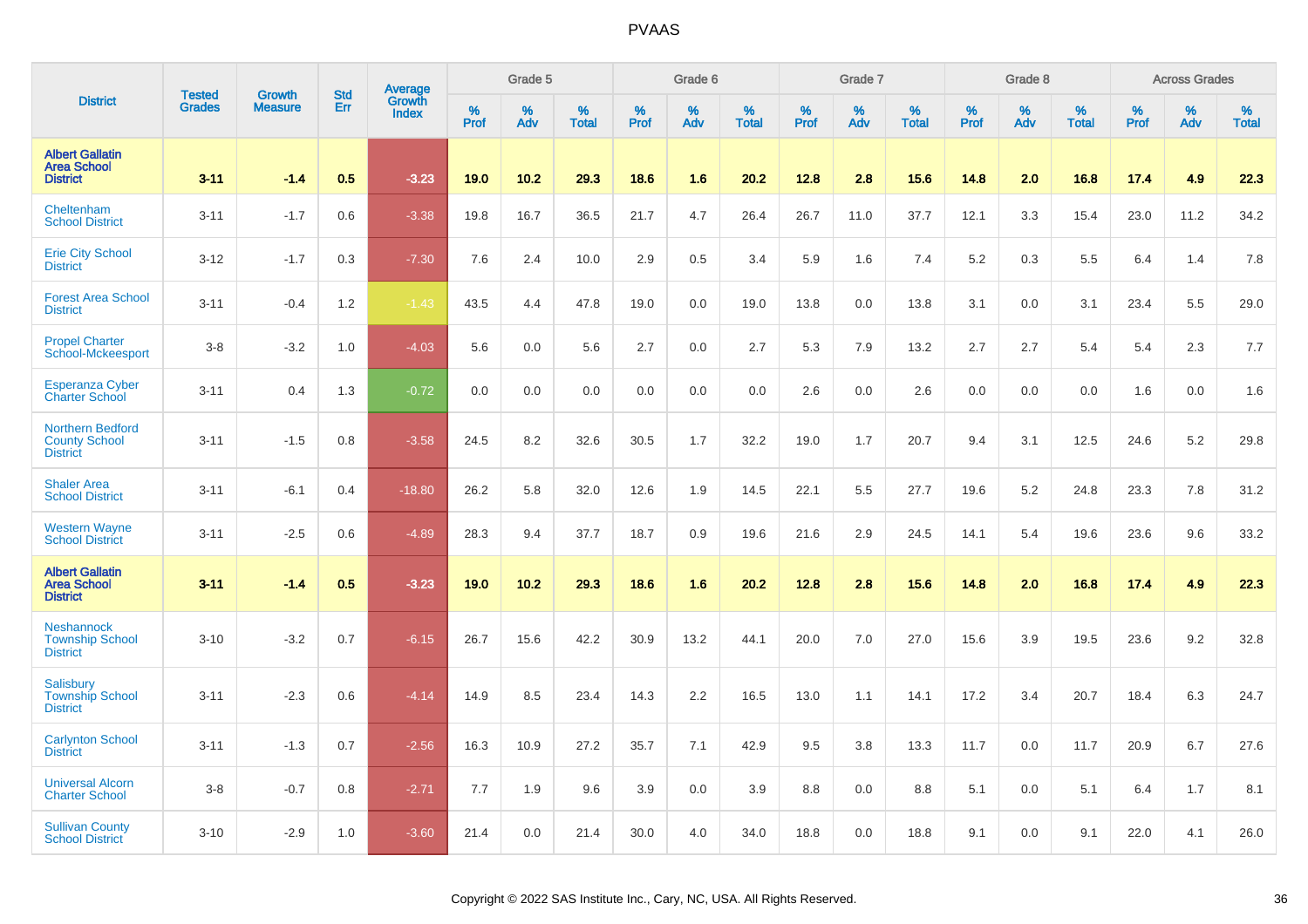|                                                                   |                                | <b>Growth</b>  | <b>Std</b> | Average                |              | Grade 5  |                   |           | Grade 6  |                   |           | Grade 7         |                   |           | Grade 8  |                   |           | <b>Across Grades</b> |                   |
|-------------------------------------------------------------------|--------------------------------|----------------|------------|------------------------|--------------|----------|-------------------|-----------|----------|-------------------|-----------|-----------------|-------------------|-----------|----------|-------------------|-----------|----------------------|-------------------|
| <b>District</b>                                                   | <b>Tested</b><br><b>Grades</b> | <b>Measure</b> | Err        | Growth<br><b>Index</b> | $\%$<br>Prof | %<br>Adv | %<br><b>Total</b> | %<br>Prof | %<br>Adv | %<br><b>Total</b> | %<br>Prof | %<br><b>Adv</b> | %<br><b>Total</b> | %<br>Prof | %<br>Adv | %<br><b>Total</b> | %<br>Prof | %<br>Adv             | %<br><b>Total</b> |
| <b>Albert Gallatin</b><br><b>Area School</b><br><b>District</b>   | $3 - 11$                       | $-1.4$         | 0.5        | $-3.23$                | 19.0         | 10.2     | 29.3              | 18.6      | 1.6      | 20.2              | 12.8      | 2.8             | 15.6              | 14.8      | 2.0      | 16.8              | 17.4      | 4.9                  | 22.3              |
| <b>Arts Academy</b><br>Elementary<br><b>Charter School</b>        | $3-5$                          | 1.7            | 1.9        | 0.91                   | 5.3          | 0.0      | 5.3               |           |          |                   |           |                 |                   |           |          |                   | 5.1       | 0.0                  | 5.1               |
| <b>Pine-Richland</b><br><b>School District</b>                    | $3 - 11$                       | $-1.8$         | 0.3        | $-11.22$               | 35.0         | 21.7     | 56.7              | 35.6      | 11.5     | 47.1              | 37.1      | 18.2            | 55.4              | 30.1      | 15.8     | 45.9              | 34.9      | 21.2                 | 56.1              |
| <b>Harbor Creek</b><br><b>School District</b>                     | $3 - 11$                       | $-3.0$         | 0.5        | $-6.14$                | 35.1         | 17.5     | 52.6              | 35.8      | 14.2     | 50.0              | 25.9      | 13.3            | 39.2              | 20.8      | 7.1      | 27.9              | 32.8      | 17.9                 | 50.6              |
| <b>Propel Charter</b><br>School-Northside                         | $3-8$                          | $-1.6$         | 0.9        | $-3.77$                | 0.0          | 0.0      | 0.0               | 2.4       | 0.0      | 2.4               | 0.0       | 0.0             | 0.0               | 0.0       | 0.0      | 0.0               | 0.4       | 0.0                  | 0.4               |
| <b>Southern Fulton</b><br><b>School District</b>                  | $3 - 11$                       | $-2.2$         | 0.9        | $-4.56$                | 21.3         | 6.4      | 27.7              | 15.2      | 10.2     | 25.4              | 12.3      | 1.8             | 14.0              | 5.9       | 3.9      | 9.8               | 18.9      | 4.4                  | 23.3              |
| <b>Keystone Oaks</b><br><b>School District</b>                    | $3 - 11$                       | $-3.0$         | 0.6        | $-6.50$                | 26.0         | 20.3     | 46.3              | 19.5      | 11.5     | 31.0              | 19.5      | 10.6            | 30.1              | 17.5      | 12.3     | 29.8              | 25.2      | 15.8                 | 41.0              |
| Achievement<br><b>House Charter</b><br>School                     | $7 - 11$                       | $-0.3$         | 1.5        | $-1.19$                |              |          |                   |           |          |                   | 20.0      | 0.0             | 20.0              | 7.1       | 2.4      | 9.5               | 11.9      | 1.5                  | 13.4              |
| <b>Pennsbury School</b><br><b>District</b>                        | $3 - 11$                       | $-2.3$         | 0.3        | $-9.39$                | 32.1         | 19.0     | 51.1              | 23.0      | 10.9     | 34.0              | 19.4      | 7.0             | 26.4              | 15.8      | 9.8      | 25.6              | 26.7      | 15.5                 | 42.2              |
| <b>Jim Thorpe Area</b><br><b>School District</b>                  | $3 - 11$                       | $-2.3$         | 0.6        | $-4.75$                | 14.1         | 1.0      | 15.2              | 12.3      | 0.9      | 13.2              | 9.2       | 8.5             | 17.7              | 10.0      | 1.5      | 11.5              | 14.9      | 4.3                  | 19.2              |
| Oil City Area<br><b>School District</b>                           | $3 - 11$                       | $-3.7$         | 0.5        | $-6.92$                | 15.5         | 2.8      | 18.3              | 7.9       | 0.8      | 8.7               | 10.2      | 2.4             | 12.6              | 3.8       | 0.0      | 3.8               | 13.2      | 2.5                  | 15.8              |
| <b>Ridley School</b><br><b>District</b>                           | $3 - 12$                       | $-1.6$         | 0.3        | $-8.13$                | 24.4         | 10.9     | 35.3              | 16.6      | 2.2      | 18.8              | 11.2      | 6.6             | 17.8              | 12.6      | 6.5      | 19.1              | 19.6      | 9.1                  | 28.7              |
| <b>New Day Charter</b><br><b>School</b>                           | $7 - 11$                       | 2.2            | 3.1        | 0.71                   |              |          |                   |           |          |                   |           |                 |                   | 0.0       | 0.0      | 0.0               | 0.0       | 0.0                  | 0.0               |
| <b>Eugenio Maria De</b><br><b>Hostos Charter</b><br><b>School</b> | $3 - 8$                        | $-1.0$         | 1.4        | $-1.85$                | 13.0         | 0.0      | 13.0              | 5.6       | 5.6      | 11.1              | 4.4       | 8.7             | 13.0              | 28.6      | 7.1      | 35.7              | 9.3       | 3.4                  | 12.7              |
| <b>Fleetwood Area</b><br><b>School District</b>                   | $3 - 10$                       | $-1.9$         | 0.5        | $-3.73$                | 21.5         | 3.7      | 25.2              | 19.9      | 4.0      | 23.8              | 20.7      | 4.8             | 25.5              | 21.4      | 2.5      | 23.9              | 21.9      | 5.2                  | 27.1              |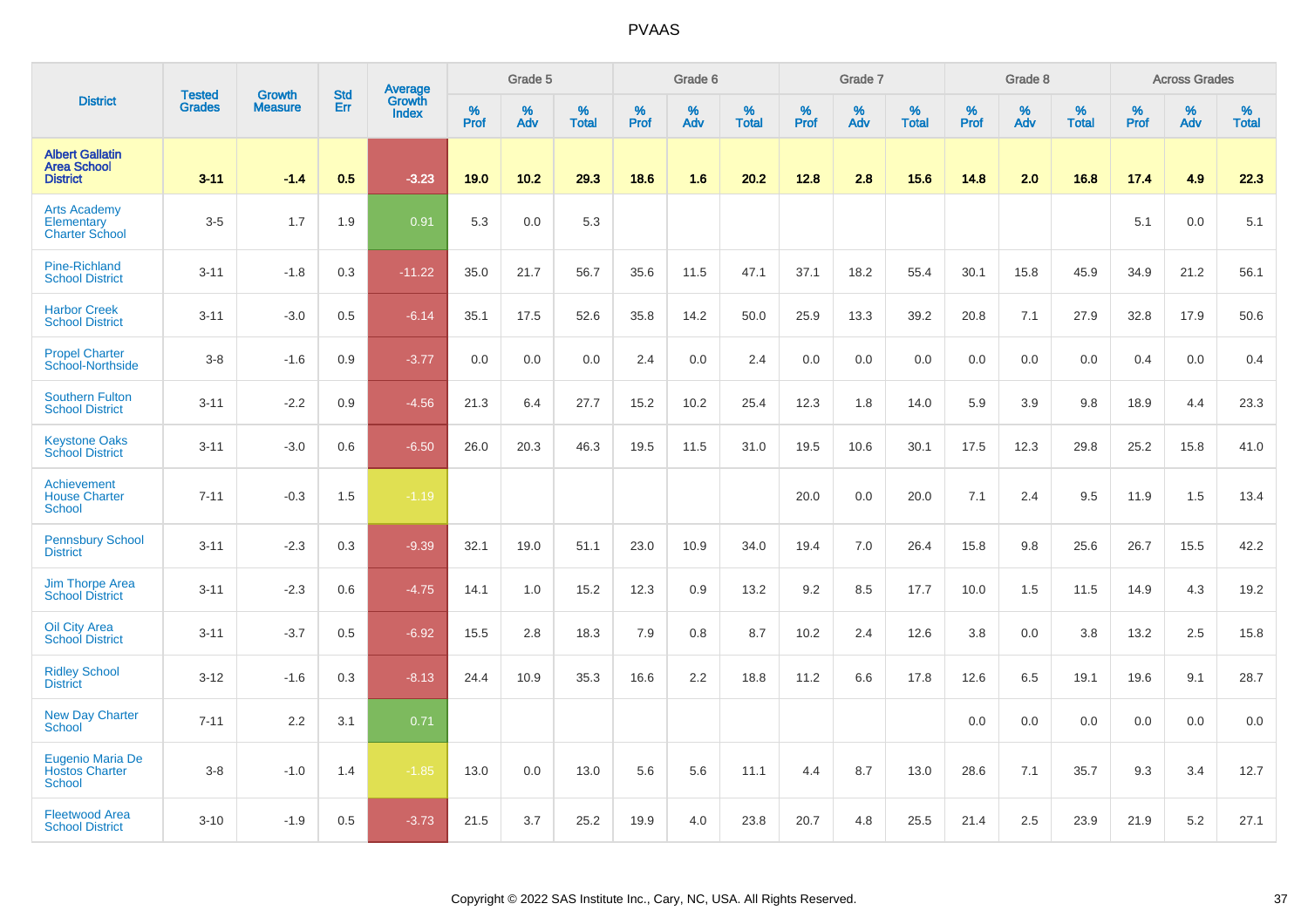|                                                                               |                                |                                 | <b>Std</b> | Average                       |           | Grade 5  |                   |           | Grade 6  |                   |           | Grade 7  |                   |           | Grade 8  |                   |           | <b>Across Grades</b> |                   |
|-------------------------------------------------------------------------------|--------------------------------|---------------------------------|------------|-------------------------------|-----------|----------|-------------------|-----------|----------|-------------------|-----------|----------|-------------------|-----------|----------|-------------------|-----------|----------------------|-------------------|
| <b>District</b>                                                               | <b>Tested</b><br><b>Grades</b> | <b>Growth</b><br><b>Measure</b> | Err        | <b>Growth</b><br><b>Index</b> | %<br>Prof | %<br>Adv | %<br><b>Total</b> | %<br>Prof | %<br>Adv | %<br><b>Total</b> | %<br>Prof | %<br>Adv | %<br><b>Total</b> | %<br>Prof | %<br>Adv | %<br><b>Total</b> | %<br>Prof | %<br>Adv             | %<br><b>Total</b> |
| <b>Albert Gallatin</b><br><b>Area School</b><br><b>District</b>               | $3 - 11$                       | $-1.4$                          | 0.5        | $-3.23$                       | 19.0      | 10.2     | 29.3              | 18.6      | 1.6      | 20.2              | 12.8      | 2.8      | 15.6              | 14.8      | 2.0      | 16.8              | 17.4      | 4.9                  | 22.3              |
| <b>Big Spring School</b><br><b>District</b>                                   | $3 - 11$                       | $-1.2$                          | 0.5        | $-2.96$                       | 26.7      | 13.0     | 39.7              | 22.0      | 3.8      | 25.8              | 20.9      | 6.7      | 27.6              | 10.9      | 3.3      | 14.1              | 24.6      | 10.4                 | 35.0              |
| <b>Mastery Charter</b><br>School-Francis D.<br><b>Pastorius</b><br>Elementary | $3 - 8$                        | 0.3                             | 1.3        | $-0.22$                       | 3.8       | 0.0      | 3.8               | 3.7       | 0.0      | 3.7               | 0.0       | 0.0      | 0.0               | 0.0       | 0.0      | 0.0               | 3.1       | 0.0                  | 3.1               |
| <b>Pine Grove Area</b><br><b>School District</b>                              | $3 - 11$                       | $-2.2$                          | 0.6        | $-4.30$                       | 23.2      | 4.2      | 27.4              | 19.7      | 3.4      | 23.1              | 17.1      | 0.8      | 17.9              | 20.9      | 0.8      | 21.7              | 24.6      | 7.8                  | 32.4              |
| <b>Lakeland School</b><br><b>District</b>                                     | $3 - 11$                       | $-2.1$                          | 0.6        | $-6.06$                       | 29.3      | 2.7      | 32.0              | 25.5      | 6.4      | 31.9              | 26.9      | 4.8      | 31.7              | 5.7       | 0.0      | 5.7               | 24.0      | 5.5                  | 29.5              |
| <b>Commodore Perry</b><br><b>School District</b>                              | $3 - 11$                       | $-5.2$                          | 1.1        | $-5.36$                       | 38.7      | 9.7      | 48.4              | 9.7       | 0.0      | 9.7               | 8.1       | 2.7      | 10.8              | 20.0      | 8.0      | 28.0              | 20.6      | 7.2                  | 27.8              |
| <b>Lakeview School</b><br><b>District</b>                                     | $3 - 11$                       | $-3.9$                          | 0.8        | $-5.18$                       | 28.6      | 18.4     | 46.9              | 30.0      | 7.1      | 37.1              | 22.2      | 1.6      | 23.8              | 21.0      | 1.6      | 22.6              | 28.3      | 13.3                 | 41.6              |
| <b>Benton Area</b><br><b>School District</b>                                  | $3 - 10$                       | $-0.9$                          | 0.9        | $-1.58$                       | 24.6      | 11.5     | 36.1              | 17.4      | 4.4      | 21.7              | 13.6      | 3.4      | 17.0              | 10.3      | 2.6      | 12.8              | 21.6      | 7.1                  | 28.7              |
| <b>Shamokin Area</b><br><b>School District</b>                                | $3 - 11$                       | $-2.1$                          | 0.5        | $-3.92$                       | 17.1      | 4.3      | 21.4              | 8.8       | 2.9      | 11.8              | 10.3      | 0.7      | 11.0              | 8.4       | 3.9      | 12.3              | 12.1      | 4.8                  | 16.9              |
| <b>School Lane</b><br><b>Charter School</b>                                   | $3 - 11$                       | $-4.8$                          | 0.7        | $-7.87$                       | 26.9      | 7.5      | 34.3              | 11.9      | 1.7      | 13.6              | 7.0       | 2.8      | 9.9               | 18.8      | 3.1      | 21.9              | 21.0      | 6.5                  | 27.5              |
| Shenandoah<br><b>Valley School</b><br><b>District</b>                         | $3 - 11$                       | $-5.1$                          | 0.8        | $-6.16$                       | 11.9      | 3.0      | 14.9              | 19.6      | 2.0      | 21.6              | 1.7       | 3.4      | 5.1               | 3.6       | 0.0      | 3.6               | 12.0      | 3.5                  | 15.5              |
| <b>Troy Area School</b><br><b>District</b>                                    | $3 - 10$                       | $-1.8$                          | 0.6        | $-3.21$                       | 11.1      | 4.0      | 15.2              | 4.0       | 4.0      | 8.0               | 14.1      | 0.0      | 14.1              | 6.8       | 0.8      | 7.7               | 11.9      | 2.1                  | 14.0              |
| <b>Lindley Academy</b><br><b>Charter School At</b><br><b>Birney</b>           | $3 - 8$                        | $-3.0$                          | 0.7        | $-4.63$                       | 1.3       | 0.0      | 1.3               | 2.6       | 0.0      | 2.6               | 0.0       | 0.0      | 0.0               | 0.0       | 1.6      | 1.6               | 1.0       | 0.3                  | 1.3               |
| Pennsylvania<br><b>Distance Learning</b><br><b>Charter School</b>             | $3 - 12$                       | $-1.7$                          | 0.7        | $-3.92$                       | 6.5       | 0.0      | 6.5               | 1.3       | 0.0      | 1.3               | 4.6       | 1.2      | 5.8               | 2.3       | 0.0      | 2.3               | 5.4       | 0.4                  | 5.8               |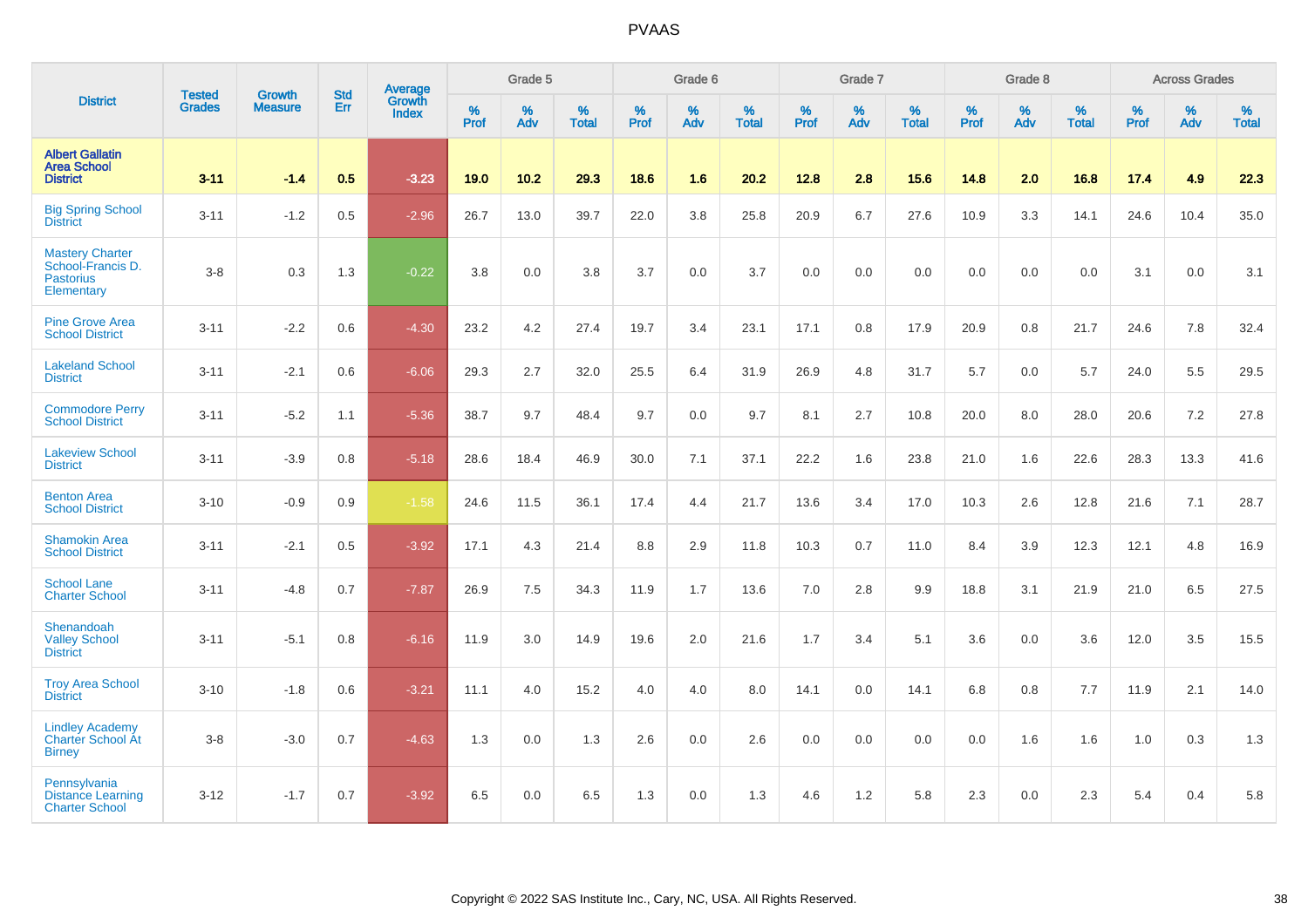|                                                                 | <b>Tested</b> | <b>Growth</b>  | <b>Std</b> |                                          |              | Grade 5  |                   |           | Grade 6  |                   |           | Grade 7  |                   |           | Grade 8  |                   |              | <b>Across Grades</b> |                   |
|-----------------------------------------------------------------|---------------|----------------|------------|------------------------------------------|--------------|----------|-------------------|-----------|----------|-------------------|-----------|----------|-------------------|-----------|----------|-------------------|--------------|----------------------|-------------------|
| <b>District</b>                                                 | <b>Grades</b> | <b>Measure</b> | Err        | <b>Average</b><br>Growth<br><b>Index</b> | $\%$<br>Prof | %<br>Adv | %<br><b>Total</b> | %<br>Prof | %<br>Adv | %<br><b>Total</b> | %<br>Prof | %<br>Adv | %<br><b>Total</b> | %<br>Prof | %<br>Adv | %<br><b>Total</b> | $\%$<br>Prof | %<br>Adv             | %<br><b>Total</b> |
| <b>Albert Gallatin</b><br><b>Area School</b><br><b>District</b> | $3 - 11$      | $-1.4$         | 0.5        | $-3.23$                                  | 19.0         | 10.2     | 29.3              | 18.6      | 1.6      | 20.2              | 12.8      | 2.8      | 15.6              | 14.8      | 2.0      | 16.8              | 17.4         | 4.9                  | 22.3              |
| <b>Abington School</b><br><b>District</b>                       | $3 - 10$      | $-3.8$         | 0.3        | $-14.06$                                 | 25.7         | 12.4     | 38.1              | 30.8      | 10.8     | 41.6              | 23.9      | 6.4      | 30.2              | 14.9      | 1.1      | 15.9              | 26.9         | 10.4                 | 37.3              |
| <b>Old Forge School</b><br><b>District</b>                      | $3 - 12$      | $-2.1$         | 0.8        | $-2.75$                                  | 11.8         | 2.9      | 14.7              | 11.3      | 0.0      | 11.3              | 19.0      | 4.8      | 23.8              | 5.9       | 0.0      | 5.9               | 14.0         | 2.9                  | 16.9              |
| <b>Reynolds School</b><br><b>District</b>                       | $3 - 10$      | $-3.3$         | 0.8        | $-7.08$                                  | 13.0         | 1.4      | 14.5              | 18.2      | 1.3      | 19.5              | 14.0      | 10.0     | 24.0              | 11.8      | 1.5      | 13.2              | 15.2         | 2.8                  | 18.0              |
| Pocono Mountain<br><b>School District</b>                       | $3 - 12$      | $-3.0$         | 0.6        | $-5.22$                                  | 23.9         | 8.1      | 32.0              | 12.4      | 4.3      | 16.7              | 10.6      | 3.5      | 14.2              | 7.8       | 2.9      | 10.8              | 18.3         | 6.6                  | 24.9              |
| <b>Abington Heights</b><br><b>School District</b>               | $3 - 11$      | $-1.7$         | 0.5        | $-5.88$                                  | 29.2         | 13.3     | 42.5              | 21.1      | 6.7      | 27.8              | 31.5      | 7.9      | 39.4              |           |          |                   | 30.5         | 14.3                 | 44.8              |
| <b>KIPP West</b><br>Philadelphia<br><b>Charter School</b>       | $3-8$         | $-2.0$         | 1.2        | $-1.75$                                  | 3.2          | 0.0      | 3.2               | 0.0       | 0.0      | 0.0               | 0.0       | 0.0      | 0.0               | 0.0       | 0.0      | 0.0               | 2.6          | 0.0                  | 2.6               |
| <b>Bensalem</b><br><b>Township School</b><br><b>District</b>    | $3 - 11$      | $-2.0$         | 0.3        | $-6.42$                                  | 9.4          | 4.3      | 13.7              | 13.0      | 2.3      | 15.3              | 9.8       | 4.6      | 14.3              | 8.2       | 1.9      | 10.1              | 12.0         | 3.5                  | 15.5              |
| <b>Line Mountain</b><br><b>School District</b>                  | $3 - 11$      | $-0.5$         | 0.7        | $-1.49$                                  | 19.7         | 12.1     | 31.8              | 15.3      | 2.8      | 18.1              | 13.3      | 6.1      | 19.4              | 9.9       | 2.8      | 12.7              | 17.8         | 7.7                  | 25.5              |
| <b>Mastery Charter</b><br>School-Cleveland<br>Elementary        | $3 - 8$       | $-1.3$         | 1.2        | $-1.89$                                  | 3.8          | 7.7      | 11.5              | 5.9       | 0.0      | 5.9               | 3.6       | 0.0      | 3.6               | 3.8       | 3.8      | 7.7               | 2.4          | 1.8                  | 4.3               |
| <b>Dover Area School</b><br><b>District</b>                     | $3 - 12$      | $-1.9$         | 0.4        | $-5.81$                                  | 24.5         | 8.2      | 32.7              | 24.5      | 3.6      | 28.1              | 22.4      | 9.0      | 31.4              | 14.1      | 6.2      | 20.3              | 24.8         | 10.2                 | 35.0              |
| <b>Northern Lehigh</b><br><b>School District</b>                | $3 - 12$      | $-2.6$         | 0.7        | $-4.01$                                  | 22.7         | 6.2      | 28.9              | 13.8      | 0.0      | 13.8              | 15.0      | 1.7      | 16.7              | 12.5      | 0.0      | 12.5              | 18.6         | 3.9                  | 22.5              |
| Philadelphia<br><b>Academy Charter</b><br><b>School</b>         | $3 - 11$      | $-2.5$         | 0.7        | $-3.55$                                  | 22.1         | 6.5      | 28.6              | 25.0      | 7.9      | 32.9              | 13.2      | 19.1     | 32.4              | 22.2      | 16.7     | 38.9              | 24.3         | 9.8                  | 34.2              |
| Salisbury-Elk Lick<br><b>School District</b>                    | $3 - 11$      | $-4.2$         | 1.3        | $-3.23$                                  | 29.2         | 12.5     | 41.7              | 37.5      | 0.0      | 37.5              | 15.8      | 0.0      | 15.8              | 14.3      | 4.8      | 19.0              | 28.9         | 5.8                  | 34.7              |
| <b>Titusville Area</b><br><b>School District</b>                | $3 - 11$      | $-1.7$         | 0.5        | $-3.36$                                  | 28.5         | 13.8     | 42.3              | 18.9      | 4.2      | 23.1              | 18.0      | 3.9      | 21.9              | 8.0       | 3.6      | 11.6              | 21.8         | 10.0                 | 31.8              |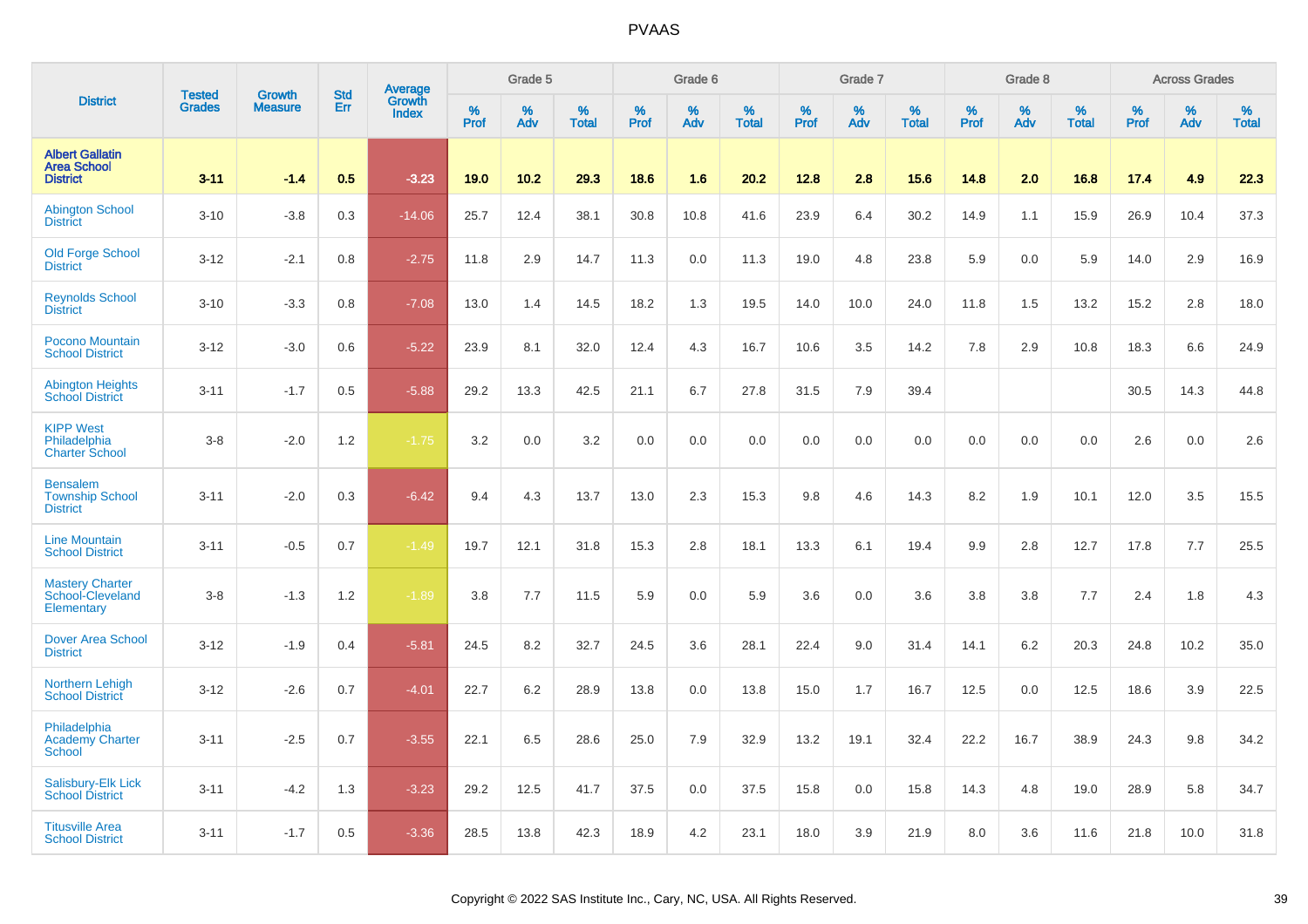|                                                                    | <b>Tested</b> | <b>Growth</b>  | <b>Std</b> |                                          |                     | Grade 5  |                   |                  | Grade 6  |                   |           | Grade 7  |                   |                  | Grade 8  |                   |           | <b>Across Grades</b> |                   |
|--------------------------------------------------------------------|---------------|----------------|------------|------------------------------------------|---------------------|----------|-------------------|------------------|----------|-------------------|-----------|----------|-------------------|------------------|----------|-------------------|-----------|----------------------|-------------------|
| <b>District</b>                                                    | <b>Grades</b> | <b>Measure</b> | Err        | <b>Average</b><br>Growth<br><b>Index</b> | $\%$<br><b>Prof</b> | %<br>Adv | %<br><b>Total</b> | %<br><b>Prof</b> | %<br>Adv | %<br><b>Total</b> | %<br>Prof | %<br>Adv | %<br><b>Total</b> | %<br><b>Prof</b> | %<br>Adv | %<br><b>Total</b> | %<br>Prof | %<br>Adv             | %<br><b>Total</b> |
| <b>Albert Gallatin</b><br><b>Area School</b><br><b>District</b>    | $3 - 11$      | $-1.4$         | 0.5        | $-3.23$                                  | 19.0                | 10.2     | 29.3              | 18.6             | 1.6      | 20.2              | 12.8      | 2.8      | 15.6              | 14.8             | 2.0      | 16.8              | 17.4      | 4.9                  | 22.3              |
| <b>Universal Institute</b><br><b>Charter School</b>                | $3-8$         | $-2.3$         | 0.7        | $-3.43$                                  | 1.5                 | 0.0      | 1.5               | 1.3              | 0.0      | 1.3               | 0.0       | 0.0      | 0.0               | 2.3              | $0.0\,$  | 2.3               | 1.7       | $0.2\,$              | 2.0               |
| <b>Pittston Area</b><br><b>School District</b>                     | $3 - 11$      | $-8.4$         | 0.8        | $-12.15$                                 | 5.7                 | 0.0      | 5.7               | 4.2              | 0.0      | 4.2               | 4.8       | 3.2      | 7.9               | 7.1              | 1.8      | 8.9               | 10.7      | 3.8                  | 14.4              |
| <b>North Pocono</b><br><b>School District</b>                      | $3 - 11$      | $-3.6$         | 0.6        | $-7.04$                                  | 34.1                | 6.2      | 40.3              | 12.8             | 1.8      | 14.7              | 24.2      | 8.3      | 32.5              | 19.3             | 7.9      | 27.2              | 27.9      | 10.4                 | 38.3              |
| <b>Corry Area School</b><br><b>District</b>                        | $3 - 11$      | $-1.0$         | 0.5        | $-2.04$                                  | 25.4                | 7.9      | 33.3              | 25.2             | 3.6      | 28.8              | 17.4      | 5.1      | 22.5              | 15.8             | 1.4      | 17.1              | 23.2      | 7.5                  | 30.7              |
| <b>Middletown Area</b><br><b>School District</b>                   | $3 - 11$      | $-1.6$         | 0.5        | $-3.19$                                  | 19.5                | 5.0      | 24.5              | 6.1              | 0.8      | 6.9               | 16.1      | 9.8      | 25.9              | 11.8             | 2.0      | 13.7              | 18.4      | 7.5                  | 25.9              |
| Susquehanna<br><b>Township School</b><br><b>District</b>           | $3 - 12$      | $-3.4$         | 0.5        | $-9.60$                                  | 13.7                | 3.7      | 17.4              | 3.0              | 0.5      | 3.5               | $6.2\,$   | 2.3      | 8.5               | 9.8              | 0.5      | 10.3              | 11.5      | 3.0                  | 14.4              |
| Philipsburg-<br>Osceola Area<br><b>School District</b>             | $3 - 11$      | $-4.9$         | 0.6        | $-8.79$                                  | 35.5                | 10.5     | 46.0              | 27.8             | 7.4      | 35.2              | 23.0      | 3.2      | 26.2              | 15.6             | 5.2      | 20.8              | 27.5      | 12.4                 | 40.0              |
| <b>Norristown Area</b><br><b>School District</b>                   | $3 - 12$      | $-2.3$         | 0.4        | $-8.36$                                  | 10.2                | 0.6      | 10.8              | 9.0              | 1.1      | 10.0              | 9.3       | 1.3      | 10.7              | 7.4              | 3.0      | 10.4              | 11.0      | 1.9                  | 13.0              |
| <b>Interboro School</b><br><b>District</b>                         | $3 - 12$      | $-3.0$         | 0.4        | $-8.90$                                  | 13.5                | 2.2      | 15.8              | 11.8             | 2.4      | 14.2              | 14.4      | 3.4      | 17.8              | 10.7             | 2.1      | 12.8              | 16.4      | 3.1                  | 19.6              |
| <b>Northampton Area</b><br><b>School District</b>                  | $3 - 11$      | $-3.1$         | 0.7        | $-4.80$                                  | 28.5                | 9.3      | 37.8              | 23.7             | 5.3      | 29.0              | 18.7      | 5.3      | 24.0              | 13.3             | 1.7      | 15.0              | 29.6      | 9.8                  | 39.4              |
| <b>Urban Pathways 6-</b><br><b>12 Charter School</b>               | $6 - 11$      | $-1.8$         | 1.6        | $-1.26$                                  |                     |          |                   | 0.0              | 0.0      | 0.0               | 0.0       | 0.0      | 0.0               | 0.0              | 0.0      | 0.0               | 0.0       | 0.0                  | 0.0               |
| <b>Montoursville Area</b><br><b>School District</b>                | $3 - 12$      | $-1.9$         | 0.5        | $-5.10$                                  | 31.1                | 12.9     | 43.9              | 28.8             | 8.0      | 36.8              | 25.2      | 6.7      | 31.8              | 19.9             | 8.5      | 28.4              | 28.2      | 11.2                 | 39.4              |
| <b>Premier Arts And</b><br><b>Science Charter</b><br><b>School</b> | $3-5$         | $-0.1$         | 2.0        | $-0.05$                                  | 0.0                 | 0.0      | $0.0\,$           |                  |          |                   |           |          |                   |                  |          |                   | 3.8       | $1.0$                | 4.8               |
| <b>Haverford</b><br><b>Township School</b><br><b>District</b>      | $3 - 11$      | $-0.7$         | 0.3        | $-3.26$                                  | 30.7                | 27.3     | 58.0              | 26.4             | 15.0     | 41.4              | 28.5      | 12.8     | 41.3              | 33.9             | 15.2     | 49.1              | 31.6      | 23.1                 | 54.7              |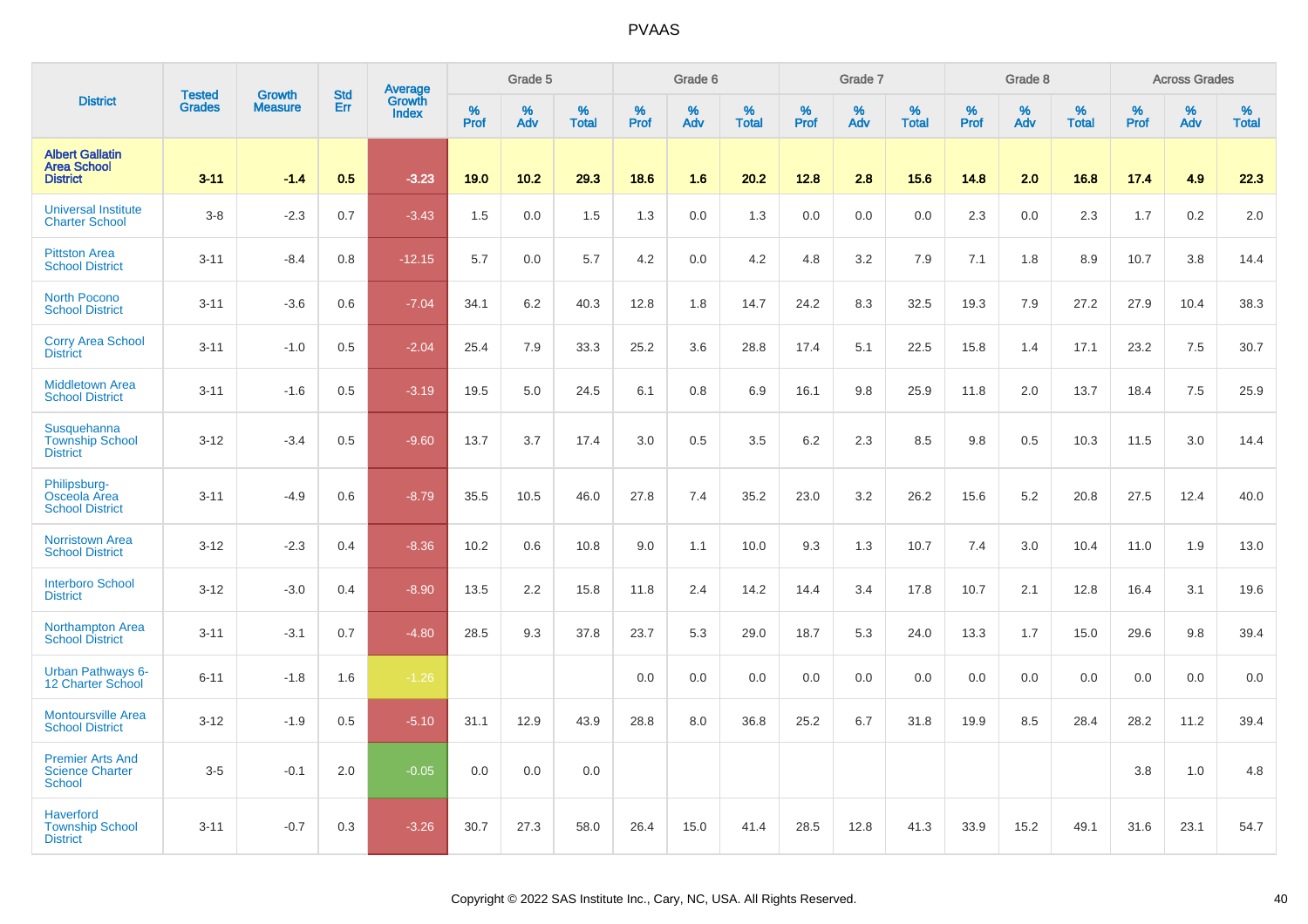|                                                                                |                                |                                 | <b>Std</b> | Average                |              | Grade 5  |                   |           | Grade 6  |                   |              | Grade 7  |                   |           | Grade 8  |                   |           | <b>Across Grades</b> |                   |
|--------------------------------------------------------------------------------|--------------------------------|---------------------------------|------------|------------------------|--------------|----------|-------------------|-----------|----------|-------------------|--------------|----------|-------------------|-----------|----------|-------------------|-----------|----------------------|-------------------|
| <b>District</b>                                                                | <b>Tested</b><br><b>Grades</b> | <b>Growth</b><br><b>Measure</b> | Err        | Growth<br><b>Index</b> | $\%$<br>Prof | %<br>Adv | %<br><b>Total</b> | %<br>Prof | %<br>Adv | %<br><b>Total</b> | $\%$<br>Prof | %<br>Adv | %<br><b>Total</b> | %<br>Prof | %<br>Adv | %<br><b>Total</b> | %<br>Prof | %<br>Adv             | %<br><b>Total</b> |
| <b>Albert Gallatin</b><br><b>Area School</b><br><b>District</b>                | $3 - 11$                       | $-1.4$                          | 0.5        | $-3.23$                | 19.0         | 10.2     | 29.3              | 18.6      | 1.6      | 20.2              | 12.8         | 2.8      | 15.6              | 14.8      | 2.0      | 16.8              | 17.4      | 4.9                  | 22.3              |
| <b>Jenkintown School</b><br><b>District</b>                                    | $3 - 11$                       | $-5.2$                          | 1.0        | $-5.09$                | 35.4         | 12.5     | 47.9              | 18.9      | 8.1      | 27.0              | 16.0         | 0.0      | 16.0              | 8.0       | 4.0      | 12.0              | 29.0      | 16.2                 | 45.2              |
| <b>Riverview School</b><br><b>District</b>                                     | $3 - 11$                       | $-6.6$                          | 0.8        | $-8.70$                | 28.8         | 5.8      | 34.6              | 29.9      | 9.1      | 39.0              | 21.7         | 3.3      | 25.0              | 12.7      | 5.1      | 17.7              | 25.8      | 15.0                 | 40.8              |
| Washington<br><b>School District</b>                                           | $3 - 11$                       | $-2.6$                          | 0.7        | $-3.79$                | 13.5         | 2.9      | 16.4              | 5.2       | 2.1      | 7.2               | 15.0         | 1.2      | 16.2              | 0.0       | 1.5      | 1.5               | 11.8      | 3.4                  | 15.2              |
| <b>Moniteau School</b><br><b>District</b>                                      | $3 - 11$                       | $-2.7$                          | 0.7        | $-5.58$                | 32.5         | 8.4      | 41.0              | 22.9      | 8.4      | 31.3              | 11.0         | 2.4      | 13.4              | 11.1      | 0.0      | 11.1              | 23.7      | 9.2                  | 32.9              |
| <b>Southern</b><br><b>Huntingdon County</b><br><b>School District</b>          | $3 - 11$                       | $-2.5$                          | 0.7        | $-4.85$                | 18.8         | 10.1     | 29.0              | 9.0       | 1.3      | 10.3              | 10.1         | 1.1      | 11.2              | 6.1       | 0.0      | 6.1               | 15.5      | 3.9                  | 19.4              |
| <b>Eastern York</b><br><b>School District</b>                                  | $3 - 11$                       | $-0.5$                          | 0.5        | $-0.97$                | 29.5         | 11.0     | 40.5              | 23.5      | 6.0      | 29.5              | 23.2         | 14.1     | 37.3              | 17.3      | 9.7      | 27.0              | 24.8      | 10.7                 | 35.4              |
| <b>Propel Charter</b><br>School-Homestead                                      | $3 - 11$                       | $-2.7$                          | 1.0        | $-3.66$                | 2.7          | 0.0      | 2.7               | 0.0       | 5.4      | 5.4               | 2.9          | 0.0      | 2.9               | 0.0       | 0.0      | 0.0               | 2.7       | 1.4                  | 4.1               |
| North Star School<br><b>District</b>                                           | $3 - 11$                       | $-2.8$                          | 0.7        | $-5.28$                | 12.5         | 12.5     | 25.0              | 23.4      | 4.7      | 28.1              | 11.1         | 1.4      | 12.5              | 14.1      | 2.2      | 16.3              | 22.6      | 10.0                 | 32.6              |
| <b>Berwick Area</b><br><b>School District</b>                                  | $3 - 11$                       | $-3.7$                          | 0.5        | $-7.56$                | 17.8         | 6.3      | 24.1              | 18.3      | 3.0      | 21.3              | 16.8         | 3.2      | 20.0              | 12.0      | 2.0      | 14.0              | 20.4      | 9.0                  | 29.4              |
| <b>Center For Student</b><br><b>Learning Charter</b><br>School At<br>Pennsbury | $6 - 12$                       | $-0.6$                          | 3.1        | $-0.20$                |              |          |                   |           |          |                   |              |          |                   | 0.0       | 0.0      | 0.0               | 3.4       | 0.0                  | 3.4               |
| <b>Fort Cherry School</b><br><b>District</b>                                   | $3 - 10$                       | $-3.8$                          | 0.8        | $-4.96$                | 19.3         | 19.3     | 38.6              | 29.8      | 8.8      | 38.6              | 14.3         | 5.4      | 19.6              | 9.3       | 4.6      | 14.0              | 21.9      | 9.6                  | 31.5              |
| <b>Hanover Public</b><br><b>School District</b>                                | $3 - 11$                       | $-2.3$                          | 0.5        | $-4.48$                | 24.4         | 4.6      | 29.0              | 19.7      | 2.2      | 21.9              | 17.8         | 5.4      | 23.3              | 11.4      | 4.9      | 16.3              | 20.4      | 9.6                  | 30.0              |
| <b>Antietam School</b><br><b>District</b>                                      | $3 - 10$                       | $-2.5$                          | 0.8        | $-3.08$                | 9.4          | 1.6      | 10.9              | 10.0      | 3.3      | 13.3              | 5.6          | 0.0      | 5.6               | 5.8       | 0.0      | 5.8               | 8.3       | 1.2                  | 9.5               |
| <b>Rose Tree Media</b><br><b>School District</b>                               | $3 - 10$                       | $-1.7$                          | 0.4        | $-4.26$                | 29.7         | 19.6     | 49.3              | 31.4      | 15.3     | 46.7              | 31.6         | 20.9     | 52.4              | 18.4      | 13.9     | 32.3              | 31.5      | 20.2                 | 51.8              |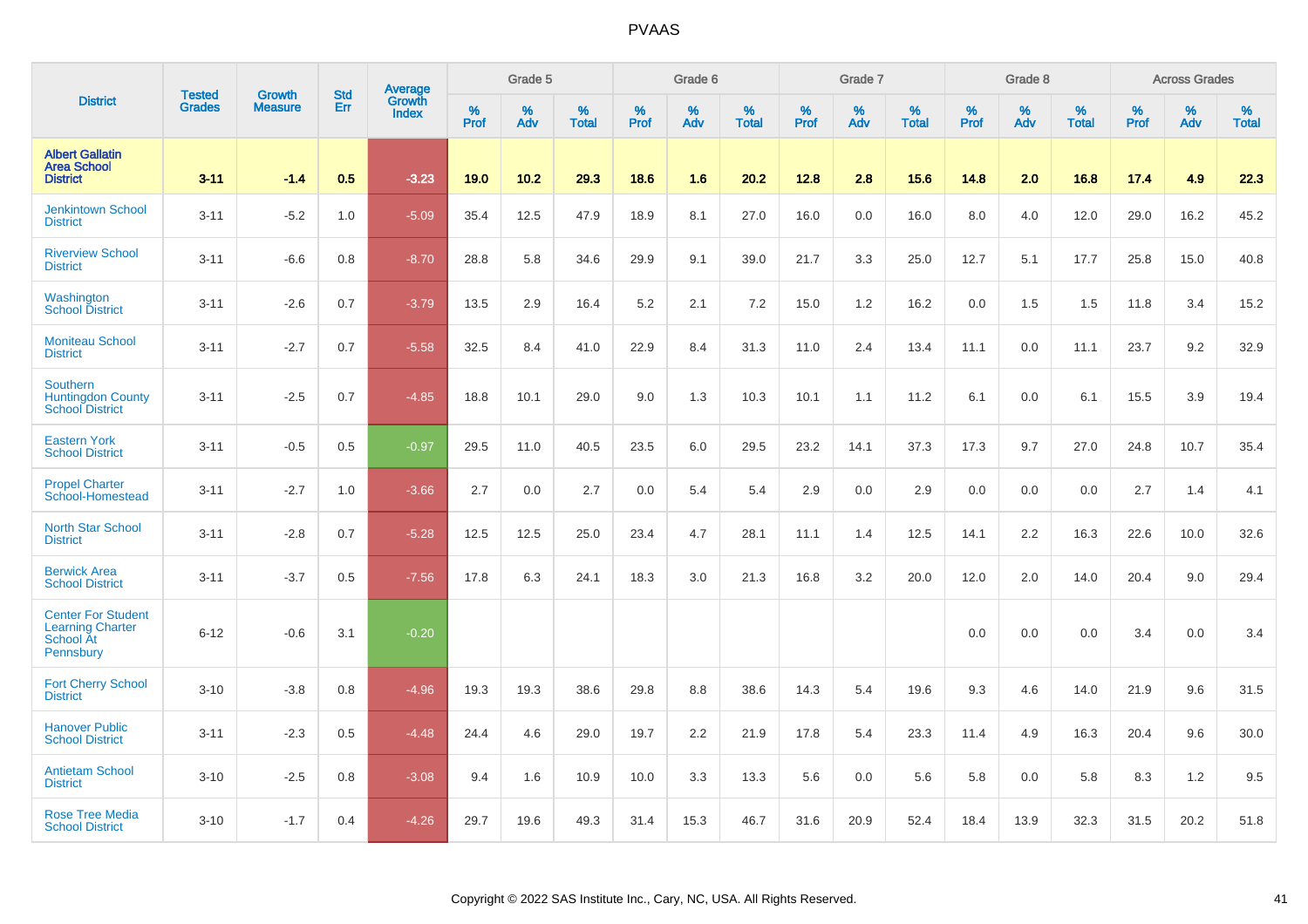|                                                                        |                                |                                 | <b>Std</b> | Average                |           | Grade 5  |                   |           | Grade 6  |                   |           | Grade 7  |                   |           | Grade 8  |                   |           | <b>Across Grades</b> |                   |
|------------------------------------------------------------------------|--------------------------------|---------------------------------|------------|------------------------|-----------|----------|-------------------|-----------|----------|-------------------|-----------|----------|-------------------|-----------|----------|-------------------|-----------|----------------------|-------------------|
| <b>District</b>                                                        | <b>Tested</b><br><b>Grades</b> | <b>Growth</b><br><b>Measure</b> | Err        | Growth<br><b>Index</b> | %<br>Prof | %<br>Adv | %<br><b>Total</b> | %<br>Prof | %<br>Adv | %<br><b>Total</b> | %<br>Prof | %<br>Adv | %<br><b>Total</b> | %<br>Prof | %<br>Adv | %<br><b>Total</b> | %<br>Prof | %<br>Adv             | %<br><b>Total</b> |
| <b>Albert Gallatin</b><br><b>Area School</b><br><b>District</b>        | $3 - 11$                       | $-1.4$                          | 0.5        | $-3.23$                | 19.0      | 10.2     | 29.3              | 18.6      | 1.6      | 20.2              | 12.8      | 2.8      | 15.6              | 14.8      | 2.0      | 16.8              | 17.4      | 4.9                  | 22.3              |
| <b>Bristol Borough</b><br><b>School District</b>                       | $3 - 12$                       | $-2.4$                          | 0.7        | $-3.97$                | 21.3      | 2.7      | 24.0              | 17.8      | 7.8      | 25.6              | 15.0      | 1.2      | 16.2              | 7.6       | 1.3      | 8.9               | 16.2      | 4.2                  | 20.3              |
| <b>East Allegheny</b><br><b>School District</b>                        | $3 - 11$                       | $-3.9$                          | 0.7        | $-5.90$                | 9.1       | 3.4      | 12.5              | 8.5       | 2.4      | 11.0              | 13.8      | 0.0      | 13.8              | 5.8       | 0.0      | 5.8               | 9.0       | 2.1                  | 11.1              |
| <b>Monessen City</b><br><b>School District</b>                         | $3 - 10$                       | $-1.5$                          | 1.1        | $-1.48$                | 5.3       | 0.0      | 5.3               | 2.6       | 0.0      | 2.6               | 0.0       | 0.0      | 0.0               | 0.0       | 0.0      | 0.0               | 3.9       | 0.6                  | 4.4               |
| <b>Camp Hill School</b><br><b>District</b>                             | $3 - 12$                       | $-2.0$                          | 0.7        | $-3.08$                | 40.7      | 27.2     | 67.9              | 24.0      | 4.0      | 28.0              | 17.6      | 9.9      | 27.5              | 22.0      | 3.7      | 25.7              | 30.7      | 15.4                 | 46.1              |
| <b>Mastery Charter</b><br>School - Smedley<br>Campus                   | $3-6$                          | $-0.6$                          | 1.2        | $-0.51$                | 1.9       | 0.0      | 1.9               | 3.5       | 0.0      | 3.5               |           |          |                   |           |          |                   | 3.5       | 0.0                  | 3.5               |
| <b>Saint Marys Area</b><br>School District                             | $3 - 11$                       | $-2.5$                          | 0.5        | $-4.59$                | 35.6      | 8.7      | 44.4              | 21.8      | 1.6      | 23.4              | 10.0      | 5.4      | 15.4              | 13.3      | 1.3      | 14.7              | 24.9      | 7.3                  | 32.3              |
| Community<br>Academy Of<br>Philadelphia<br><b>Charter School</b>       | $3 - 11$                       | $-5.7$                          | 0.9        | $-6.24$                | 4.9       | 2.4      | 7.3               | 0.0       | 0.0      | 0.0               | 0.0       | 0.0      | 0.0               | 0.0       | 0.0      | 0.0               | 2.4       | 1.0                  | 3.5               |
| <b>Reach Cyber</b><br><b>Charter School</b>                            | $3 - 11$                       | $-2.4$                          | 0.9        | $-2.71$                | 19.4      | 9.7      | 29.0              | 9.1       | 0.0      | 9.1               | 17.0      | 3.8      | 20.8              | 17.5      | 5.3      | 22.8              | 21.3      | 4.7                  | 26.0              |
| <b>Lincoln Park</b><br><b>Performing Arts</b><br><b>Charter School</b> | $7 - 11$                       | $-4.4$                          | 1.0        | $-6.06$                |           |          |                   |           |          |                   | 33.9      | 5.4      | 39.3              | 11.5      | 3.4      | 14.9              | 20.3      | 4.2                  | 24.5              |
| <b>Global Leadership</b><br><b>Academy Charter</b><br><b>School</b>    | $3 - 8$                        | $-3.1$                          | 1.9        | $-1.63$                | 0.0       | 0.0      | 0.0               |           |          |                   | 0.0       | 0.0      | 0.0               | 9.1       | 0.0      | 9.1               | 2.5       | 0.0                  | 2.5               |
| Columbia Borough<br><b>School District</b>                             | $3 - 12$                       | $-4.8$                          | 0.7        | $-6.43$                | 15.1      | 1.4      | 16.4              | 1.4       | 0.0      | 1.4               | 6.2       | 1.5      | 7.7               | 0.0       | 0.0      | 0.0               | 8.7       | 1.4                  | 10.0              |
| <b>Uniontown Area</b><br><b>School District</b>                        | $3 - 11$                       | $-4.0$                          | 0.6        | $-7.32$                | 17.1      | 3.8      | 21.0              | 18.7      | 3.7      | 22.4              | 6.5       | 0.9      | 7.5               | 0.0       | 0.0      | 0.0               | 15.0      | 4.4                  | 19.3              |
| <b>Owen J Roberts</b><br><b>School District</b>                        | $3 - 11$                       | $-3.2$                          | 0.3        | $-10.89$               | 35.7      | 21.9     | 57.7              | 29.6      | 17.3     | 46.9              | 28.3      | 12.5     | 40.8              | 22.8      | 5.5      | 28.4              | 31.9      | 16.7                 | 48.6              |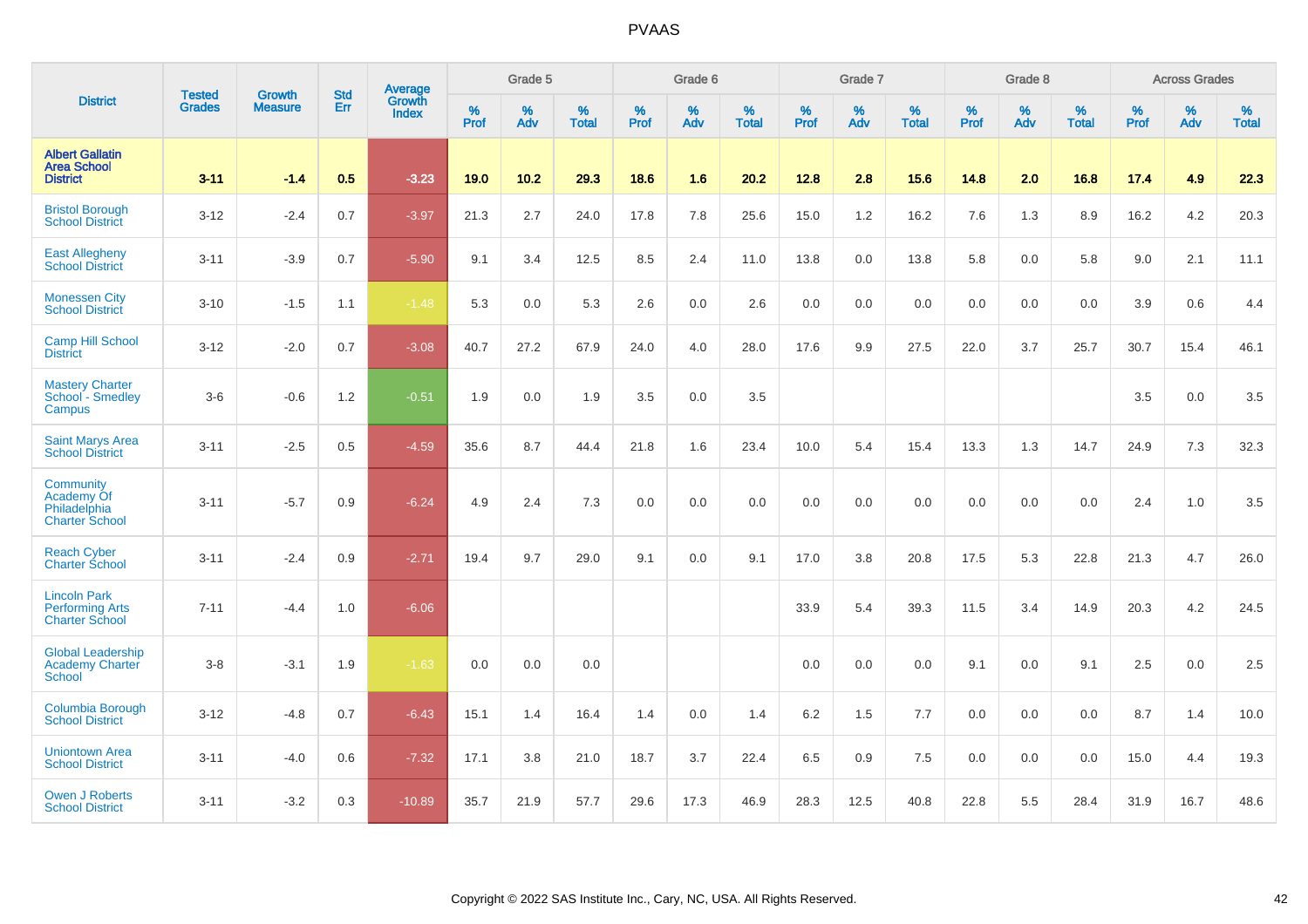|                                                                  |                                | <b>Growth</b>  | <b>Std</b> | Average<br>Growth |           | Grade 5  |                   |           | Grade 6  |                   |           | Grade 7  |                   |           | Grade 8  |                   |           | <b>Across Grades</b> |                   |
|------------------------------------------------------------------|--------------------------------|----------------|------------|-------------------|-----------|----------|-------------------|-----------|----------|-------------------|-----------|----------|-------------------|-----------|----------|-------------------|-----------|----------------------|-------------------|
| <b>District</b>                                                  | <b>Tested</b><br><b>Grades</b> | <b>Measure</b> | Err        | <b>Index</b>      | %<br>Prof | %<br>Adv | %<br><b>Total</b> | %<br>Prof | %<br>Adv | %<br><b>Total</b> | %<br>Prof | %<br>Adv | %<br><b>Total</b> | %<br>Prof | %<br>Adv | %<br><b>Total</b> | %<br>Prof | %<br>Adv             | %<br><b>Total</b> |
| <b>Albert Gallatin</b><br><b>Area School</b><br><b>District</b>  | $3 - 11$                       | $-1.4$         | 0.5        | $-3.23$           | 19.0      | 10.2     | 29.3              | 18.6      | 1.6      | 20.2              | 12.8      | 2.8      | 15.6              | 14.8      | 2.0      | 16.8              | 17.4      | 4.9                  | 22.3              |
| <b>Easton Area</b><br><b>School District</b>                     | $3 - 12$                       | $-1.1$         | 0.3        | $-3.25$           | 22.4      | 5.9      | 28.3              | 14.6      | 3.3      | 17.9              | 11.0      | 6.9      | 18.0              | 10.3      | 2.2      | 12.4              | 18.5      | 8.4                  | 26.9              |
| <b>Leechburg Area</b><br><b>School District</b>                  | $3 - 11$                       | $-3.5$         | 0.9        | $-3.84$           | 15.6      | 2.2      | 17.8              | 16.2      | 5.4      | 21.6              | 8.0       | 0.0      | 8.0               | 23.8      | 7.1      | 31.0              | 22.5      | 5.9                  | 28.5              |
| Northwood<br><b>Academy Charter</b><br>School                    | $3-8$                          | $-3.7$         | 0.7        | $-5.33$           | 6.6       | 1.3      | 7.9               | 5.2       | 0.0      | 5.2               | 8.7       | 1.4      | 10.1              | 10.7      | 1.8      | 12.5              | 6.3       | 0.9                  | 7.2               |
| <b>Cambria Heights</b><br><b>School District</b>                 | $3 - 10$                       | $-2.3$         | 0.6        | $-3.86$           | 23.3      | 4.4      | 27.8              | 16.8      | 0.0      | 16.8              | 13.5      | 1.0      | 14.6              | 4.4       | 0.9      | 5.3               | 18.3      | 2.8                  | 21.2              |
| <b>Connellsville Area</b><br><b>School District</b>              | $3 - 11$                       | $-3.8$         | 0.4        | $-10.18$          | 19.0      | 7.5      | 26.5              | 10.8      | 3.6      | 14.3              | 9.5       | 2.4      | 11.9              | 9.4       | 2.2      | 11.6              | 15.5      | 4.5                  | 20.0              |
| Apollo-Ridge<br><b>School District</b>                           | $3-12$                         | $-2.9$         | 0.7        | $-4.21$           | 18.8      | 0.0      | 18.8              | 12.0      | 1.2      | 13.2              | 8.5       | 1.2      | 9.8               | 10.4      | 2.6      | 13.0              | 14.8      | 3.0                  | 17.7              |
| <b>Hanover Area</b><br><b>School District</b>                    | $3 - 11$                       | $-2.5$         | 0.9        | $-2.86$           | 3.4       | 3.4      | 6.8               | 10.0      | 4.0      | 14.0              | 5.3       | 1.8      | 7.0               | 0.0       | 0.0      | 0.0               | 7.4       | 1.9                  | 9.3               |
| <b>Forbes Road</b><br><b>School District</b>                     | $3 - 11$                       | $-5.7$         | 1.4        | $-4.52$           | 38.7      | 3.2      | 41.9              | 26.7      | 0.0      | 26.7              | 44.4      | 0.0      | 44.4              | 15.0      | 0.0      | 15.0              | 31.9      | 2.9                  | 34.8              |
| <b>East Stroudsburg</b><br><b>Area School</b><br><b>District</b> | $3 - 11$                       | $-4.6$         | 0.5        | $-9.94$           | 19.0      | 5.3      | 24.3              | 8.8       | 1.6      | 10.4              | 9.7       | 3.0      | 12.7              | 7.7       | 1.9      | 9.7               | 16.0      | 4.5                  | 20.5              |
| <b>Bethlehem-Center</b><br><b>School District</b>                | $3 - 10$                       | $-6.4$         | 0.7        | $-8.62$           | 5.6       | 1.4      | 6.9               | 0.0       | 0.0      | 0.0               | 4.0       | 0.0      | 4.0               | 3.2       | 1.6      | 4.8               | 9.6       | 3.9                  | 13.6              |
| <b>Pottsgrove School</b><br><b>District</b>                      | $3 - 11$                       | $-3.5$         | 0.4        | $-7.79$           | 27.2      | 6.5      | 33.7              | 10.2      | 5.4      | 15.6              | 21.6      | 4.1      | 25.7              | 9.8       | 1.6      | 11.4              | 19.2      | 4.4                  | 23.5              |
| La Academia<br>Partnership<br><b>Charter School</b>              | $6 - 11$                       | $-5.6$         | 1.8        | $-3.97$           |           |          |                   | 0.0       | 0.0      | 0.0               | 0.0       | 0.0      | 0.0               | 0.0       | 0.0      | 0.0               | 0.0       | 0.0                  | 0.0               |
| <b>Mount Pleasant</b><br><b>Area School</b><br><b>District</b>   | $3 - 11$                       | $-5.7$         | 0.5        | $-10.59$          | 18.0      | 1.6      | 19.7              | 12.8      | 2.4      | 15.2              | 12.7      | 2.8      | 15.5              | 7.4       | 0.8      | 8.3               | 18.3      | 4.3                  | 22.6              |
| <b>Ambridge Area</b><br><b>School District</b>                   | $3 - 12$                       | $-3.4$         | 0.6        | $-6.08$           | 17.8      | 5.1      | 22.9              | 13.2      | 0.9      | 14.2              | 11.9      | 0.8      | 12.7              | 10.7      | 0.8      | 11.6              | 15.7      | 5.2                  | 20.8              |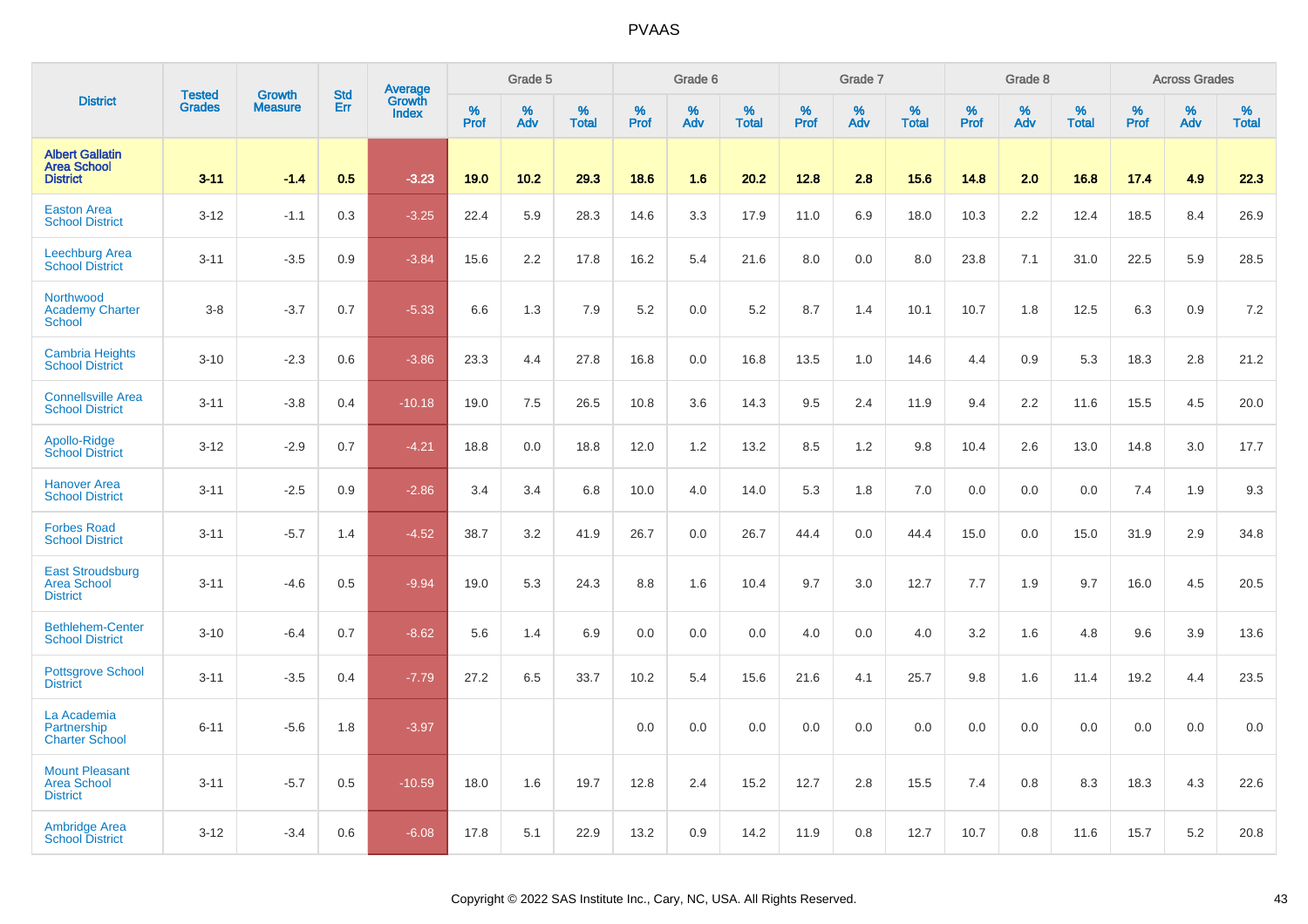|                                                                                   |                                | <b>Growth</b>  | <b>Std</b> |                            |              | Grade 5  |                      |              | Grade 6  |                      |              | Grade 7  |                   |              | Grade 8  |                   |              | <b>Across Grades</b> |                      |
|-----------------------------------------------------------------------------------|--------------------------------|----------------|------------|----------------------------|--------------|----------|----------------------|--------------|----------|----------------------|--------------|----------|-------------------|--------------|----------|-------------------|--------------|----------------------|----------------------|
| <b>District</b>                                                                   | <b>Tested</b><br><b>Grades</b> | <b>Measure</b> | Err        | Average<br>Growth<br>Index | $\%$<br>Prof | %<br>Adv | $\%$<br><b>Total</b> | $\%$<br>Prof | %<br>Adv | $\%$<br><b>Total</b> | $\%$<br>Prof | %<br>Adv | %<br><b>Total</b> | $\%$<br>Prof | %<br>Adv | %<br><b>Total</b> | $\%$<br>Prof | $\%$<br>Adv          | $\%$<br><b>Total</b> |
| <b>Albert Gallatin</b><br><b>Area School</b><br><b>District</b>                   | $3 - 11$                       | $-1.4$         | 0.5        | $-3.23$                    | 19.0         | 10.2     | 29.3                 | 18.6         | 1.6      | 20.2                 | 12.8         | 2.8      | 15.6              | 14.8         | 2.0      | 16.8              | 17.4         | 4.9                  | 22.3                 |
| <b>Wyoming Area</b><br><b>School District</b>                                     | $3 - 10$                       | $-7.7$         | 0.6        | $-12.89$                   | 22.1         | 8.8      | 31.0                 | 4.8          | 1.0      | 5.8                  | 9.3          | 3.1      | 12.4              | 7.4          | 1.8      | 9.3               | 14.1         | 4.3                  | 18.4                 |
| <b>Lehigh Valley</b><br><b>Academy Regional</b><br><b>Charter School</b>          | $3 - 11$                       | $-3.0$         | 0.5        | $-5.67$                    | 22.5         | 7.5      | 30.0                 | 16.4         | 3.1      | 19.5                 | 7.4          | 1.8      | 9.3               | 5.5          | 0.9      | 6.4               | 17.4         | 4.4                  | 21.8                 |
| <b>Insight PA Cyber</b><br><b>Charter School</b>                                  | $3 - 11$                       | $-6.7$         | 1.5        | $-4.37$                    | 5.6          | 11.1     | 16.7                 | 0.0          | 0.0      | 0.0                  | 3.7          | 3.7      | 7.4               | 11.1         | 3.7      | 14.8              | 9.0          | 3.7                  | 12.7                 |
| <b>Kiski Area School</b><br><b>District</b>                                       | $3 - 11$                       | $-4.9$         | 0.4        | $-11.92$                   | 15.4         | 5.6      | 21.0                 | 11.1         | 1.8      | 13.0                 | 22.9         | 5.0      | 27.9              | 9.6          | 2.8      | 12.4              | 20.2         | 7.5                  | 27.7                 |
| <b>Tri-Valley School</b><br><b>District</b>                                       | $3 - 10$                       | $-6.5$         | 0.8        | $-7.94$                    | 13.2         | 2.4      | 15.7                 | 13.2         | 0.0      | 13.2                 | 7.3          | 0.0      | 7.3               | 2.4          | 7.3      | 9.8               | 15.8         | 3.7                  | 19.4                 |
| <b>Gillingham Charter</b><br>School                                               | $3 - 11$                       | $-5.9$         | 2.0        | $-3.00$                    | 9.1          | 0.0      | 9.1                  | 0.0          | 0.0      | 0.0                  |              |          |                   | 0.0          | 0.0      | 0.0               | 4.4          | 1.4                  | 5.8                  |
| <b>Weatherly Area</b><br><b>School District</b>                                   | $3 - 11$                       | $-6.9$         | 1.1        | $-6.25$                    | 26.9         | 7.7      | 34.6                 | 12.1         | 0.0      | 12.1                 | 6.9          | 0.0      | 6.9               | 5.6          | 0.0      | 5.6               | 15.1         | 4.0                  | 19.1                 |
| Susquehanna<br><b>Community School</b><br><b>District</b>                         | $3 - 11$                       | $-2.8$         | 0.9        | $-3.31$                    | 19.6         | 9.8      | 29.4                 | 15.5         | 1.7      | 17.2                 | 13.3         | 11.1     | 24.4              | 2.0          | 2.0      | 4.1               | 19.6         | 6.3                  | 25.9                 |
| <b>Valley Grove</b><br><b>School District</b>                                     | $3 - 10$                       | $-2.4$         | 0.8        | $-2.89$                    | 35.4         | 8.3      | 43.8                 | 27.6         | 1.7      | 29.3                 | 18.5         | 5.6      | 24.1              | 14.3         | 1.8      | 16.1              | 25.5         | 6.8                  | 32.2                 |
| <b>Howard Gardner</b><br><b>Multiple</b><br>Intelligence<br><b>Charter School</b> | $3-8$                          | $-3.7$         | 1.1        | $-3.28$                    | 16.7         | 6.7      | 23.3                 | 9.4          | 0.0      | 9.4                  | 9.1          | 0.0      | 9.1               | 7.4          | 11.1     | 18.5              | 14.7         | 3.5                  | 18.2                 |
| Antonia Pantoja<br>Community<br><b>Charter School</b>                             | $3-8$                          | $-3.9$         | 0.8        | $-4.62$                    | 1.5          | 0.0      | 1.5                  | 0.0          | 0.0      | 0.0                  | 4.6          | 2.3      | 7.0               | 5.6          | 0.0      | 5.6               | 1.8          | 0.9                  | 2.8                  |
| <b>Perseus House</b><br><b>Charter School Of</b><br><b>Excellence</b>             | $6 - 11$                       | $-4.8$         | 1.1        | $-4.24$                    |              |          |                      | 0.0          | 0.0      | 0.0                  | 1.8          | 0.0      | 1.8               | 1.5          | 0.0      | 1.5               | 1.4          | 0.0                  | 1.4                  |
| <b>North Hills School</b><br><b>District</b>                                      | $3 - 11$                       | $-3.1$         | 0.4        | $-8.67$                    | 34.1         | 14.0     | 48.1                 | 30.1         | 11.4     | 41.5                 | 28.1         | 11.5     | 39.6              | 21.9         | 9.6      | 31.5              | 30.4         | 13.8                 | 44.2                 |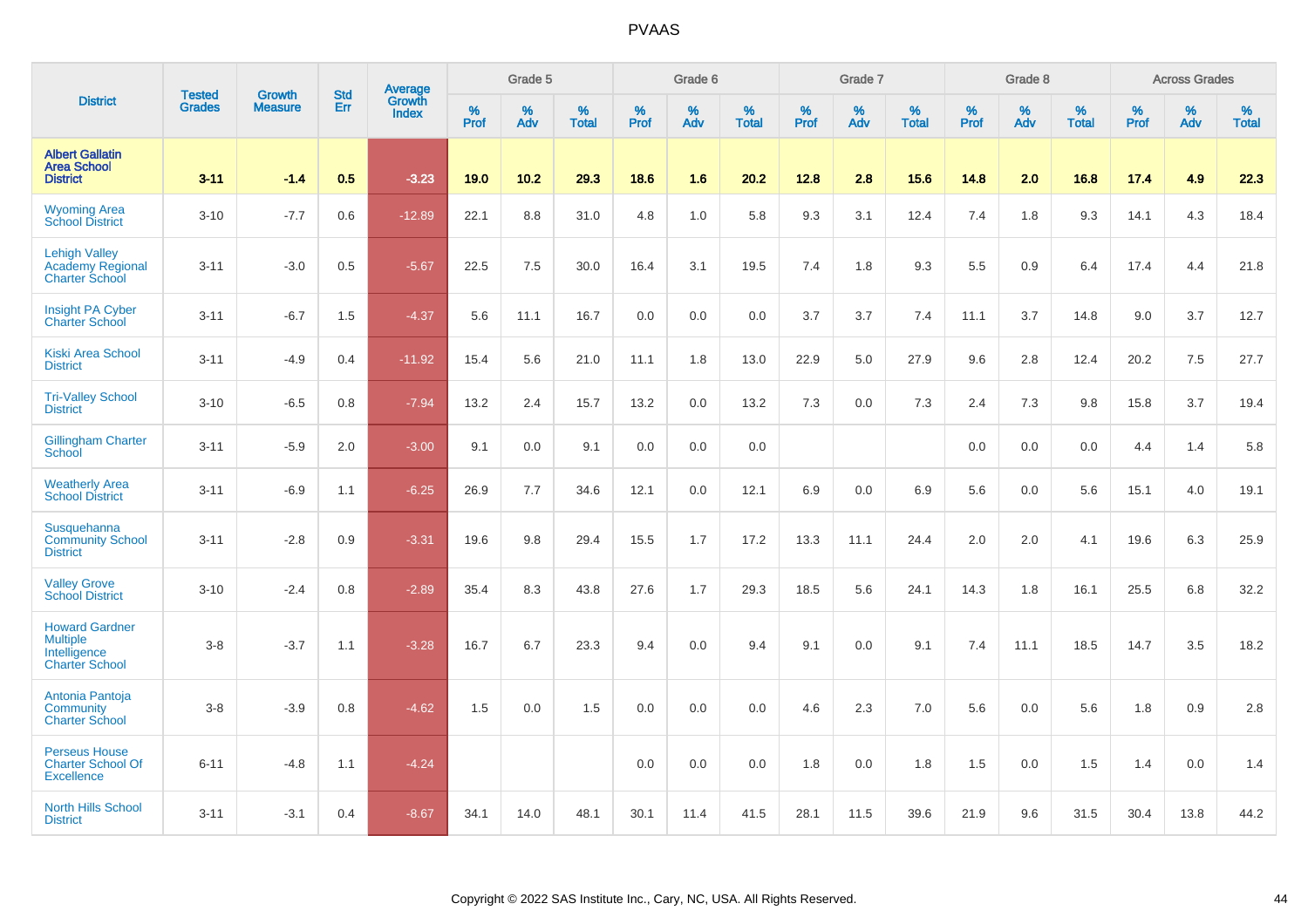|                                                                 | <b>Tested</b> | <b>Growth</b>  | <b>Std</b> | Average                       |              | Grade 5  |                   |           | Grade 6  |                   |           | Grade 7  |                   |           | Grade 8  |                   |           | <b>Across Grades</b> |                   |
|-----------------------------------------------------------------|---------------|----------------|------------|-------------------------------|--------------|----------|-------------------|-----------|----------|-------------------|-----------|----------|-------------------|-----------|----------|-------------------|-----------|----------------------|-------------------|
| <b>District</b>                                                 | <b>Grades</b> | <b>Measure</b> | Err        | <b>Growth</b><br><b>Index</b> | $\%$<br>Prof | %<br>Adv | %<br><b>Total</b> | %<br>Prof | %<br>Adv | %<br><b>Total</b> | %<br>Prof | %<br>Adv | %<br><b>Total</b> | %<br>Prof | %<br>Adv | %<br><b>Total</b> | %<br>Prof | %<br>Adv             | %<br><b>Total</b> |
| <b>Albert Gallatin</b><br><b>Area School</b><br><b>District</b> | $3 - 11$      | $-1.4$         | 0.5        | $-3.23$                       | 19.0         | 10.2     | 29.3              | 18.6      | 1.6      | 20.2              | 12.8      | 2.8      | 15.6              | 14.8      | 2.0      | 16.8              | 17.4      | 4.9                  | 22.3              |
| <b>Morrisville Borough</b><br><b>School District</b>            | $3 - 11$      | $-6.7$         | 0.9        | $-7.70$                       | 9.8          | 0.0      | 9.8               | 1.9       | 0.0      | 1.9               | 3.9       | 0.0      | 3.9               | 0.0       | 0.0      | 0.0               | 5.1       | 0.6                  | 5.7               |
| Montessori<br><b>Regional Charter</b><br>School                 | $3-6$         | $-2.6$         | 1.1        | $-2.40$                       | 15.0         | 5.0      | 20.0              | 5.1       | 1.7      | 6.8               |           |          |                   |           |          |                   | 11.1      | 6.3                  | 17.3              |
| <b>Scranton School</b><br><b>District</b>                       | $3 - 12$      | $-3.3$         | 0.5        | $-7.11$                       | 10.4         | 0.8      | 11.2              | 2.1       | 1.3      | 3.4               | 3.7       | 1.1      | 4.8               | 3.4       | 2.3      | 5.7               | 7.0       | 1.7                  | 8.6               |
| Keystone<br><b>Education Center</b><br><b>Charter School</b>    | $3 - 12$      | $-4.8$         | 3.2        | $-1.50$                       |              |          |                   |           |          |                   |           |          |                   | 0.0       | 0.0      | 0.0               | 0.0       | 0.0                  | 0.0               |
| 21st Century Cyber<br><b>Charter School</b>                     | $6 - 12$      | $-3.4$         | 0.7        | $-5.20$                       |              |          |                   | 19.1      | 9.1      | 28.2              | 21.6      | 6.0      | 27.6              | 11.3      | 3.3      | 14.7              | 17.0      | 5.8                  | 22.8              |
| South Allegheny<br><b>School District</b>                       | $3 - 11$      | $-5.4$         | 0.9        | $-5.93$                       | 25.9         | 1.7      | 27.6              | 2.0       | 2.0      | 4.1               | 7.9       | 2.6      | 10.5              | 12.5      | 2.5      | 15.0              | 16.9      | 2.7                  | 19.6              |
| <b>Moon Area School</b><br><b>District</b>                      | $3 - 11$      | $-2.5$         | 0.4        | $-6.69$                       | 32.1         | 15.8     | 48.0              | 26.9      | 9.1      | 36.0              | 28.0      | 11.5     | 39.4              | 20.6      | 10.9     | 31.5              | 29.3      | 16.9                 | 46.2              |
| <b>Lincoln Charter</b><br><b>School</b>                         | $3-5$         | $-2.5$         | 1.4        | $-1.78$                       | 1.3          | 1.3      | 2.6               |           |          |                   |           |          |                   |           |          |                   | 3.6       | 0.8                  | 4.4               |
| <b>Northern Lebanon</b><br><b>School District</b>               | $3 - 11$      | $-3.8$         | 0.5        | $-8.33$                       | 30.5         | 8.6      | 39.1              | 12.8      | 0.8      | 13.6              | 8.1       | 2.7      | 10.8              | 7.2       | 0.6      | 7.8               | 19.9      | 7.9                  | 27.9              |
| <b>Greensburg Salem</b><br><b>School District</b>               | $3 - 11$      | $-3.8$         | 0.5        | $-9.60$                       | 31.1         | 7.9      | 39.0              | 12.0      | 1.2      | 13.2              | 16.5      | 3.8      | 20.3              | 17.6      | 4.6      | 22.2              | 20.7      | 7.4                  | 28.2              |
| <b>Marple Newtown</b><br><b>School District</b>                 | $3 - 11$      | $-3.4$         | 0.4        | $-7.77$                       | 36.2         | 21.4     | 57.6              | 31.7      | 20.2     | 51.9              | 27.1      | 8.3      | 35.4              | 20.5      | 6.0      | 26.5              | 32.9      | 20.2                 | 53.1              |
| <b>Propel Charter</b><br>School-Pitcairn                        | $3-8$         | $-5.7$         | 1.1        | $-5.23$                       | 0.0          | 0.0      | 0.0               | 7.4       | 0.0      | 7.4               | 0.0       | 0.0      | 0.0               | 0.0       | 0.0      | 0.0               | 5.5       | 0.0                  | 5.5               |
| <b>West Shore School</b><br><b>District</b>                     | $3 - 12$      | $-1.6$         | 0.3        | $-5.93$                       | 26.7         | 11.3     | 38.1              | 24.5      | 4.3      | 28.8              | 13.5      | 7.4      | 20.9              | 16.1      | 7.2      | 23.3              | 22.8      | 10.8                 | 33.5              |
| <b>Bristol Township</b><br><b>School District</b>               | $3 - 11$      | $-4.1$         | 0.4        | $-11.39$                      | 12.4         | 2.9      | 15.3              | 2.7       | 0.7      | 3.4               | 7.5       | 1.1      | 8.6               | 3.8       | 0.4      | 4.2               | 10.6      | 2.1                  | 12.7              |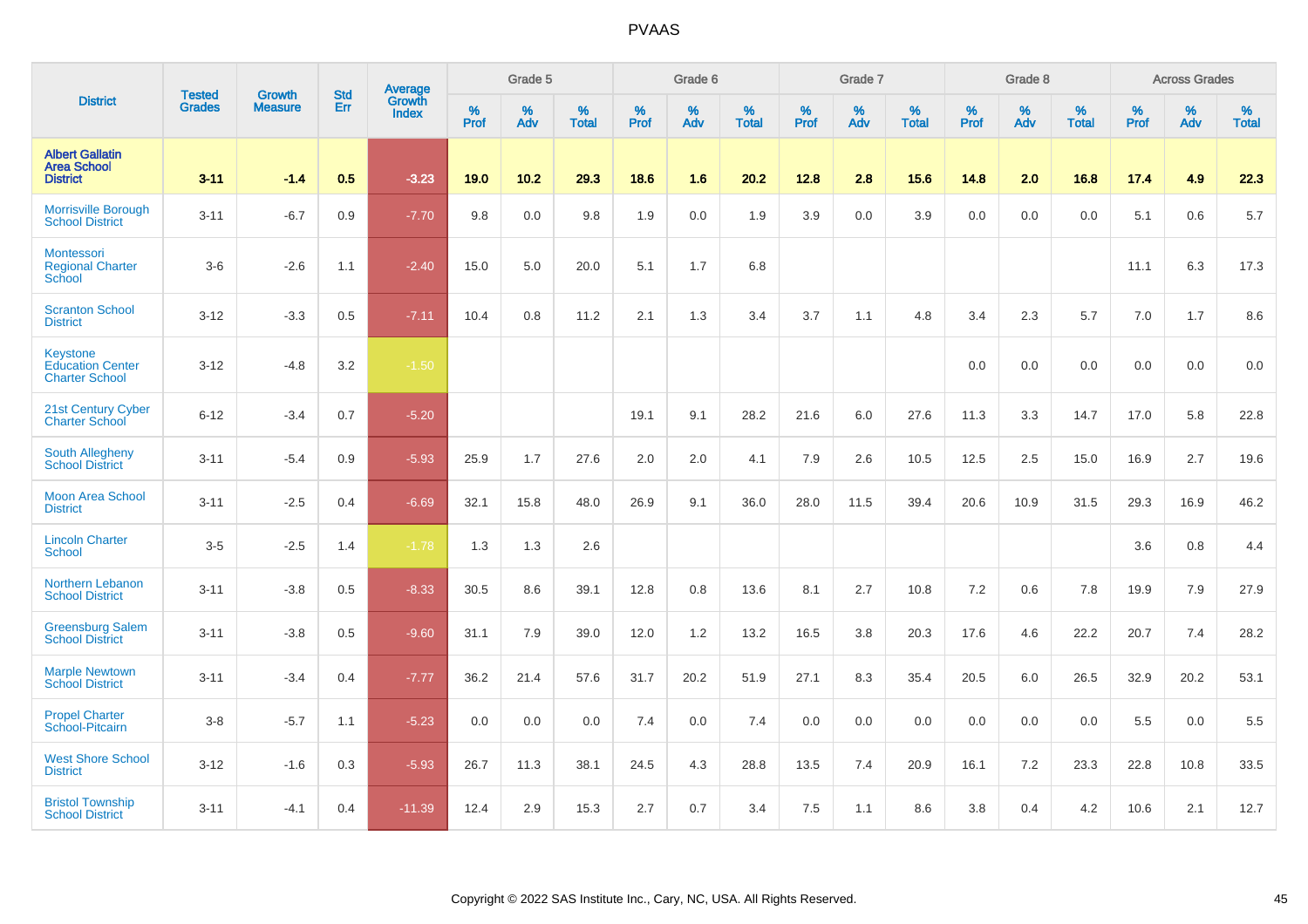|                                                                 | <b>Tested</b> | <b>Growth</b>  | <b>Std</b> | Average         |           | Grade 5  |                   |           | Grade 6  |                   |           | Grade 7         |                   |           | Grade 8  |                   |                  | <b>Across Grades</b> |                   |
|-----------------------------------------------------------------|---------------|----------------|------------|-----------------|-----------|----------|-------------------|-----------|----------|-------------------|-----------|-----------------|-------------------|-----------|----------|-------------------|------------------|----------------------|-------------------|
| <b>District</b>                                                 | <b>Grades</b> | <b>Measure</b> | Err        | Growth<br>Index | %<br>Prof | %<br>Adv | %<br><b>Total</b> | %<br>Prof | %<br>Adv | %<br><b>Total</b> | %<br>Prof | %<br><b>Adv</b> | %<br><b>Total</b> | %<br>Prof | %<br>Adv | %<br><b>Total</b> | %<br><b>Prof</b> | %<br>Adv             | %<br><b>Total</b> |
| <b>Albert Gallatin</b><br><b>Area School</b><br><b>District</b> | $3 - 11$      | $-1.4$         | 0.5        | $-3.23$         | 19.0      | 10.2     | 29.3              | 18.6      | 1.6      | 20.2              | 12.8      | 2.8             | 15.6              | 14.8      | 2.0      | 16.8              | 17.4             | 4.9                  | 22.3              |
| <b>Laurel Highlands</b><br><b>School District</b>               | $3 - 11$      | $-4.3$         | 0.5        | $-8.68$         | 13.3      | 5.7      | 19.0              | 9.7       | 7.1      | 16.8              | 11.0      | 3.9             | 15.0              | 12.6      | 4.8      | 17.5              | 17.1             | 7.0                  | 24.1              |
| <b>Penn-Delco School</b><br><b>District</b>                     | $3 - 11$      | $-4.5$         | 0.4        | $-10.57$        | 31.7      | 11.9     | 43.6              | 20.2      | 6.6      | 26.8              | 22.0      | 6.8             | 28.8              | 10.9      | 1.6      | 12.5              | 25.2             | 8.0                  | 33.2              |
| <b>Gateway School</b><br><b>District</b>                        | $3 - 11$      | $-4.4$         | 0.4        | $-10.83$        | 15.3      | 7.4      | 22.7              | 16.5      | 7.1      | 23.6              | 14.6      | 4.2             | 18.8              | 16.2      | 6.9      | 23.2              | 21.5             | 9.7                  | 31.2              |
| <b>MaST Community</b><br><b>Charter School III</b>              | $3-6$         | $-3.6$         | 0.8        | $-4.68$         | 3.8       | 0.0      | 3.8               | 6.8       | 1.5      | 8.3               |           |                 |                   |           |          |                   | 8.3              | 2.2                  | 10.5              |
| <b>Woodland Hills</b><br><b>School District</b>                 | $3 - 12$      | $-6.1$         | 0.5        | $-11.93$        | 5.7       | 5.1      | 10.8              | 4.8       | 1.4      | 6.2               | 8.7       | 2.9             | 11.6              | 2.3       | 3.0      | 5.3               | 7.9              | 2.7                  | 10.6              |
| <b>Franklin Towne</b><br>Charter<br><b>Elementary School</b>    | $3 - 8$       | $-6.2$         | 1.2        | $-5.29$         | 24.1      | 10.3     | 34.5              | 18.5      | 14.8     | 33.3              | 14.3      | 3.6             | 17.9              | 4.6       | 0.0      | 4.6               | 24.3             | 9.6                  | 33.9              |
| <b>West Mifflin Area</b><br><b>School District</b>              | $3 - 12$      | $-8.5$         | 0.5        | $-17.73$        | 18.4      | 5.7      | 24.1              | 6.8       | 0.7      | 7.4               | 6.7       | 0.0             | 6.7               | 5.5       | 0.0      | 5.5               | 11.1             | 2.8                  | 13.9              |
| <b>Pottstown School</b><br><b>District</b>                      | $3 - 12$      | $-5.0$         | 0.5        | $-9.86$         | 6.0       | 3.6      | 9.5               | 2.1       | 0.0      | 2.1               | 5.3       | 0.7             | 5.9               | 5.6       | 0.0      | 5.6               | 6.5              | $1.2$                | 7.7               |
| <b>Clearfield Area</b><br><b>School District</b>                | $3 - 10$      | $-3.9$         | 0.5        | $-7.29$         | 16.5      | 3.3      | 19.8              | 4.7       | 1.6      | 6.3               | 9.3       | 0.8             | 10.1              | 6.3       | 3.5      | 9.8               | 12.1             | 2.5                  | 14.6              |
| <b>Garnet Valley</b><br><b>School District</b>                  | $3 - 10$      | $-2.1$         | 0.4        | $-5.78$         | 26.5      | 22.8     | 49.3              | 30.8      | 18.2     | 49.0              | 28.0      | 20.7            | 48.7              | 21.5      | 10.3     | 31.8              | 29.2             | 18.6                 | 47.8              |
| <b>Springfield School</b><br><b>District</b>                    | $3 - 11$      | $-3.6$         | 0.4        | $-10.34$        | 35.0      | 20.1     | 55.1              | 30.6      | 7.7      | 38.4              | 35.8      | 10.7            | 46.5              | 26.0      | 12.6     | 38.6              | 33.8             | 18.4                 | 52.2              |
| <b>Whitehall-Coplay</b><br><b>School District</b>               | $3 - 11$      | $-3.3$         | 0.4        | $-8.97$         | 23.4      | 6.6      | 30.0              | 12.7      | 1.9      | 14.7              | 11.1      | 2.5             | 13.6              | 10.5      | 3.2      | 13.7              | 18.5             | 4.9                  | 23.5              |
| <b>Arts Academy</b><br><b>Charter School</b>                    | $5 - 8$       | $-7.7$         | 1.1        | $-6.85$         | 7.7       | 0.0      | 7.7               | 2.4       | 0.0      | 2.4               | 8.3       | 0.0             | 8.3               | 0.0       | 0.0      | 0.0               | 4.4              | 0.0                  | 4.4               |
| <b>Baldwin-Whitehall</b><br><b>School District</b>              | $3 - 11$      | $-5.8$         | 0.4        | $-14.93$        | 24.7      | 6.6      | 31.4              | 18.6      | 1.2      | 19.8              | 16.0      | 1.6             | 17.7              | 11.5      | 2.1      | 13.6              | 22.2             | 6.8                  | 29.0              |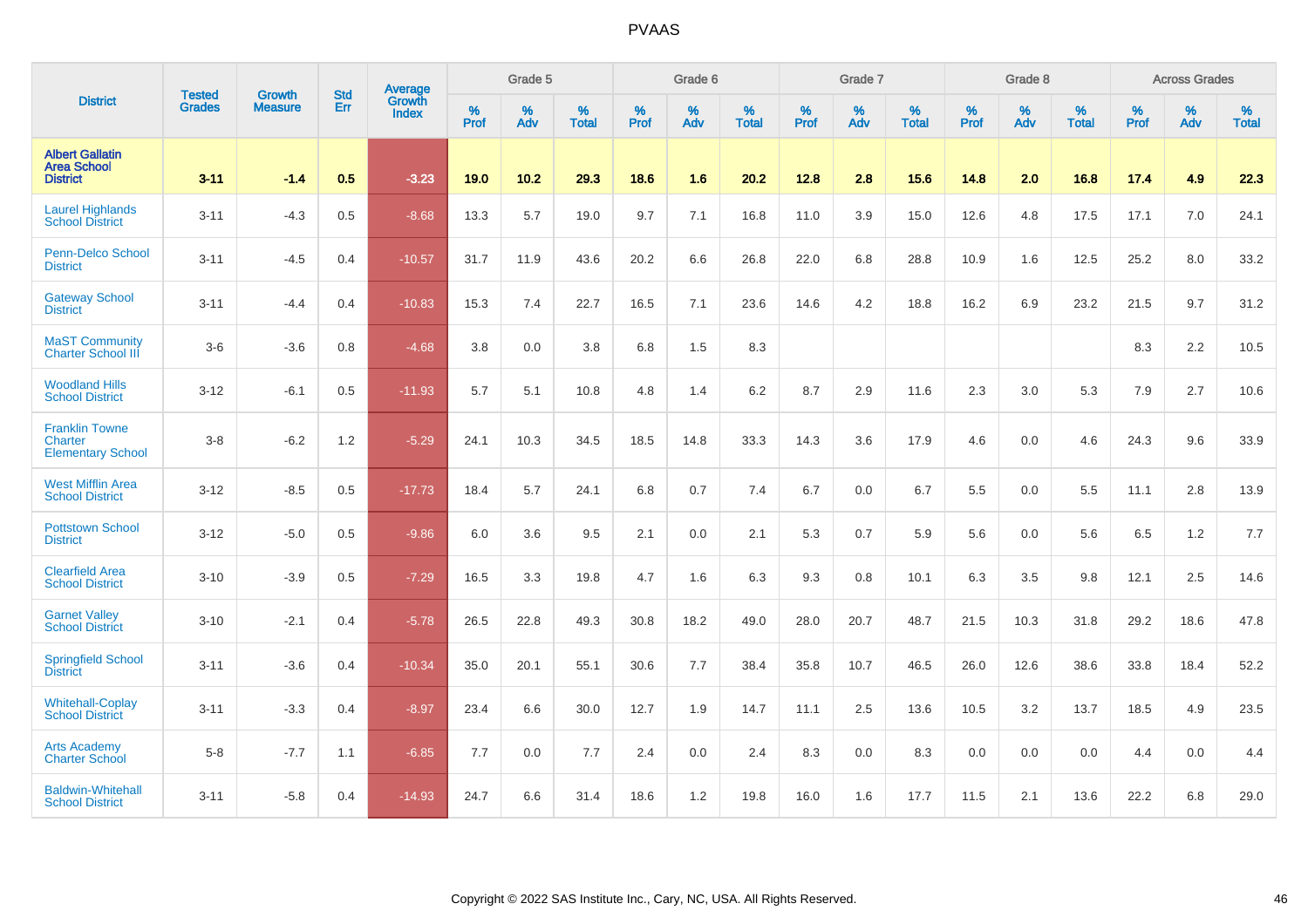|                                                                               |                                | <b>Growth</b>  | <b>Std</b> | <b>Average</b><br>Growth |                     | Grade 5  |                   |              | Grade 6  |                   |              | Grade 7  |                   |           | Grade 8  |                   |              | <b>Across Grades</b> |                   |
|-------------------------------------------------------------------------------|--------------------------------|----------------|------------|--------------------------|---------------------|----------|-------------------|--------------|----------|-------------------|--------------|----------|-------------------|-----------|----------|-------------------|--------------|----------------------|-------------------|
| <b>District</b>                                                               | <b>Tested</b><br><b>Grades</b> | <b>Measure</b> | <b>Err</b> | <b>Index</b>             | $\%$<br><b>Prof</b> | %<br>Adv | %<br><b>Total</b> | $\%$<br>Prof | %<br>Adv | %<br><b>Total</b> | $\%$<br>Prof | %<br>Adv | %<br><b>Total</b> | %<br>Prof | %<br>Adv | %<br><b>Total</b> | $\%$<br>Prof | $\%$<br>Adv          | %<br><b>Total</b> |
| <b>Albert Gallatin</b><br><b>Area School</b><br><b>District</b>               | $3 - 11$                       | $-1.4$         | 0.5        | $-3.23$                  | 19.0                | 10.2     | 29.3              | 18.6         | 1.6      | 20.2              | 12.8         | 2.8      | 15.6              | 14.8      | 2.0      | 16.8              | 17.4         | 4.9                  | 22.3              |
| Southeastern<br><b>Greene School</b><br><b>District</b>                       | $3 - 10$                       | $-11.8$        | 1.0        | $-11.73$                 | 34.5                | 13.8     | 48.3              | 32.4         | 2.9      | 35.3              | 8.2          | 4.1      | 12.2              | 25.6      | 2.3      | 27.9              | 26.6         | 12.9                 | 39.5              |
| <b>Lancaster School</b><br><b>District</b>                                    | $3 - 12$                       | $-3.2$         | 0.3        | $-11.85$                 | 8.8                 | 3.0      | 11.8              | 3.9          | 0.8      | 4.7               | 4.4          | 0.9      | 5.3               | 2.3       | 0.6      | 3.0               | 7.4          | 1.9                  | 9.3               |
| <b>Wilson School</b><br><b>District</b>                                       | $3 - 12$                       | $-3.7$         | 0.5        | $-7.79$                  | 27.9                | 12.6     | 40.5              | 24.6         | 4.2      | 28.8              | 19.9         | 7.0      | 26.9              | 13.0      | 9.8      | 22.8              | 28.3         | 14.3                 | 42.6              |
| <b>Yough School</b><br><b>District</b>                                        | $3 - 10$                       | $-4.9$         | 0.6        | $-8.83$                  | 19.1                | 5.3      | 24.4              | 17.8         | 5.2      | 23.0              | 16.5         | 1.0      | 17.5              | 6.6       | 0.8      | 7.4               | 19.1         | 4.3                  | 23.4              |
| <b>Inquiry Charter</b><br>School                                              | $3-5$                          | $-6.8$         | 2.1        | $-3.27$                  | 8.8                 | 2.9      | 11.8              |              |          |                   |              |          |                   |           |          |                   | 11.1         | 2.8                  | 13.9              |
| Renaissance<br><b>Academy Charter</b><br>School                               | $3 - 11$                       | $-5.7$         | 0.7        | $-8.29$                  | 16.7                | 11.1     | 27.8              | 19.2         | 4.1      | 23.3              | 20.0         | 1.3      | 21.3              | 10.1      | 7.2      | 17.4              | 18.7         | 5.7                  | 24.4              |
| <b>Burgettstown Area</b><br><b>School District</b>                            | $3 - 11$                       | $-6.3$         | 0.7        | $-8.88$                  | 16.9                | 2.6      | 19.5              | 15.4         | 0.0      | 15.4              | 3.6          | 2.4      | 6.0               | 9.3       | 4.0      | 13.3              | 15.1         | 3.7                  | 18.9              |
| <b>MaST Community</b><br><b>Charter School</b>                                | $3 - 10$                       | $-8.7$         | 0.6        | $-15.16$                 | 30.0                | 3.0      | 33.0              | 20.0         | 3.8      | 23.8              | 24.3         | 3.9      | 28.2              | 17.5      | 1.9      | 19.4              | 23.1         | 3.6                  | 26.7              |
| Northwestern<br><b>School District</b>                                        | $3 - 11$                       | $-6.8$         | 0.6        | $-11.09$                 | 34.7                | 6.3      | 41.0              | 21.8         | 1.2      | 23.0              | 16.8         | 7.5      | 24.3              | 9.1       | 1.8      | 10.9              | 25.1         | 6.0                  | 31.1              |
| <b>Ringgold School</b><br><b>District</b>                                     | $3 - 11$                       | $-4.9$         | 0.5        | $-10.49$                 | 13.5                | 1.8      | 15.3              | 5.7          | 0.0      | 5.7               | 8.3          | 1.2      | 9.5               | 6.4       | 0.5      | 6.9               | 12.7         | 1.7                  | 14.4              |
| <b>Urban Academy Of</b><br><b>Greater Pittsburgh</b><br><b>Charter School</b> | $3-5$                          | $-7.6$         | 1.9        | $-4.05$                  | 2.7                 | 0.0      | 2.7               |              |          |                   |              |          |                   |           |          |                   | 7.3          | 0.0                  | 7.3               |
| <b>MaST Community</b><br>Charter School II                                    | $3 - 10$                       | $-8.4$         | 0.7        | $-12.33$                 | 5.0                 | 2.0      | 6.9               | 7.2          | 1.0      | 8.2               | 8.9          | 2.0      | 10.9              |           |          |                   | 12.6         | 3.2                  | 15.8              |
| <b>Parkland School</b><br><b>District</b>                                     | $3 - 11$                       | $-3.5$         | 0.3        | $-13.25$                 | 33.6                | 26.4     | 60.0              | 33.4         | 15.9     | 49.3              | 27.1         | 18.6     | 45.7              | 23.1      | 11.8     | 34.9              | 30.8         | 24.1                 | 54.9              |
| <b>Pittsburgh School</b><br><b>District</b>                                   | $3 - 11$                       | $-4.7$         | 0.2        | $-25.88$                 | 9.1                 | 3.8      | 13.0              | 9.4          | 2.2      | 11.5              | 9.3          | 3.4      | 12.7              | 6.4       | 2.4      | 8.8               | 10.0         | 3.5                  | 13.5              |